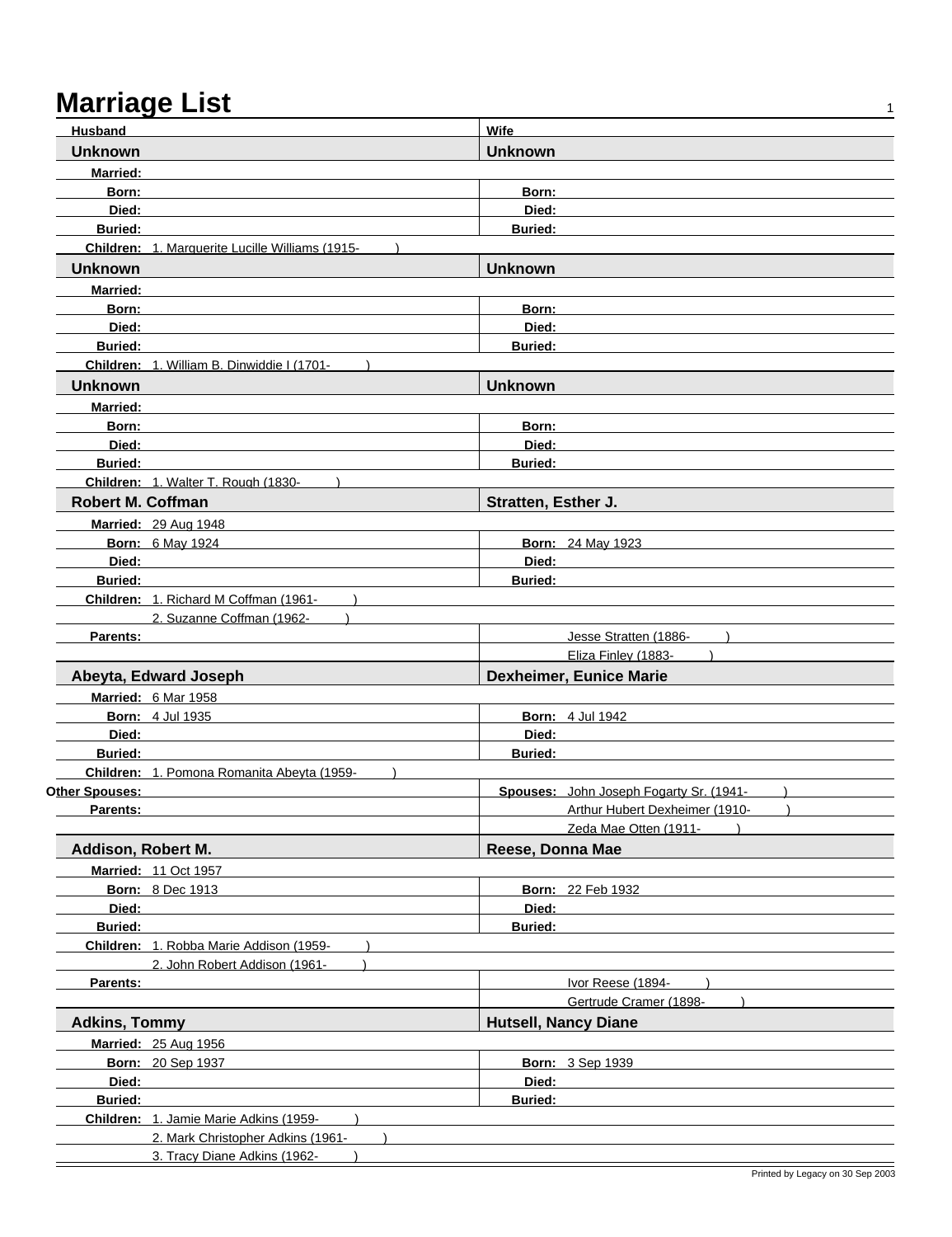| <b>Husband</b>                            | Wife                                                       |
|-------------------------------------------|------------------------------------------------------------|
| Parents:                                  | Roy Edwin Hutsell (1917-                                   |
|                                           | Vesta Belle Reese (1920-                                   |
| Allee, Vernon Lee                         | Finley, Marjorie L.                                        |
| Married: 24 Jun 1951                      |                                                            |
| <b>Born: 5 Dec 1931</b>                   | <b>Born: 15 Jun 1932</b>                                   |
| Died:                                     | Died:                                                      |
| <b>Buried:</b>                            | <b>Buried:</b>                                             |
| Children: 1. Ronald L. Allee (1953-       |                                                            |
| 2. Sandra Allee (1954-                    |                                                            |
| Parents:                                  | Milton Elwood Finley (1901-                                |
|                                           | Martha L. Adams (1901-                                     |
| Allen, Eli W.                             | Boone, Sarah                                               |
| Married: 27 Oct 1890 Jefferson County, IL |                                                            |
| Born:                                     | <b>Born: Dec 1873</b>                                      |
| Died:                                     | Died: 1891 Jefferson County, IL                            |
| <b>Buried:</b>                            | <b>Buried:</b>                                             |
| Parents:                                  | Nathan Richard Boone (1826-1905)                           |
|                                           | Rebecca Ann Eller (1846-1915)                              |
| Allen, Thomas                             | <b>Boone, Charlene Joyce</b>                               |
| Married: 4 Jun 1949 Jefferson County, IL  |                                                            |
| Born: 7 Jul 1922 Jefferson County, IL     | Born: 20 Feb 1928 Jefferson County, IL                     |
| Died:                                     | Died:                                                      |
| <b>Buried:</b>                            | <b>Buried:</b>                                             |
| Children: 1. Charles Thomas Allen (1950-  |                                                            |
| 2. Kenneth Ray Allen (1953-               |                                                            |
| 3. Karen Lynn Allen (1956-                |                                                            |
| 4. David Lee Allen (1959-                 |                                                            |
| 5. Lori Allen (1965-                      |                                                            |
| Parents:                                  | Charles Lester Boone (1903-1962)<br>Sylvia Mullinax (1905- |
|                                           |                                                            |
| Anderson, Oscar LeLand                    | <b>Lane, Mary Louise</b>                                   |
| Married: 17 Feb 1945                      |                                                            |
| <b>Born: 22 Nov 1921</b>                  | <b>Born: 12 Nov 1923</b>                                   |
| Died:<br><b>Buried:</b>                   | Died:<br><b>Buried:</b>                                    |
| Children: 1. Welona Mary Anderson (1946-  |                                                            |
| 2. Sheryl Ann Anderson (1949-             |                                                            |
| 3. Leta Pearl Anderson (1950-             |                                                            |
| 4. Vaunda Joyce Anderson (1953-           |                                                            |
| Parents:                                  | Norval Adelbert Lane (1890-                                |
|                                           | Gertrude Neitzert (1893-                                   |
| <b>Arnett, Eldon Elias</b>                | <b>Gorrell, Vera Eleanor</b>                               |
| Married: 17 Dec 1950                      |                                                            |
| <b>Born: 29 Mar 1925</b>                  | <b>Born: 13 Dec 1933</b>                                   |
| Died:                                     | Died:                                                      |
| <b>Buried:</b>                            | <b>Buried:</b>                                             |
| Children: 1. Harvey Lee Arnett (1952-     |                                                            |
| 2. Merlin Roy Arnett (1954-               |                                                            |
| 3. Tonia Sue Arnett (1964-                |                                                            |
| Parents:                                  | Rupert Melvel Gorrell (1892-                               |
|                                           | Bessie Ann Neitzert (1896-1942)                            |
| <b>Aspinall, Elbert W.</b>                | Rissler, Marcia Ann                                        |
| <b>Married: 29 May 1959</b>               |                                                            |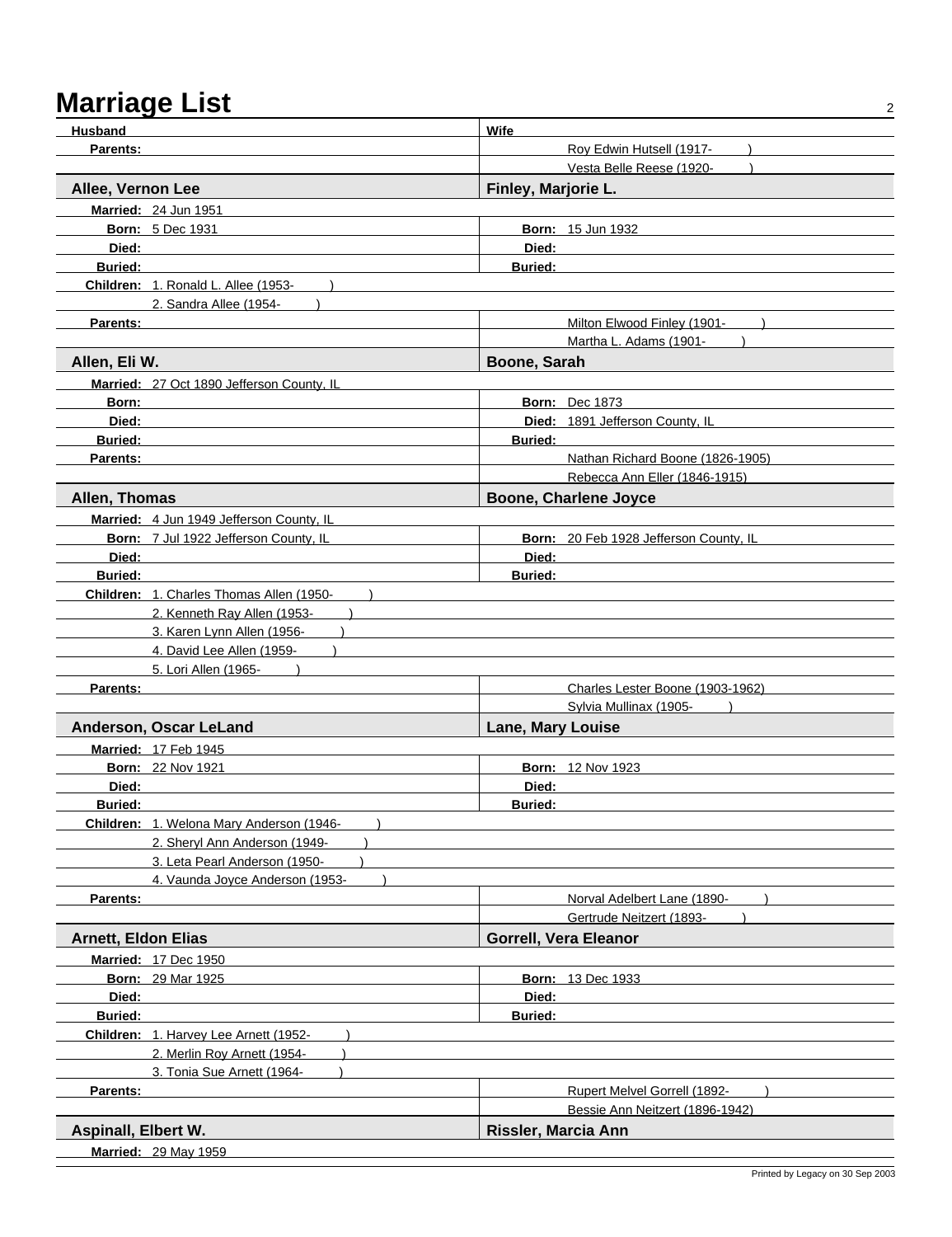## Marriage List 34 and 34 and 35 and 36 and 36 and 36 and 36 and 36 and 36 and 36 and 36 and 36 and 36 and 36 and 36 and 36 and 36 and 36 and 36 and 36 and 36 and 36 and 36 and 36 and 36 and 36 and 36 and 36 and 36 and 36 an

| Born:<br><b>Born: 27 Dec 1938</b><br>Died:<br>Died:<br><b>Buried:</b><br><b>Buried:</b><br>Children: 1. Jeffrey Dean Aspinall (1964-<br><b>Parents:</b><br>Robert W. Rissler (1903-<br>Bessie Mable Dinwiddie (1903-<br><b>Atkin, Lloyd Clinton</b><br>Sprinkle, Carolyn Fay<br>Married: 23 Aug 1958<br><b>Born: 11 Aug 1942</b><br>Born:<br>Died:<br>Died:<br><b>Buried:</b><br><b>Buried:</b><br>Children: 1. Lucinda Fay Atkin (1959-<br>2. Randy Clinton Atkin (1961-<br>Francis Z. Sprinkle (1903-1965)<br>Parents:<br>Letha Mable Finley (1902-<br><b>Decker, Lottie Agnes</b><br><b>Bahrenburg, Thomas Marvin</b><br><b>Married: 11 Apr 1915</b><br><b>Born: 22 Nov 1890</b><br>Born:<br>Died:<br>Died:<br><b>Buried:</b><br><b>Buried:</b><br>Children: 1. Docia Elizabeth Bahrenburg (1916-<br>Parents:<br>Dock Cooper Decker (1859-1955)<br>Theodocia Ernest Dinwiddie (1859-1944)<br>Dexheimer, Edith Mae<br><b>Baker, Charles Eugene</b><br>Married: 29 Sep 1952<br><b>Born: 16 Mar 1933</b><br><b>Born: 11 Jan 1936</b><br>Died:<br>Died:<br><b>Buried:</b><br><b>Buried:</b><br>Children: 1. Robert Gene Baker (1954-<br>2. Laurie Lee Baker (1956-<br>Arthur Hubert Dexheimer (1910-<br>Parents:<br>Zeda Mae Otten (1911-<br><b>Cramer, Martha Loretta</b><br><b>Bartels, Martin Calvin</b><br>Married: 14 Feb 1952<br><b>Born: 29 Mar 1925</b><br><b>Born: 27 Mar 1929</b><br>Died:<br>Died:<br><b>Buried:</b><br><b>Buried:</b><br>Children: 1. Debra June Bartels (1952-<br>2. Sue Anne Bartels (1954-<br>3. Milton Samuel Bartels (1956-<br>4. James Edward Bartels (1959-<br>Ora Samuel Cramer (1890-<br>Parents:<br>Minnie Mabel Cox (1892-1931)<br><b>Baugh, Forrest Franklin</b><br>Dent, Nellie Mae<br>Married: 12 Jan 1936<br><b>Born: 1 Feb 1913</b><br><b>Born: 12 Jul 1914</b><br>Died:<br>Died:<br>Buried:<br><b>Buried:</b><br>Children: 1. Forrest Franklin Baugh Jr. (1937- |         |                                    |      |  |
|-------------------------------------------------------------------------------------------------------------------------------------------------------------------------------------------------------------------------------------------------------------------------------------------------------------------------------------------------------------------------------------------------------------------------------------------------------------------------------------------------------------------------------------------------------------------------------------------------------------------------------------------------------------------------------------------------------------------------------------------------------------------------------------------------------------------------------------------------------------------------------------------------------------------------------------------------------------------------------------------------------------------------------------------------------------------------------------------------------------------------------------------------------------------------------------------------------------------------------------------------------------------------------------------------------------------------------------------------------------------------------------------------------------------------------------------------------------------------------------------------------------------------------------------------------------------------------------------------------------------------------------------------------------------------------------------------------------------------------------------------------------------------------------------------------------------------------------------------------------------------------------------------------------|---------|------------------------------------|------|--|
|                                                                                                                                                                                                                                                                                                                                                                                                                                                                                                                                                                                                                                                                                                                                                                                                                                                                                                                                                                                                                                                                                                                                                                                                                                                                                                                                                                                                                                                                                                                                                                                                                                                                                                                                                                                                                                                                                                             | Husband |                                    | Wife |  |
|                                                                                                                                                                                                                                                                                                                                                                                                                                                                                                                                                                                                                                                                                                                                                                                                                                                                                                                                                                                                                                                                                                                                                                                                                                                                                                                                                                                                                                                                                                                                                                                                                                                                                                                                                                                                                                                                                                             |         |                                    |      |  |
|                                                                                                                                                                                                                                                                                                                                                                                                                                                                                                                                                                                                                                                                                                                                                                                                                                                                                                                                                                                                                                                                                                                                                                                                                                                                                                                                                                                                                                                                                                                                                                                                                                                                                                                                                                                                                                                                                                             |         |                                    |      |  |
|                                                                                                                                                                                                                                                                                                                                                                                                                                                                                                                                                                                                                                                                                                                                                                                                                                                                                                                                                                                                                                                                                                                                                                                                                                                                                                                                                                                                                                                                                                                                                                                                                                                                                                                                                                                                                                                                                                             |         |                                    |      |  |
|                                                                                                                                                                                                                                                                                                                                                                                                                                                                                                                                                                                                                                                                                                                                                                                                                                                                                                                                                                                                                                                                                                                                                                                                                                                                                                                                                                                                                                                                                                                                                                                                                                                                                                                                                                                                                                                                                                             |         |                                    |      |  |
|                                                                                                                                                                                                                                                                                                                                                                                                                                                                                                                                                                                                                                                                                                                                                                                                                                                                                                                                                                                                                                                                                                                                                                                                                                                                                                                                                                                                                                                                                                                                                                                                                                                                                                                                                                                                                                                                                                             |         |                                    |      |  |
|                                                                                                                                                                                                                                                                                                                                                                                                                                                                                                                                                                                                                                                                                                                                                                                                                                                                                                                                                                                                                                                                                                                                                                                                                                                                                                                                                                                                                                                                                                                                                                                                                                                                                                                                                                                                                                                                                                             |         |                                    |      |  |
|                                                                                                                                                                                                                                                                                                                                                                                                                                                                                                                                                                                                                                                                                                                                                                                                                                                                                                                                                                                                                                                                                                                                                                                                                                                                                                                                                                                                                                                                                                                                                                                                                                                                                                                                                                                                                                                                                                             |         |                                    |      |  |
|                                                                                                                                                                                                                                                                                                                                                                                                                                                                                                                                                                                                                                                                                                                                                                                                                                                                                                                                                                                                                                                                                                                                                                                                                                                                                                                                                                                                                                                                                                                                                                                                                                                                                                                                                                                                                                                                                                             |         |                                    |      |  |
|                                                                                                                                                                                                                                                                                                                                                                                                                                                                                                                                                                                                                                                                                                                                                                                                                                                                                                                                                                                                                                                                                                                                                                                                                                                                                                                                                                                                                                                                                                                                                                                                                                                                                                                                                                                                                                                                                                             |         |                                    |      |  |
|                                                                                                                                                                                                                                                                                                                                                                                                                                                                                                                                                                                                                                                                                                                                                                                                                                                                                                                                                                                                                                                                                                                                                                                                                                                                                                                                                                                                                                                                                                                                                                                                                                                                                                                                                                                                                                                                                                             |         |                                    |      |  |
|                                                                                                                                                                                                                                                                                                                                                                                                                                                                                                                                                                                                                                                                                                                                                                                                                                                                                                                                                                                                                                                                                                                                                                                                                                                                                                                                                                                                                                                                                                                                                                                                                                                                                                                                                                                                                                                                                                             |         |                                    |      |  |
|                                                                                                                                                                                                                                                                                                                                                                                                                                                                                                                                                                                                                                                                                                                                                                                                                                                                                                                                                                                                                                                                                                                                                                                                                                                                                                                                                                                                                                                                                                                                                                                                                                                                                                                                                                                                                                                                                                             |         |                                    |      |  |
|                                                                                                                                                                                                                                                                                                                                                                                                                                                                                                                                                                                                                                                                                                                                                                                                                                                                                                                                                                                                                                                                                                                                                                                                                                                                                                                                                                                                                                                                                                                                                                                                                                                                                                                                                                                                                                                                                                             |         |                                    |      |  |
|                                                                                                                                                                                                                                                                                                                                                                                                                                                                                                                                                                                                                                                                                                                                                                                                                                                                                                                                                                                                                                                                                                                                                                                                                                                                                                                                                                                                                                                                                                                                                                                                                                                                                                                                                                                                                                                                                                             |         |                                    |      |  |
|                                                                                                                                                                                                                                                                                                                                                                                                                                                                                                                                                                                                                                                                                                                                                                                                                                                                                                                                                                                                                                                                                                                                                                                                                                                                                                                                                                                                                                                                                                                                                                                                                                                                                                                                                                                                                                                                                                             |         |                                    |      |  |
|                                                                                                                                                                                                                                                                                                                                                                                                                                                                                                                                                                                                                                                                                                                                                                                                                                                                                                                                                                                                                                                                                                                                                                                                                                                                                                                                                                                                                                                                                                                                                                                                                                                                                                                                                                                                                                                                                                             |         |                                    |      |  |
|                                                                                                                                                                                                                                                                                                                                                                                                                                                                                                                                                                                                                                                                                                                                                                                                                                                                                                                                                                                                                                                                                                                                                                                                                                                                                                                                                                                                                                                                                                                                                                                                                                                                                                                                                                                                                                                                                                             |         |                                    |      |  |
|                                                                                                                                                                                                                                                                                                                                                                                                                                                                                                                                                                                                                                                                                                                                                                                                                                                                                                                                                                                                                                                                                                                                                                                                                                                                                                                                                                                                                                                                                                                                                                                                                                                                                                                                                                                                                                                                                                             |         |                                    |      |  |
|                                                                                                                                                                                                                                                                                                                                                                                                                                                                                                                                                                                                                                                                                                                                                                                                                                                                                                                                                                                                                                                                                                                                                                                                                                                                                                                                                                                                                                                                                                                                                                                                                                                                                                                                                                                                                                                                                                             |         |                                    |      |  |
|                                                                                                                                                                                                                                                                                                                                                                                                                                                                                                                                                                                                                                                                                                                                                                                                                                                                                                                                                                                                                                                                                                                                                                                                                                                                                                                                                                                                                                                                                                                                                                                                                                                                                                                                                                                                                                                                                                             |         |                                    |      |  |
|                                                                                                                                                                                                                                                                                                                                                                                                                                                                                                                                                                                                                                                                                                                                                                                                                                                                                                                                                                                                                                                                                                                                                                                                                                                                                                                                                                                                                                                                                                                                                                                                                                                                                                                                                                                                                                                                                                             |         |                                    |      |  |
|                                                                                                                                                                                                                                                                                                                                                                                                                                                                                                                                                                                                                                                                                                                                                                                                                                                                                                                                                                                                                                                                                                                                                                                                                                                                                                                                                                                                                                                                                                                                                                                                                                                                                                                                                                                                                                                                                                             |         |                                    |      |  |
|                                                                                                                                                                                                                                                                                                                                                                                                                                                                                                                                                                                                                                                                                                                                                                                                                                                                                                                                                                                                                                                                                                                                                                                                                                                                                                                                                                                                                                                                                                                                                                                                                                                                                                                                                                                                                                                                                                             |         |                                    |      |  |
|                                                                                                                                                                                                                                                                                                                                                                                                                                                                                                                                                                                                                                                                                                                                                                                                                                                                                                                                                                                                                                                                                                                                                                                                                                                                                                                                                                                                                                                                                                                                                                                                                                                                                                                                                                                                                                                                                                             |         |                                    |      |  |
|                                                                                                                                                                                                                                                                                                                                                                                                                                                                                                                                                                                                                                                                                                                                                                                                                                                                                                                                                                                                                                                                                                                                                                                                                                                                                                                                                                                                                                                                                                                                                                                                                                                                                                                                                                                                                                                                                                             |         |                                    |      |  |
|                                                                                                                                                                                                                                                                                                                                                                                                                                                                                                                                                                                                                                                                                                                                                                                                                                                                                                                                                                                                                                                                                                                                                                                                                                                                                                                                                                                                                                                                                                                                                                                                                                                                                                                                                                                                                                                                                                             |         |                                    |      |  |
|                                                                                                                                                                                                                                                                                                                                                                                                                                                                                                                                                                                                                                                                                                                                                                                                                                                                                                                                                                                                                                                                                                                                                                                                                                                                                                                                                                                                                                                                                                                                                                                                                                                                                                                                                                                                                                                                                                             |         |                                    |      |  |
|                                                                                                                                                                                                                                                                                                                                                                                                                                                                                                                                                                                                                                                                                                                                                                                                                                                                                                                                                                                                                                                                                                                                                                                                                                                                                                                                                                                                                                                                                                                                                                                                                                                                                                                                                                                                                                                                                                             |         |                                    |      |  |
|                                                                                                                                                                                                                                                                                                                                                                                                                                                                                                                                                                                                                                                                                                                                                                                                                                                                                                                                                                                                                                                                                                                                                                                                                                                                                                                                                                                                                                                                                                                                                                                                                                                                                                                                                                                                                                                                                                             |         |                                    |      |  |
|                                                                                                                                                                                                                                                                                                                                                                                                                                                                                                                                                                                                                                                                                                                                                                                                                                                                                                                                                                                                                                                                                                                                                                                                                                                                                                                                                                                                                                                                                                                                                                                                                                                                                                                                                                                                                                                                                                             |         |                                    |      |  |
|                                                                                                                                                                                                                                                                                                                                                                                                                                                                                                                                                                                                                                                                                                                                                                                                                                                                                                                                                                                                                                                                                                                                                                                                                                                                                                                                                                                                                                                                                                                                                                                                                                                                                                                                                                                                                                                                                                             |         |                                    |      |  |
|                                                                                                                                                                                                                                                                                                                                                                                                                                                                                                                                                                                                                                                                                                                                                                                                                                                                                                                                                                                                                                                                                                                                                                                                                                                                                                                                                                                                                                                                                                                                                                                                                                                                                                                                                                                                                                                                                                             |         |                                    |      |  |
|                                                                                                                                                                                                                                                                                                                                                                                                                                                                                                                                                                                                                                                                                                                                                                                                                                                                                                                                                                                                                                                                                                                                                                                                                                                                                                                                                                                                                                                                                                                                                                                                                                                                                                                                                                                                                                                                                                             |         |                                    |      |  |
|                                                                                                                                                                                                                                                                                                                                                                                                                                                                                                                                                                                                                                                                                                                                                                                                                                                                                                                                                                                                                                                                                                                                                                                                                                                                                                                                                                                                                                                                                                                                                                                                                                                                                                                                                                                                                                                                                                             |         |                                    |      |  |
|                                                                                                                                                                                                                                                                                                                                                                                                                                                                                                                                                                                                                                                                                                                                                                                                                                                                                                                                                                                                                                                                                                                                                                                                                                                                                                                                                                                                                                                                                                                                                                                                                                                                                                                                                                                                                                                                                                             |         |                                    |      |  |
|                                                                                                                                                                                                                                                                                                                                                                                                                                                                                                                                                                                                                                                                                                                                                                                                                                                                                                                                                                                                                                                                                                                                                                                                                                                                                                                                                                                                                                                                                                                                                                                                                                                                                                                                                                                                                                                                                                             |         |                                    |      |  |
|                                                                                                                                                                                                                                                                                                                                                                                                                                                                                                                                                                                                                                                                                                                                                                                                                                                                                                                                                                                                                                                                                                                                                                                                                                                                                                                                                                                                                                                                                                                                                                                                                                                                                                                                                                                                                                                                                                             |         |                                    |      |  |
|                                                                                                                                                                                                                                                                                                                                                                                                                                                                                                                                                                                                                                                                                                                                                                                                                                                                                                                                                                                                                                                                                                                                                                                                                                                                                                                                                                                                                                                                                                                                                                                                                                                                                                                                                                                                                                                                                                             |         |                                    |      |  |
|                                                                                                                                                                                                                                                                                                                                                                                                                                                                                                                                                                                                                                                                                                                                                                                                                                                                                                                                                                                                                                                                                                                                                                                                                                                                                                                                                                                                                                                                                                                                                                                                                                                                                                                                                                                                                                                                                                             |         |                                    |      |  |
|                                                                                                                                                                                                                                                                                                                                                                                                                                                                                                                                                                                                                                                                                                                                                                                                                                                                                                                                                                                                                                                                                                                                                                                                                                                                                                                                                                                                                                                                                                                                                                                                                                                                                                                                                                                                                                                                                                             |         |                                    |      |  |
|                                                                                                                                                                                                                                                                                                                                                                                                                                                                                                                                                                                                                                                                                                                                                                                                                                                                                                                                                                                                                                                                                                                                                                                                                                                                                                                                                                                                                                                                                                                                                                                                                                                                                                                                                                                                                                                                                                             |         |                                    |      |  |
|                                                                                                                                                                                                                                                                                                                                                                                                                                                                                                                                                                                                                                                                                                                                                                                                                                                                                                                                                                                                                                                                                                                                                                                                                                                                                                                                                                                                                                                                                                                                                                                                                                                                                                                                                                                                                                                                                                             |         |                                    |      |  |
|                                                                                                                                                                                                                                                                                                                                                                                                                                                                                                                                                                                                                                                                                                                                                                                                                                                                                                                                                                                                                                                                                                                                                                                                                                                                                                                                                                                                                                                                                                                                                                                                                                                                                                                                                                                                                                                                                                             |         |                                    |      |  |
|                                                                                                                                                                                                                                                                                                                                                                                                                                                                                                                                                                                                                                                                                                                                                                                                                                                                                                                                                                                                                                                                                                                                                                                                                                                                                                                                                                                                                                                                                                                                                                                                                                                                                                                                                                                                                                                                                                             |         |                                    |      |  |
|                                                                                                                                                                                                                                                                                                                                                                                                                                                                                                                                                                                                                                                                                                                                                                                                                                                                                                                                                                                                                                                                                                                                                                                                                                                                                                                                                                                                                                                                                                                                                                                                                                                                                                                                                                                                                                                                                                             |         |                                    |      |  |
|                                                                                                                                                                                                                                                                                                                                                                                                                                                                                                                                                                                                                                                                                                                                                                                                                                                                                                                                                                                                                                                                                                                                                                                                                                                                                                                                                                                                                                                                                                                                                                                                                                                                                                                                                                                                                                                                                                             |         |                                    |      |  |
|                                                                                                                                                                                                                                                                                                                                                                                                                                                                                                                                                                                                                                                                                                                                                                                                                                                                                                                                                                                                                                                                                                                                                                                                                                                                                                                                                                                                                                                                                                                                                                                                                                                                                                                                                                                                                                                                                                             |         |                                    |      |  |
|                                                                                                                                                                                                                                                                                                                                                                                                                                                                                                                                                                                                                                                                                                                                                                                                                                                                                                                                                                                                                                                                                                                                                                                                                                                                                                                                                                                                                                                                                                                                                                                                                                                                                                                                                                                                                                                                                                             |         |                                    |      |  |
|                                                                                                                                                                                                                                                                                                                                                                                                                                                                                                                                                                                                                                                                                                                                                                                                                                                                                                                                                                                                                                                                                                                                                                                                                                                                                                                                                                                                                                                                                                                                                                                                                                                                                                                                                                                                                                                                                                             |         |                                    |      |  |
|                                                                                                                                                                                                                                                                                                                                                                                                                                                                                                                                                                                                                                                                                                                                                                                                                                                                                                                                                                                                                                                                                                                                                                                                                                                                                                                                                                                                                                                                                                                                                                                                                                                                                                                                                                                                                                                                                                             |         |                                    |      |  |
|                                                                                                                                                                                                                                                                                                                                                                                                                                                                                                                                                                                                                                                                                                                                                                                                                                                                                                                                                                                                                                                                                                                                                                                                                                                                                                                                                                                                                                                                                                                                                                                                                                                                                                                                                                                                                                                                                                             |         |                                    |      |  |
|                                                                                                                                                                                                                                                                                                                                                                                                                                                                                                                                                                                                                                                                                                                                                                                                                                                                                                                                                                                                                                                                                                                                                                                                                                                                                                                                                                                                                                                                                                                                                                                                                                                                                                                                                                                                                                                                                                             |         |                                    |      |  |
|                                                                                                                                                                                                                                                                                                                                                                                                                                                                                                                                                                                                                                                                                                                                                                                                                                                                                                                                                                                                                                                                                                                                                                                                                                                                                                                                                                                                                                                                                                                                                                                                                                                                                                                                                                                                                                                                                                             |         |                                    |      |  |
|                                                                                                                                                                                                                                                                                                                                                                                                                                                                                                                                                                                                                                                                                                                                                                                                                                                                                                                                                                                                                                                                                                                                                                                                                                                                                                                                                                                                                                                                                                                                                                                                                                                                                                                                                                                                                                                                                                             |         | 2. Billy Preston Baugh (1941-1956) |      |  |
| Parents: Homer Forrest Baugh (1886-1960)                                                                                                                                                                                                                                                                                                                                                                                                                                                                                                                                                                                                                                                                                                                                                                                                                                                                                                                                                                                                                                                                                                                                                                                                                                                                                                                                                                                                                                                                                                                                                                                                                                                                                                                                                                                                                                                                    |         |                                    |      |  |
|                                                                                                                                                                                                                                                                                                                                                                                                                                                                                                                                                                                                                                                                                                                                                                                                                                                                                                                                                                                                                                                                                                                                                                                                                                                                                                                                                                                                                                                                                                                                                                                                                                                                                                                                                                                                                                                                                                             |         | Della Leone Dinwiddie (1883-       |      |  |
|                                                                                                                                                                                                                                                                                                                                                                                                                                                                                                                                                                                                                                                                                                                                                                                                                                                                                                                                                                                                                                                                                                                                                                                                                                                                                                                                                                                                                                                                                                                                                                                                                                                                                                                                                                                                                                                                                                             |         |                                    |      |  |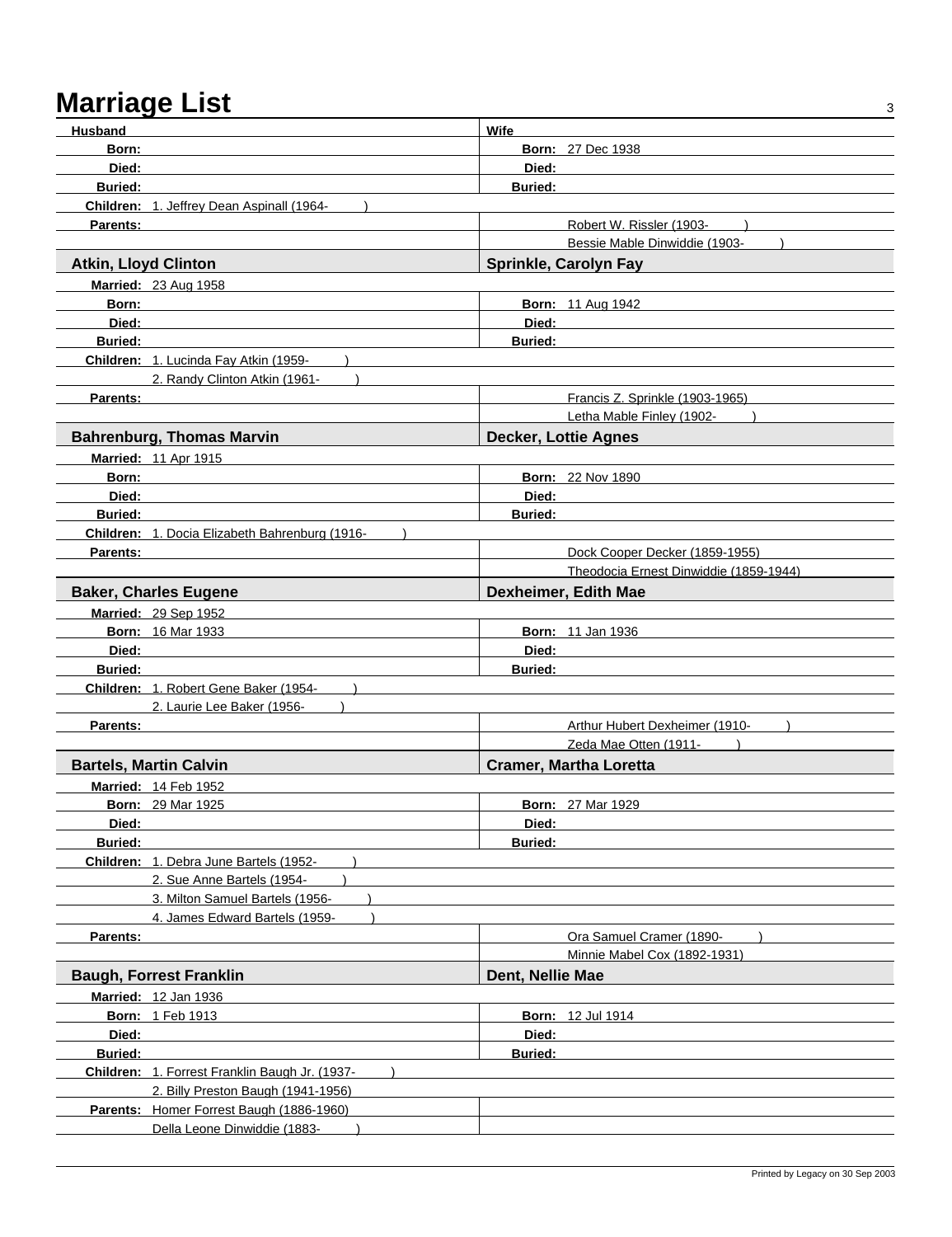| <b>Husband</b>          |                                            | Wife                                        |
|-------------------------|--------------------------------------------|---------------------------------------------|
|                         | <b>Baugh, Homer Forrest</b>                | Dinwiddie, Della Leone                      |
|                         | <b>Married: 28 May 1910</b>                |                                             |
|                         | <b>Born: 27 Aug 1886</b>                   | <b>Born: 3 Jan 1883</b>                     |
|                         | <b>Died: 2 Jul 1960</b>                    | Died:                                       |
| <b>Buried:</b>          |                                            | <b>Buried:</b>                              |
|                         | Children: 1. Forrest Franklin Baugh (1913- |                                             |
|                         | 2. Sylvia Leone Baugh (1914-               |                                             |
|                         | 3. Thelma Antonette Baugh (1920-           |                                             |
|                         | 4. Wilma Marie Baugh (1921-                |                                             |
|                         | 5. Jackie McNeil Baugh (1925-              |                                             |
| Parents:                |                                            | Snelling Johnson Dinwiddie (1849-1935)      |
|                         |                                            | Rachel Minerva Finley (1857-1926)           |
|                         | <b>Baugh, Jackie McNeil</b>                | <b>Bullard, Deloria Ann</b>                 |
|                         | <b>Married: 7 Oct 1946</b>                 |                                             |
|                         | <b>Born: 3 Sep 1925</b>                    | Born:                                       |
| Died:                   |                                            | Died:                                       |
| <b>Buried:</b>          |                                            | <b>Buried:</b>                              |
|                         | Children: 1. Eric Merell Baugh (1947-      |                                             |
|                         | 2. Jack Neil Baugh (1953-                  |                                             |
|                         | 3. Barbara Ann Baugh (1955-                |                                             |
|                         | 4. James Earl Baugh (1959-                 |                                             |
|                         | Parents: Homer Forrest Baugh (1886-1960)   |                                             |
|                         | Della Leone Dinwiddie (1883-               |                                             |
|                         | Baughman, James Madison                    | Dinwiddie, Lottie Viola                     |
|                         | Married: 23 Sep 1903                       |                                             |
|                         | <b>Born: 5 May 1882</b>                    | <b>Born: 3 Jun 1884</b>                     |
|                         | Died: 21 Aug 1910                          | Died:                                       |
| <b>Buried:</b>          |                                            | <b>Buried:</b>                              |
|                         | Children: 1. Eva Baughman (1904-           |                                             |
|                         | 2. Eunice Baughman (1906-                  |                                             |
|                         | 3. Zetha Baughman (1908-1910)              |                                             |
| Parents:                |                                            | Lott Hackney Dinwiddie (1846-1908)          |
|                         |                                            | Georgia Ann Finley (1851-1893)              |
| <b>Belanger, Dale</b>   |                                            | <b>Boone, Shirley Jane</b>                  |
|                         | Married: 28 Mar 1959 East Moline, IL       |                                             |
|                         | Born: 28 Jan 1931 Kankakee, IL             | Born: 24 Jan 1934 Henry County, Geneseo, IL |
| Died:                   |                                            | Died:                                       |
| <b>Buried:</b>          |                                            | <b>Buried:</b>                              |
|                         | Children: 1. Candy Boone Belanger (1961-   |                                             |
| Parents:                |                                            | Jesse Harold Boone (1906-                   |
|                         |                                            | Jemima Pearl Greenwood (1908-               |
| <b>Benefield, Frank</b> |                                            | <b>Carlock, Vivian Ilene</b>                |
|                         | <b>Married: 25 Jun 1916</b>                |                                             |
| Born:                   |                                            | <b>Born: 4 Dec 1937</b>                     |
| Died:                   |                                            | Died:                                       |
| <b>Buried:</b>          |                                            | <b>Buried:</b>                              |
| Parents:                |                                            | Snelling Madison Woodrow Carlock (1916-     |
|                         |                                            | Vivian Eulalie Goldsmith (                  |
| <b>Bennett, Joseph</b>  |                                            | <b>Martin, Gladys</b>                       |
| Married:                |                                            |                                             |
| Born:                   |                                            | Born:                                       |
| Died:                   |                                            | Died:                                       |
| <b>Buried:</b>          |                                            | Buried:                                     |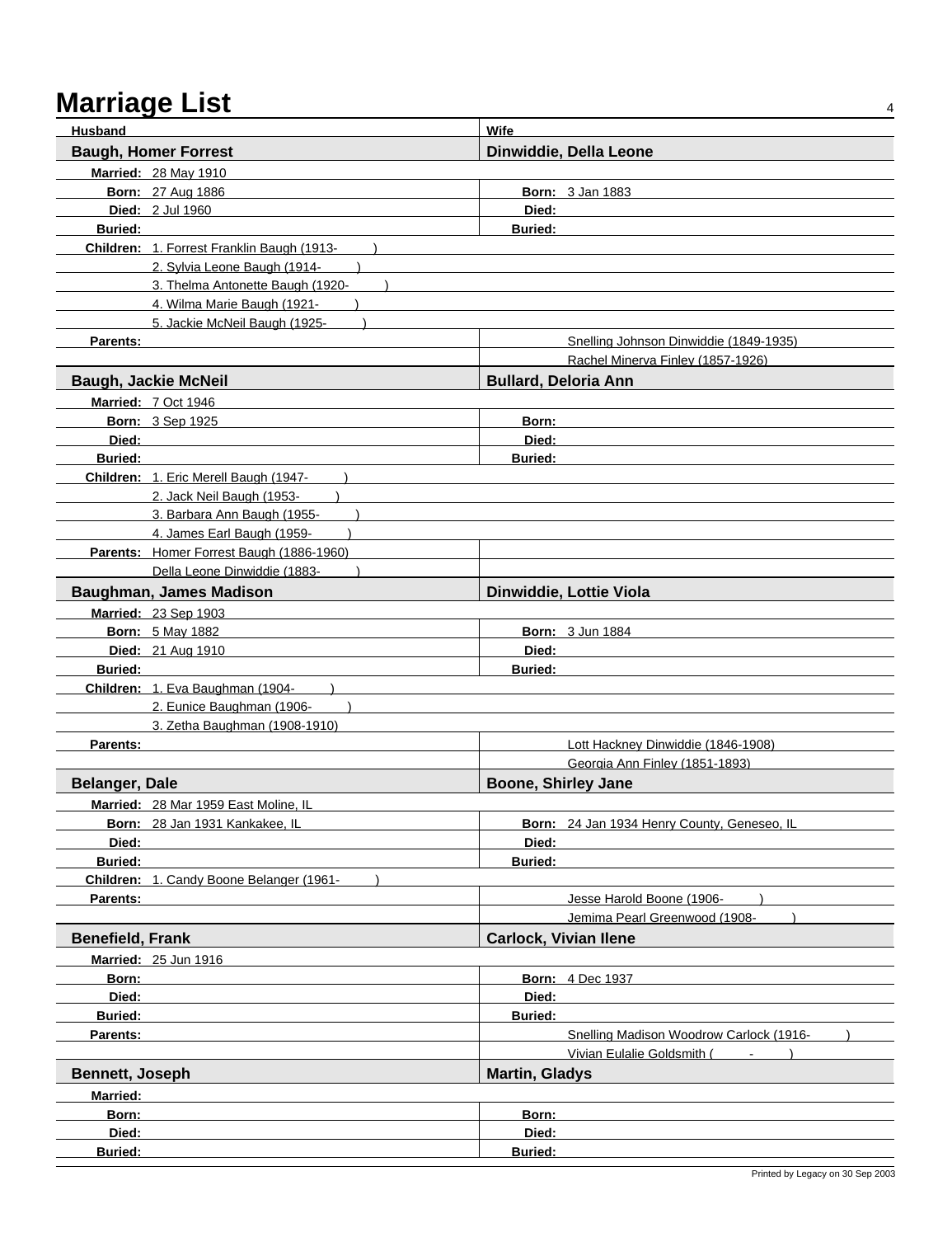## Marriage List 55 and 54 and 55 and 55 and 55 and 55 and 55 and 55 and 56 and 56 and 56 and 56 and 56 and 56 and 56 and 56 and 56 and 56 and 56 and 56 and 56 and 56 and 56 and 56 and 56 and 56 and 56 and 56 and 56 and 56 an

| Husband                    |                                                                             | Wife                    |                                                                   |
|----------------------------|-----------------------------------------------------------------------------|-------------------------|-------------------------------------------------------------------|
| Parents:                   |                                                                             |                         | Dick Martin (<br>$\sim$                                           |
|                            |                                                                             |                         | Unknown Wife Unknown (                                            |
| <b>Berry, Wallace</b>      |                                                                             |                         | <b>Dinwiddie, Phyllis DeAnne</b>                                  |
|                            | Married: 12 Nov 1923                                                        |                         |                                                                   |
| Born:                      |                                                                             |                         | <b>Born: 17 Feb 1926</b>                                          |
| Died:                      |                                                                             | Died:                   |                                                                   |
| <b>Buried:</b>             |                                                                             | <b>Buried:</b>          |                                                                   |
|                            | Children: 1. DeAnne Berry (1943-                                            |                         |                                                                   |
|                            | 2. James Berry (1948-                                                       |                         |                                                                   |
|                            | 3. Donald Berry (1958-                                                      |                         |                                                                   |
|                            | 4. Sheila E. Berry (1960-                                                   |                         |                                                                   |
| Parents:                   |                                                                             |                         | James Roy Dinwiddie (1895-                                        |
|                            |                                                                             |                         | Alpha Augusta Sanders (1898-                                      |
| <b>Bock, William Edwin</b> |                                                                             | Lane, Alberta Ruth      |                                                                   |
|                            | Married: 24 Jun 1956                                                        |                         |                                                                   |
|                            | <b>Born: 24 Sep 1931</b>                                                    |                         | <b>Born: 29 Dec 1934</b>                                          |
| Died:                      |                                                                             | Died:                   |                                                                   |
| <b>Buried:</b>             |                                                                             | <b>Buried:</b>          |                                                                   |
| Parents:                   |                                                                             |                         | Norval Adelbert Lane (1890-                                       |
|                            |                                                                             |                         | Gertrude Neitzert (1893-                                          |
| Bonham, Elliot G.          |                                                                             |                         | <b>Finley, Norma Carole</b>                                       |
|                            | <b>Married: 15 Mar 1961</b>                                                 |                         |                                                                   |
| Born:                      |                                                                             |                         | <b>Born: 7 Apr 1941</b>                                           |
| Died:                      |                                                                             | Died:                   |                                                                   |
| <b>Buried:</b>             |                                                                             | <b>Buried:</b>          |                                                                   |
|                            | Children: 1. Deborah Lynn Bonham (1962-                                     |                         |                                                                   |
| Parents:                   |                                                                             |                         | Norman Rolla Finley (1912-                                        |
|                            |                                                                             |                         | Loretta Marie Carrol (Fig. 1884)                                  |
|                            | <b>Boone, Charles Edward</b>                                                | <b>Jean Cummings</b>    |                                                                   |
|                            |                                                                             |                         |                                                                   |
|                            | Married: 30 May 1952 Jefferson County, IL                                   |                         |                                                                   |
| Died:                      | Born: 8 Feb 1929 Jefferson County, IL                                       |                         | <b>Born: 16 Mar 1936</b>                                          |
| <b>Buried:</b>             |                                                                             | Died:                   |                                                                   |
|                            | Children: 1. Catherine Jean Boone (1952-                                    | <b>Buried:</b>          |                                                                   |
|                            | Parents: Raymond Albert Boone (1900-1954)                                   |                         |                                                                   |
|                            | Opal Beal (Fig. 15)                                                         |                         |                                                                   |
|                            | <b>Boone, Charles Everett</b>                                               |                         | Vaughn, Myrtle (Lulu) Lewella                                     |
|                            |                                                                             |                         |                                                                   |
|                            | Married: 25 Oct 1896 Mt . Vernon, IL                                        |                         |                                                                   |
|                            | Born: 12 Sep 1871 Jefferson County, IL                                      |                         | Born: 12 Jan 1878 Jefferson County, IL                            |
|                            | Died: 7 Apr 1919 Jefferson County, IL                                       |                         | Died: 29 Oct 1954 Jefferson County, IL                            |
| <b>Buried:</b>             |                                                                             |                         | <b>Buried:</b> Pleasant Hill Cemetery, Jefferson County, IL       |
|                            | Children: 1. Ruth Edith Boone (1898-<br>2. Raymond Albert Boone (1900-1954) |                         |                                                                   |
|                            |                                                                             |                         |                                                                   |
|                            | 3. Charles Lester Boone (1903-1962)                                         |                         |                                                                   |
|                            | 4. Jesse Harold Boone (1906-<br>5. Frances Juanita Boone (1916-1917)        |                         |                                                                   |
|                            | Parents: Nathan Richard Boone (1826-1905)                                   |                         |                                                                   |
|                            | Rebecca Ann Eller (1846-1915)                                               |                         | John Ellis Vaughn (1846-1892)<br>Francis Ellen Sledge (1856-1923) |
|                            |                                                                             |                         |                                                                   |
|                            | <b>Boone, Charles Lester</b>                                                | <b>Mullinax, Sylvia</b> |                                                                   |
|                            | Married: 10 May 1927 Jefferson County, IL                                   |                         |                                                                   |
|                            | <b>Born: 12 Apr 1903</b>                                                    |                         | Born: 10 Aug 1905 Jefferson County, IL                            |
|                            | Died: Jul 1962                                                              | Died:                   |                                                                   |
| Buried:                    |                                                                             | <b>Buried:</b>          |                                                                   |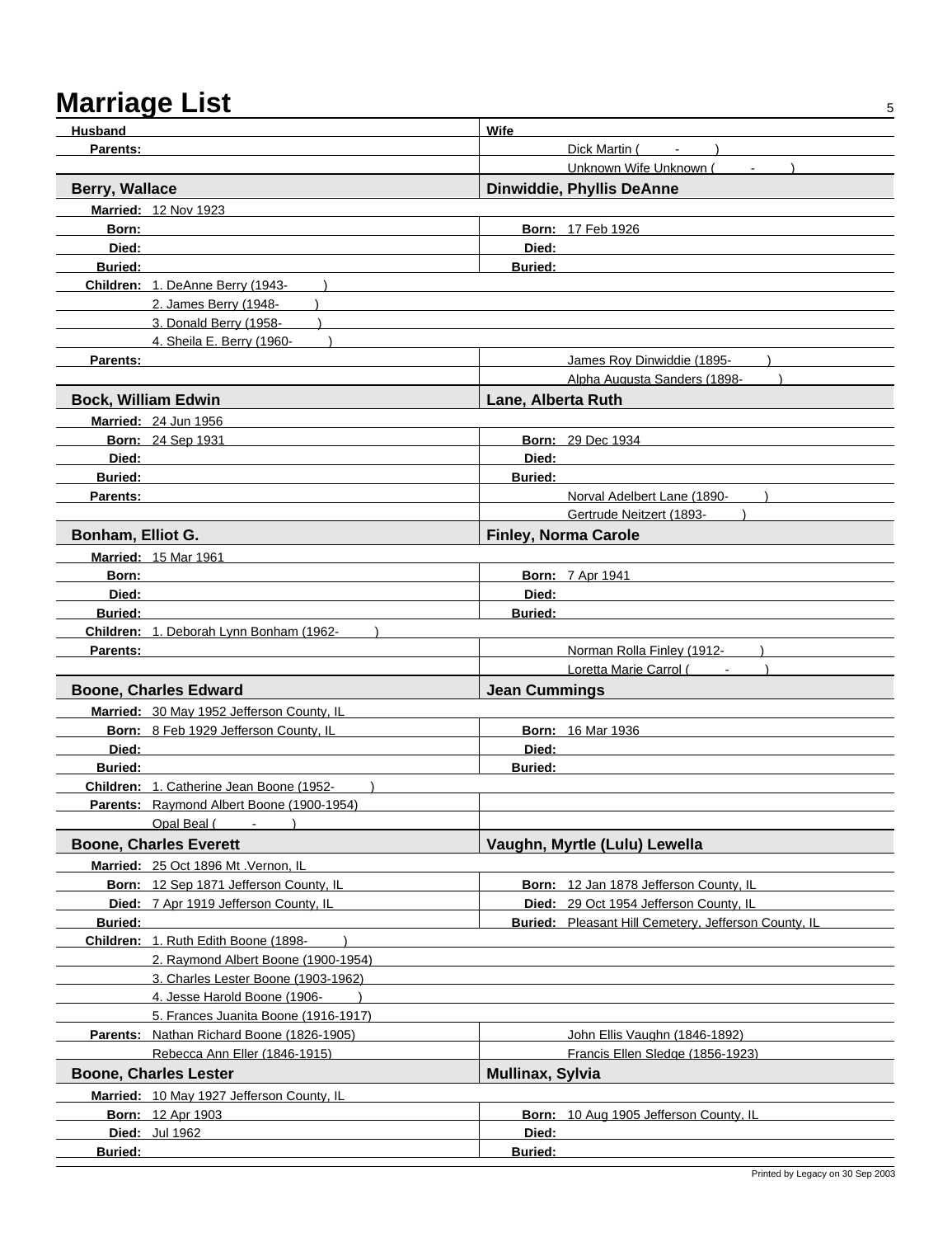| Husband                        |                                            | Wife               |                                       |
|--------------------------------|--------------------------------------------|--------------------|---------------------------------------|
|                                | Children: 1. Charlene Joyce Boone (1928-   |                    |                                       |
|                                | 2. Lester Verlin Boone (1929-              |                    |                                       |
|                                | Parents: Charles Everett Boone (1871-1919) |                    |                                       |
|                                | Myrtle (Lulu) Lewella Vaughn (1878-1954)   |                    |                                       |
| <b>Boone, Daniel</b>           |                                            | <b>McGrew, Pat</b> |                                       |
|                                | <b>Married: 21 Apr 1962</b>                |                    |                                       |
|                                | Born: 28 Apr 1942 Jefferson County, IL     | Born:              |                                       |
| Died:                          |                                            | Died:              |                                       |
| <b>Buried:</b>                 |                                            | <b>Buried:</b>     |                                       |
|                                | Children: 1. Anne Boone (1962-             |                    |                                       |
|                                | 2. Susie Boone (1964-                      |                    |                                       |
|                                | Parents: Raymond Albert Boone (1900-1954)  |                    |                                       |
|                                | Opal Beal (                                |                    |                                       |
| <b>Boone, Jess Henry</b>       |                                            | Huff, Bonnie       |                                       |
|                                | Married: 27 Nov 1955 East Moline, IL       |                    |                                       |
|                                | Born: 3 Oct 1935 Henry County, Geneseo, IL |                    | Born: 26 Mar                          |
| Died:                          |                                            | Died:              |                                       |
| <b>Buried:</b>                 |                                            | <b>Buried:</b>     |                                       |
|                                | Children: 1. Daniel J. Boone (1956-        |                    |                                       |
|                                | 2. Carla Lynn Boone (1959-                 |                    |                                       |
| Other Spouses: Jeri Marshall ( |                                            |                    |                                       |
|                                | Parents: Jesse Harold Boone (1906-         |                    |                                       |
|                                | Jemima Pearl Greenwood (1908-              |                    |                                       |
| Boone, Jess Henry              |                                            | Marshall, Jeri     |                                       |
|                                | Married: Oct 1967                          |                    |                                       |
|                                | Born: 3 Oct 1935 Henry County, Geneseo, IL | Born:              |                                       |
| Died:                          |                                            | Died:              |                                       |
| <b>Buried:</b>                 |                                            | <b>Buried:</b>     |                                       |
| Other Spouses: Bonnie Huff (   |                                            |                    | Spouses: Unknown Klundt (             |
|                                | Parents: Jesse Harold Boone (1906-         |                    |                                       |
|                                | Jemima Pearl Greenwood (1908-              |                    |                                       |
|                                | Boone, Jesse Harold                        |                    | Greenwood, Jemima Pearl               |
|                                | Married: 18 Aug 1932 Princeton, IL         |                    |                                       |
|                                | Born: 14 May 1906 Jefferson County, IL     |                    | Born: 11 Oct 1908 Henry County, IL    |
| Died:                          |                                            | Died:              |                                       |
| <b>Buried:</b>                 |                                            | <b>Buried:</b>     |                                       |
|                                | Children: 1. Shirley Jane Boone (1934-     |                    |                                       |
|                                | 2. Jess Henry Boone (1935-                 |                    |                                       |
|                                | Parents: Charles Everett Boone (1871-1919) |                    | Henry Greenwood (1881-1941)           |
|                                | Myrtle (Lulu) Lewella Vaughn (1878-1954)   |                    | Millie Mae Goembel (1885-             |
|                                | <b>Boone, Lester Verlin</b>                |                    | Anderson, Norma Jean                  |
|                                | Married: 22 Dec 1954 Jefferson County, IL  |                    |                                       |
|                                | Born: 5 Sep 1929 Jefferson County, IL      |                    | <b>Born: 7 Mar 1935</b>               |
| Died:                          |                                            | Died:              |                                       |
| <b>Buried:</b>                 |                                            | <b>Buried:</b>     |                                       |
|                                | Children: 1. Andrew Verlin Boone (1956-    |                    |                                       |
|                                | 2. Dawn Elizabeth Boone (1957-             |                    |                                       |
|                                | Parents: Charles Lester Boone (1903-1962)  |                    |                                       |
|                                | Sylvia Mullinax (1905-                     |                    |                                       |
|                                | <b>Boone, Nathan Richard</b>               | Eller, Rebecca Ann |                                       |
|                                | Married: 20 Jun 1870 Mt . Vernon, IL       |                    |                                       |
|                                | Born: 29 Jan 1826 Dayton, OH               |                    | Born: 13 Jun 1846 Georgia             |
|                                | Died: 25 Jan 1905 Jefferson County, IL     |                    | Died: 3 Oct 1915 Jefferson County, IL |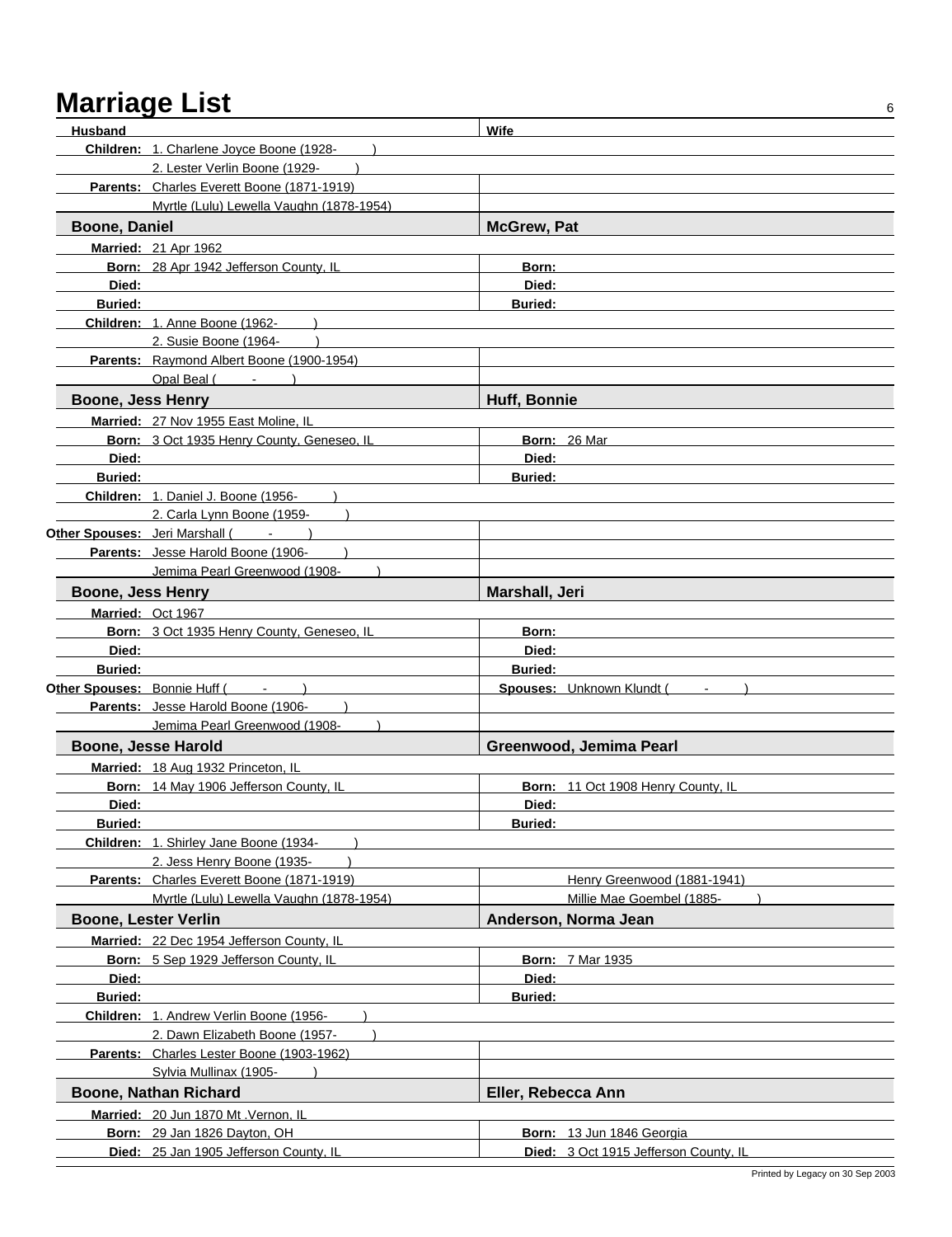| Husband                   |                                                | <b>Wife</b>                      |
|---------------------------|------------------------------------------------|----------------------------------|
| <b>Buried:</b>            |                                                | <b>Buried:</b>                   |
|                           | Children: 1. Charles Everett Boone (1871-1919) |                                  |
|                           | 2. Sarah Boone (1873-1891)                     |                                  |
| <b>Other Spouses:</b>     |                                                | Spouses: N. Williams (<br>$\sim$ |
|                           |                                                | Morgan Burns (                   |
| <b>Parents:</b>           |                                                | Joseph Eller (1816-1876)         |
|                           |                                                | Sarah Evans (1821-1900)          |
|                           | <b>Boone, Raymond Albert</b>                   | <b>Beal, Opal</b>                |
|                           | Married: 5 Mar 1925 Jefferson County, IL       |                                  |
|                           | Born: 9 Aug 1900 Jefferson County, IL          | Born:                            |
|                           | Died: 19 Apr 1954 Jefferson County, IL         | Died:                            |
| <b>Buried:</b>            |                                                | <b>Buried:</b>                   |
|                           | Children: 1. Richard Lee Boone (1926-1951)     |                                  |
|                           | 2. Charles Edward Boone (1929-                 |                                  |
|                           | 3. Raymond Gale Boone (1931-                   |                                  |
|                           | 4. Betty Elaine Boone (1940-                   |                                  |
|                           | 5. Daniel Boone (1942-                         |                                  |
|                           | Parents: Charles Everett Boone (1871-1919)     |                                  |
|                           | Myrtle (Lulu) Lewella Vaughn (1878-1954)       |                                  |
|                           | <b>Boone, Raymond Gale</b>                     | <b>Tennyson, Helen</b>           |
| <b>Married:</b>           |                                                |                                  |
|                           | Born: 15 Mar 1931 Jefferson County, IL         | Born:                            |
| Died:                     |                                                | Died:                            |
| <b>Buried:</b>            |                                                | <b>Buried:</b>                   |
|                           | Children: 1. Jimmy Gale Boone (1949-           |                                  |
|                           | 2. Micheal Lee Boone (1952-                    |                                  |
|                           | 3. Karen Diane Boone (1953-                    |                                  |
|                           | 4. Leslie Alan Boone (1956-                    |                                  |
|                           | Parents: Raymond Albert Boone (1900-1954)      |                                  |
|                           | Opal Beal (                                    |                                  |
| <b>Boone, Richard Lee</b> |                                                | <b>Upchurch, Betty</b>           |
| <b>Married:</b>           |                                                |                                  |
|                           | Born: 7 Jun 1926 Jefferson County, IL          | Born: 26 Jan                     |
|                           | Died: 31 Jul 1951 Jefferson County, IL         | Died:                            |
| <b>Buried:</b>            |                                                | <b>Buried:</b>                   |
|                           | Children: 1. Pamela Karen Boone (1950-         |                                  |
|                           | 2. Richard Lee Boone (1951-                    |                                  |
|                           | Parents: Raymond Albert Boone (1900-1954)      |                                  |
|                           | Opal Beal (                                    |                                  |
|                           | <b>Bopp, Norvall Milton</b>                    | <b>Lane, Ruby Ellen</b>          |
|                           | <b>Married: 20 Jun 1948</b>                    |                                  |
|                           | Born: 16 Jun 1929                              | <b>Born: 21 Nov 1928</b>         |
| Died:                     |                                                | Died: 6 May 1953                 |
| <b>Buried:</b>            |                                                | <b>Buried:</b>                   |
|                           | Children: 1. Donald Lee Bopp (1951-1953)       |                                  |
| Parents:                  |                                                | Norval Adelbert Lane (1890-      |
|                           |                                                | Gertrude Neitzert (1893-         |
|                           | Box, Harold Brydean                            | <b>Cathey, Ruth Earlene</b>      |
|                           | Married: 9 Sep 1921                            |                                  |
| Born:                     |                                                | <b>Born: 9 Nov 1924</b>          |
| Died:                     |                                                | Died:                            |
| Buried:                   |                                                | <b>Buried:</b>                   |
|                           | Children: 1. Harold Brydean Box Jr. (1944-     |                                  |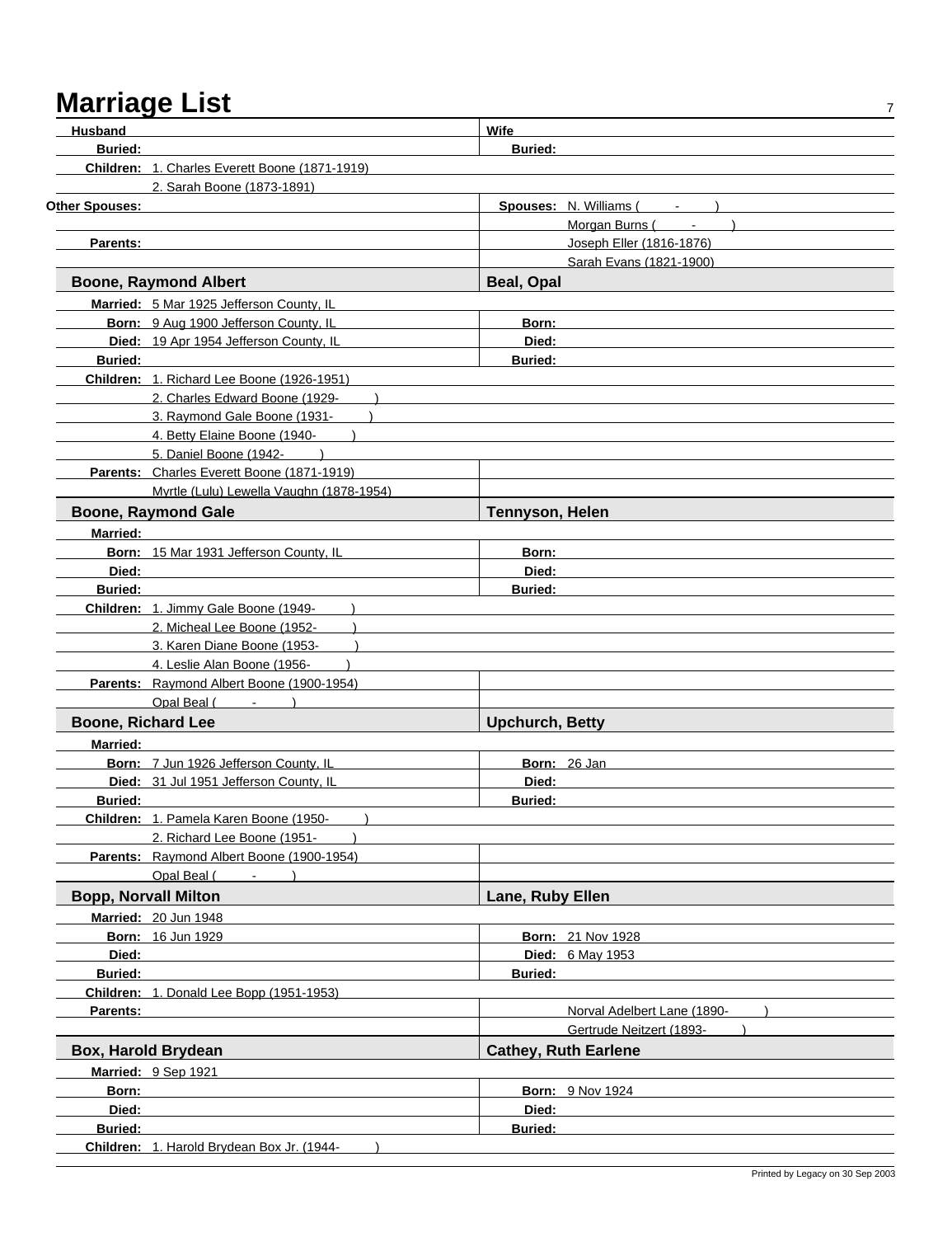## Marriage List 848 and 2012 and 2012 and 2012 and 2012 and 2012 and 2012 and 2012 and 2012 and 2012 and 2012 and 2012 and 2012 and 2012 and 2012 and 2012 and 2012 and 2012 and 2012 and 2012 and 2012 and 2012 and 2012 and 20

| <b>Husband</b>                                      | Wife                                       |
|-----------------------------------------------------|--------------------------------------------|
| 2. Connie Box (1952-                                |                                            |
| 3. Cathey Box (1952-                                |                                            |
| 4. Terry Box (1958-                                 |                                            |
| Parents:                                            | George Orville Cathey (1889-               |
|                                                     | Bessie Greer (1890-1928)                   |
| Boyd, James H.                                      | Decker, Ida Bertha                         |
| <b>Married: 13 Mar 1934</b>                         |                                            |
| Born:                                               | <b>Born: 30 Oct 1882</b>                   |
| Died: 23 Aug 1946                                   | Died: 11 Apr 1953                          |
| <b>Buried:</b>                                      | <b>Buried:</b>                             |
| <b>Parents:</b>                                     | Dock Cooper Decker (1859-1955)             |
|                                                     | Theodocia Ernest Dinwiddie (1859-1944)     |
| <b>Bremer, Carl Lloyd</b>                           | <b>Hoard, Bessie Ellen</b>                 |
| <b>Married: 17 Apr 1959</b>                         |                                            |
| Born:                                               | <b>Born: 27 Feb 1939</b>                   |
| Died:                                               | Died:                                      |
| <b>Buried:</b>                                      | <b>Buried:</b>                             |
| Children: 1. Deana Bremer (<br>$\blacksquare$       |                                            |
| 2. Diane Bremer (                                   |                                            |
| 3. Michelle Bremer (                                |                                            |
| Parents:                                            | Buell Sidney Howard (1904-                 |
|                                                     | Mary Elizabeth Smith (1911-                |
| Bremer, Frank J.                                    | <b>Cramer, Ruby Francis</b>                |
| <b>Married: 16 Apr 1938</b>                         |                                            |
| Born:                                               | <b>Born: 23 Dec 1915</b>                   |
| Died:                                               | Died:                                      |
| <b>Buried:</b>                                      | <b>Buried:</b>                             |
| Children: 1. Reva Marie Bremer (1941-               |                                            |
| 2. Martha Sue Bremer (1949-                         |                                            |
| 3. Ruth Ellen Bremer (1952-                         |                                            |
| <b>Parents:</b>                                     | Robert Francis Cramer (1889-               |
|                                                     | Anna Marie Broderson (1892-                |
| <b>Bringes, George Irvin</b>                        | <b>Winter, Pauline Mary</b>                |
|                                                     |                                            |
| Married: 5 Jun 1918                                 |                                            |
| <b>Born: 16 Aug 1893</b>                            | <b>Born: 20 Feb 1895</b>                   |
| Died: 2 Feb 1953                                    | Died:                                      |
| <b>Buried:</b>                                      | <b>Buried:</b>                             |
| Children: 1. Pauline Rita Bringes (1922-            |                                            |
| 2. Mary Elizabeth Bringes (1923-<br><b>Contract</b> |                                            |
| Parents: Louis A. Bringes (                         |                                            |
| Mamie Elizabeth Dinwiddie (1865-1951)               |                                            |
| Bringes, Louis A.                                   | Dinwiddie, Mamie Elizabeth                 |
| <b>Married: 23 Jul 1890</b>                         |                                            |
| Born:                                               | <b>Born: 3 Jan 1865</b>                    |
| Died:                                               | <b>Died: Dec 1951</b>                      |
| <b>Buried:</b>                                      | <b>Buried:</b>                             |
| Children: 1. George Irvin Bringes (1893-1953)       |                                            |
| Other Spouses:                                      | Spouses: Charles Henry Liapple (<br>-1928) |
| Parents:                                            | James L. Dinwiddie (1828-1901)             |
|                                                     | Ann Davis (1835-1922)                      |
| Brown, Henry                                        | <b>Trout, Ruby Irene</b>                   |
| <b>Married: 13 May 1947</b>                         |                                            |
| Born:                                               | <b>Born: 19 Mar 1916</b>                   |
|                                                     |                                            |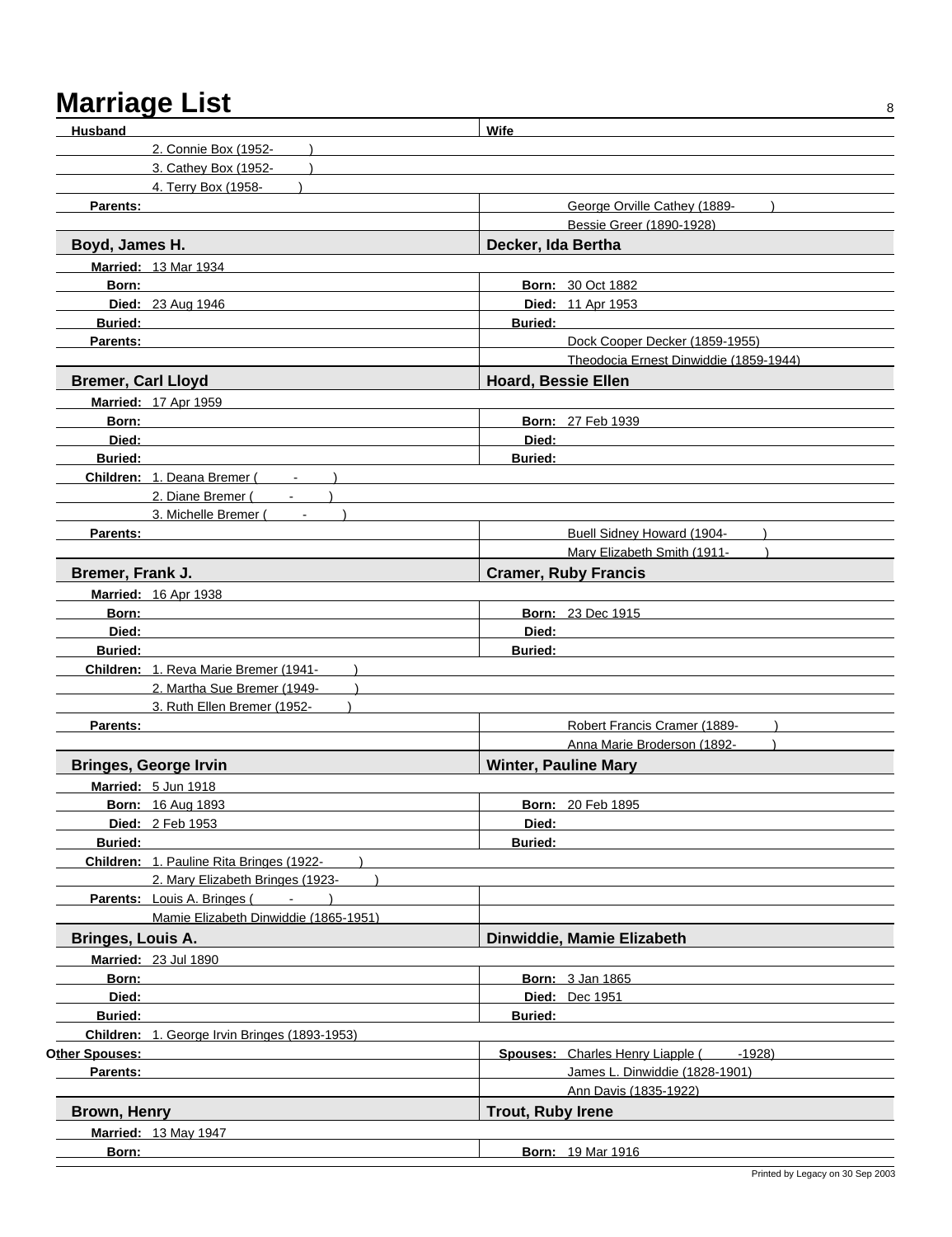| <b>Husband</b>                                   | <b>Wife</b>                            |
|--------------------------------------------------|----------------------------------------|
| Died:                                            | Died:                                  |
| <b>Buried:</b>                                   | <b>Buried:</b>                         |
| Parents:                                         | Benjamin James Trout (<br>$-1940$      |
|                                                  | Mary Jane Finley (1877-1956)           |
| <b>Brown, Raymond James</b>                      | <b>Trout, Betty Jane</b>               |
| Married: 9 Jun 1963                              |                                        |
| Born:                                            | Born:                                  |
| Died:                                            | Died:                                  |
| <b>Buried:</b>                                   | <b>Buried:</b>                         |
| Parents:                                         | James Wesley Trout (1903-              |
|                                                  | Ella Mae Henderson (1903-              |
| <b>Bruce, James Kent</b>                         | Hansen, Lois Gaye                      |
| Married: 18 May 1968 Pettis County, MO           |                                        |
| <b>Born: 21 Feb 1947</b>                         | Born: 15 Nov 1949 Kansas City, MO      |
| Died:                                            | Died:                                  |
| <b>Buried:</b>                                   | <b>Buried:</b>                         |
| Parents:                                         | Thomas Keith Hansen (1916-             |
|                                                  | Cora Lillian Vaughn (1919-             |
| <b>Bryant, Francis Todd</b>                      | <b>Weum, Marion</b>                    |
| <b>Married: 10 Dec 1950</b>                      |                                        |
| <b>Born: 2 Jan 1913</b>                          | <b>Born: 30 May 1920</b>               |
| Died:                                            | Died:                                  |
| <b>Buried:</b>                                   | <b>Buried:</b>                         |
| Children: 1. Richard Todd Bryant (1952-          |                                        |
| Parents: Thomas Henry Bryant (1873-1915)         |                                        |
| Lorinda Cordelia Todd (1871-1956)                |                                        |
| Bryant, Rev. John R.                             | Dinwiddie, Bessie Novera               |
| Married: 2 Aug 1913                              |                                        |
| Born:                                            | <b>Born: 9 Dec 1891</b>                |
| Died:                                            | Died:                                  |
| <b>Buried:</b>                                   | <b>Buried:</b>                         |
| Parents:                                         | Snelling Johnson Dinwiddie (1849-1935) |
|                                                  | Rachel Minerva Finley (1857-1926)      |
| <b>Bryant, Thomas Henry</b>                      | Todd, Lorinda Cordelia                 |
| <b>Married: 15 Apr 1912</b>                      |                                        |
| <b>Born: 6 Mar 1873</b>                          | <b>Born: 6 Mar 1871</b>                |
| <b>Died: 5 Jul 1915</b>                          | <b>Died: 1 Jul 1956</b>                |
| <b>Buried:</b>                                   | <b>Buried:</b>                         |
| Children: 1. Francis Todd Bryant (1913-          |                                        |
| Parents:                                         | John Turner Todd (1844-1924)           |
|                                                  | Lorinda Jane Dinwiddie (1842-1908)     |
| <b>Bucholz, Earl</b>                             | <b>Clifford, Helen Ruth</b>            |
| Married: 9 May 1936                              |                                        |
| <b>Born: 3 Nov 1908</b>                          | <b>Born: 9 Mar 1917</b>                |
| Died:                                            | Died:                                  |
| Buried:                                          | <b>Buried:</b>                         |
| Children: 1. Earl Bucholz Jr. (1940-             |                                        |
| 2. Clifford Bucholz (1943-                       |                                        |
| Parents:                                         |                                        |
|                                                  | Patrick Clifford (1870-                |
|                                                  | Emma May Martin (1878-                 |
| Bucholz, Earl Jr.                                | Herrick, Marilyn Eva                   |
| <b>Married: 28 Jun 1961</b><br>Born: 16 Sep 1940 | Born:                                  |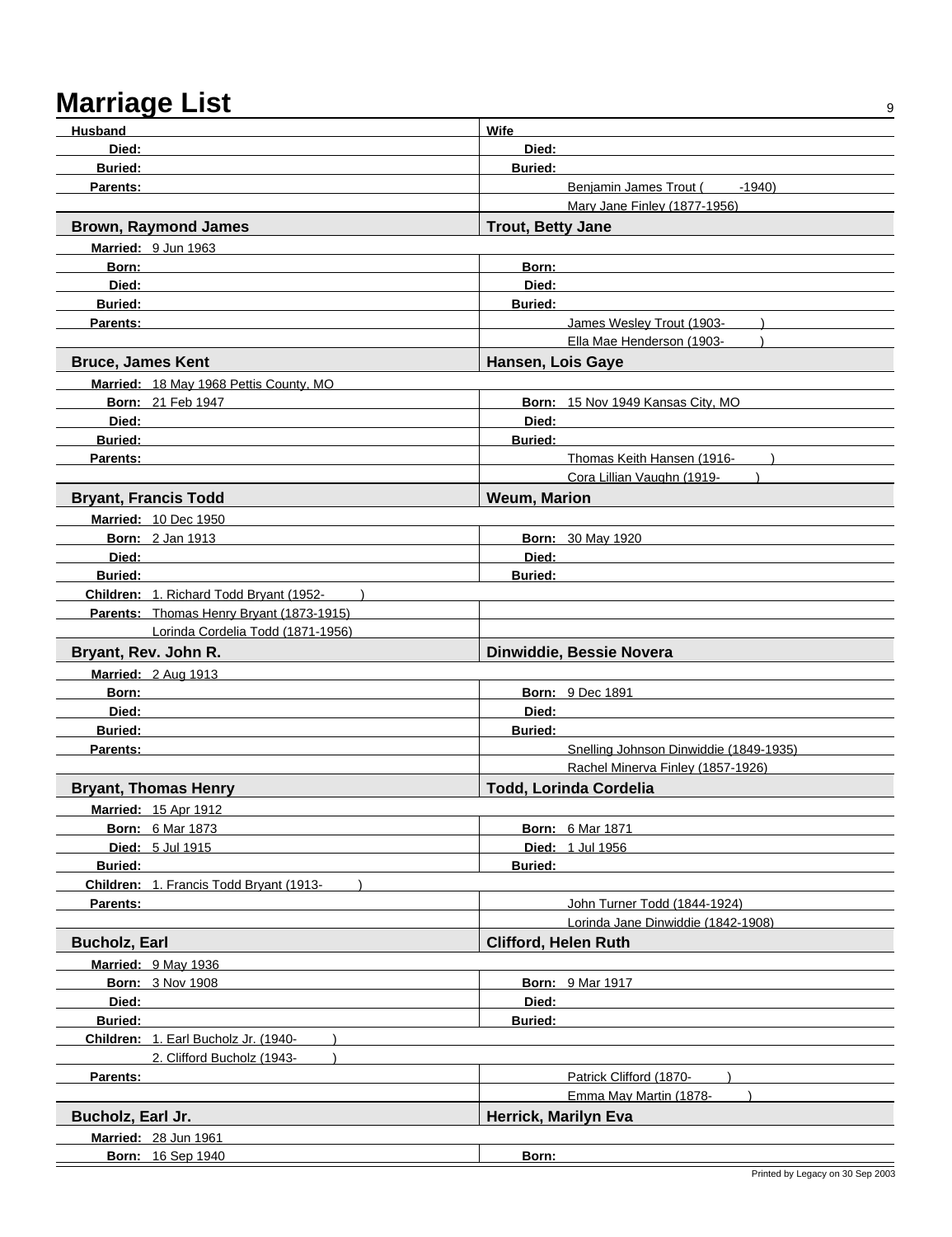| <b>Husband</b>       |                                                       | Wife               |                                           |
|----------------------|-------------------------------------------------------|--------------------|-------------------------------------------|
| Died:                |                                                       | Died:              |                                           |
| <b>Buried:</b>       |                                                       | <b>Buried:</b>     |                                           |
|                      | Children: 1. Kathleen Herrick Bucholz (1963-          |                    |                                           |
|                      | Parents: Earl Bucholz (1908-                          |                    |                                           |
|                      |                                                       |                    |                                           |
|                      | Helen Ruth Clifford (1917-                            |                    |                                           |
|                      | <b>Burford, Larry Michel</b>                          | Finley, Peggy Lou  |                                           |
|                      | <b>Married: 5 Mar 1955</b>                            |                    |                                           |
|                      | Born: 26 Sep 1937                                     |                    | <b>Born: 29 Dec 1936</b>                  |
| Died:                |                                                       | Died:              |                                           |
| <b>Buried:</b>       |                                                       | <b>Buried:</b>     |                                           |
|                      | Children: 1. Michel L. Burford (1955-                 |                    |                                           |
|                      | 2. Teresa K. Burford (1956-                           |                    |                                           |
|                      | 3. Dale Allen Burford (1957-                          |                    |                                           |
| Parents:             |                                                       |                    | Milton Elwood Finley (1901-               |
|                      |                                                       |                    | Martha L. Adams (1901-                    |
| Burke, John          |                                                       | Vaughn, Cora L.    |                                           |
| <b>Married:</b>      |                                                       |                    |                                           |
| Born:                |                                                       |                    | Born: 1865 Jefferson County, IL           |
| Died:                |                                                       | Died:              |                                           |
| <b>Buried:</b>       |                                                       |                    |                                           |
|                      |                                                       | <b>Buried:</b>     |                                           |
| Parents:             |                                                       |                    | Christopher Guess Vaughn (1821-1894)      |
|                      |                                                       |                    | Virginia J. Houston (1828-1899)           |
| <b>Burns, Morgan</b> |                                                       | Eller, Rebecca Ann |                                           |
|                      | Married: 1906-1910                                    |                    |                                           |
| Born:                |                                                       |                    | Born: 13 Jun 1846 Georgia                 |
| Died:                |                                                       |                    | Died: 3 Oct 1915 Jefferson County, IL     |
| <b>Buried:</b>       |                                                       | <b>Buried:</b>     |                                           |
| Other Spouses:       |                                                       |                    | Spouses: Nathan Richard Boone (1826-1905) |
|                      |                                                       |                    | $N.$ Williams $($ $ )$                    |
| Parents:             |                                                       |                    | Joseph Eller (1816-1876)                  |
|                      |                                                       |                    | Sarah Evans (1821-1900)                   |
|                      | <b>Carlock, Horace Leroy</b>                          | Dinwiddie, Ida Mae |                                           |
|                      | Married: 10 Sep 1911                                  |                    |                                           |
|                      | <b>Born: 3 Jan 1867</b>                               |                    | Born: 24 Jul 1879                         |
|                      | <b>Died: 23 Oct 1940</b>                              | Died:              |                                           |
| <b>Buried:</b>       |                                                       | <b>Buried:</b>     |                                           |
|                      | <b>Children: 1. Rachel Vivian Carlock (1912-1927)</b> |                    |                                           |
|                      | 2. Snelling Madison Woodrow Carlock (1916-            |                    |                                           |
|                      | 3. Horace Verdum Carlock (1918-                       |                    |                                           |
| Parents:             |                                                       |                    | Snelling Johnson Dinwiddie (1849-1935)    |
|                      |                                                       |                    |                                           |
|                      |                                                       |                    | Rachel Minerva Finley (1857-1926)         |
|                      | <b>Carlock, Horace Verdum</b>                         | Unknown, Ruth      |                                           |
|                      | Married: 22 Dec 1941                                  |                    |                                           |
|                      | <b>Born: 22 Sep 1918</b>                              | Born:              |                                           |
| Died:                |                                                       | Died:              |                                           |
| <b>Buried:</b>       |                                                       | <b>Buried:</b>     |                                           |
|                      | Parents: Horace Leroy Carlock (1867-1940)             |                    |                                           |
|                      | Ida Mae Dinwiddie (1879-                              |                    |                                           |
|                      | <b>Carlock, Snelling Madison Woodrow</b>              |                    | <b>Goldsmith, Vivian Eulalie</b>          |
|                      | Married: 1 Jun 1936                                   |                    |                                           |
|                      | <b>Born: 15 Dec 1916</b>                              | Born:              |                                           |
| Died:                |                                                       | Died:              |                                           |
| Buried:              |                                                       | Buried:            |                                           |
|                      |                                                       |                    |                                           |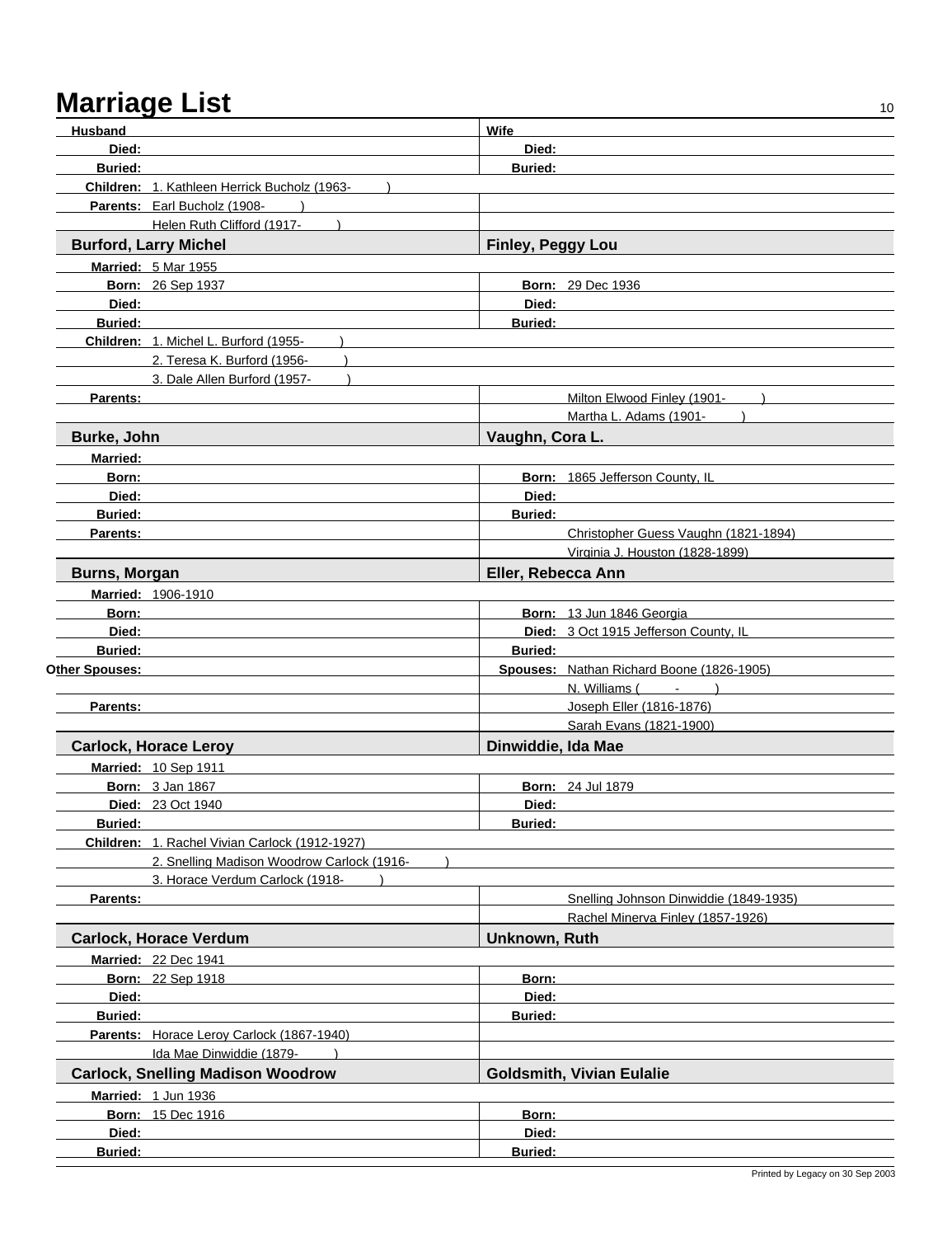| <b>Husband</b>           |                                                   | Wife                                   |
|--------------------------|---------------------------------------------------|----------------------------------------|
|                          | Children: 1. Vivian Ilene Carlock (1937-          |                                        |
|                          | Parents: Horace Leroy Carlock (1867-1940)         |                                        |
|                          | Ida Mae Dinwiddie (1879-                          |                                        |
| <b>Carpenter, Albert</b> |                                                   | Vaughn, Sota Agnes                     |
|                          | Married: 20 Feb 1898 Jefferson County, IL         |                                        |
|                          | Born: 30 Apr 1869 Morgan County, IL               | Born: 17 Feb 1880 Jefferson County, IL |
|                          | Died: 8 Feb 1957 Jefferson County, IL             | Died: 25 Jul 1965 Jefferson County, IL |
| <b>Buried:</b>           |                                                   | <b>Buried:</b>                         |
|                          | Children: 1. Cora Jewel Carpenter (1899-          |                                        |
|                          | 2. Roy Franklin Carpenter (1901-                  |                                        |
|                          | 3. Earl Holland Carpenter (1904-                  |                                        |
|                          | 4. Minnie Ruth Carpenter (1907-                   |                                        |
|                          | 5. Dorothy Ethel Carpenter (1909-                 |                                        |
|                          | Parents: James Franklin Carpenter (1829-1896)     | John Ellis Vaughn (1846-1892)          |
|                          | Nancy Elliot (<br>$-1906$                         | Francis Ellen Sledge (1856-1923)       |
|                          | <b>Carpenter, Earl Holland</b>                    | Smith, Jessie                          |
| Married:                 |                                                   |                                        |
|                          | <b>Born: 12 Jan 1904</b>                          | Born:                                  |
| Died:                    |                                                   | Died:                                  |
| <b>Buried:</b>           |                                                   | <b>Buried:</b>                         |
|                          | Children: 1. Richard Earl Carpenter (1933-        |                                        |
|                          | 2. James William Carpenter (1935-                 |                                        |
|                          | 3. David Lee Carpenter (1944-                     |                                        |
|                          | Parents: Albert Carpenter (1869-1957)             |                                        |
|                          | Sota Agnes Vaughn (1880-1965)                     |                                        |
|                          | <b>Carpenter, James Franklin</b>                  | <b>Elliot, Nancy</b>                   |
| Married: 1865            |                                                   |                                        |
|                          | Born: 14 Jul 1829 Wayne County, KY                | <b>Born:</b> Troy County, MO           |
|                          | Died: 1896 Jefferson County, IL                   | Died: Nov 1906 Jefferson County, IL    |
| <b>Buried:</b>           |                                                   | <b>Buried:</b>                         |
|                          | Children: 1. Albert Carpenter (1869-1957)         |                                        |
|                          | Parents: Virginia William Carpenter (<br>$-1840$  |                                        |
|                          | Polly Unknown (<br>$\sim$                         |                                        |
|                          | <b>Carpenter, Roy Franklin</b>                    | <b>Unknown, Unknown</b>                |
| <b>Married:</b>          |                                                   |                                        |
|                          | <b>Born: 1 Feb 1901</b>                           | Born:                                  |
| Died:                    |                                                   | Died:                                  |
| Buried:                  |                                                   | Buried:                                |
|                          | Children: 1. Billy Joe Carpenter (1930-           |                                        |
|                          | 2. Patsey Jane Carpenter (1931-                   |                                        |
|                          | Parents: Albert Carpenter (1869-1957)             |                                        |
|                          | Sota Agnes Vaughn (1880-1965)                     |                                        |
|                          | Carpenter, Virginia William                       | <b>Unknown, Polly</b>                  |
| Married:                 |                                                   |                                        |
| Born: VA                 | Died: 1840 Cave In Rock. IL                       | Born: VA                               |
|                          |                                                   | Died: Hamilton County, IL              |
| <b>Buried:</b>           |                                                   | <b>Buried:</b>                         |
|                          | Children: 1. James Franklin Carpenter (1829-1896) |                                        |
| <b>Cassell, Unknown</b>  |                                                   | <b>Carpenter, Cora Jewel</b>           |
| <b>Married:</b>          |                                                   |                                        |
| Born:<br>Died:           |                                                   | <b>Born: 10 Feb 1899</b><br>Died:      |
| Buried:                  |                                                   | Buried:                                |
|                          |                                                   |                                        |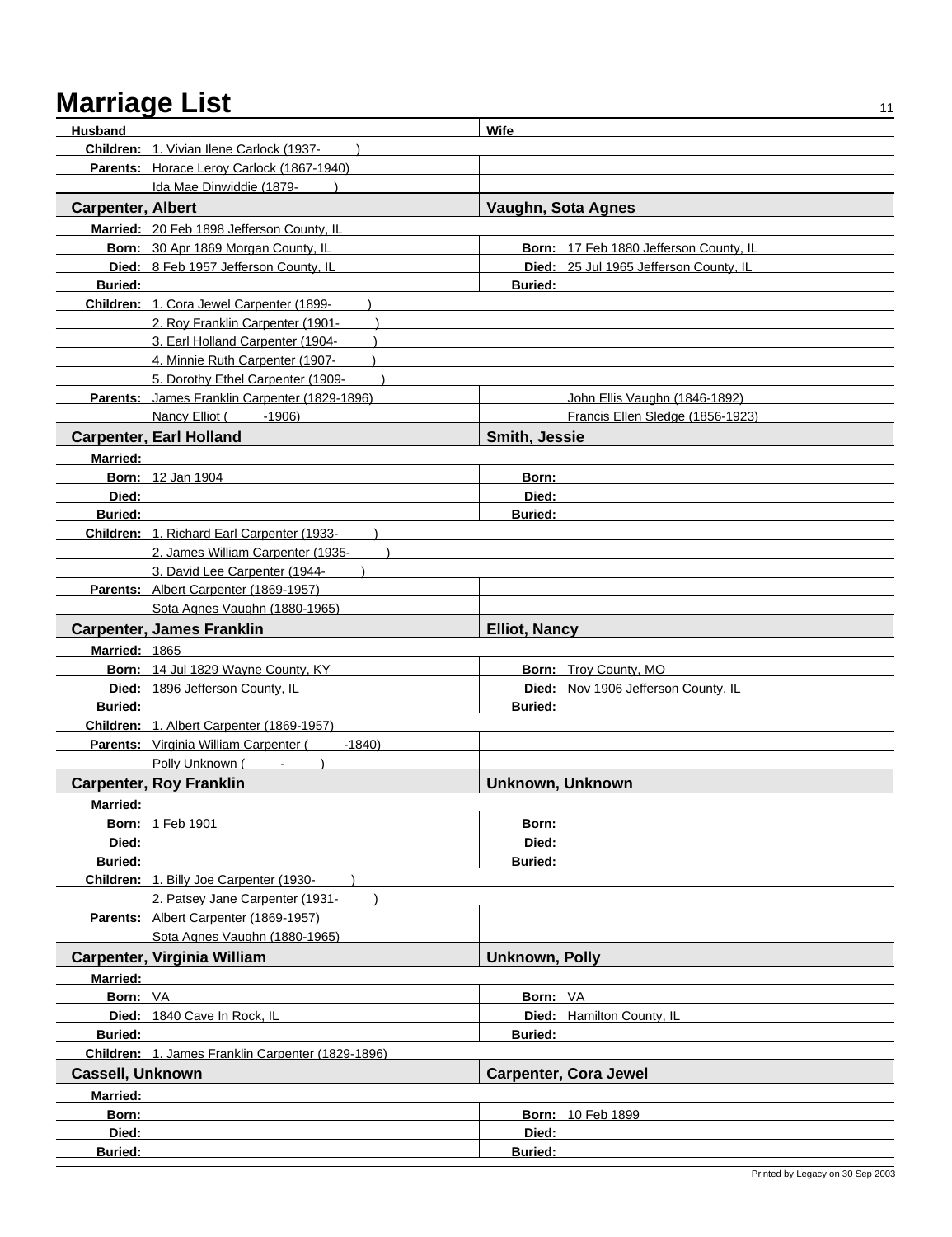| Husband         |                                                | Wife                    |                                                |
|-----------------|------------------------------------------------|-------------------------|------------------------------------------------|
|                 | Children: 1. Vida Sue Cassell (Fig. 1888)      |                         |                                                |
|                 | 2. Barbara Sue Cassell (                       |                         |                                                |
|                 | 3. William Richard Cassell (<br>$\blacksquare$ |                         |                                                |
| Other Spouses:  |                                                |                         | <b>Spouses: Richard Ratliff (</b><br>$  )$     |
| Parents:        |                                                |                         | Albert Carpenter (1869-1957)                   |
|                 |                                                |                         | Sota Agnes Vaughn (1880-1965)                  |
|                 | <b>Cathey, Benjamin Owen</b>                   | Lee, Fanny Jane         |                                                |
|                 | Married: 4 Jun 1913                            |                         |                                                |
|                 | <b>Born: 3 Apr 1893</b>                        |                         | <b>Born: 10 Nov 1891</b>                       |
| Died:           |                                                | Died:                   |                                                |
| <b>Buried:</b>  |                                                | <b>Buried:</b>          |                                                |
|                 | Parents: George Washington Cathey (1855-       |                         |                                                |
|                 | Mary Arthusa Dinwiddie (1858-1912)             |                         |                                                |
|                 | <b>Cathey, George Orville</b>                  | Greer, Bessie           |                                                |
| Married: 1916   |                                                |                         |                                                |
|                 | <b>Born: 22 Aug 1889</b>                       | <b>Born: 1890</b>       |                                                |
| Died:           |                                                | <b>Died: 1928</b>       |                                                |
| <b>Buried:</b>  |                                                | <b>Buried:</b>          |                                                |
|                 | Children: 1. Virginia Mae Cathey (1922-        |                         |                                                |
|                 | 2. Ruth Earlene Cathey (1924-                  |                         |                                                |
|                 | Other Spouses: Emma Unknown (1898-             |                         |                                                |
|                 | Parents: George Washington Cathey (1855-       |                         |                                                |
|                 | Mary Arthusa Dinwiddie (1858-1912)             |                         |                                                |
|                 | <b>Cathey, George Orville</b>                  | Unknown, Emma           |                                                |
|                 | Married: 29 Dec 1934                           |                         |                                                |
|                 | <b>Born: 22 Aug 1889</b>                       |                         | <b>Born: 28 Feb 1898</b>                       |
| Died:           |                                                | Died:                   |                                                |
| <b>Buried:</b>  |                                                | <b>Buried:</b>          |                                                |
|                 | Children: 1. Jack Cathey (1938-                |                         |                                                |
|                 | Other Spouses: Bessie Greer (1890-1928)        |                         |                                                |
|                 | Parents: George Washington Cathey (1855-       |                         |                                                |
|                 | Mary Arthusa Dinwiddie (1858-1912)             |                         |                                                |
|                 | <b>Cathey, George Washington</b>               |                         | Dinwiddie, Mary Arthusa                        |
| Married: 1888   |                                                |                         |                                                |
|                 | <b>Born: 25 Aug 1855</b>                       |                         | <b>Born: 20 Jan 1858</b>                       |
| Died:           |                                                |                         | Died: 23 Apr 1912                              |
| <b>Buried:</b>  |                                                | <b>Buried:</b>          |                                                |
|                 | Children: 1. George Orville Cathey (1889-      |                         |                                                |
|                 | 2. James Marlin Cathey (1881-                  |                         |                                                |
|                 | 3. Benjamin Owen Cathey (1893-                 |                         |                                                |
| Parents:        |                                                |                         | Rev. Benjamin Franklin Dinwiddie I (1814-1904) |
|                 |                                                |                         | Eliza Ann Mosley (1818-1863)                   |
| Cathey, Jack    |                                                | Funk, Wanda Lou         |                                                |
| <b>Married:</b> |                                                |                         |                                                |
|                 | <b>Born: 7 Jan 1938</b>                        |                         | <b>Born: 14 Mar 1941</b>                       |
| Died:           |                                                | Died:                   |                                                |
| Buried:         |                                                | <b>Buried:</b>          |                                                |
|                 | Children: 1. Jackie Cathey (<br>$\overline{a}$ |                         |                                                |
|                 | Parents: George Orville Cathey (1889-          |                         |                                                |
|                 | Emma Unknown (1898-                            |                         |                                                |
|                 | <b>Cathey, James Darrell II</b>                | <b>Brown, Janet Sue</b> |                                                |
|                 |                                                |                         |                                                |
| Married: 1960   |                                                |                         |                                                |
| Born:           |                                                |                         | <b>Born: 22 Jan 1944</b>                       |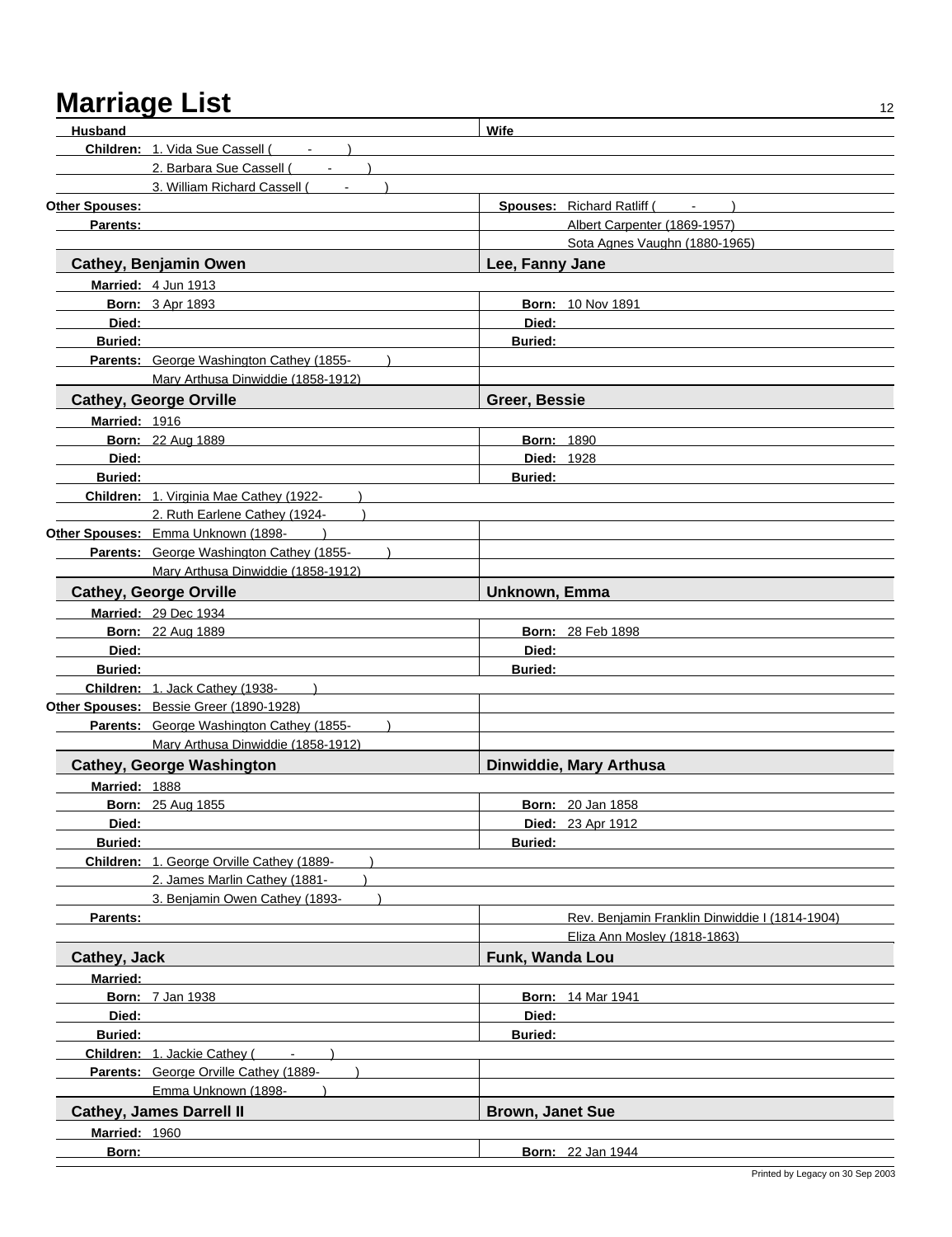## Marriage List
<sup>13</sup>

| <b>Husband</b> |                                                  | Wife                        |
|----------------|--------------------------------------------------|-----------------------------|
| Died:          |                                                  | Died:                       |
| <b>Buried:</b> |                                                  | <b>Buried:</b>              |
|                | Children: 1. Darrell Eugene Cathey (1961-        |                             |
|                | 2. Nickey Sue Cathey (1963-                      |                             |
|                | Parents: James Darrell Cathey (1914-             |                             |
|                | Opal Beatrice Irvin (1915-                       |                             |
|                | <b>Cathey, James Darrell</b>                     | <b>Irvin, Opal Beatrice</b> |
| Married:       |                                                  |                             |
|                | <b>Born: 19 Nov 1914</b>                         | <b>Born: 26 Jan 1915</b>    |
| Died:          |                                                  | Died:                       |
| <b>Buried:</b> |                                                  | <b>Buried:</b>              |
|                | Children: 1. James Darrell Cathey II (<br>$\sim$ |                             |
|                | 2. Jeanne Lee Cathey (1948-                      |                             |
|                | Parents: James Marlin Cathey (1881-              |                             |
|                | Lillie Lee (1896-)                               |                             |
|                | <b>Cathey, James Marlin</b>                      | Lee, Lillie                 |
| Married: 1913  |                                                  |                             |
|                | <b>Born: 12 Apr 1881</b>                         | <b>Born: 5 Oct 1896</b>     |
| Died:          |                                                  | Died:                       |
| <b>Buried:</b> |                                                  | <b>Buried:</b>              |
|                | Children: 1. James Darrell Cathey (1914-         |                             |
|                | 2. Dorothy Elnora Cathey (1919-                  |                             |
|                | 3. Retta Lee Cathey (1925-                       |                             |
|                | Parents: George Washington Cathey (1855-         |                             |
|                | Mary Arthusa Dinwiddie (1858-1912)               |                             |
| Cease, Jack    |                                                  | <b>Hall, Winnie Sue</b>     |
|                | <b>Married: 30 Mar 1962</b>                      |                             |
|                | Born: 29 Sep 1939                                | <b>Born: 10 May 1944</b>    |
| Died:          |                                                  | Died:                       |
| <b>Buried:</b> |                                                  | <b>Buried:</b>              |
| Parents:       | Children: 1. Kimberly Ann Cease (1963-           | James Winfred Hall (1922-   |
|                |                                                  | Esther Jolly (1921-         |
|                | <b>Chambers, Asa Franklin</b>                    | Dale, Ruby Lucille          |
|                | Married: 16 Jun 1933                             |                             |
|                | <b>Born: 30 Apr 1914</b>                         | <b>Born: 3 Oct 1915</b>     |
| Died:          |                                                  | Died:                       |
| Buried:        |                                                  | Buried:                     |
|                | Children: 1. Donna Louise Chambers (1937-        |                             |
|                | 2. William Charles Chambers (1939-               |                             |
|                | Parents: John William Chambers (1873-1948)       |                             |
|                | Susan Ann Dinwiddie (1871-1948)                  |                             |
|                | <b>Chambers, John Drake</b>                      | <b>Metzger, Nancy Sue</b>   |
|                | Married: 2 Feb 1963                              |                             |
|                | <b>Born: 18 Mar 1944</b>                         | <b>Born: 2 Feb 1943</b>     |
| Died:          |                                                  | Died:                       |
| <b>Buried:</b> |                                                  | <b>Buried:</b>              |
|                | Children: 1. Johnna Lynn Chambers (1963-         |                             |
|                | Parents: William Homer Chambers (1912-           |                             |
|                | Maxine Aloha Drake (1918-                        |                             |
|                | <b>Chambers, John William</b>                    | Dinwiddie, Susan Ann        |
|                | Married: 3 Sep 1906                              |                             |
|                | <b>Born: 16 Mar 1873</b>                         | <b>Born: 31 Jan 1871</b>    |
|                |                                                  |                             |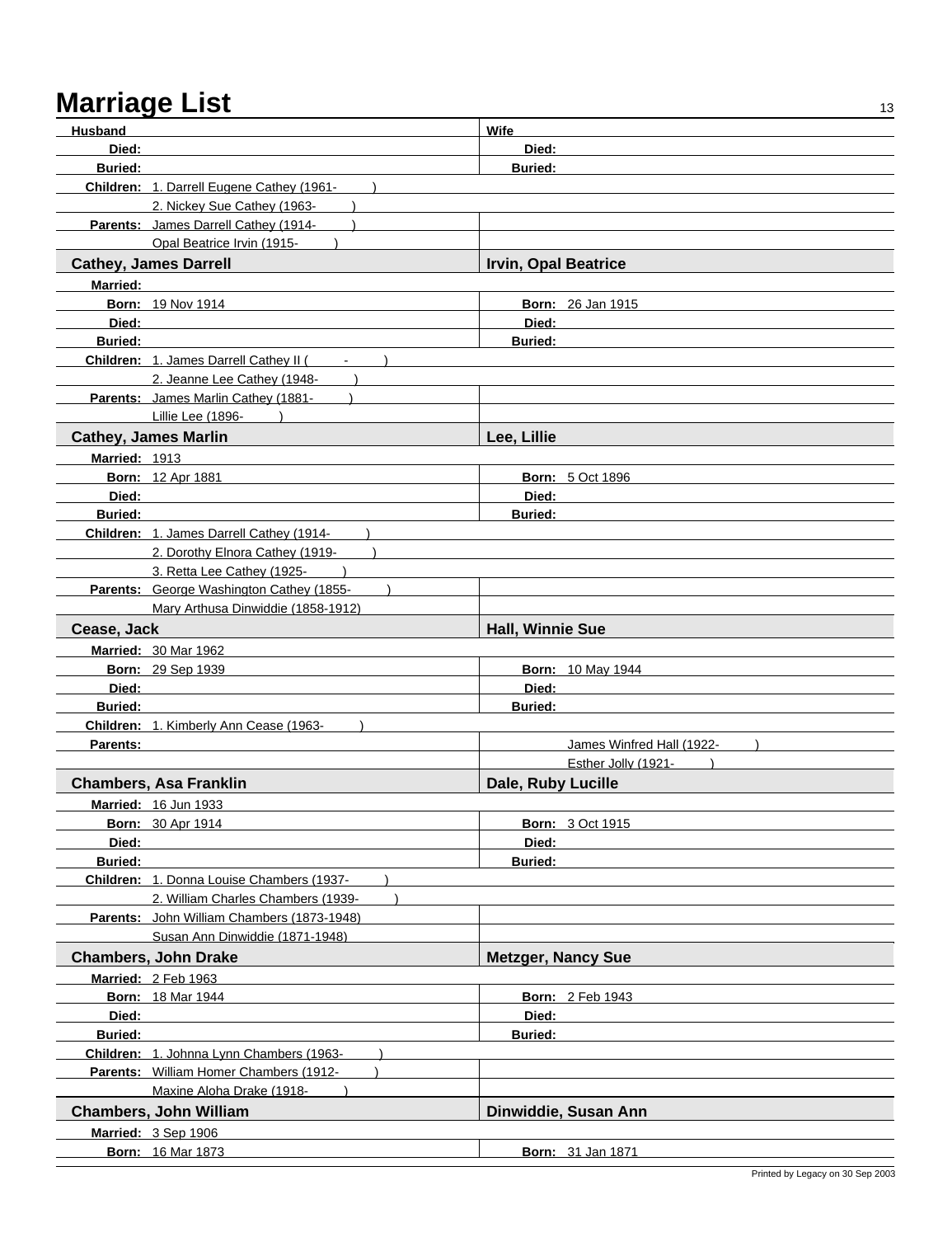| Husband                   |                                            | Wife                            |  |
|---------------------------|--------------------------------------------|---------------------------------|--|
|                           | <b>Died: 23 Sep 1948</b>                   | <b>Died: 31 Aug 1948</b>        |  |
| <b>Buried:</b>            |                                            | <b>Buried:</b>                  |  |
|                           | Children: 1. Leota Emoline Chambers (1907- |                                 |  |
|                           | 2. William Homer Chambers (1912-           |                                 |  |
|                           | 3. Asa Franklin Chambers (1914-            |                                 |  |
| Parents:                  |                                            | Samuel N. Dinwiddie (1816-1898) |  |
|                           |                                            | Emaline Thrailkill (Fig. 1886)  |  |
|                           | <b>Chambers, William Charles</b>           | Henderson, Shari Lee            |  |
|                           | Married: 9 Oct 1960                        |                                 |  |
|                           | <b>Born: 4 Aug 1939</b>                    | <b>Born: 3 Oct 1942</b>         |  |
| Died:                     |                                            | Died:                           |  |
| <b>Buried:</b>            |                                            | <b>Buried:</b>                  |  |
|                           | Children: 1. Ricky Ace Chambers (1961-     |                                 |  |
|                           | 2. Randy Eugene Chambers (1963-            |                                 |  |
|                           | Parents: Asa Franklin Chambers (1914-      |                                 |  |
|                           | Ruby Lucille Dale (1915-                   |                                 |  |
|                           | <b>Chambers, William Homer</b>             | Drake, Maxine Aloha             |  |
|                           | <b>Married: 23 Jun 1940</b>                |                                 |  |
|                           | <b>Born: 5 Jul 1912</b>                    | <b>Born: 2 Jan 1918</b>         |  |
| Died:                     |                                            | Died:                           |  |
| <b>Buried:</b>            |                                            | <b>Buried:</b>                  |  |
|                           | Children: 1. John Drake Chambers (1944-    |                                 |  |
|                           | 2. Robert Eugene Chambers (1954-           |                                 |  |
|                           | Parents: John William Chambers (1873-1948) |                                 |  |
|                           | Susan Ann Dinwiddie (1871-1948)            |                                 |  |
| Chaney, Frank L.          |                                            | Finley, Maria Elizabeth         |  |
|                           | Married: 20 Sep 1936                       |                                 |  |
| Born:                     |                                            | <b>Born: 13 Jun 1915</b>        |  |
| Died:                     |                                            | Died:                           |  |
| <b>Buried:</b>            |                                            | <b>Buried:</b>                  |  |
| Parents:                  |                                            | John Hackney Finley (1871-1952) |  |
|                           |                                            | Nellie Upton (<br>$-1963$       |  |
| <b>Clark, Roy Patrick</b> |                                            | Miller, Frances Elizabeth       |  |
|                           | Married: 2 Apr 1939                        |                                 |  |
|                           | <b>Born: 27 Mar 1911</b>                   | <b>Born: 31 Dec 1916</b>        |  |
| Died:                     |                                            | Died:                           |  |
| Buried:                   |                                            | <b>Buried:</b>                  |  |
|                           | Children: 1. Janice Evelyn Clark (1943-    |                                 |  |
|                           | 2. Joyce Elaine Clark (1944-               |                                 |  |
| Parents:                  |                                            | Edwin Roy Miller (1891-         |  |
|                           |                                            | Mary Anna Thomas (1894-         |  |
|                           | <b>Clifford, James Monroe</b>              | Curtis, Linda                   |  |
| Married:                  |                                            |                                 |  |
|                           | <b>Born: 22 Feb 1919</b>                   | Born:                           |  |
| Died:                     |                                            | Died:                           |  |
| Buried:                   |                                            | <b>Buried:</b>                  |  |
|                           | Children: 1. Jimmy Jo Clifford (1941-      |                                 |  |
|                           | 2. Gary Patrick Clifford (1943-            |                                 |  |
|                           | 3. Johnny Lee Clifford (1946-              |                                 |  |
|                           | Parents: Patrick Clifford (1870-           |                                 |  |
|                           | Emma May Martin (1878-                     |                                 |  |
| <b>Clifford, Patrick</b>  |                                            | Martin, Emma May                |  |
|                           | <b>Married: 16 Nov 1899</b>                |                                 |  |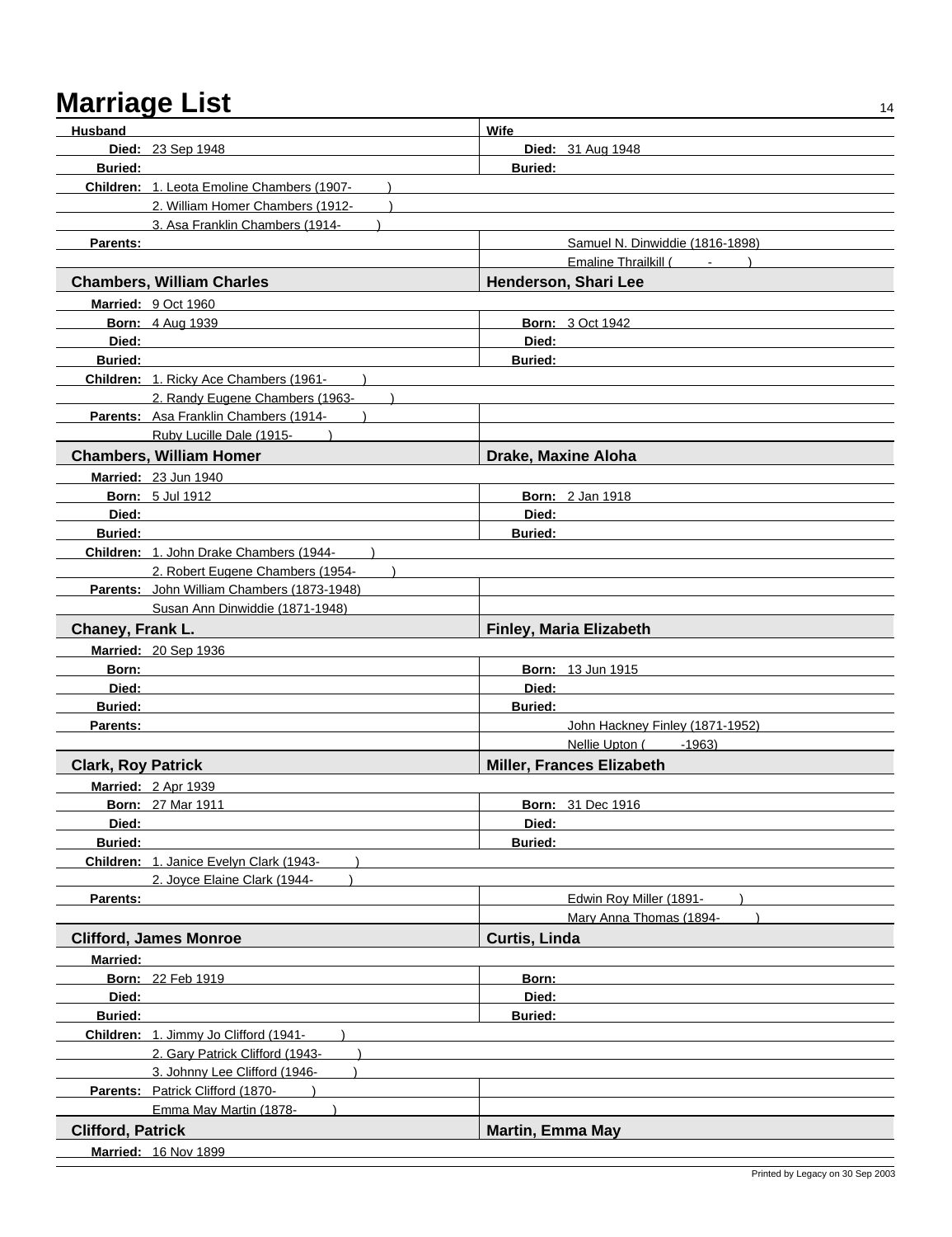| James Madison Baughman (1882-1910) |
|------------------------------------|
|                                    |
|                                    |
|                                    |
|                                    |
|                                    |
|                                    |
|                                    |
|                                    |
|                                    |
|                                    |
|                                    |
|                                    |
|                                    |
|                                    |
|                                    |
|                                    |
|                                    |
|                                    |
|                                    |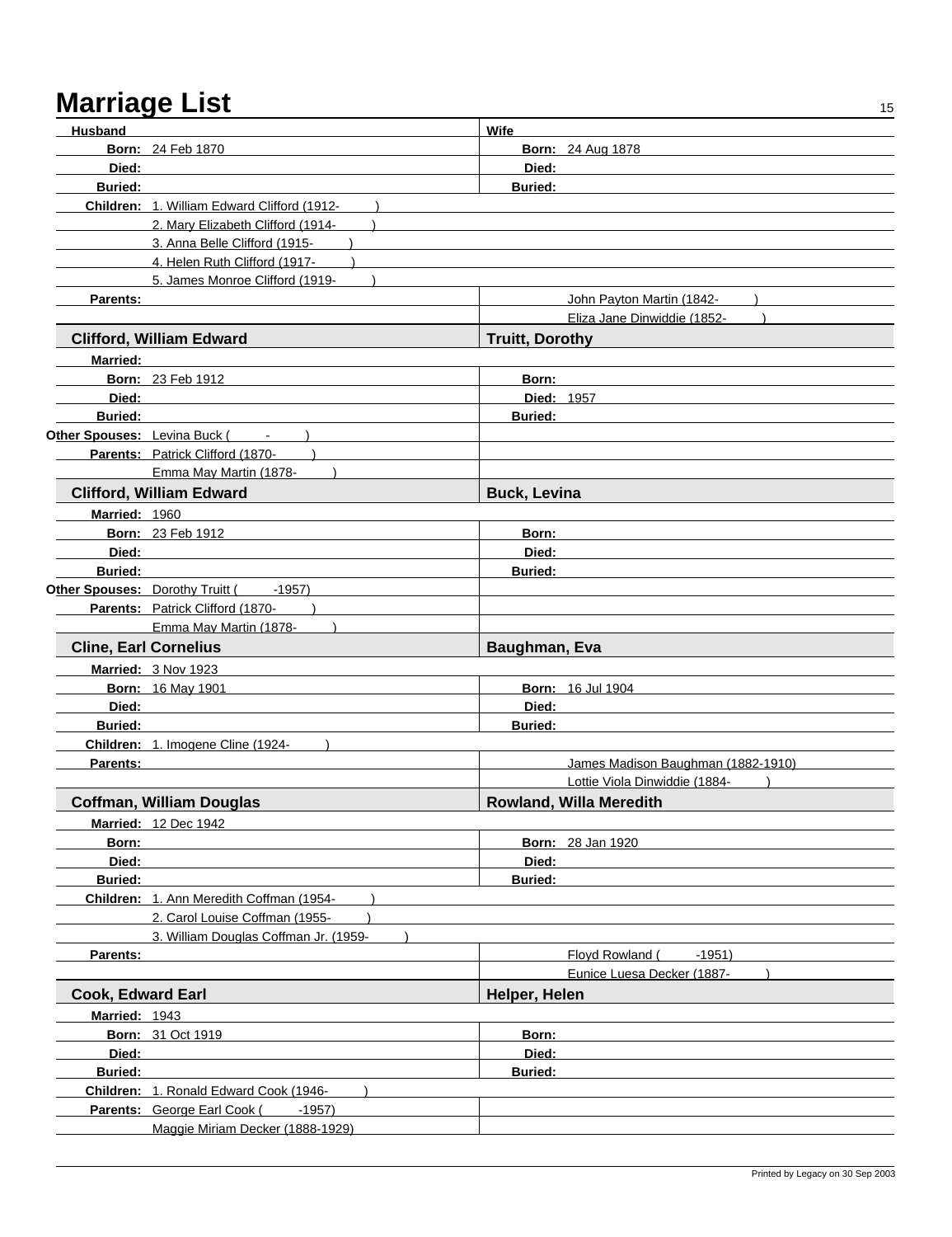| <b>Husband</b>            |                                           | <b>Wife</b>                            |
|---------------------------|-------------------------------------------|----------------------------------------|
| Cook, George Earl         |                                           | Decker, Maggie Miriam                  |
|                           | Married: 25 Jun 1911                      |                                        |
| Born:                     |                                           | <b>Born: 28 Jul 1888</b>               |
|                           | Died: 9 Nov 1957                          | <b>Died: 15 Jan 1929</b>               |
| <b>Buried:</b>            |                                           | <b>Buried:</b>                         |
|                           | Children: 1. Norman Ernest Cook (1916-    |                                        |
|                           | 2. Edward Earl Cook (1919-                |                                        |
|                           | 3. Leslie Lee Cook (1922-                 |                                        |
|                           | 4. Lottie Mae Cook (1926-                 |                                        |
| Parents:                  |                                           | Dock Cooper Decker (1859-1955)         |
|                           |                                           | Theodocia Ernest Dinwiddie (1859-1944) |
| Cook, Leslie Lee          |                                           | Kahle, Maxine                          |
| Married: 1947             |                                           |                                        |
|                           | <b>Born: 31 Oct 1922</b>                  | Born:                                  |
| Died:                     |                                           | Died:                                  |
| <b>Buried:</b>            |                                           | <b>Buried:</b>                         |
|                           | Children: 1. Sandra Miriam Cook (1949-    |                                        |
|                           | 2. Beverly Ann Cook (1951-                |                                        |
|                           | Parents: George Earl Cook (<br>$-1957$    |                                        |
|                           | Maggie Miriam Decker (1888-1929)          |                                        |
|                           | <b>Cook, Norman Ernest</b>                | Unknown, Geneva                        |
| Married: 1943             |                                           |                                        |
|                           | <b>Born: 24 Feb 1916</b>                  | Born:                                  |
| Died:                     |                                           | Died:                                  |
| <b>Buried:</b>            |                                           | <b>Buried:</b>                         |
|                           | Children: 1. Leora Cook (1946-            |                                        |
|                           | Parents: George Earl Cook (<br>$-1957)$   |                                        |
|                           | Maggie Miriam Decker (1888-1929)          |                                        |
|                           | <b>Cooper, Richard Earl</b>               | <b>Clark, Janice Evelyn</b>            |
|                           | <b>Married: 31 May 1963</b>               |                                        |
|                           | <b>Born: 3 Mar 1934</b>                   | <b>Born: 31 Jan 1943</b>               |
| Died:                     |                                           | Died:                                  |
| <b>Buried:</b>            |                                           | <b>Buried:</b>                         |
| Parents:                  |                                           | Roy Patrick Clark (1911-               |
|                           |                                           | Frances Elizabeth Miller (1916-        |
| <b>Cramer, Donald</b>     |                                           | Howard, Nina Mae                       |
|                           | Married: 8 Mar 1958                       |                                        |
|                           | <b>Born: 26 Nov 1934</b>                  | <b>Born: 3 Jan 1940</b>                |
| Died:                     |                                           | Died:                                  |
| <b>Buried:</b>            |                                           | <b>Buried:</b>                         |
|                           | Children: 1. Douglas Cramer (             |                                        |
|                           | 2. Michelle Cramer (                      |                                        |
| Parents:                  |                                           | Carl William Howard (1910-             |
|                           |                                           | Nina Corneal Lewis (1910-              |
| <b>Cramer, Edward Lee</b> |                                           | Sisk, Ima June                         |
|                           | Married: 2 Jun 1951                       |                                        |
|                           | <b>Born: 19 Nov 1931</b>                  | <b>Born: 10 Sep 1933</b>               |
| Died:                     |                                           | Died:                                  |
| <b>Buried:</b>            |                                           | <b>Buried:</b>                         |
|                           | Children: 1. Charmen Deanne Cramer (1955- |                                        |
|                           | 2. Infant Daughter Cramer (1958-1958)     |                                        |
|                           | 3. Scott Sisk Cramer (1962-               |                                        |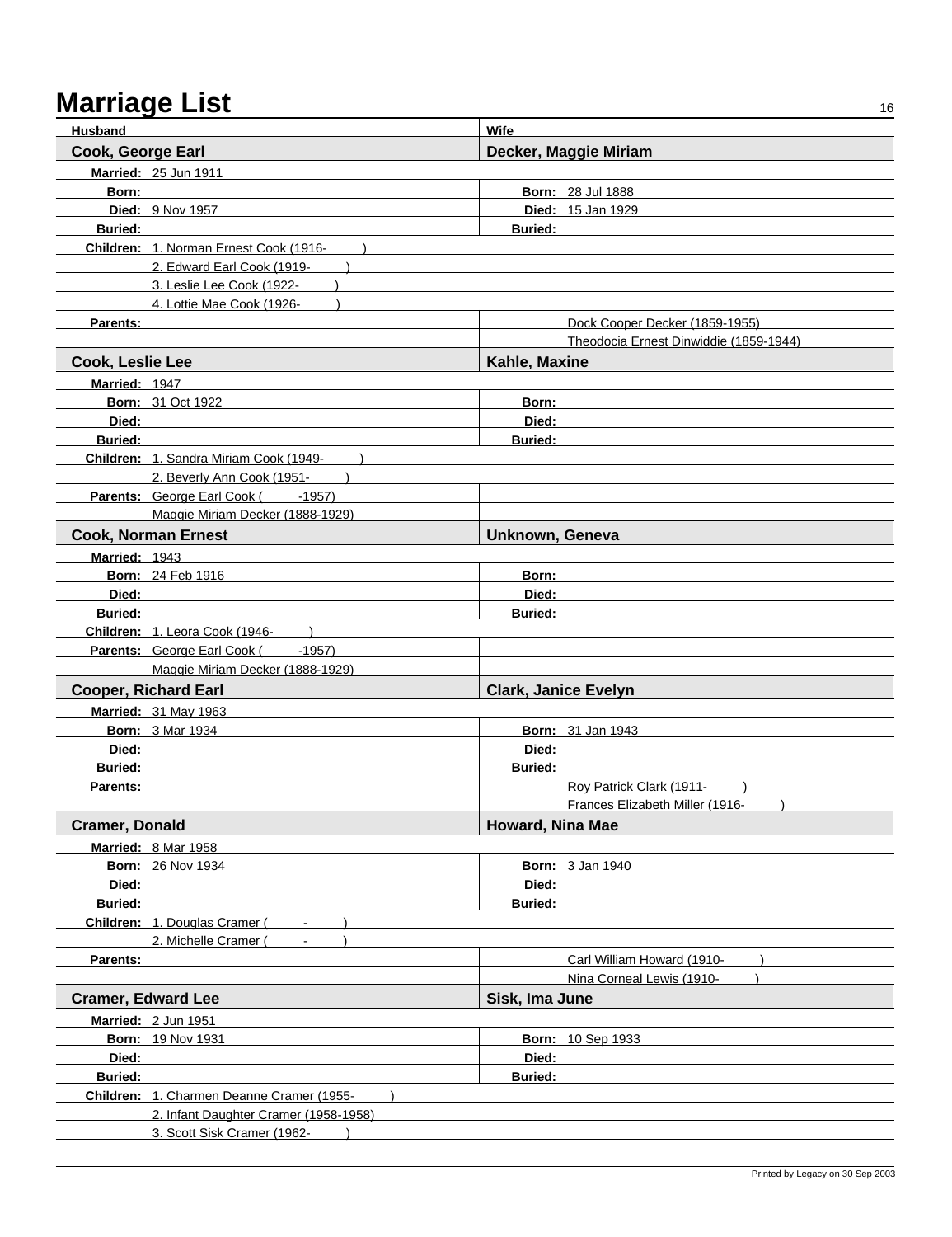| <b>Husband</b>            |                                             | Wife                            |
|---------------------------|---------------------------------------------|---------------------------------|
|                           | Parents: Ora Samuel Cramer (1890-           |                                 |
|                           | Minnie Mabel Cox (1892-1931)                |                                 |
| <b>Cramer, Fritz</b>      |                                             | Dinwiddie, Martha Emaline       |
|                           | <b>Married: 21 Oct 1886</b>                 |                                 |
|                           | <b>Born: 1 May 1865</b>                     | <b>Born: 20 Jun 1866</b>        |
|                           | Died: 14 Jan 1944                           | Died: 29 Jun 1940               |
| <b>Buried:</b>            |                                             | <b>Buried:</b>                  |
|                           | Children: 1. Robert Francis Cramer (1889-   |                                 |
|                           | 2. Ora Samuel Cramer (1890-                 |                                 |
|                           | 3. Gladys Cramer (1897-                     |                                 |
|                           | 4. Gertrude Cramer (1898-                   |                                 |
|                           | 5. Floyd Cramer (<br>$\sim$                 |                                 |
| Parents:                  |                                             | Samuel N. Dinwiddie (1816-1898) |
|                           |                                             | Emaline Thrailkill (<br>$\sim$  |
|                           | <b>Cramer, Harlan Elbert</b>                | Honk, Joyce Ann                 |
|                           | Married: 10 Sep 1958                        |                                 |
|                           | <b>Born: 24 Jan 1939</b>                    | Born: 10 Sep 1940               |
| Died:                     |                                             | Died:                           |
| <b>Buried:</b>            |                                             | Buried:                         |
|                           | Children: 1. Catherine Lynn Cramer (1959-   |                                 |
|                           | 2. Lisa Kay Cramer (1963-                   |                                 |
|                           | Parents: Ora Samuel Cramer (1890-           |                                 |
|                           | Bessie Jewell Ford (1908-                   |                                 |
|                           | <b>Cramer, James Wilbur</b>                 | Kemmer, Ethel Caroline          |
|                           | <b>Married: 11 May 1946</b>                 |                                 |
|                           | <b>Born: 11 Feb 1920</b>                    | <b>Born: 3 Mar 1927</b>         |
| Died:                     |                                             | Died:                           |
| <b>Buried:</b>            |                                             | <b>Buried:</b>                  |
|                           | Children: 1. Margie Jean Cramer (1947-      |                                 |
|                           | 2. Laurie Gay Cramer (1948-                 |                                 |
|                           | 3. Lynette Caroline Cramer (1952-           |                                 |
|                           | 4. Gwen marie Cramer (1953-                 |                                 |
|                           | 5. Cindy Lou Cramer (1955-                  |                                 |
|                           | 6. Robin Ruth Cramer (1959-                 |                                 |
|                           | Parents: Ora Samuel Cramer (1890-           |                                 |
|                           | Minnie Mabel Cox (1892-1931)                |                                 |
|                           | <b>Cramer, Ora Samuel</b>                   | Ford, Bessie Jewell             |
|                           | Married: 8 Jan 1934                         |                                 |
|                           | <b>Born: 17 Dec 1890</b>                    | <b>Born: 22 Apr 1908</b>        |
| Died:                     |                                             | Died:                           |
| <b>Buried:</b>            |                                             | <b>Buried:</b>                  |
|                           | Children: 1. Ora Jewell Cramer (1934-       |                                 |
|                           | 2. Samuel Francis Cramer (1936-             |                                 |
|                           | 3. Harlan Elbert Cramer (1939-              |                                 |
|                           | Other Spouses: Minnie Mabel Cox (1892-1931) |                                 |
|                           | Parents: Fritz Cramer (1865-1944)           |                                 |
|                           | Martha Emaline Dinwiddie (1866-1940)        |                                 |
| <b>Cramer, Ora Samuel</b> |                                             | <b>Cox, Minnie Mabel</b>        |
|                           | <b>Married: 24 Dec 1911</b>                 |                                 |
|                           | <b>Born: 17 Dec 1890</b>                    | <b>Born: 22 Mar 1892</b>        |
| Died:                     |                                             | <b>Died: 28 Dec 1931</b>        |
| <b>Buried:</b>            |                                             | <b>Buried:</b>                  |
|                           | Children: 1. Ethel Marie Cramer (1912-      |                                 |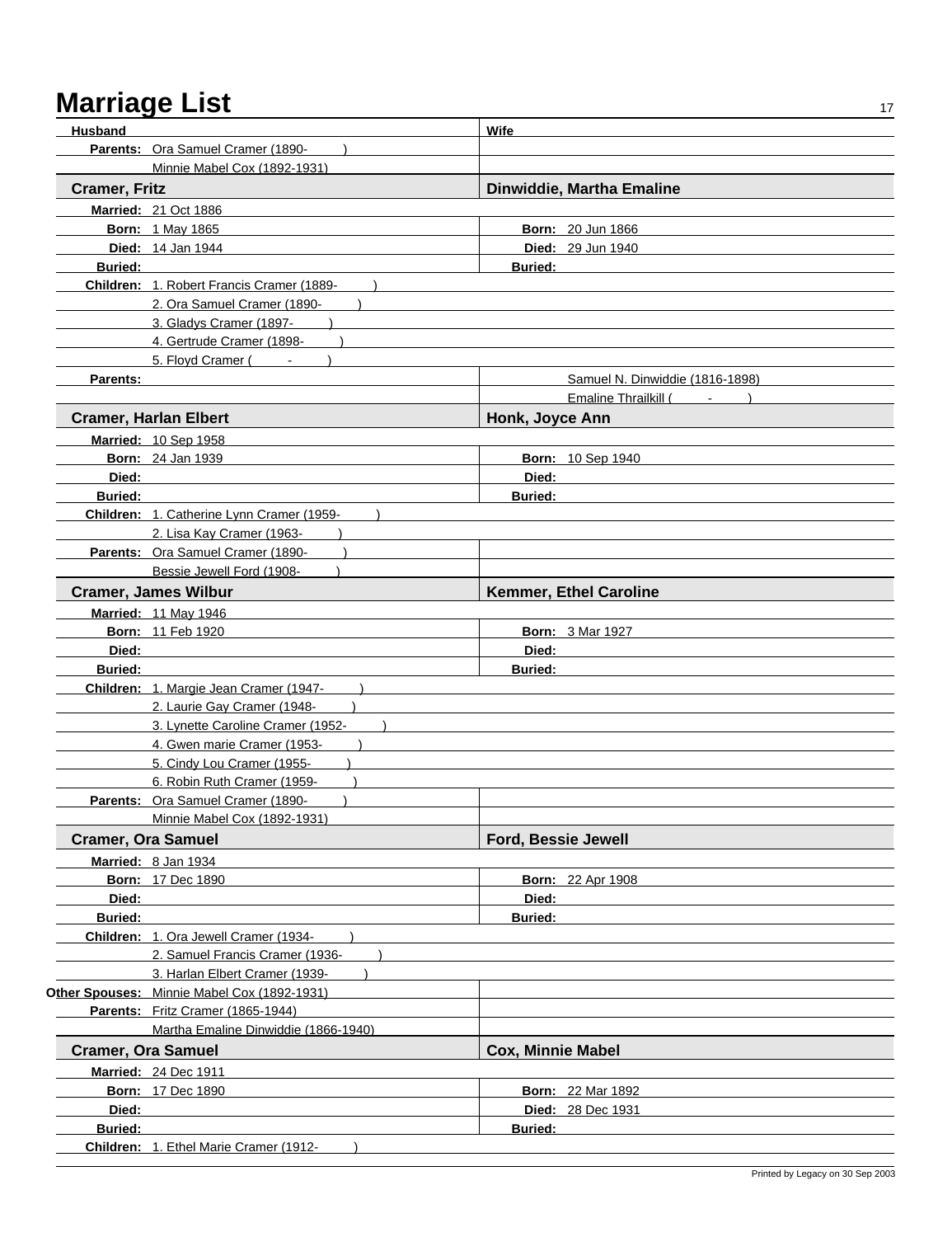| <b>Husband</b>     |                                              | Wife            |                                      |
|--------------------|----------------------------------------------|-----------------|--------------------------------------|
|                    | 2. Ruth Elizabeth Cramer (1914-              |                 |                                      |
|                    | 3. Zola Louise Cramer (1916-                 |                 |                                      |
|                    | 4. Agnes Virginia Cramer (1918-              |                 |                                      |
|                    | 5. James Wilbur Cramer (1920-                |                 |                                      |
|                    | 6. William Henry Cramer (1925-1945)          |                 |                                      |
|                    | 7. Martha Loretta Cramer (1929-              |                 |                                      |
|                    | 8. Edward Lee Cramer (1931-                  |                 |                                      |
|                    | Other Spouses: Bessie Jewell Ford (1908-     |                 |                                      |
|                    | Parents: Fritz Cramer (1865-1944)            |                 |                                      |
|                    | Martha Emaline Dinwiddie (1866-1940)         |                 |                                      |
|                    |                                              |                 | <b>Broderson, Anna Marie</b>         |
|                    | <b>Cramer, Robert Francis</b>                |                 |                                      |
|                    | <b>Married: 12 Mar 1912</b>                  |                 |                                      |
|                    | <b>Born: 26 Jan 1889</b>                     |                 | <b>Born: 5 Apr 1892</b>              |
| Died:              |                                              | Died:           |                                      |
| <b>Buried:</b>     |                                              | <b>Buried:</b>  |                                      |
|                    | Children: 1. Ruby Francis Cramer (1915-      |                 |                                      |
|                    | 2. Martha Lucille Cramer (1921-1931)         |                 |                                      |
|                    | 3. Laura Faye Cramer (1925-                  |                 |                                      |
|                    | 4. Bobbie Jean Cramer (1928-                 |                 |                                      |
|                    | 5. Patricia Ann Cramer (1934-                |                 |                                      |
|                    | Parents: Fritz Cramer (1865-1944)            |                 |                                      |
|                    | Martha Emaline Dinwiddie (1866-1940)         |                 |                                      |
|                    | <b>Cramer, Samuel Francis</b>                |                 | <b>Burkhart, Betty Loree</b>         |
|                    | Married: 2 Jun 1957                          |                 |                                      |
|                    | <b>Born: 28 Oct 1936</b>                     |                 | <b>Born: 1 Jan 1940</b>              |
| Died:              |                                              | Died:           |                                      |
| <b>Buried:</b>     |                                              | <b>Buried:</b>  |                                      |
|                    | Children: 1. Randy Ernest Cramer (1958-      |                 |                                      |
|                    | Parents: Ora Samuel Cramer (1890-            |                 |                                      |
|                    | Bessie Jewell Ford (1908-                    |                 |                                      |
| Crawford, John C.  |                                              | Vaughn, Mary E. |                                      |
|                    |                                              |                 |                                      |
|                    | Married: 25 Feb 1867                         |                 |                                      |
| Born:              |                                              | Born:           |                                      |
| Died:              |                                              | Died:           |                                      |
| <b>Buried:</b>     |                                              | Buried:         |                                      |
| Parents:           |                                              |                 | Christopher Guess Vaughn (1821-1894) |
|                    |                                              |                 | Virginia J. Houston (1828-1899)      |
|                    | Decker, Benjamin Cooper                      |                 | Dieffendorf, Louise Jane             |
|                    | <b>Married: 14 May 1912</b>                  |                 |                                      |
|                    | <b>Born: 16 Feb 1886</b>                     | Born:           |                                      |
|                    | <b>Died: 29 Jul 1947</b>                     | Died:           |                                      |
| <b>Buried:</b>     |                                              | <b>Buried:</b>  |                                      |
|                    | Children: 1. Robert Ellis Decker (1920-1920) |                 |                                      |
|                    | 2. Donald Benjamin Decker (1923-             |                 |                                      |
|                    | Parents: Dock Cooper Decker (1859-1955)      |                 |                                      |
|                    | Theodocia Ernest Dinwiddie (1859-1944)       |                 |                                      |
| Decker, David Earl |                                              |                 | Peoples, Maggie Viola                |
|                    |                                              |                 |                                      |
|                    | Married: 6 Mar 1913                          |                 |                                      |
|                    | <b>Born: 12 Dec 1890</b>                     |                 | <b>Born: 25 Mar 1894</b>             |
| Died:              |                                              | Died:           |                                      |
| Buried:            |                                              | <b>Buried:</b>  |                                      |
|                    | Children: 1. Bertha May Moon (1920-          |                 |                                      |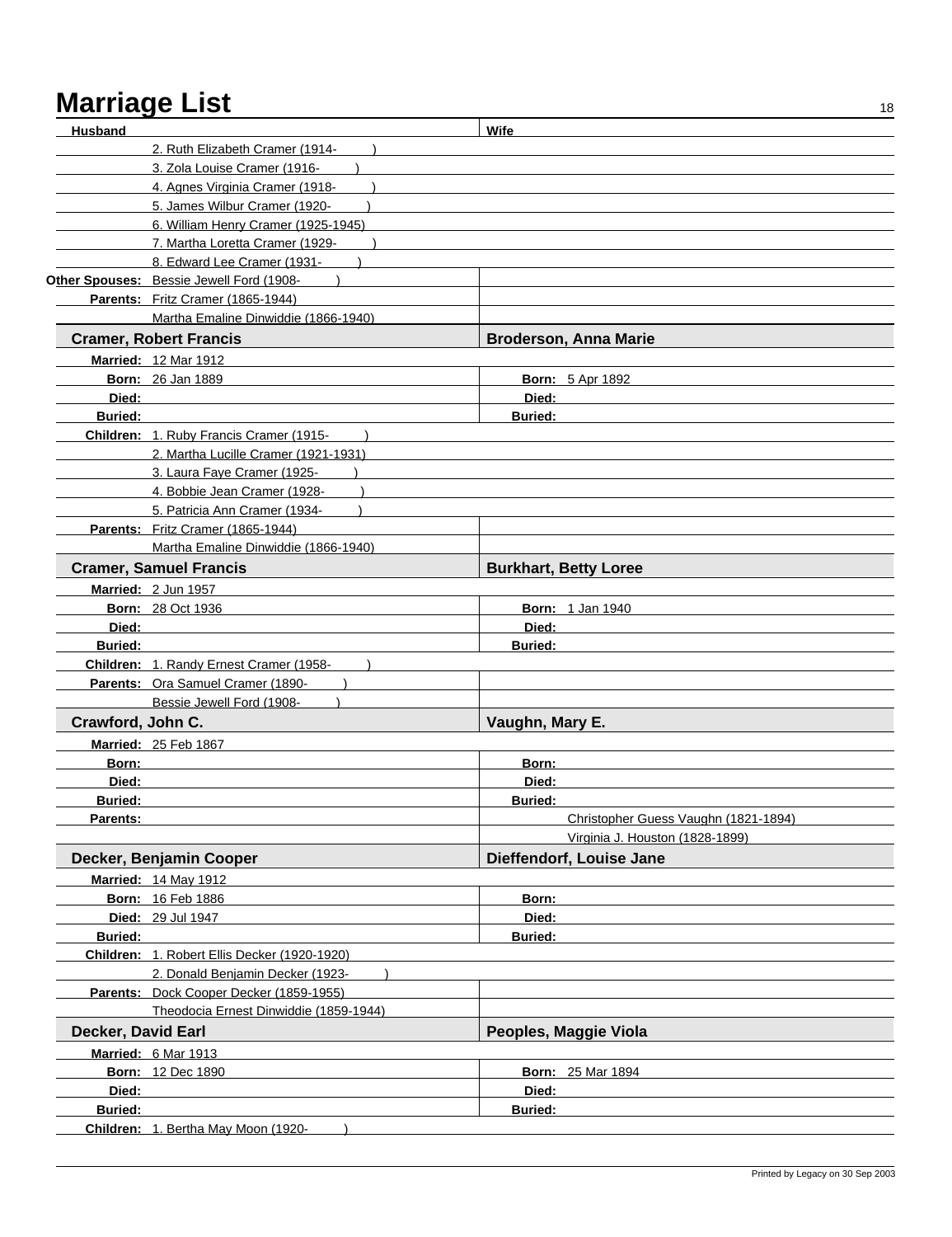| Husband        |                                             | Wife                                                 |  |
|----------------|---------------------------------------------|------------------------------------------------------|--|
|                | Parents: John Wesley Decker (1856-1942)     |                                                      |  |
|                | Margaret Ann Dinwiddie (1854-1951)          |                                                      |  |
|                | Decker, Dock Cooper                         | Dinwiddie, Theodocia Ernest                          |  |
|                | <b>Married: 18 Dec 1879</b>                 |                                                      |  |
|                | <b>Born: 21 Jan 1859</b>                    | <b>Born: 3 Aug 1859</b>                              |  |
|                | Died: 21 Sep 1955                           | Died: 16 May 1944                                    |  |
| <b>Buried:</b> |                                             | <b>Buried:</b>                                       |  |
|                | Children: 1. Ada Jane Decker (1880-1895)    |                                                      |  |
|                | 2. Ida Bertha Decker (1882-1953)            |                                                      |  |
|                | 3. George Ernest Decker (1885-1885)         |                                                      |  |
|                | 4. Benjamin Cooper Decker (1886-1947)       |                                                      |  |
|                | 5. Maggie Miriam Decker (1888-1929)         |                                                      |  |
|                | 6. Lottie Agnes Decker (1890-               |                                                      |  |
|                | 7. Jamie Judson Decker (1892-1893)          |                                                      |  |
|                | 8. Zeda Ann Decker (1894-                   |                                                      |  |
|                | 9. Harold Newton Decker (1898-              |                                                      |  |
| Parents:       |                                             | James L. Dinwiddie (1828-1901)                       |  |
|                |                                             | Ann Davis (1835-1922)                                |  |
|                | Decker, Donald Benjamin                     | <b>Maxwell, Dorothy Marie</b>                        |  |
|                | Married: 11 Aug 1946                        |                                                      |  |
|                | <b>Born: 26 Oct 1923</b>                    | Born:                                                |  |
| Died:          |                                             | Died:                                                |  |
| Buried:        |                                             | <b>Buried:</b>                                       |  |
|                | Children: 1. David Lynn Decker (1948-       |                                                      |  |
|                | 2. Donna Marie Decker (1948-                |                                                      |  |
|                | 3. John Robert Decker (1949-                |                                                      |  |
|                | Parents: Benjamin Cooper Decker (1886-1947) |                                                      |  |
|                | Louise Jane Dieffendorf (                   |                                                      |  |
|                | Decker, Harold Newton                       | Vail, Ida Elizabeth                                  |  |
|                | Married: 18 Jun 1928                        |                                                      |  |
|                | <b>Born: 28 Aug 1898</b>                    | Born:                                                |  |
| Died:          |                                             | Died:                                                |  |
| <b>Buried:</b> |                                             | <b>Buried:</b>                                       |  |
|                | Parents: Dock Cooper Decker (1859-1955)     |                                                      |  |
|                | Theodocia Ernest Dinwiddie (1859-1944)      |                                                      |  |
|                | Decker, James Wesley                        | <b>Faulwell, Perla</b>                               |  |
| Married:       |                                             |                                                      |  |
|                | <b>Born: 17 May 1885</b>                    | <b>Born: 22 Aug 1893</b>                             |  |
|                | <b>Died: 8 Dec 1947</b>                     | <b>Died: 7 Jan 1961</b>                              |  |
| <b>Buried:</b> |                                             | <b>Buried:</b>                                       |  |
|                | Parents: John Wesley Decker (1856-1942)     |                                                      |  |
|                | Margaret Ann Dinwiddie (1854-1951)          |                                                      |  |
|                | Decker, John Wesley                         | Dinwiddie, Margaret Ann                              |  |
|                | <b>Married: 20 Mar 1883</b>                 |                                                      |  |
|                |                                             |                                                      |  |
|                | <b>Born: 15 Oct 1856</b>                    | <b>Born: 30 Sep 1854</b><br><b>Died: 16 May 1951</b> |  |
| <b>Buried:</b> | <b>Died: 11 Apr 1942</b>                    | <b>Buried:</b>                                       |  |
|                | Children: 1. Anna Arizona Decker (1884-     |                                                      |  |
|                | 2. James Wesley Decker (1885-1947)          |                                                      |  |
|                | 3. Eunice Luesa Decker (1887-               |                                                      |  |
|                | 4. David Earl Decker (1890-                 |                                                      |  |
| Other Spouses: |                                             | Spouses: John Henderson Finley (1852-1880)           |  |
|                |                                             |                                                      |  |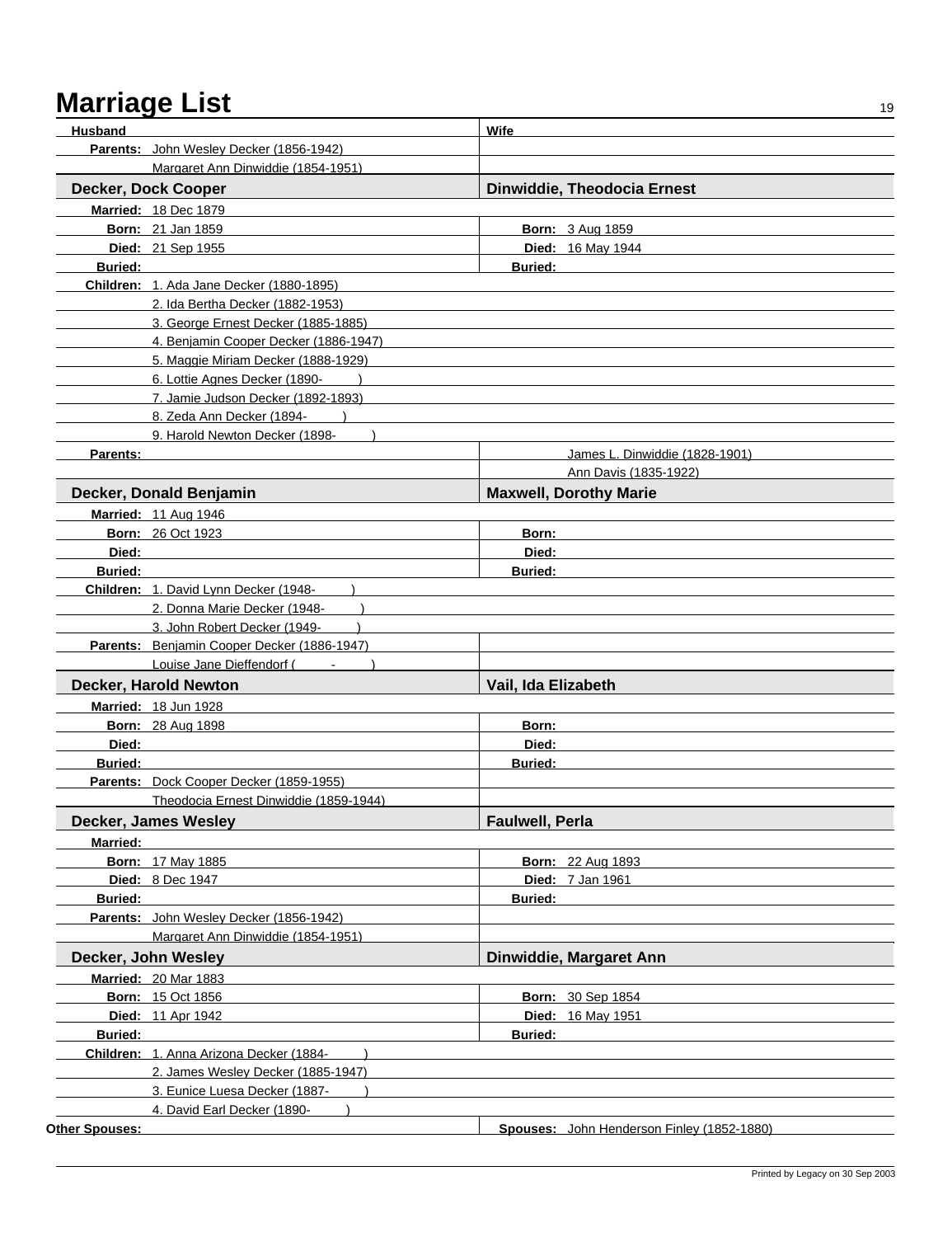| <b>Husband</b>      |                                                           | Wife                              |
|---------------------|-----------------------------------------------------------|-----------------------------------|
| Parents:            |                                                           | James L. Dinwiddie (1828-1901)    |
|                     |                                                           | Ann Davis (1835-1922)             |
| DeHaven, Haunce     |                                                           | <b>Trout, Betty Lou</b>           |
|                     | <b>Married: 23 May 1953</b>                               |                                   |
| Born:               |                                                           | <b>Born: 4 Dec 1933</b>           |
| Died:               |                                                           | Died:                             |
| <b>Buried:</b>      |                                                           | <b>Buried:</b>                    |
|                     | Children: 1. Terry Leslie DeHaven (1955-1956)             |                                   |
|                     | 2. May Elizabeth DeHaven (1956-                           |                                   |
|                     | 3. Russell Dale DeHaven (1958-                            |                                   |
| Parents:            |                                                           | William Jewell Trout (1910-       |
|                     |                                                           | Pauline Frances Pratt (1909-      |
|                     | <b>Dexheimer, Arthur Hubert</b>                           | Otten, Zeda Mae                   |
|                     | <b>Married: 4 Nov 1932</b>                                |                                   |
|                     | <b>Born: 20 Jul 1910</b>                                  | <b>Born: 10 Jun 1911</b>          |
| Died:               |                                                           | Died:                             |
| <b>Buried:</b>      |                                                           | <b>Buried:</b>                    |
|                     | Children: 1. Billie Dene Dexheimer Sr. (1933-             |                                   |
|                     | 2. Edith Mae Dexheimer (1936-                             |                                   |
|                     | 3. Edith Mae Dexheimer (                                  |                                   |
|                     | 4. Carroll Anne Dexheimer (1940-                          |                                   |
|                     | 5. Eunice Marie Dexheimer (1942-                          |                                   |
| Parents:            |                                                           | Leonard Richard Otten (1888-      |
|                     |                                                           | Luthera Prudence Dinwiddie (1887- |
|                     | Dexheimer, Billie Dene Sr.                                | Haddon, Shirley LaMaria           |
|                     | <b>Married: 27 Apr 1952</b>                               |                                   |
|                     | <b>Born: 16 Aug 1933</b>                                  | <b>Born: 27 Sep 1935</b>          |
| Died:               |                                                           | Died:                             |
| <b>Buried:</b>      |                                                           | <b>Buried:</b>                    |
|                     | Children: 1. Billie Dene Dexheimer Jr. (1954-             |                                   |
|                     | 2. Stephen Rae Dexheimer (1955-                           |                                   |
|                     | 3. De Anna Dexheimer (1957-                               |                                   |
|                     | 4. Arthur Leonard Dexheimer (1959-                        |                                   |
|                     | 5. Leann Dexheimer (1962-                                 |                                   |
|                     | 6. Lynn Dexheimer (1962-                                  |                                   |
|                     | Parents: Arthur Hubert Dexheimer (1910-<br>$\rightarrow$  |                                   |
|                     | Zeda Mae Otten (1911-<br>$\overline{\phantom{a}}$         |                                   |
| Dinwiddie, Benjamin |                                                           | <b>Unknown</b>                    |
|                     | Married: Kentucky                                         |                                   |
|                     | Born: 17?? Virginia                                       | Born:                             |
| Died:               |                                                           | Died:                             |
| <b>Buried:</b>      |                                                           | Buried:                           |
|                     | Parents: William Dinwiddie II (1702-                      |                                   |
|                     | Unknown (1702-                                            |                                   |
|                     | Dinwiddie, Rev. Benjamin Franklin I                       | <b>Finley, Mary Wilson</b>        |
|                     | Married: 9 Feb 1865                                       |                                   |
|                     | Born: 16 Nov 1814 Barron County, Ky.                      | <b>Born: 28 Aug 1822</b>          |
|                     | Died: 15 Mar 1904 Morgan County Florence, Mo              | Died: 20 Mar 1908                 |
|                     | Buried: Bethlehem Baptist Church Cemetery Morgan County ~ | Buried:                           |
|                     | Children: 1. William Finley (Fig. 1988)                   |                                   |
|                     | 2. Robert Finley (<br><b>Service</b> State                |                                   |
|                     | 3. Susan Frances Finley (Fig. 1884)                       |                                   |
|                     | 4. John William Brewer (<br>$\sim$                        |                                   |
|                     |                                                           |                                   |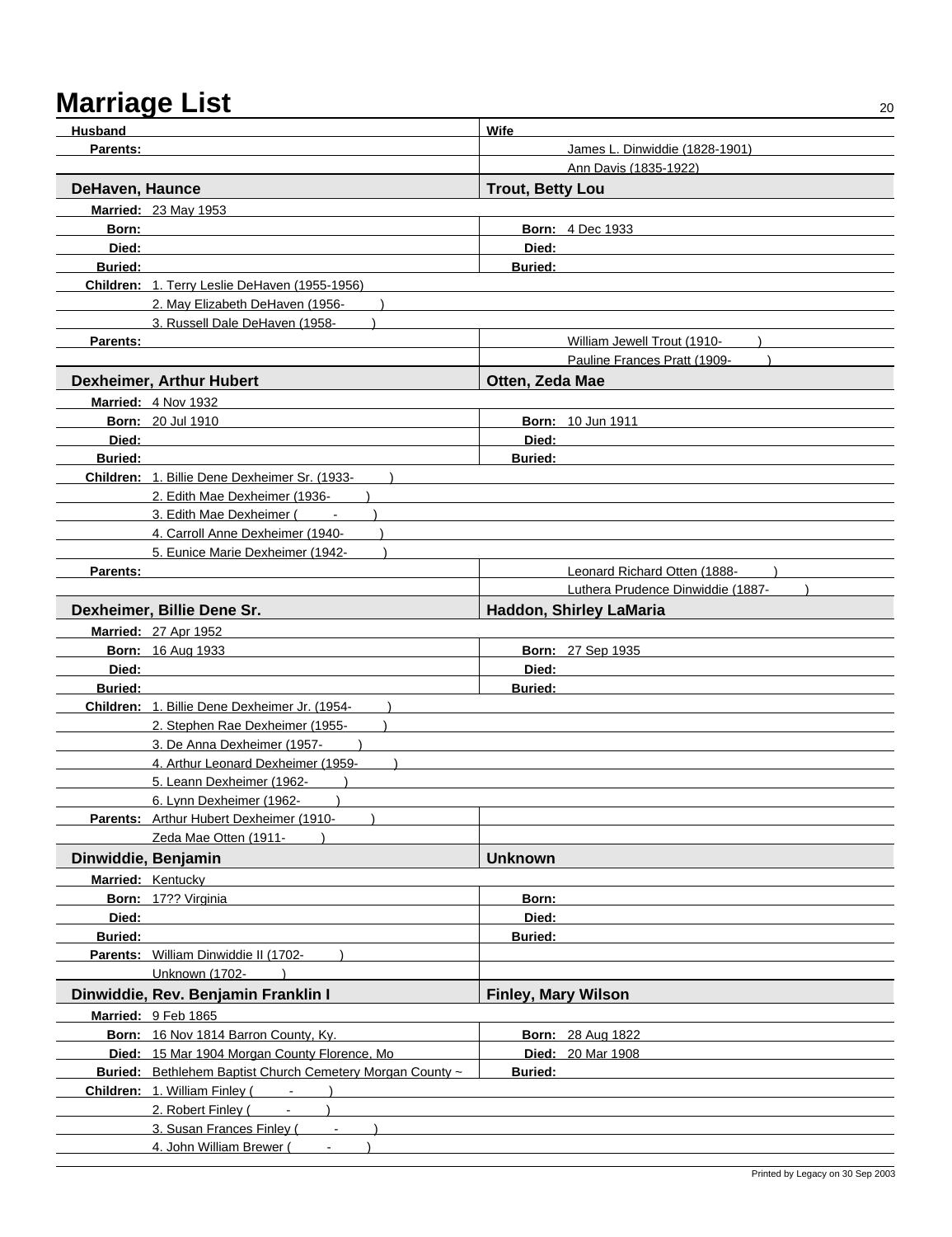| <b>Husband</b>       |                                                           | Wife                                                      |
|----------------------|-----------------------------------------------------------|-----------------------------------------------------------|
|                      | 5. Joseph Brewer (                                        |                                                           |
|                      | 6. Mary Elizabeth Brewer (                                |                                                           |
|                      | Other Spouses: Eliza Ann Mosley (1818-1863)               |                                                           |
|                      | Parents: James Dinwiddie (0017-1837)                      | Joseph Finley I (                                         |
|                      | Margaret Long (Fig. 1)                                    | Margaret Sincox (                                         |
|                      | Dinwiddie, Rev. Benjamin Franklin I                       | Mosley, Eliza Ann                                         |
|                      | Married: 2 Feb 1837 Morgan County Florence, Mo            |                                                           |
|                      | Born: 16 Nov 1814 Barron County, Ky.                      | Born: 23 Aug 1818 Tennesse                                |
|                      | Died: 15 Mar 1904 Morgan County Florence, Mo              | Died: 16 Nov 1863 Finley Cemetery Morgan County Florance~ |
|                      | Buried: Bethlehem Baptist Church Cemetery Morgan County ~ | <b>Buried:</b>                                            |
|                      | Children: 1. Elizabeth Prudence Dinwiddie (1860-1941)     |                                                           |
|                      | 2. Lafayette Dinwiddie (1840-1863)                        |                                                           |
|                      | 3. Lorinda Jane Dinwiddie (1842-1908)                     |                                                           |
|                      | 4. James Betcher Dinwiddie (1844-1919)                    |                                                           |
|                      | 5. Lott Hackney Dinwiddie (1846-1908)                     |                                                           |
|                      | 6. Snelling Johnson Dinwiddie (1849-1935)                 |                                                           |
|                      | 7. Thermutis "Pony" Dinwiddie (1851-1888)                 |                                                           |
|                      | 8. Samuel Newton Dinwiddie (1853-1854)                    |                                                           |
|                      | 9. Luthera Catherine Dinwiddie (1855-1922)                |                                                           |
|                      | 10. Mary Arthusa Dinwiddie (1858-1912)                    |                                                           |
|                      | Other Spouses: Mary Wilson Finley (1822-1908)             |                                                           |
|                      | Parents: James Dinwiddie (0017-1837)                      | Bletcher Mosley (1794-                                    |
|                      | Margaret Long (<br>$\blacksquare$                         | Elizabeth Johnson (1796-1853)                             |
|                      | Dinwiddie, Benjamin Franklin II                           | Cunningham, Bertha C.                                     |
|                      | Married: 24 Nov 1907                                      |                                                           |
|                      | <b>Born: 4 Mar 1888</b>                                   | Born:                                                     |
| Died:                |                                                           | Died:                                                     |
| <b>Buried:</b>       |                                                           | <b>Buried:</b>                                            |
|                      | Children: 1. Truman Leroy Dinwiddie (1911-                |                                                           |
|                      | Parents: Snelling Johnson Dinwiddie (1849-1935)           |                                                           |
|                      | Rachel Minerva Finley (1857-1926)                         |                                                           |
|                      | Dinwiddie, Benjamin Owen                                  | Bradshaw, Helen Virginia                                  |
| Married: 1939        |                                                           |                                                           |
|                      | <b>Born: 27 Oct 1918</b>                                  | Born:                                                     |
| Died:                |                                                           | Died:                                                     |
| <b>Buried:</b>       |                                                           | <b>Ruried</b>                                             |
|                      | Children: 1. Kenneth Owen Dinwiddie (1940-                |                                                           |
|                      | 2. Nancy Colleen Dinwiddie (1941-                         |                                                           |
|                      | 3. Bonnie Louise Dinwiddie (1941-                         |                                                           |
|                      | Parents: Thatcher Hackney Dinwiddie (1875-1965)           |                                                           |
|                      | Rosa Nell Chilcoat (1882-1964)                            |                                                           |
| Dinwiddie, Billy Ray |                                                           | Deavers, Veda Arlene                                      |
|                      | Married: 16 May 1958                                      |                                                           |
|                      | <b>Born: 20 Feb 1931</b>                                  | <b>Born: 19 Sep 1940</b>                                  |
| Died:                |                                                           | Died:                                                     |
| Buried:              |                                                           | <b>Buried:</b>                                            |
|                      | Children: 1. David Lee Dinwiddie (1960-                   |                                                           |
|                      | 2. Randy Ray Dinwiddie (1963-                             |                                                           |
|                      | Parents: William Hackney Dinwiddie (1906-                 |                                                           |
|                      | Elsie Irene Gumm (1910-                                   |                                                           |
|                      | Dinwiddie, Carrol Allison                                 | Jackson, Flossie E.                                       |
|                      | <b>Married: 23 Apr 1921</b>                               |                                                           |
| <b>Born: 1900</b>    |                                                           | <b>Born: 6 May 1901</b>                                   |
|                      |                                                           |                                                           |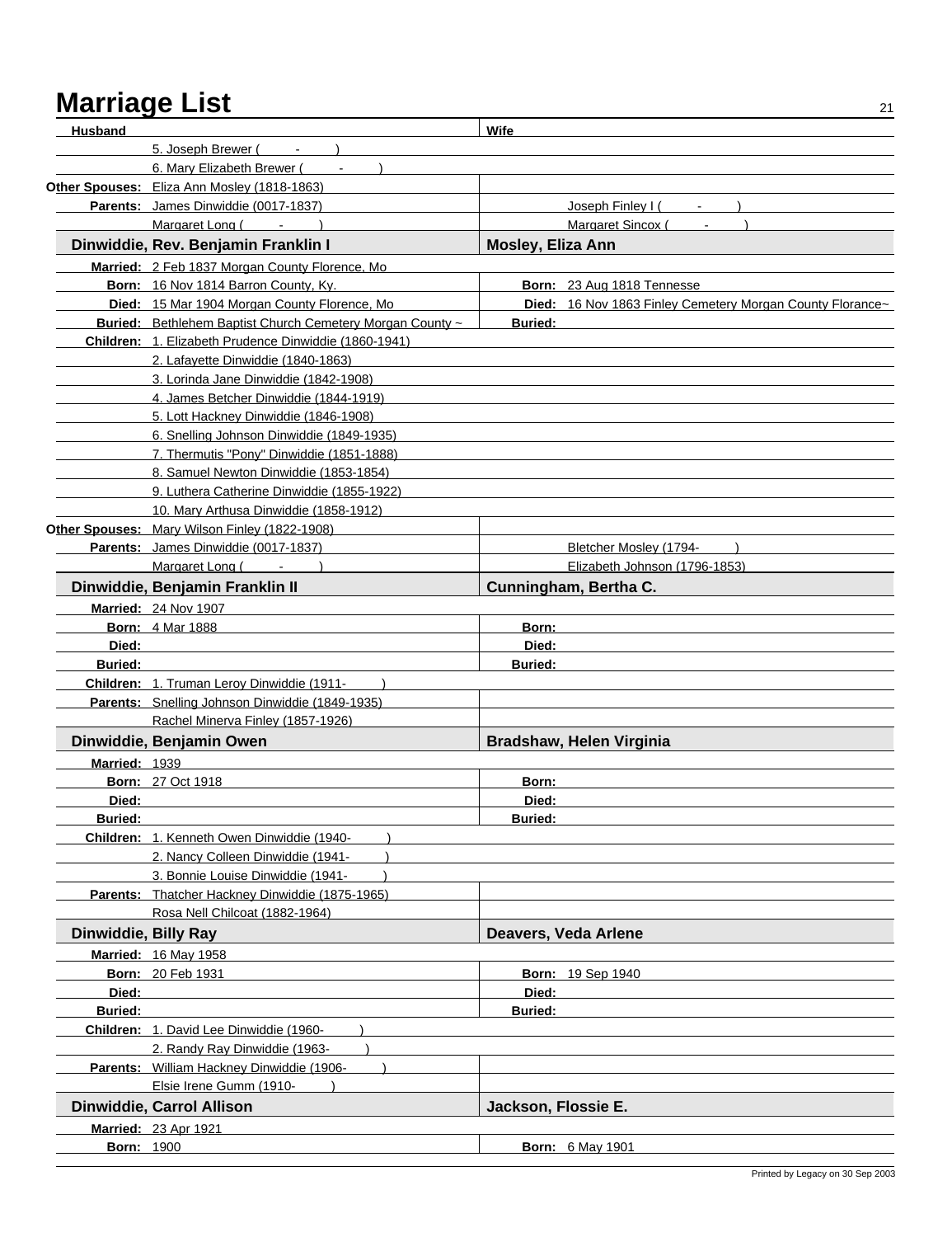| Husband                   |                                                             | Wife                     |
|---------------------------|-------------------------------------------------------------|--------------------------|
|                           | <b>Died:</b> 28 Jan 1963                                    | Died:                    |
| <b>Buried:</b>            |                                                             | <b>Buried:</b>           |
|                           | <b>Children: 1. Vada Rose Dinwiddie (</b>                   |                          |
|                           | Parents: Robert Finel Dinwiddie (1868-1954)                 |                          |
|                           | Louisa Elizabeth Allison (1872-1925)                        |                          |
|                           | Dinwiddie, Charles Wilson Sr.                               | Crouch, Juanita Lorraine |
|                           | <b>Married: 26 Apr 1937</b>                                 |                          |
|                           | <b>Born: 7 May 1916</b>                                     | <b>Born: 8 Sep 1919</b>  |
| Died:                     |                                                             | Died:                    |
| <b>Buried:</b>            |                                                             | <b>Buried:</b>           |
|                           | Children: 1. Imogene Carolyn Dinwiddie (1938-               |                          |
|                           | 2. Cileen Joyce Dinwiddie (1940-1941)                       |                          |
|                           | 3. Charles Wilson Dinwiddie Jr. (1941-                      |                          |
|                           | 4. Donald Ray Dinwiddie (1943-                              |                          |
|                           | 5. Sharon Raye Dinwiddie (1947-                             |                          |
|                           | 6. Elizabeth Rose Dinwiddie (1955-                          |                          |
|                           | Parents: Thatcher Hackney Dinwiddie (1875-1965)             |                          |
|                           | Rosa Nell Chilcoat (1882-1964)                              |                          |
|                           | Dinwiddie, Charles Wilson Jr.                               | Castro, Jessica          |
|                           | <b>Married: 27 Aug 1964</b>                                 |                          |
|                           | <b>Born: 24 Jul 1941</b>                                    | <b>Born: 1943</b>        |
| Died:                     |                                                             | Died:                    |
| <b>Buried:</b>            |                                                             | <b>Buried:</b>           |
|                           | Parents: Charles Wilson Dinwiddie Sr. (1916-                |                          |
|                           | Juanita Lorraine Crouch (1919-                              |                          |
| <b>Dinwiddie, Donilee</b> |                                                             | Brown, Bonnie Jean       |
|                           | <b>Married: 21 Apr 1946</b>                                 |                          |
|                           | <b>Born: 14 Jun 1925</b>                                    | <b>Born: 28 Mar 1929</b> |
| Died:                     |                                                             | Died:                    |
| <b>Buried:</b>            |                                                             | <b>Buried:</b>           |
|                           | Children: 1. Donna Jean Dinwiddie (1956-                    |                          |
|                           | 2. Donald Lee Dinwiddie (1964-                              |                          |
|                           | Parents: Thatcher Hackney Dinwiddie (1875-1965)             |                          |
|                           | Rosa Nell Chilcoat (1882-1964)                              |                          |
| Dinwiddie, Elic           |                                                             | <b>Unknown</b>           |
|                           | Married: Kentucky                                           |                          |
|                           | Born: 17?? Virginia                                         | Born:                    |
| Died:                     |                                                             | Died:                    |
| Buried:                   | Parents: William Dinwiddie II (1702-                        | <b>Buried:</b>           |
|                           | Unknown (1702-                                              |                          |
| Dinwiddie, James          |                                                             | Long, Margaret           |
|                           | Married: Kentucky                                           |                          |
|                           | Born: 17?? Barron County, Ky.                               | Born:                    |
|                           | Died: 14 Oct 1837                                           | Died:                    |
| Buried:                   |                                                             | <b>Buried:</b>           |
|                           | Children: 1. Rev. Benjamin Franklin Dinwiddie I (1814-1904) |                          |
|                           | 2. Samuel N. Dinwiddie (1816-1898)                          |                          |
|                           | 3. James L. Dinwiddie (1828-1901)                           |                          |
|                           | 4. Margaret Dinwiddie (Fig. 1886)                           |                          |
|                           | $-1860$<br>5. Jane Dinwiddie (                              |                          |
|                           | Parents: William Dinwiddie II (1702-                        |                          |
|                           | Unknown (1702-                                              |                          |
|                           |                                                             |                          |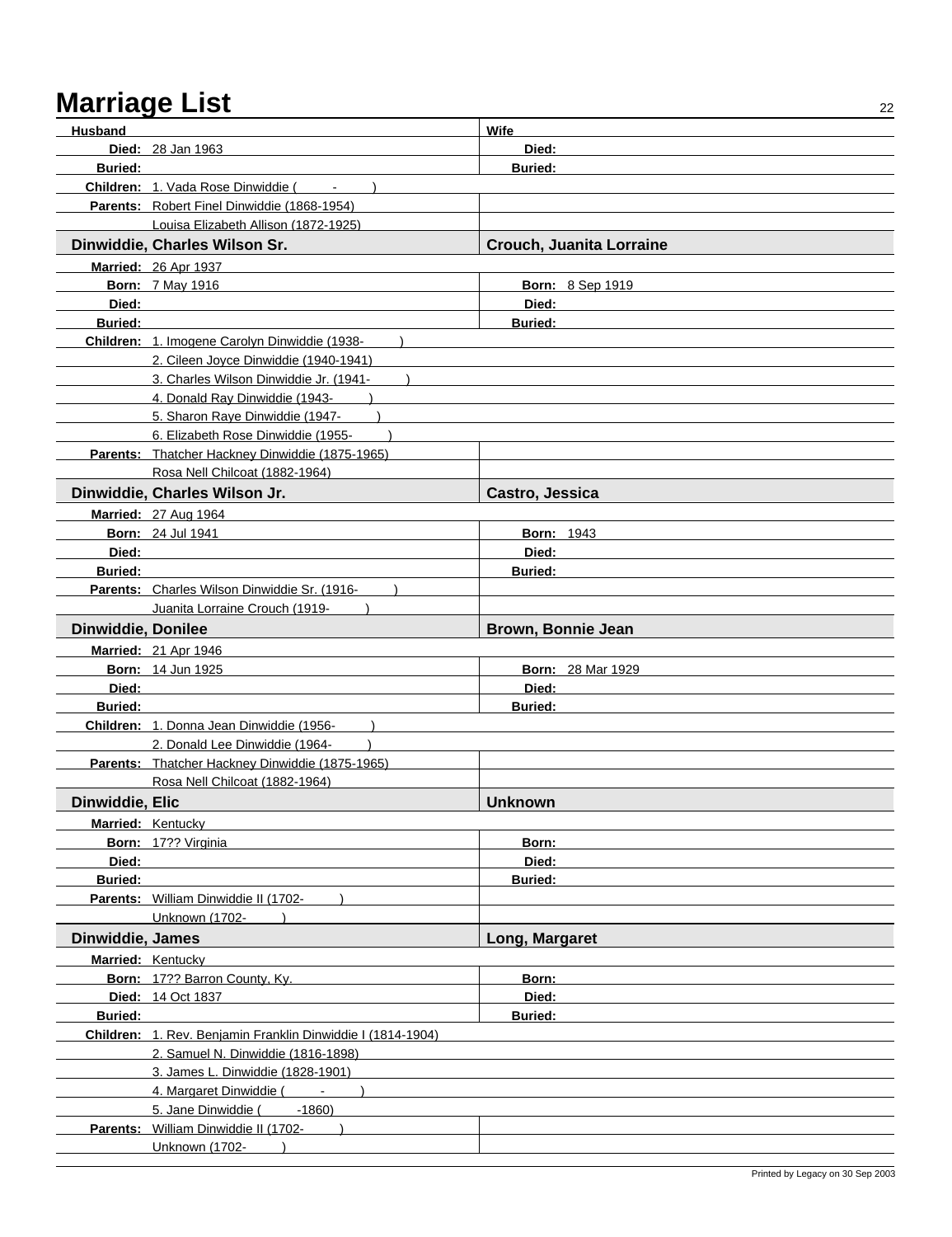| <b>Husband</b>      |                                                                     | Wife                       |
|---------------------|---------------------------------------------------------------------|----------------------------|
|                     | Dinwiddie, James Betcher                                            | Finley, Martha Jane        |
|                     | <b>Married: 7 Aug 1870</b>                                          |                            |
|                     | <b>Born: 23 Aug 1844</b>                                            | <b>Born: 15 Oct 1854</b>   |
|                     | Died: 13 Sep 1919                                                   | Died: 18 Oct 1943          |
| <b>Buried:</b>      |                                                                     | <b>Buried:</b>             |
|                     | Children: 1. Infant Dinwiddie (1871-1871)                           |                            |
|                     | 2. Louisa Jane Dinwiddie (1874-1962)                                |                            |
|                     | 3. Josephine Dinwiddie (1879-1909)                                  |                            |
|                     | 4. Dora Ann Dinwiddie (1885-1938)                                   |                            |
|                     | 5. James Emmitt Dinwiddie (1891-1944)                               |                            |
|                     | Parents: Rev. Benjamin Franklin Dinwiddie I (1814-1904)             |                            |
|                     | Eliza Ann Mosley (1818-1863)                                        |                            |
|                     | <b>Dinwiddie, James Emmitt</b>                                      | <b>Hyatt, Ruby Lee</b>     |
|                     | Married: 26 Dec 1914                                                |                            |
|                     | <b>Born: 9 Oct 1891</b>                                             | Born: 14 Sep 1895          |
|                     | Died: 21 Aug 1944                                                   | Died:                      |
| <b>Buried:</b>      |                                                                     | <b>Buried:</b>             |
|                     | Children: 1. Iris Ruth Dinwiddie (1919-                             |                            |
|                     | 2. Betty Jean Dinwiddie (1924-                                      |                            |
|                     | Parents: James Betcher Dinwiddie (1844-1919)                        |                            |
|                     | Martha Jane Finley (1854-1943)                                      |                            |
| Dinwiddie, James L. |                                                                     | Davis, Ann                 |
|                     | Married: 24 Nov 1853                                                |                            |
|                     | Born: 10 Feb 1828 Kentucky                                          | <b>Born: 29 Jul 1835</b>   |
|                     | Died: 5 Oct 1901 Baptist Church Cemetery, Morgan County,~           | Died: 4 May 1922           |
| <b>Buried:</b>      |                                                                     | <b>Buried:</b>             |
|                     | Children: 1. Margaret Ann Dinwiddie (1854-1951)                     |                            |
|                     | 2. Theodocia Ernest Dinwiddie (1859-1944)                           |                            |
|                     | 3. Mamie Elizabeth Dinwiddie (1865-1951)                            |                            |
|                     | 4. Jonathan Francis Dinwiddie (0018-                                |                            |
|                     | 5. Luesa Amanda Dinwiddie (1871-1956)                               |                            |
|                     | Parents: James Dinwiddie (0017-1837)                                |                            |
|                     | Margaret Long (Fig. 1)                                              |                            |
|                     | Dinwiddie, James Roy                                                | Sanders, Alpha Augusta     |
|                     | Married: 3 Mar 1916                                                 |                            |
|                     | <b>Born: 3 Jan 1895</b>                                             | <b>Born: 3 Apr 1898</b>    |
| Died:               |                                                                     | Died:                      |
| Buried:             |                                                                     | Buried:                    |
|                     | Children: 1. James Roy Dinwiddie Jr. (1919-                         |                            |
|                     | 2. Phyllis DeAnne Dinwiddie (1926-                                  |                            |
|                     | Parents: Robert Finel Dinwiddie (1868-1954)                         |                            |
|                     | Louisa Elizabeth Allison (1872-1925)                                |                            |
|                     | Dinwiddie, James Roy Jr.                                            | <b>Rogers, Maribel Fay</b> |
|                     | <b>Married: 25 Aug 1940</b>                                         |                            |
|                     | <b>Born: 3 Nov 1919</b>                                             | <b>Born: 20 Mar 1917</b>   |
| Died:               |                                                                     | Died: 22 Oct 1962          |
| <b>Buried:</b>      |                                                                     | <b>Buried:</b>             |
|                     | Children: 1. Roger Phillip Dinwiddie (1941-                         |                            |
|                     | Parents: James Roy Dinwiddie (1895-<br>Alpha Augusta Sanders (1898- |                            |
|                     |                                                                     |                            |
|                     | Dinwiddie, Kenneth Eugene Sr.                                       | Marchant, Gloria Jean      |
|                     | <b>Married: 10 Mar 1947</b>                                         |                            |
|                     | <b>Born: 2 May 1928</b>                                             | <b>Born: 18 Dec 1930</b>   |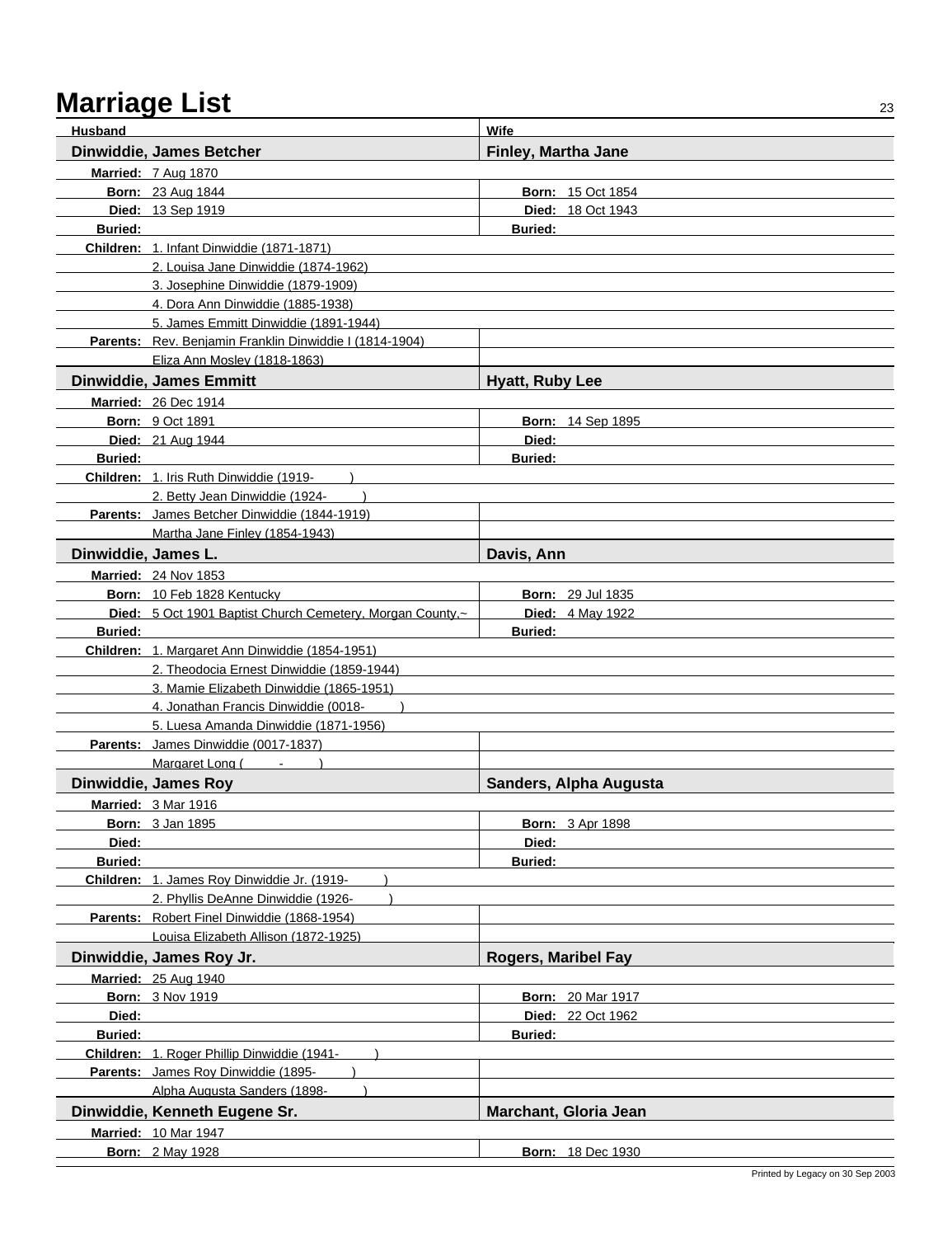| Husband            |                                                         | Wife                      |  |
|--------------------|---------------------------------------------------------|---------------------------|--|
| Died:              |                                                         | Died: 25 May 1958         |  |
| <b>Buried:</b>     |                                                         | <b>Buried:</b>            |  |
|                    | Children: 1. Linda Jean Dinwiddie (1948-                |                           |  |
|                    | 2. Kenneth Eugene Dinwiddie Jr. (1950-                  |                           |  |
|                    | Other Spouses: Dorothy Virginia Jones (1927-            |                           |  |
|                    | Parents: William Hackney Dinwiddie (1906-               |                           |  |
|                    | Elsie Irene Gumm (1910-                                 |                           |  |
|                    | Dinwiddie, Kenneth Eugene Sr.                           | Jones, Dorothy Virginia   |  |
|                    | <b>Married: 1 Aug 1958</b>                              |                           |  |
|                    | <b>Born: 2 May 1928</b>                                 | <b>Born: 30 Dec 1927</b>  |  |
| Died:              |                                                         | Died:                     |  |
| <b>Buried:</b>     |                                                         | <b>Buried:</b>            |  |
|                    | Children: 1. Gregory Wayne Dinwiddie (1959-             |                           |  |
|                    | Other Spouses: Gloria Jean Marchant (1930-1958)         |                           |  |
|                    | Parents: William Hackney Dinwiddie (1906-               |                           |  |
|                    | Elsie Irene Gumm (1910-                                 |                           |  |
|                    | Dinwiddie, Lott Hackney                                 | Finley, Georgia Ann       |  |
| Married: 1873      |                                                         |                           |  |
|                    | <b>Born: 8 Nov 1846</b>                                 | <b>Born: 4 Aug 1851</b>   |  |
|                    | <b>Died: 12 Jul 1908</b>                                | Died: 11 Apr 1893         |  |
| <b>Buried:</b>     |                                                         | <b>Buried:</b>            |  |
|                    | Children: 1. Mary Eliza Dinwiddie (1874-1887)           |                           |  |
|                    | 2. Thatcher Hackney Dinwiddie (1875-1965)               |                           |  |
|                    | 3. Rufus Dinwiddie (1878-1951)                          |                           |  |
|                    | 4. Arsula Wilson Dinwiddie (1880-1965)                  |                           |  |
|                    | 5. Lottie Viola Dinwiddie (1884-                        |                           |  |
|                    | 6. Luthera Prudence Dinwiddie (1887-                    |                           |  |
|                    | 7. Lorinda Jane Dinwiddie (1889-1913)                   |                           |  |
|                    | 8. Edna Pearl Dinwiddie (1892-                          |                           |  |
|                    | Parents: Rev. Benjamin Franklin Dinwiddie I (1814-1904) |                           |  |
|                    | Eliza Ann Mosley (1818-1863)                            |                           |  |
| Dinwiddie, Oren G. |                                                         | <b>Wilson, Ruby</b>       |  |
|                    | Married: 25 Aug 1931                                    |                           |  |
| Born:              |                                                         | <b>Born: 19 Sep 1910</b>  |  |
| Died:              |                                                         | Died:                     |  |
| <b>Buried:</b>     |                                                         | Buried:                   |  |
|                    | Parents: Robert Finel Dinwiddie (1868-1954)             |                           |  |
|                    | Louisa Elizabeth Allison (1872-1925)                    |                           |  |
|                    | <b>Dinwiddie, Robert Brooks</b>                         | Denham, Glenda Kay        |  |
|                    | Married: 15 Jun 1956                                    |                           |  |
|                    | <b>Born: 11 Feb 1935</b>                                | Born:                     |  |
| Died:              |                                                         | Died:                     |  |
| Buried:            |                                                         | <b>Buried:</b>            |  |
|                    | Children: 1. Robert Brooks Dinwiddie Jr. (1957-         |                           |  |
|                    | Parents: Robert Raymond Dinwiddie (1908-                |                           |  |
|                    | Mable Brooks (<br>$\blacksquare$                        |                           |  |
|                    | <b>Dinwiddie, Robert Finel</b>                          | Allison, Louisa Elizabeth |  |
|                    | Married: 1 Apr 1893                                     |                           |  |
|                    | <b>Born: 26 Aug 1868</b>                                | <b>Born: 11 Sep 1872</b>  |  |
|                    | Died: 3 Sep 1954                                        | Died: 10 Oct 1925         |  |
| Buried:            |                                                         | <b>Buried:</b>            |  |
|                    | Children: 1. James Roy Dinwiddie (1895-                 |                           |  |
|                    | 2. Era Lester Dinwiddie (1896-1917)                     |                           |  |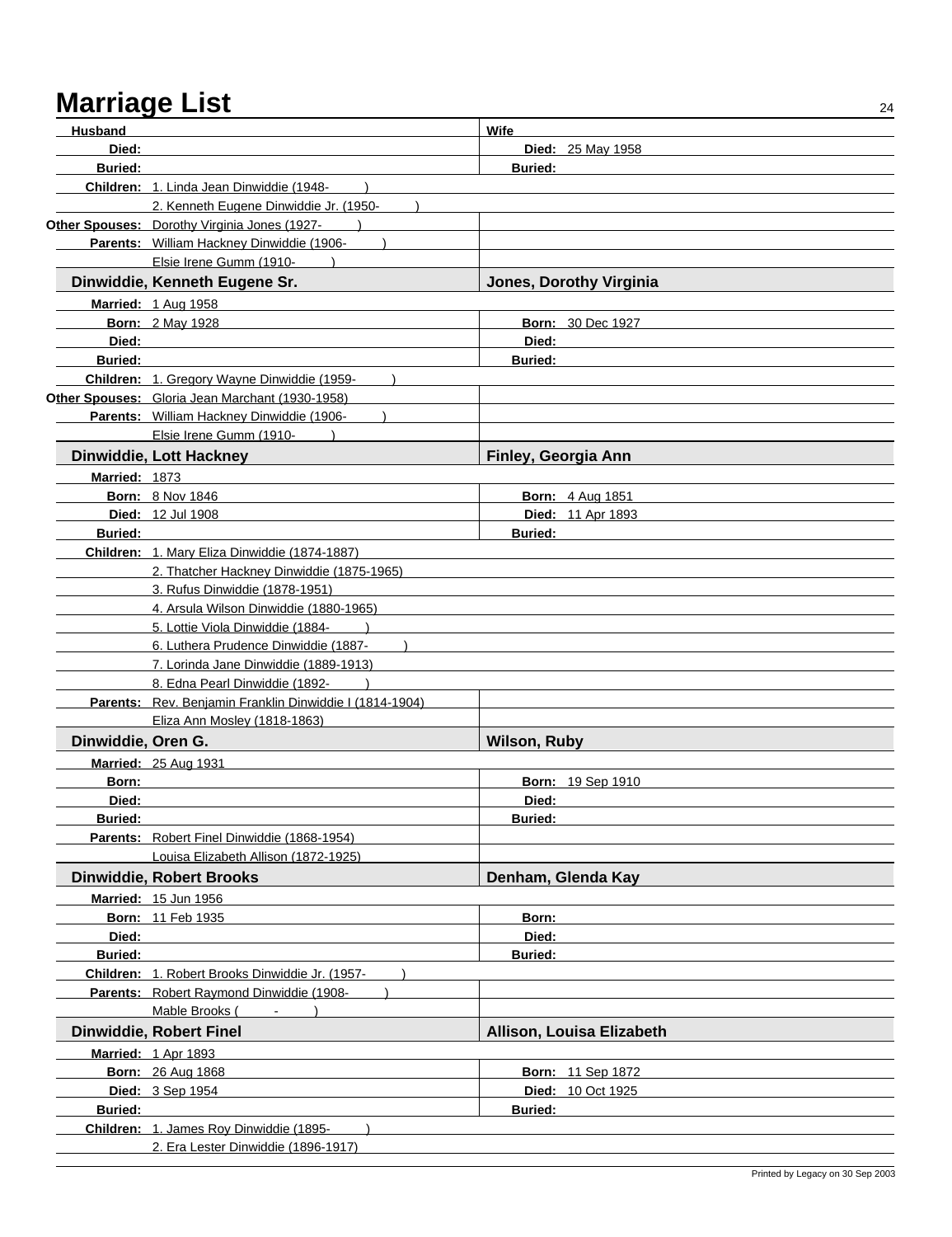| <b>Husband</b>   |                                                         | Wife                          |  |
|------------------|---------------------------------------------------------|-------------------------------|--|
|                  | 3. Carrol Allison Dinwiddie (1900-1963)                 |                               |  |
|                  | 4. Oren G. Dinwiddie (                                  |                               |  |
|                  | 5. Bessie Mable Dinwiddie (1903-                        |                               |  |
|                  | 6. Velma Ann Dinwiddie (1905-                           |                               |  |
|                  | 7. Robert Raymond Dinwiddie (1908-                      |                               |  |
|                  | 8. Ethel Lorene Dinwiddie (1910-                        |                               |  |
|                  | Parents: Samuel N. Dinwiddie (1816-1898)                |                               |  |
|                  | Emaline Thrailkill (Fig. 1)                             |                               |  |
|                  | Dinwiddie, Robert Raymond                               | <b>Brooks, Mable</b>          |  |
|                  | Married: 13 Sep 1931                                    |                               |  |
|                  | <b>Born: 13 Jul 1908</b>                                | Born:                         |  |
| Died:            |                                                         | Died:                         |  |
| <b>Buried:</b>   |                                                         | <b>Buried:</b>                |  |
|                  | Children: 1. Robert Brooks Dinwiddie (1935-             |                               |  |
|                  | Parents: Robert Finel Dinwiddie (1868-1954)             |                               |  |
|                  | Louisa Elizabeth Allison (1872-1925)                    |                               |  |
|                  | <b>Dinwiddie, Roger Phillip</b>                         | Wilson, Betti Kyle Bishop     |  |
|                  | Married: 4 Jun 1961                                     |                               |  |
|                  | <b>Born: 13 Oct 1941</b>                                | Born:                         |  |
| Died:            |                                                         | Died:                         |  |
| <b>Buried:</b>   |                                                         | <b>Buried:</b>                |  |
|                  | Children: 1. Douglas York Dinwiddie (1964-              |                               |  |
|                  | Parents: James Roy Dinwiddie Jr. (1919-                 |                               |  |
|                  | Maribel Fay Rogers (1917-1962)                          |                               |  |
| Dinwiddie, Rufus |                                                         | <b>Moffett, Addie May</b>     |  |
|                  | Married: 20 Sep 1905                                    |                               |  |
|                  | <b>Born: 3 Jul 1878</b>                                 | <b>Born: 12 Mar 1880</b>      |  |
|                  | <b>Died: 3 Jun 1951</b>                                 | Died:                         |  |
| <b>Buried:</b>   |                                                         | Buried:                       |  |
|                  | Children: 1. Mary Elizabeth Smith (1911-                |                               |  |
|                  | Parents: Lott Hackney Dinwiddie (1846-1908)             |                               |  |
|                  | Georgia Ann Finley (1851-1893)                          |                               |  |
|                  | Dinwiddie, Samuel N.                                    | <b>Thrailkill, Emaline</b>    |  |
| Married:         |                                                         |                               |  |
|                  | Born: 3 Mar 1816 Kentucky                               | Born:                         |  |
|                  | Died: 26 Aug 1898 Morgan County Florence, Mo            | Died:                         |  |
|                  | Buried: Morgan County, Mo.                              | <b>Buried:</b>                |  |
|                  | Children: 1. James William Dinwiddie (0018-             |                               |  |
|                  | 2. Eliza Jane Dinwiddie (1852-                          |                               |  |
|                  | 3. Mary Elizabeth Dinwiddie (0018-                      |                               |  |
|                  | 4. Samuel Patrick Dinwiddie (0018-                      |                               |  |
|                  | 5. Silas Franklin Dinwiddie (1859-1891)                 |                               |  |
|                  | 6. Martha Emaline Dinwiddie (1866-1940)                 |                               |  |
|                  | 7. Robert Finel Dinwiddie (1868-1954)                   |                               |  |
|                  | 8. Susan Ann Dinwiddie (1871-1948)                      |                               |  |
|                  | Parents: James Dinwiddie (0017-1837)<br>Margaret Long ( |                               |  |
|                  | $\blacksquare$                                          |                               |  |
|                  | Dinwiddie, Snelling Johnson                             | <b>Finley, Rachel Minerva</b> |  |
|                  | <b>Married: 29 Mar 1874</b>                             |                               |  |
|                  | <b>Born: 15 Jan 1849</b>                                | <b>Born: 20 Jan 1857</b>      |  |
|                  | Died: 18 Sep 1935                                       | Died: 9 Jan 1926              |  |
| Buried:          | Children: 1. Alice Dinwiddie (1875-1936)                | <b>Buried:</b>                |  |
|                  |                                                         |                               |  |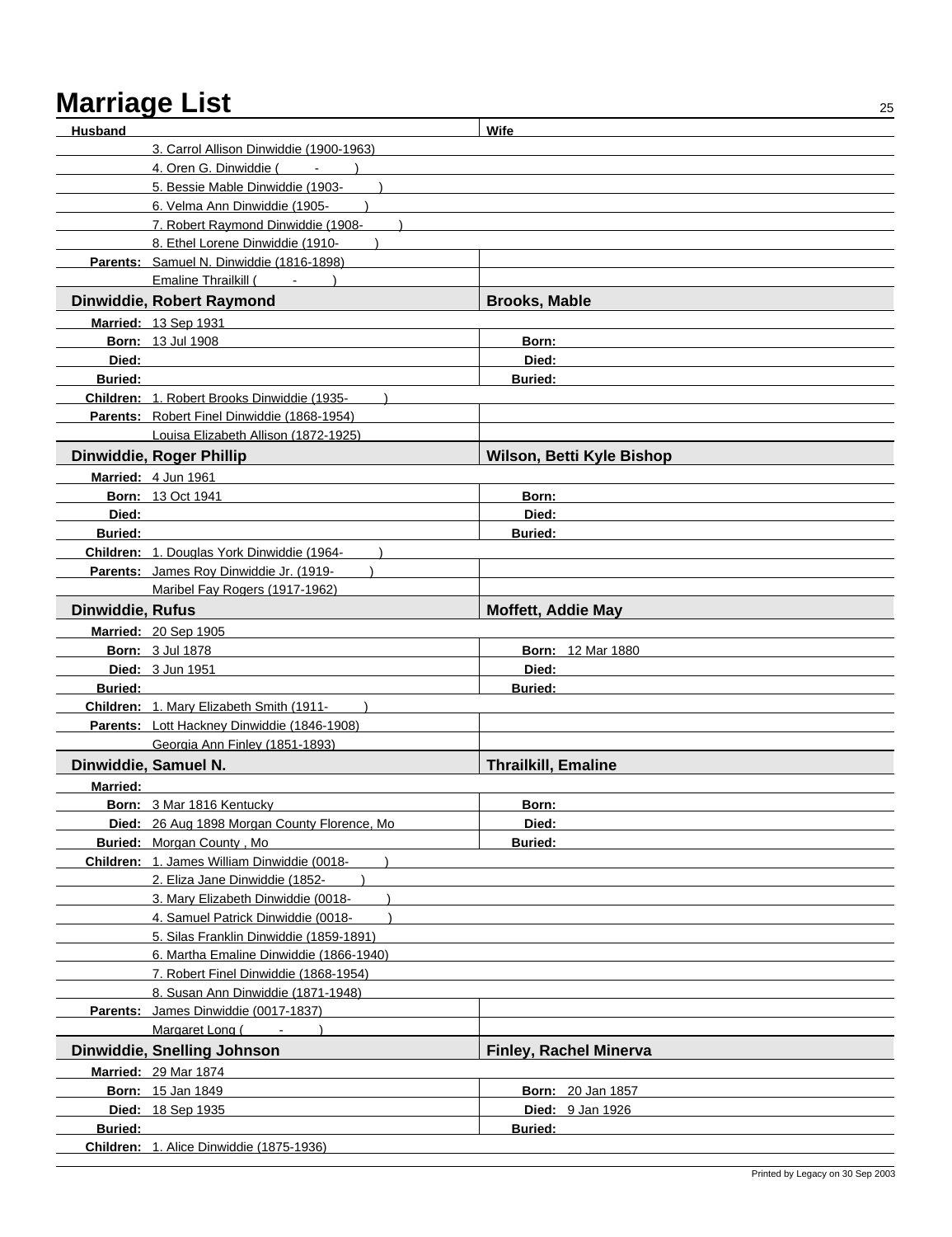| <b>Husband</b>           |                                                                                          | Wife                       |  |
|--------------------------|------------------------------------------------------------------------------------------|----------------------------|--|
|                          | 2. Alvin Dinwiddie (1876-1936)                                                           |                            |  |
|                          | 3. Joseph Dinwiddie (1877-1877)                                                          |                            |  |
|                          | 4. Ida Mae Dinwiddie (1879-                                                              |                            |  |
|                          | 5. Della Leone Dinwiddie (1883-                                                          |                            |  |
|                          | 6. Benjamin Franklin Dinwiddie II (1888-                                                 |                            |  |
|                          | 7. Bessie Novera Dinwiddie (1891-                                                        |                            |  |
|                          | Parents: Rev. Benjamin Franklin Dinwiddie I (1814-1904)                                  |                            |  |
|                          | Eliza Ann Mosley (1818-1863)                                                             |                            |  |
|                          | Dinwiddie, Thatcher Hackney                                                              | <b>Chilcoat, Rosa Nell</b> |  |
|                          | <b>Married: 29 Mar 1899</b>                                                              |                            |  |
|                          | <b>Born: 29 Oct 1875</b>                                                                 | <b>Born: 25 Dec 1882</b>   |  |
|                          | Died: 6 Sep 1965                                                                         | <b>Died: 10 Jul 1964</b>   |  |
| <b>Buried:</b>           |                                                                                          | <b>Buried:</b>             |  |
|                          | Children: 1. William Hackney Dinwiddie (1906-                                            |                            |  |
|                          | 2. Hersel Nelson Dinwiddie (1909-1910)                                                   |                            |  |
|                          | 3. Frances Virginia Dinwiddie (1911-1918)                                                |                            |  |
|                          | 4. Charles Wilson Dinwiddie Sr. (1916-                                                   |                            |  |
|                          | 5. Benjamin Owen Dinwiddie (1918-                                                        |                            |  |
|                          | 6. Donilee Dinwiddie (1925-                                                              |                            |  |
|                          | Parents: Lott Hackney Dinwiddie (1846-1908)                                              |                            |  |
|                          | Georgia Ann Finley (1851-1893)                                                           |                            |  |
| <b>Dinwiddie, Thomas</b> |                                                                                          | <b>Unknown</b>             |  |
|                          | Married: Kentucky                                                                        |                            |  |
|                          | Born: 17?? Virginia                                                                      | Born:                      |  |
| Died:                    |                                                                                          | Died:                      |  |
| <b>Buried:</b>           | <b>Buried:</b>                                                                           |                            |  |
|                          | Parents: William Dinwiddie II (1702-                                                     |                            |  |
|                          | Unknown (1702-                                                                           |                            |  |
|                          | Dinwiddie, Truman Leroy                                                                  | <b>Bush, Vermont</b>       |  |
|                          | Married: 7 May 1933                                                                      |                            |  |
|                          | <b>Born: 14 Dec 1911</b>                                                                 | Born:                      |  |
| Died:                    |                                                                                          | Died:                      |  |
| <b>Buried:</b>           |                                                                                          | <b>Buried:</b>             |  |
|                          | Children: 1. Rosa Lee Dinwiddie (1937-<br>Parents: Benjamin Franklin Dinwiddie II (1888- |                            |  |
|                          | Bertha C. Cunningham (                                                                   |                            |  |
| Dinwiddie, William II    |                                                                                          | <b>Unknown</b>             |  |
|                          |                                                                                          |                            |  |
| <b>Married:</b>          | Born: 1702 Virginia                                                                      | Born:                      |  |
| Died:                    |                                                                                          | Died:                      |  |
| <b>Buried:</b>           |                                                                                          | <b>Buried:</b>             |  |
|                          | Children: 1. James Dinwiddie (0017-1837)                                                 |                            |  |
|                          | 2. William Dinwiddie III (1703-                                                          |                            |  |
|                          | 3. Benjamin Dinwiddie (0017-                                                             |                            |  |
|                          | 4. Thomas Dinwiddie (0017-                                                               |                            |  |
|                          | 5. Elic Dinwiddie (0017-                                                                 |                            |  |
|                          | Parents: William B. Dinwiddie I (1701-                                                   |                            |  |
|                          | Unknown (1701-                                                                           |                            |  |
|                          | Dinwiddie, William III                                                                   | <b>Unknown</b>             |  |
|                          | <b>Married: Kentucky</b>                                                                 |                            |  |
|                          | Born: 1703 Virginia                                                                      | Born:                      |  |
| Died:                    |                                                                                          | Died:                      |  |
| Buried:                  |                                                                                          | Buried:                    |  |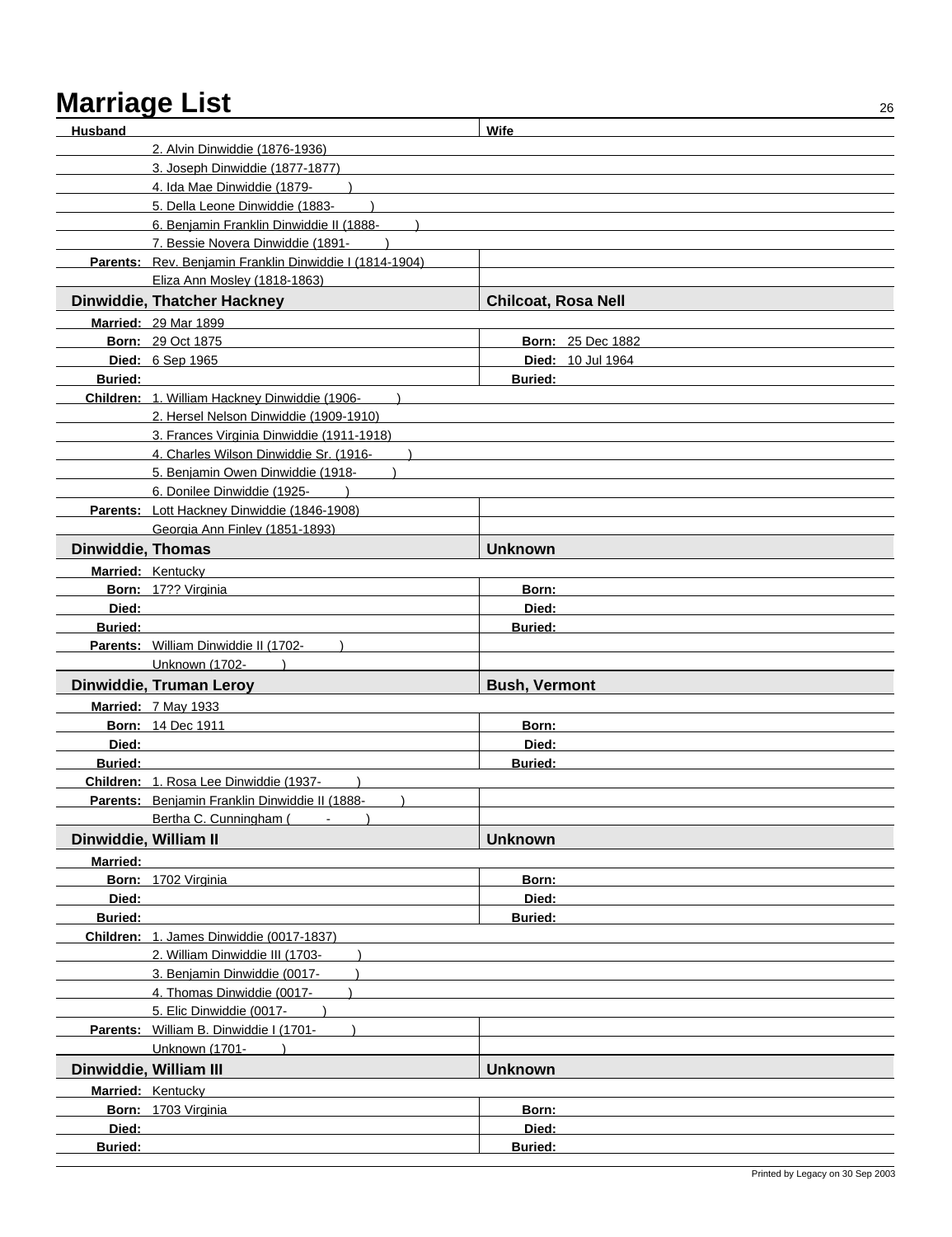| Husband                     |                                                  | Wife                                   |
|-----------------------------|--------------------------------------------------|----------------------------------------|
|                             | Children: 1. John Dinwiddie (                    |                                        |
|                             | Parents: William Dinwiddie II (1702-             |                                        |
|                             | Unknown (1702-                                   |                                        |
|                             | Dinwiddie, William B. I                          | <b>Unknown</b>                         |
| Married:                    |                                                  |                                        |
|                             | Born: 1701 England                               | Born:                                  |
| Died:                       |                                                  | Died:                                  |
| <b>Buried:</b>              |                                                  | <b>Buried:</b>                         |
|                             | Children: 1. William Dinwiddie II (1702-         |                                        |
|                             | Parents: Unknown (1702-                          |                                        |
|                             | Unknown (1702-                                   |                                        |
|                             | Dinwiddie, William Hackney                       | Gumm, Elsie Irene                      |
|                             | Married: 4 Sep 1927                              |                                        |
|                             | <b>Born: 20 Sep 1906</b>                         | <b>Born: 11 Dec 1910</b>               |
| Died:                       |                                                  | Died:                                  |
| <b>Buried:</b>              |                                                  | <b>Buried:</b>                         |
|                             | Children: 1. Kenneth Eugene Dinwiddie Sr. (1928- |                                        |
|                             | 2. Marjorie Mae Dinwiddie (1929-                 |                                        |
|                             | 3. Billy Ray Dinwiddie (1931-                    |                                        |
|                             | Parents: Thatcher Hackney Dinwiddie (1875-1965)  |                                        |
|                             | Rosa Nell Chilcoat (1882-1964)                   |                                        |
| Donahoo, George             |                                                  | Vaughn, Nina Mae                       |
| <b>Married:</b>             |                                                  |                                        |
| Born:                       |                                                  | Born: 15 Nov 1896 Jefferson County, IL |
| Died:                       |                                                  | Died:                                  |
| <b>Buried:</b>              |                                                  | <b>Buried:</b>                         |
|                             | Children: 1. George Malcolm Donahoo (1917-       |                                        |
|                             | 2. James Warren Donahoo (<br>$\blacksquare$      |                                        |
| Parents:                    |                                                  | John Ellis Vaughn (1846-1892)          |
|                             |                                                  | Francis Ellen Sledge (1856-1923)       |
| <b>Driskell, Earl James</b> |                                                  | <b>Cramer, Patricia Ann</b>            |
|                             | <b>Married: 5 Aug 1955</b>                       |                                        |
| Born:                       |                                                  | <b>Born: 12 Oct 1934</b>               |
| Died:                       |                                                  | Died:                                  |
| <b>Buried:</b>              |                                                  | <b>Buried:</b>                         |
|                             | Children: 1. James Michael Driskell (1957-       |                                        |
|                             | 2. Pamela Jo Driskell (1960-                     |                                        |
| Parents:                    |                                                  | Robert Francis Cramer (1889-           |
|                             |                                                  | Anna Marie Broderson (1892-            |
| Droege, John F.             |                                                  | <b>Bringes, Pauline Rita</b>           |
|                             | Married: 3 May 1947                              |                                        |
|                             | <b>Born: 8 Oct 1918</b>                          | Born: 6 Feb 1922                       |
| Died:                       |                                                  | Died:                                  |
| Buried:                     |                                                  | <b>Buried:</b>                         |
|                             | Children: 1. Susan Rita Droege (1948-            |                                        |
|                             | 2. Thomas John Droege (1949-1950)                |                                        |
|                             | 3. Barbara Marie Droege (1951-1951)              |                                        |
|                             | 4. Mary Louisa Droege (1953-                     |                                        |
|                             | 5. Stephen Thomas Droege (1955-1955)             |                                        |
| Parents:                    |                                                  | George Irvin Bringes (1893-1953)       |
|                             |                                                  | Pauline Mary Winter (1895-             |
|                             | <b>Eckhoff, Clyde Robert</b>                     | <b>Sprinkle, Betty Colleen</b>         |
|                             | Married: 9 Nov 1951                              |                                        |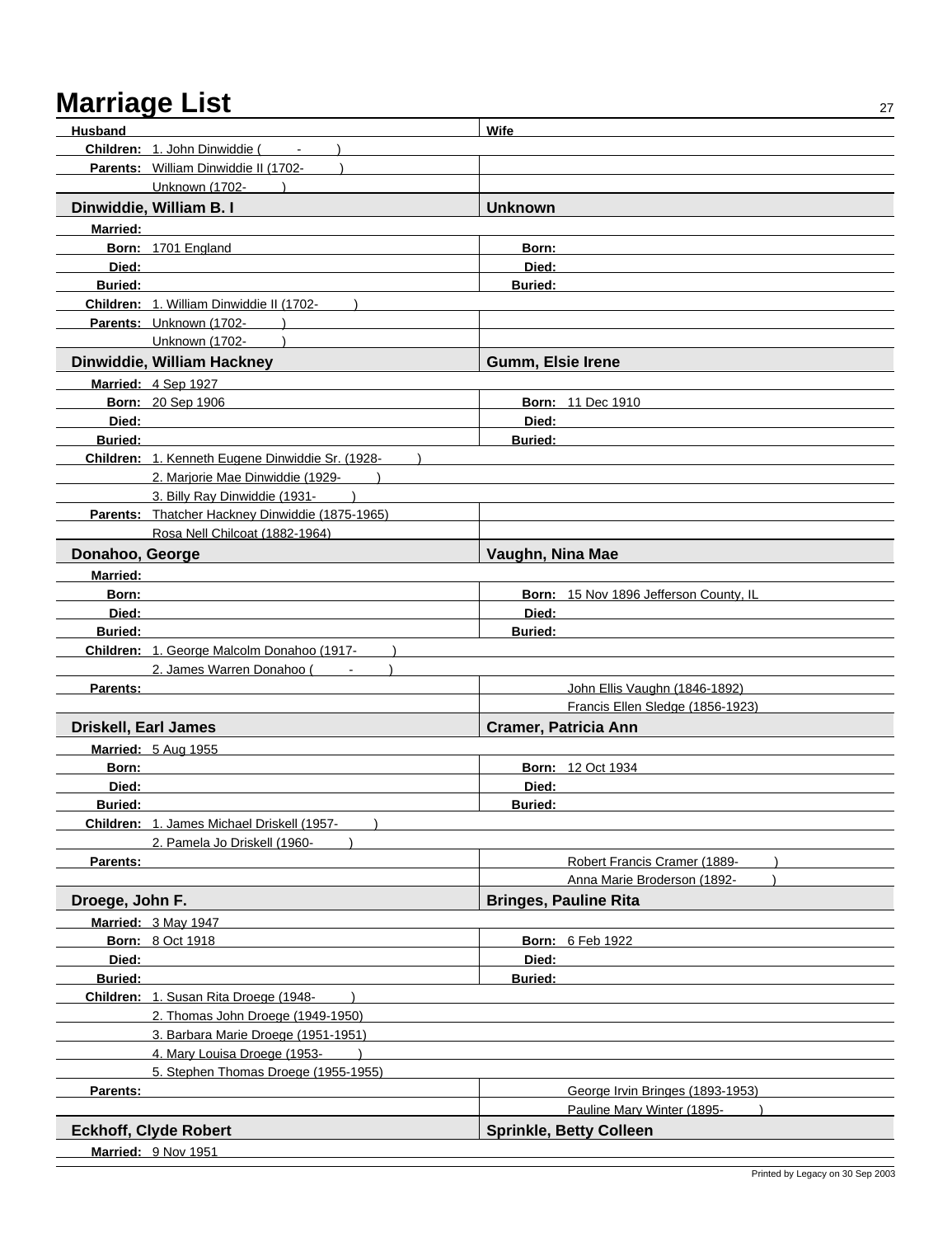| <b>Husband</b>            |                                             | Wife                    |                                               |
|---------------------------|---------------------------------------------|-------------------------|-----------------------------------------------|
| Born:                     |                                             |                         | <b>Born: 14 Mar 1933</b>                      |
| Died:                     |                                             | Died:                   |                                               |
| <b>Buried:</b>            |                                             | <b>Buried:</b>          |                                               |
|                           | Children: 1. Pamela Kristine Eckhoff (1952- |                         |                                               |
|                           | 2. Robert Steven Eckhoff (1954-             |                         |                                               |
|                           | 3. Clyde David Eckhoff (1955-               |                         |                                               |
| Parents:                  |                                             |                         | Francis Z. Sprinkle (1903-1965)               |
|                           |                                             |                         | Letha Mable Finley (1902-                     |
|                           |                                             | Hall, Juanita J.        |                                               |
| <b>Edwards, Luther C.</b> |                                             |                         |                                               |
|                           | Married: 4 Jun 1953                         |                         |                                               |
| Born:                     |                                             |                         | <b>Born: 4 Sep 1931</b>                       |
| Died:                     |                                             | Died:                   |                                               |
| <b>Buried:</b>            |                                             | <b>Buried:</b>          |                                               |
|                           | Children: 1. Cynthia Gayle Edwards (1954-   |                         |                                               |
|                           | 2. Luther Terry Edwards (1955-              |                         |                                               |
|                           | 3. Carla Jean Edwards (1961-                |                         |                                               |
| Parents:                  |                                             |                         | George E Hall (<br>$\mathcal{L}_{\text{max}}$ |
|                           |                                             |                         | Lillie Blanche Trout (1899-1958)              |
| Eicholz, Denzil F.        |                                             | <b>Trout, Wanda Lee</b> |                                               |
|                           | <b>Married: 16 Aug 1947</b>                 |                         |                                               |
|                           | <b>Born: 16 May 1927</b>                    |                         | <b>Born: 28 Nov 1929</b>                      |
| Died:                     |                                             | Died:                   |                                               |
| <b>Buried:</b>            |                                             | <b>Buried:</b>          |                                               |
|                           | Children: 1. Sandra Sue Eicholz (1951-      |                         |                                               |
| Parents:                  |                                             |                         | Lee Ora Trout (1907-                          |
|                           |                                             |                         | Leona Alberta Schmidt (1907-                  |
|                           |                                             |                         |                                               |
|                           | <b>Eklof, Helmer Theodore</b>               |                         |                                               |
|                           |                                             |                         | Hotsenpiller, Edith Virginia                  |
|                           | <b>Married: 19 Aug 1929</b>                 |                         |                                               |
| Born:                     |                                             |                         | <b>Born: 17 Aug 1899</b>                      |
| Died:                     |                                             | Died:                   |                                               |
| <b>Buried:</b>            |                                             | <b>Buried:</b>          |                                               |
| Parents:                  |                                             |                         | Newton David Hotsenpiller (1869-              |
|                           |                                             |                         | Louisa Jane Dinwiddie (1874-1962)             |
| <b>Elkins, Ben Vernon</b> |                                             | Dinwiddie, Dora Ann     |                                               |
|                           | Married: 6 Mar 1910                         |                         |                                               |
| <b>Born: 1879</b>         |                                             |                         | <b>Born: 29 Mar 1885</b>                      |
| <b>Died: 1945</b>         |                                             |                         | <b>Died: 1 Mar 1938</b>                       |
| <b>Buried:</b>            |                                             | <b>Buried:</b>          |                                               |
|                           | Children: 1. Dorothy Laverna Elkins (1912-  |                         |                                               |
|                           | 2. Vernon Ivan Elkins (1917-                |                         |                                               |
|                           | 3. Eva Mae Elkins (1920-                    |                         |                                               |
| Parents:                  |                                             |                         | James Betcher Dinwiddie (1844-1919)           |
|                           |                                             |                         | Martha Jane Finley (1854-1943)                |
| Elkins, Vernon Ivan       |                                             | Hogan, Mildred          |                                               |
|                           | Married: 19 Jan 1935                        |                         |                                               |
|                           | <b>Born: 13 Mar 1917</b>                    | Born:                   |                                               |
| Died:                     |                                             | Died:                   |                                               |
| Buried:                   |                                             | <b>Buried:</b>          |                                               |
|                           | Children: 1. Walter Lee Elkins (1935-       |                         |                                               |
|                           | 2. Collette Sue Elkins (1939-               |                         |                                               |
|                           | Parents: Ben Vernon Elkins (1879-1945)      |                         |                                               |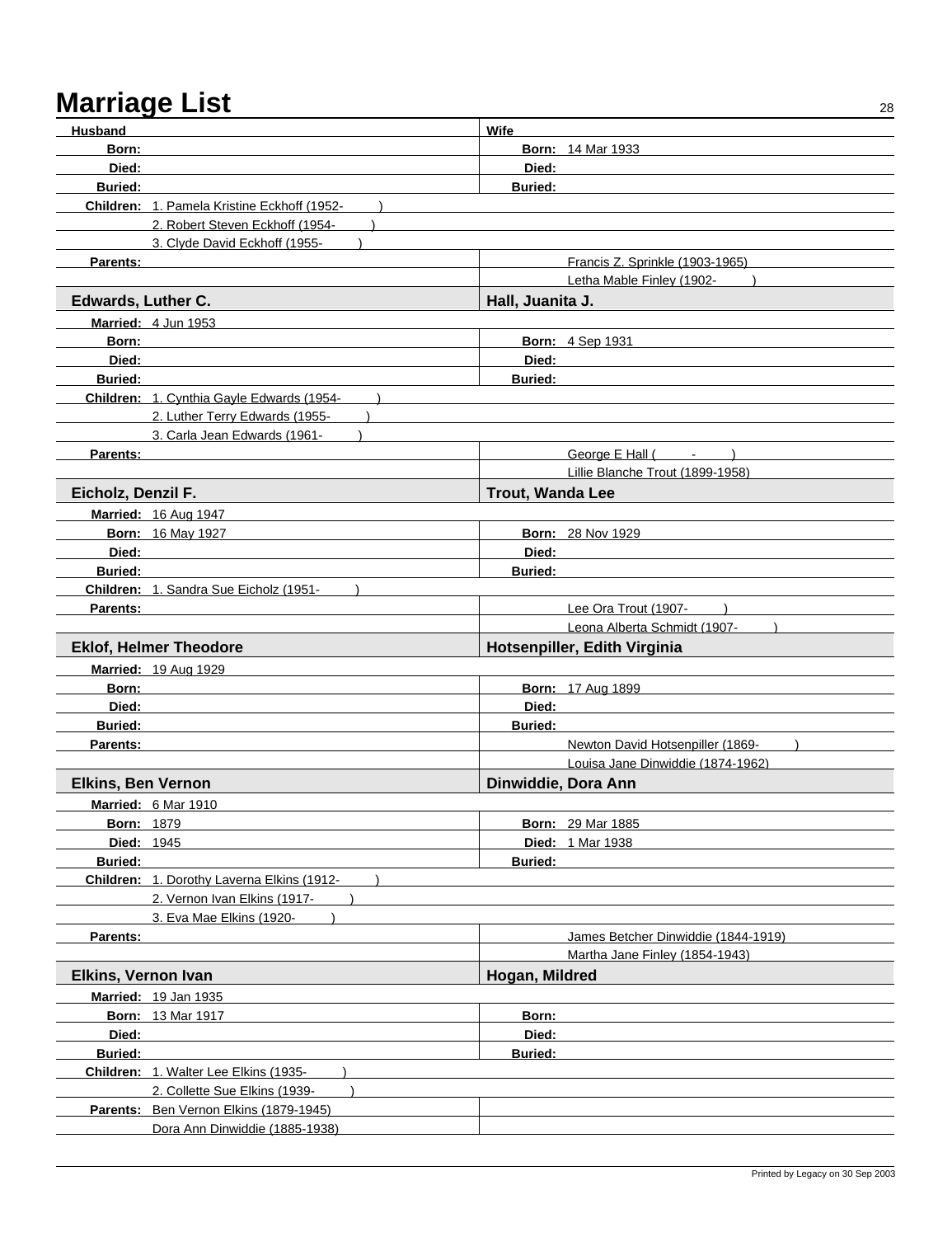| <b>Husband</b>   |                                                                                             | Wife                     |                                                      |  |
|------------------|---------------------------------------------------------------------------------------------|--------------------------|------------------------------------------------------|--|
| Eller, George    |                                                                                             | Eller, Sophronia         |                                                      |  |
| <b>Married:</b>  |                                                                                             |                          |                                                      |  |
| Born:            |                                                                                             | Born: 1855-1856          |                                                      |  |
| Died:            |                                                                                             | Died:                    |                                                      |  |
| <b>Buried:</b>   |                                                                                             | <b>Buried:</b>           |                                                      |  |
| Other Spouses:   |                                                                                             | Spouses: Col. Sipes (    | $\alpha$ , $\alpha$ , $\alpha$ , $\alpha$ , $\alpha$ |  |
| Parents:         |                                                                                             |                          | Joseph Eller (1816-1876)                             |  |
|                  |                                                                                             |                          | Sarah Evans (1821-1900)                              |  |
| Eller, George    |                                                                                             | <b>Rice, Alice</b>       |                                                      |  |
| <b>Married:</b>  |                                                                                             |                          |                                                      |  |
|                  | <b>Born: 1848-1849 Alabama</b>                                                              | Born:                    |                                                      |  |
| Died:            |                                                                                             | Died:                    |                                                      |  |
| <b>Buried:</b>   |                                                                                             | Buried:                  |                                                      |  |
|                  | Parents: Joseph Eller (1816-1876)                                                           |                          |                                                      |  |
|                  | Sarah Evans (1821-1900)                                                                     |                          |                                                      |  |
| Eller, John      |                                                                                             | Minor, Ida               |                                                      |  |
| <b>Married:</b>  |                                                                                             |                          |                                                      |  |
|                  | Born: 25 Jul 1865 Illinois                                                                  | Born:                    |                                                      |  |
| Died:            |                                                                                             | Died:                    |                                                      |  |
| <b>Buried:</b>   |                                                                                             | <b>Buried:</b>           |                                                      |  |
|                  | Parents: Joseph Eller (1816-1876)                                                           |                          |                                                      |  |
|                  | Sarah Evans (1821-1900)                                                                     |                          |                                                      |  |
| Eller, Joseph    |                                                                                             | Evans, Sarah             |                                                      |  |
| <b>Married:</b>  |                                                                                             |                          |                                                      |  |
|                  | Born: 14 Jan 1816 North Carolina                                                            |                          | Born: 14 Aug 1821 Tennesse                           |  |
|                  | Died: 4 Oct 1876 Jefferson County, IL                                                       | Died:                    |                                                      |  |
|                  | <b>Buried:</b> Pleasant Grove Church Cemetary<br>Children: 1. Rebecca Ann Eller (1846-1915) |                          | <b>Buried: 1900 Pleasant Grove Church Cemetary</b>   |  |
|                  | 2. Mary Eller (1844-                                                                        |                          |                                                      |  |
|                  | 3. Margaret Eller (1847-                                                                    |                          |                                                      |  |
|                  | 4. George Eller (1848-                                                                      |                          |                                                      |  |
|                  | 5. Willis Eller (1851-                                                                      |                          |                                                      |  |
|                  | 6. Sophronia Eller (1855-                                                                   |                          |                                                      |  |
|                  | 7. Thomas Eller (1858-                                                                      |                          |                                                      |  |
|                  | 8. Newton A. Eller (1862-                                                                   |                          |                                                      |  |
|                  | 9. John Eller (1865-                                                                        |                          |                                                      |  |
|                  | 10. Will Eller (1867-                                                                       |                          |                                                      |  |
| Eller, Newton A. |                                                                                             | Myres, Anna              |                                                      |  |
| <b>Married:</b>  |                                                                                             |                          |                                                      |  |
|                  | Born: 1862-1863                                                                             | Born:                    |                                                      |  |
| Died:            |                                                                                             | Died:                    |                                                      |  |
| <b>Buried:</b>   |                                                                                             | <b>Buried:</b>           |                                                      |  |
|                  | Parents: Joseph Eller (1816-1876)                                                           |                          |                                                      |  |
|                  | Sarah Evans (1821-1900)                                                                     |                          |                                                      |  |
| Eller, Thomas    |                                                                                             | <b>Whitson, Susan</b>    |                                                      |  |
| <b>Married:</b>  |                                                                                             |                          |                                                      |  |
|                  | Born: 10 Oct 1858-1859                                                                      | Born:                    |                                                      |  |
| Died:            |                                                                                             | Died:                    |                                                      |  |
| <b>Buried:</b>   |                                                                                             | <b>Buried:</b>           |                                                      |  |
|                  | Parents: Joseph Eller (1816-1876)                                                           |                          |                                                      |  |
|                  | Sarah Evans (1821-1900)                                                                     |                          |                                                      |  |
| Eller, Will      |                                                                                             | <b>Montgomery, Annie</b> |                                                      |  |
| <b>Married:</b>  |                                                                                             |                          |                                                      |  |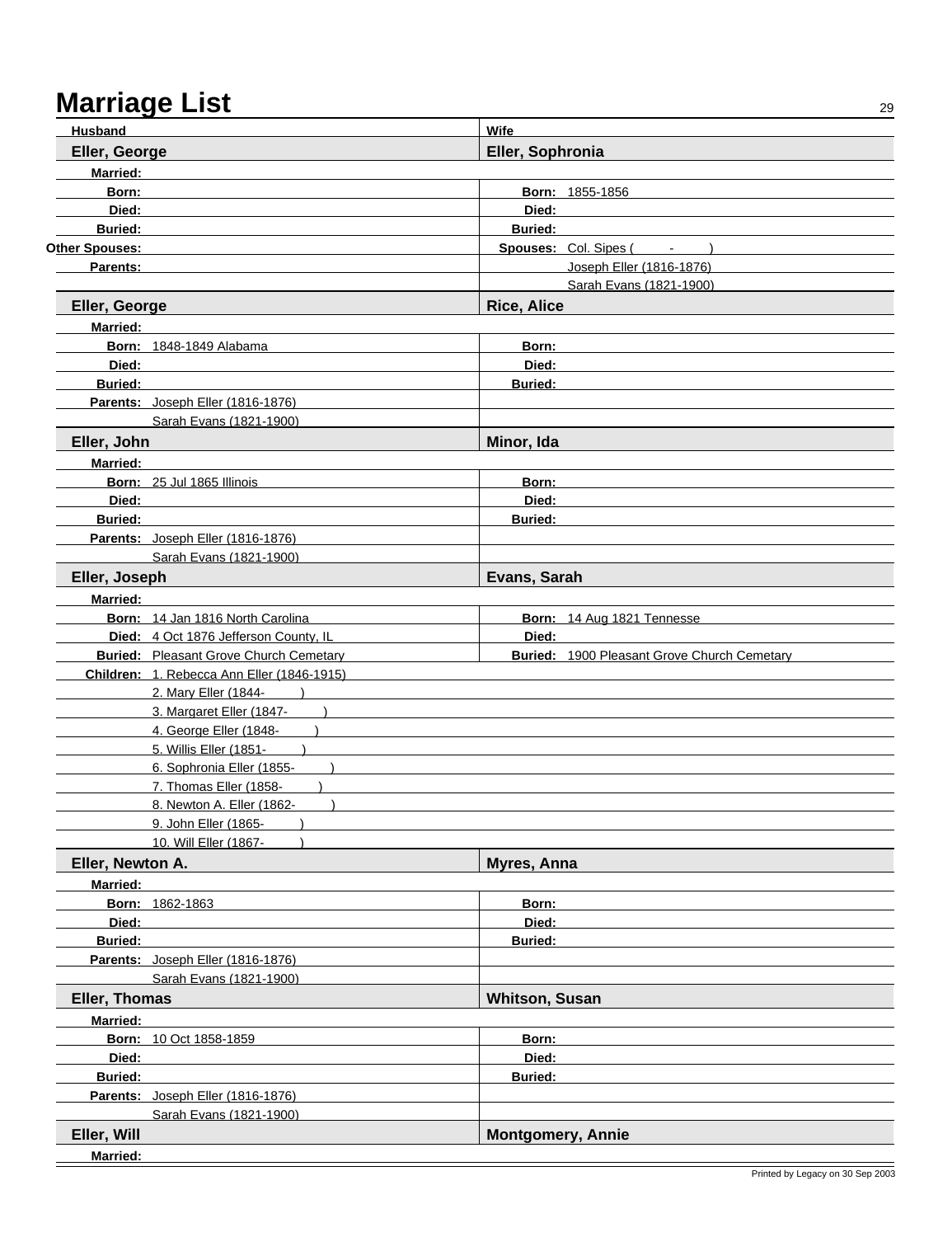| Husband                   |                                         | Wife                         |                                                             |
|---------------------------|-----------------------------------------|------------------------------|-------------------------------------------------------------|
|                           | <b>Born: 1867-1868 Illinois</b>         | Born:                        |                                                             |
| Died:                     |                                         | Died:                        |                                                             |
| <b>Buried:</b>            |                                         | <b>Buried:</b>               |                                                             |
|                           | Parents: Joseph Eller (1816-1876)       |                              |                                                             |
|                           | Sarah Evans (1821-1900)                 |                              |                                                             |
| Eller, Willis             |                                         | <b>Satterfield, Margaret</b> |                                                             |
| <b>Married:</b>           |                                         |                              |                                                             |
|                           | <b>Born: 1851-1852</b>                  | Born:                        |                                                             |
| Died:                     |                                         | Died:                        |                                                             |
| <b>Buried:</b>            |                                         | <b>Buried:</b>               |                                                             |
|                           | Parents: Joseph Eller (1816-1876)       |                              |                                                             |
|                           | Sarah Evans (1821-1900)                 |                              |                                                             |
| <b>Ellis, Larry Lee</b>   |                                         |                              | Dinwiddie, Imogene Carolyn                                  |
|                           | Married: 2 Jun 1956                     |                              |                                                             |
| <b>Born: 1937</b>         |                                         |                              | <b>Born: 23 Mar 1938</b>                                    |
| Died:                     |                                         | Died:                        |                                                             |
| <b>Buried:</b>            |                                         | <b>Buried:</b>               |                                                             |
|                           | Children: 1. Larry Lee Ellis Jr. (1957- |                              |                                                             |
|                           | 2. Danny Gene Ellis (1959-              |                              |                                                             |
|                           | 3. Terry Dean Ellis (1961-              |                              |                                                             |
|                           | 4. Brenda Lynn Ellis (1963-             |                              |                                                             |
|                           | 5. Robyn Denise Ellis (1964-            |                              |                                                             |
| Parents:                  |                                         |                              | Charles Wilson Dinwiddie Sr. (1916-                         |
|                           |                                         |                              | Juanita Lorraine Crouch (1919-                              |
|                           | <b>Fields, Eugene Edgar</b>             |                              | Dinwiddie, Marjorie Mae                                     |
|                           | <b>Married: 17 Nov 1945</b>             |                              |                                                             |
|                           | <b>Born: 1 Nov 1921</b>                 |                              | <b>Born: 26 May 1929</b>                                    |
| Died:                     |                                         | Died:                        |                                                             |
| <b>Buried:</b>            |                                         | <b>Buried:</b>               |                                                             |
|                           | Children: 1. Larry Eugene Fields (1946- |                              |                                                             |
|                           | 2. Kathleen Ann Fields (1954-           |                              |                                                             |
|                           | 3. Timothy Dean Fields (1959-           |                              |                                                             |
| Parents:                  |                                         |                              | William Hackney Dinwiddie (1906-<br>Elsie Irene Gumm (1910- |
|                           |                                         |                              | <b>Steele, Geneva Lorraine</b>                              |
| <b>Fimple, Emmit Loyd</b> |                                         |                              |                                                             |
|                           | <b>Married: 18 May 1950</b>             |                              |                                                             |
|                           | <b>Born: 27 Mar 1928</b>                | Died:                        | <b>Born: 9 Jan 1928</b>                                     |
| Died:<br><b>Buried:</b>   |                                         | <b>Buried:</b>               |                                                             |
|                           | Children: 1. Lorrie Ann Fimple (1958-   |                              |                                                             |
|                           | 2. Sharri Belle Fimple (1962-           |                              |                                                             |
| Parents:                  |                                         |                              | Clarence J. Steele (1901-                                   |
|                           |                                         |                              | Verna Mutis Finley (1904-                                   |
|                           | <b>Finke, Harold George</b>             |                              | Hansen, Kathryn Kay                                         |
|                           | <b>Married: 22 May 1960</b>             |                              |                                                             |
|                           | Born: 30 Mar 1940 Johnson County, Mo.   |                              | <b>Born: 5 May 1940</b>                                     |
| Died:                     |                                         | Died:                        |                                                             |
| <b>Buried:</b>            |                                         | <b>Buried:</b>               |                                                             |
|                           | Children: 1. Crystal Renne Finke (1961- |                              |                                                             |
|                           | 2. Jody Allen Finke (1963-1963)         |                              |                                                             |
|                           | 3. Arthur Todd Finke (1964-             |                              |                                                             |
| Parents:                  |                                         |                              | Thomas Keith Hansen (1916-                                  |
|                           |                                         |                              | Cora Lillian Vaughn (1919-                                  |
|                           |                                         |                              |                                                             |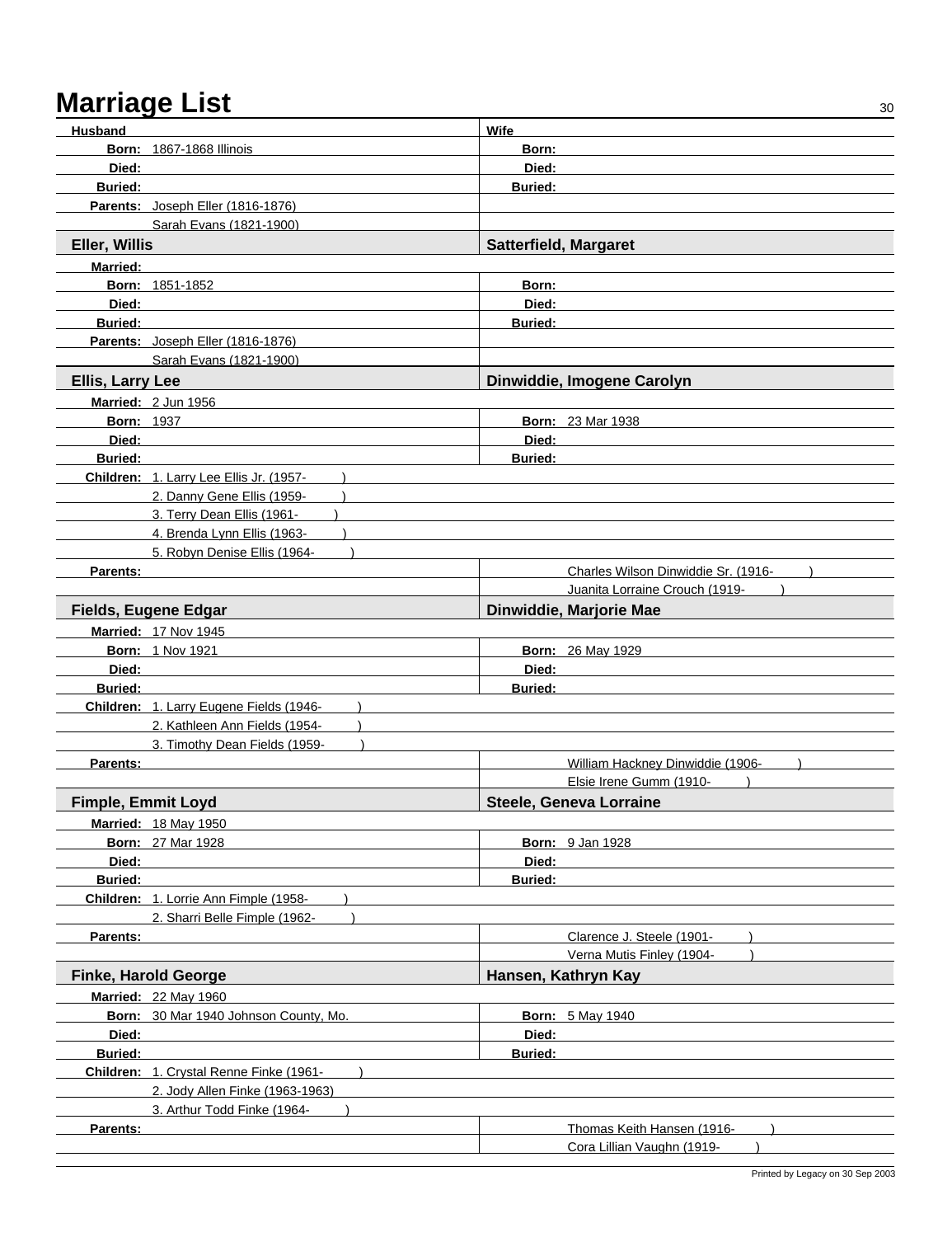| <b>Husband</b>              |                                                                 | Wife                        |  |
|-----------------------------|-----------------------------------------------------------------|-----------------------------|--|
|                             | <b>Finley, Arthur Marion</b>                                    | <b>Nelson, Maud Alice</b>   |  |
|                             | <b>Married: 10 Apr 1943</b>                                     |                             |  |
|                             | <b>Born: 15 Apr 1918</b>                                        | Born:                       |  |
| Died:                       |                                                                 | Died:                       |  |
| <b>Buried:</b>              |                                                                 | <b>Buried:</b>              |  |
|                             | Children: 1. Janet Anne Finley (1946-                           |                             |  |
|                             | 2. Carole Jean Finley (1948-                                    |                             |  |
|                             | 3. John Arthur Finley (1949-                                    |                             |  |
|                             | 4. Kay Arlynn Finley (1951-                                     |                             |  |
|                             | 5. Carl Robert Finley (1954-                                    |                             |  |
|                             | 6. Joyce Eileen Finley (1956-                                   |                             |  |
|                             | Parents: John Hackney Finley (1871-1952)                        |                             |  |
|                             | Nellie Upton (<br>$-1963$                                       |                             |  |
| <b>Finley, Carl Straten</b> |                                                                 | <b>Clements, Cleora Mae</b> |  |
|                             | Married: 1 Mar 1942                                             |                             |  |
|                             | Born: 10 Jun 1917                                               | <b>Born: 5 Aug 1919</b>     |  |
| Died:                       |                                                                 | Died:                       |  |
| <b>Buried:</b>              |                                                                 | <b>Buried:</b>              |  |
|                             | Children: 1. Jeleen Finley (1952-                               |                             |  |
|                             | Parents: Charles Wesley Finley (1887-                           |                             |  |
|                             | Christina M. Straten (<br>$-1922$                               |                             |  |
|                             | <b>Finley, Charles Wesley</b>                                   | Straten, Christina M.       |  |
|                             | <b>Married: 10 Mar 1910</b>                                     |                             |  |
|                             | <b>Born: 6 Aug 1887</b>                                         | Born:                       |  |
| Died:                       |                                                                 | Died: 10 Jun 1922           |  |
| <b>Buried:</b>              |                                                                 | <b>Buried:</b>              |  |
|                             | Children: 1. Raymond Finley (1911-                              |                             |  |
|                             | 2. Norman Rolla Finley (1912-                                   |                             |  |
|                             | 3. Orville Franklin Finley (1914-                               |                             |  |
|                             | 4. Carl Straten Finley (1917-<br>5. James Clayton Finley (1919- |                             |  |
|                             | 6. Infant Daughter Finley (1922-1922)                           |                             |  |
|                             | Other Spouses: Lou (Farley) Botts (Fig. 2014)                   |                             |  |
|                             | Parents: James William Finley (1847-1931)                       |                             |  |
|                             | Thermutis "Pony" Dinwiddie (1851-1888)                          |                             |  |
|                             | <b>Finley, Charles Wesley</b>                                   | <b>Botts, Lou (Farley)</b>  |  |
|                             | <b>Married: 15 Oct 1923</b>                                     |                             |  |
|                             | <b>Born: 6 Aug 1887</b>                                         | Born:                       |  |
| Died:                       |                                                                 | Died:                       |  |
| <b>Buried:</b>              |                                                                 | <b>Buried:</b>              |  |
|                             | Children: 1. Lula Mae Finley (1927-                             |                             |  |
|                             | Other Spouses: Christina M. Straten (<br>-1922)                 |                             |  |
|                             | Parents: James William Finley (1847-1931)                       |                             |  |
|                             | Thermutis "Pony" Dinwiddie (1851-1888)                          |                             |  |
|                             | <b>Finley, Claude Mayo</b>                                      | Koehling, Anna Frieda       |  |
|                             | Married: 23 Dec 1925                                            |                             |  |
|                             | <b>Born: 14 Mar 1899</b>                                        | <b>Born: 28 Oct 1901</b>    |  |
| Died:                       |                                                                 | Died:                       |  |
| Buried:                     |                                                                 | <b>Buried:</b>              |  |
|                             | Children: 1. Claude Mayo Finley Jr. (1926-                      |                             |  |
|                             | Parents: John Hackney Finley (1871-1952)                        |                             |  |
|                             | Bertha Helen Mitchell (1873-1909)                               |                             |  |
|                             |                                                                 |                             |  |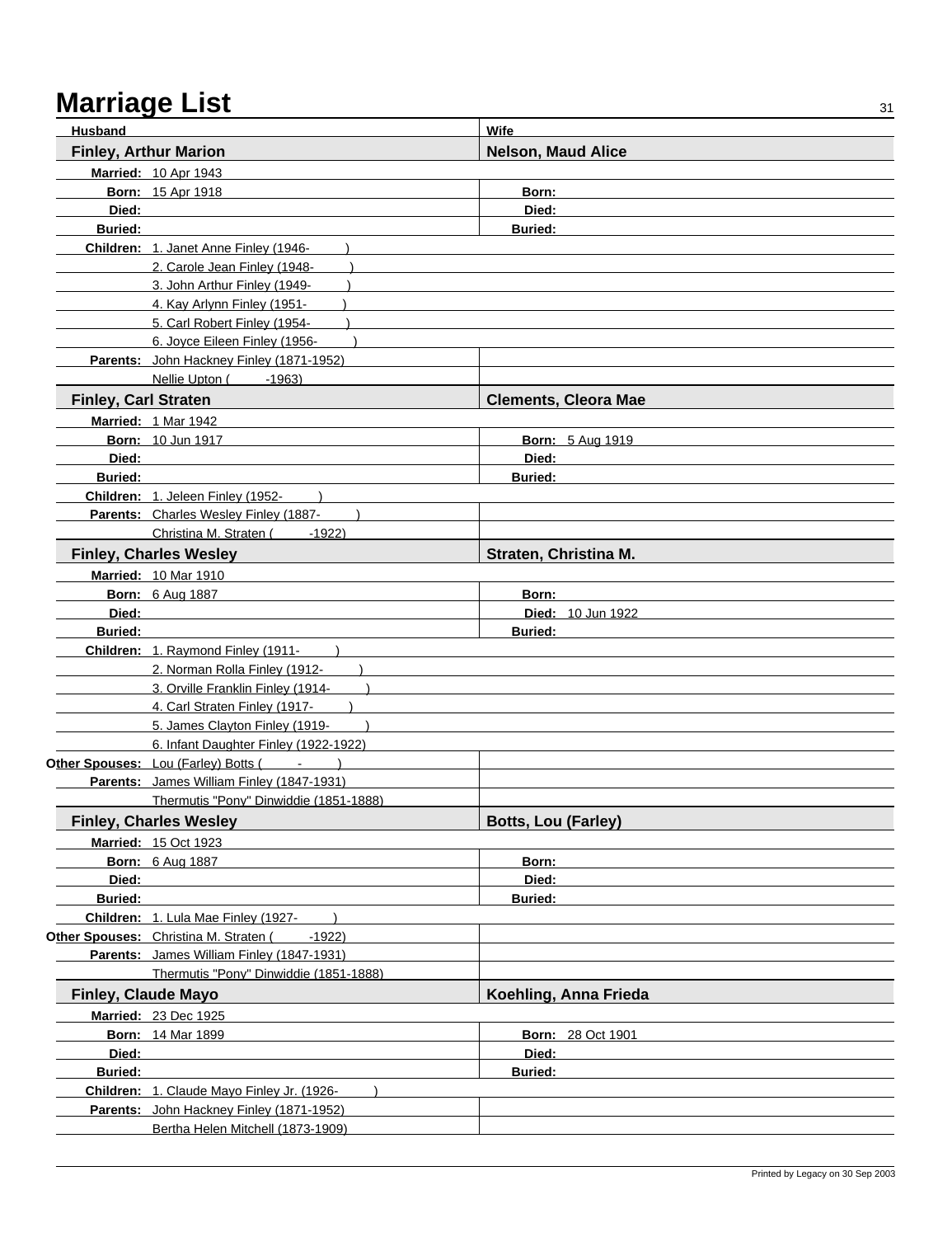| <b>Husband</b>            |                                                           | Wife                         |
|---------------------------|-----------------------------------------------------------|------------------------------|
|                           | Finley, Claude Mayo Jr.                                   | Hager, Margie Helen          |
|                           | Married: 27 Jun 1954                                      |                              |
|                           | <b>Born: 12 Sep 1926</b>                                  | <b>Born: 20 Mar 1929</b>     |
| Died:                     |                                                           | Died:                        |
| <b>Buried:</b>            |                                                           | <b>Buried:</b>               |
|                           | Children: 1. Terry Leo Finley (1956-                      |                              |
|                           | 2. Carrie Delores Finley (1958-                           |                              |
|                           | Parents: Claude Mayo Finley (1899-                        |                              |
|                           | Anna Frieda Koehling (1901-                               |                              |
| Finley, Harold L.         |                                                           | <b>Brashears, Carolyn E.</b> |
|                           | <b>Married: 13 Jun 1952</b>                               |                              |
|                           | <b>Born: 26 Feb 1932</b>                                  | <b>Born: 29 Nov 1934</b>     |
| Died:                     |                                                           | Died:                        |
| <b>Buried:</b>            |                                                           | <b>Buried:</b>               |
|                           | Children: 1. Micheal L. Finley (1959-                     |                              |
|                           | Parents: Loyd Moron Finley (1906-                         |                              |
|                           | Ester Steele (1909-                                       |                              |
|                           | <b>Finley, James Clayton</b>                              | Laslett, Jean                |
|                           | <b>Married: 20 Mar 1946</b>                               |                              |
|                           | <b>Born: 10 Sep 1919</b>                                  | Born:                        |
| Died:                     |                                                           | Died:                        |
| <b>Buried:</b>            |                                                           | <b>Buried:</b>               |
|                           | Children: 1. James P. Finley (1948-                       |                              |
|                           | 2. Steven Finley (1952-                                   |                              |
|                           | Parents: Charles Wesley Finley (1887-                     |                              |
|                           | Christina M. Straten (1922)                               |                              |
|                           |                                                           |                              |
| <b>Finley, James Dale</b> |                                                           | O'brizzo, Yolanda Lucille    |
|                           | Married: 19 Jun 1954                                      |                              |
|                           | <b>Born: 5 Jan 1934</b>                                   | <b>Born: 12 Dec 1933</b>     |
| Died:                     |                                                           | Died:                        |
| <b>Buried:</b>            |                                                           | <b>Buried:</b>               |
|                           | Children: 1. Susan Camille Finley (1958-                  |                              |
|                           | 2. Gerald Allen Finley (1959-                             |                              |
|                           | Parents: James Milford Finley (1897-1960)                 |                              |
|                           | Mayme Belle Pippin (1897-                                 |                              |
|                           | <b>Finley, James Milford</b>                              | Pippin, Mayme Belle          |
|                           | <b>Married: 30 Nov 1923</b>                               |                              |
|                           | <b>Born: 22 Aug 1897</b>                                  | <b>Born: 19 May 1897</b>     |
|                           | Died: 24 Jan 1960                                         | Died:                        |
| Buried:                   |                                                           | <b>Buried:</b>               |
|                           | Children: 1. Ruth Maxine Finley (1928-                    |                              |
|                           | 2. James Dale Finley (1934-                               |                              |
|                           | Parents: John Hackney Finley (1871-1952)                  |                              |
|                           | Bertha Helen Mitchell (1873-1909)                         |                              |
|                           | <b>Finley, James William</b>                              | Dinwiddie, Thermutis "Pony"  |
|                           | <b>Married: 29 Mar 1870</b>                               |                              |
|                           | <b>Born: 10 Aug 1847</b>                                  | <b>Born: 12 Apr 1851</b>     |
|                           | Died: 4 Oct 1931                                          | Died: 25 Jan 1888            |
| <b>Buried:</b>            |                                                           | <b>Buried:</b>               |
|                           | Children: 1. John Hackney Finley (1871-1952)              |                              |
|                           | 2. William Franklin Finley (1873-1888)                    |                              |
|                           | 3. Mary Jane Finley (1877-1956)<br>4. Eliza Finley (1883- |                              |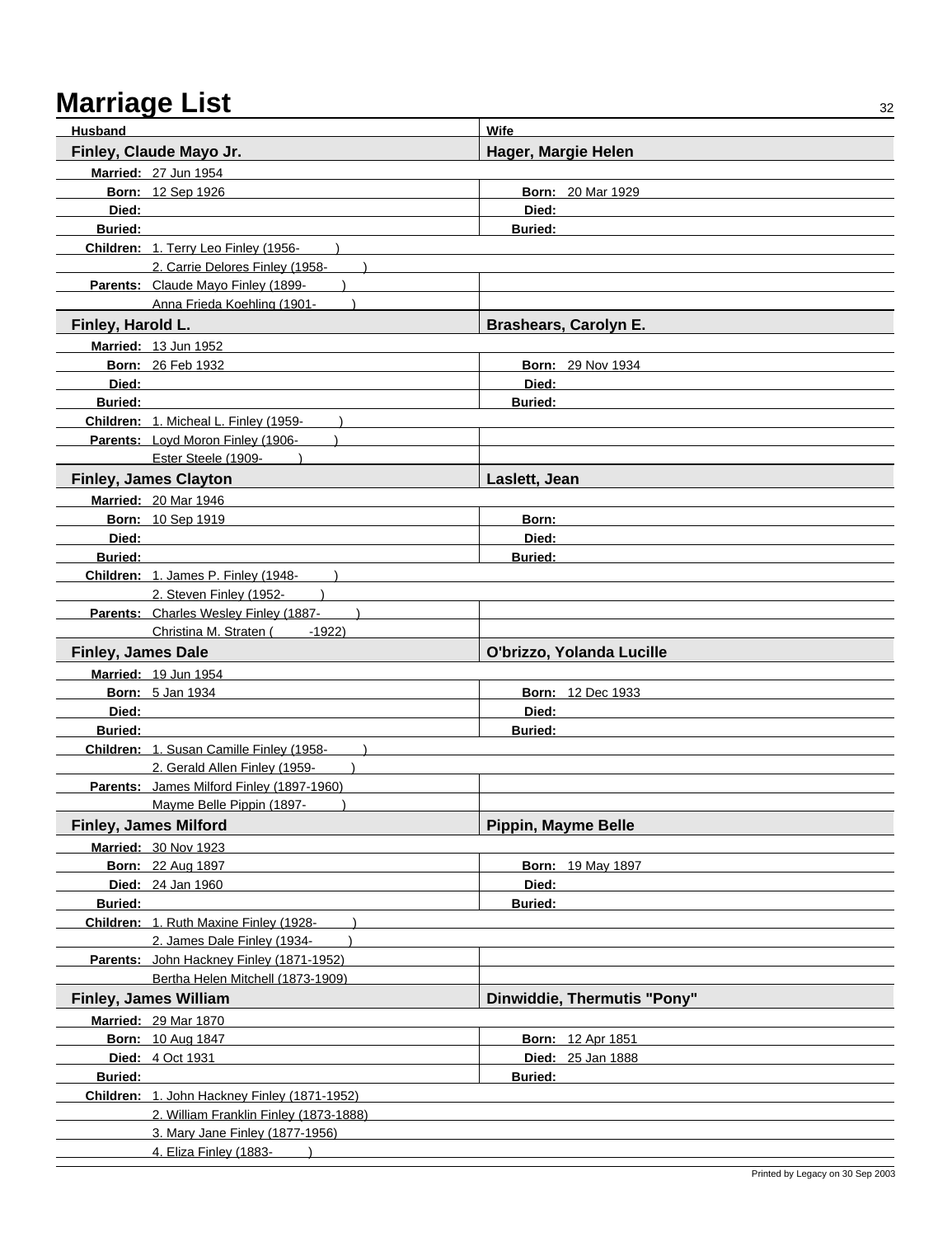| <b>Husband</b>         |                                                  | Wife                    |                                                       |
|------------------------|--------------------------------------------------|-------------------------|-------------------------------------------------------|
|                        | 5. Charles Wesley Finley (1887-                  |                         |                                                       |
| Parents:               |                                                  |                         | Rev. Benjamin Franklin Dinwiddie I (1814-1904)        |
|                        |                                                  |                         | Eliza Ann Mosley (1818-1863)                          |
|                        | Finley, John Hackney                             |                         | Mitchell, Bertha Helen                                |
|                        | <b>Married: 12 Mar 1895</b>                      |                         |                                                       |
|                        | <b>Born: 26 Jun 1871</b>                         |                         | <b>Born: 29 Nov 1873</b>                              |
|                        | Died: 30 Oct 1952                                |                         | <b>Died: 27 Oct 1909</b>                              |
| <b>Buried:</b>         |                                                  | <b>Buried:</b>          |                                                       |
|                        | <b>Children: 1. Helen Finley (1896-1896)</b>     |                         |                                                       |
|                        | 2. James Milford Finley (1897-1960)              |                         |                                                       |
|                        | 3. Claude Mayo Finley (1899-                     |                         |                                                       |
|                        | 4. Milton Elwood Finley (1901-                   |                         |                                                       |
|                        | 5. Letha Mable Finley (1902-                     |                         |                                                       |
|                        | 6. Verna Mutis Finley (1904-                     |                         |                                                       |
|                        | 7. Loyd Moron Finley (1906-                      |                         |                                                       |
|                        | Other Spouses: Nellie Upton (1963)               |                         |                                                       |
|                        | Parents: James William Finley (1847-1931)        |                         |                                                       |
|                        | Thermutis "Pony" Dinwiddie (1851-1888)           |                         |                                                       |
|                        | Finley, John Hackney                             | <b>Upton, Nellie</b>    |                                                       |
|                        | <b>Married: 15 Sep 1914</b>                      |                         |                                                       |
|                        | <b>Born: 26 Jun 1871</b>                         | Born:                   |                                                       |
|                        | Died: 30 Oct 1952                                | <b>Died: 1963</b>       |                                                       |
| <b>Buried:</b>         |                                                  | <b>Buried:</b>          |                                                       |
|                        | Children: 1. Maria Elizabeth Finley (1915-       |                         |                                                       |
|                        | 2. Arthur Marion Finley (1918-                   |                         |                                                       |
|                        | 3. Kenneth Melvin Finley (1925-1927)             |                         |                                                       |
|                        | Other Spouses: Bertha Helen Mitchell (1873-1909) |                         |                                                       |
|                        | Parents: James William Finley (1847-1931)        |                         |                                                       |
|                        | Thermutis "Pony" Dinwiddie (1851-1888)           |                         |                                                       |
|                        | Finley, John Henderson                           |                         | Dinwiddie, Margaret Ann                               |
|                        | <b>Married: 18 Feb 1877</b>                      |                         |                                                       |
| <b>Born: 1852</b>      |                                                  |                         | Born: 30 Sep 1854                                     |
|                        | <b>Died: 28 Mar 1880</b>                         |                         | Died: 16 May 1951                                     |
| <b>Buried:</b>         |                                                  | <b>Buried:</b>          |                                                       |
|                        | Children: 1. Rosie May Finley (1877-             |                         |                                                       |
| O <u>ther Spouses:</u> |                                                  |                         | <b>Spouses:</b> John Wesley Decker (1856-1942)        |
| Parents:               |                                                  |                         | James L. Dinwiddie (1828-1901)                        |
|                        |                                                  |                         | Ann Davis (1835-1922)                                 |
| Finley, Joseph         |                                                  | Dinwiddie, Jane         |                                                       |
| Married: 1840          |                                                  |                         |                                                       |
| Born:                  |                                                  |                         | <b>Born:</b> Kentucky                                 |
| Died:                  |                                                  |                         | Died: 1860 Finley Cemetery Morgan County Florance, Mo |
| <b>Buried:</b>         |                                                  | <b>Buried:</b>          |                                                       |
| Parents:               |                                                  |                         | James Dinwiddie (0017-1837)                           |
|                        |                                                  |                         | Margaret Long (<br>$\mathcal{L}_{\rm{max}}$           |
| Finley, Joseph I       |                                                  | <b>Sincox, Margaret</b> |                                                       |
| Married: 1840          |                                                  |                         |                                                       |
| Born:                  |                                                  | Born:                   |                                                       |
| Died:                  |                                                  | Died:                   |                                                       |
| <b>Buried:</b>         |                                                  | <b>Buried:</b>          |                                                       |
|                        | Children: 1. Mary Wilson Finley (1822-1908)      |                         |                                                       |
|                        | 2. Joseph Finley II (                            |                         |                                                       |
|                        |                                                  |                         |                                                       |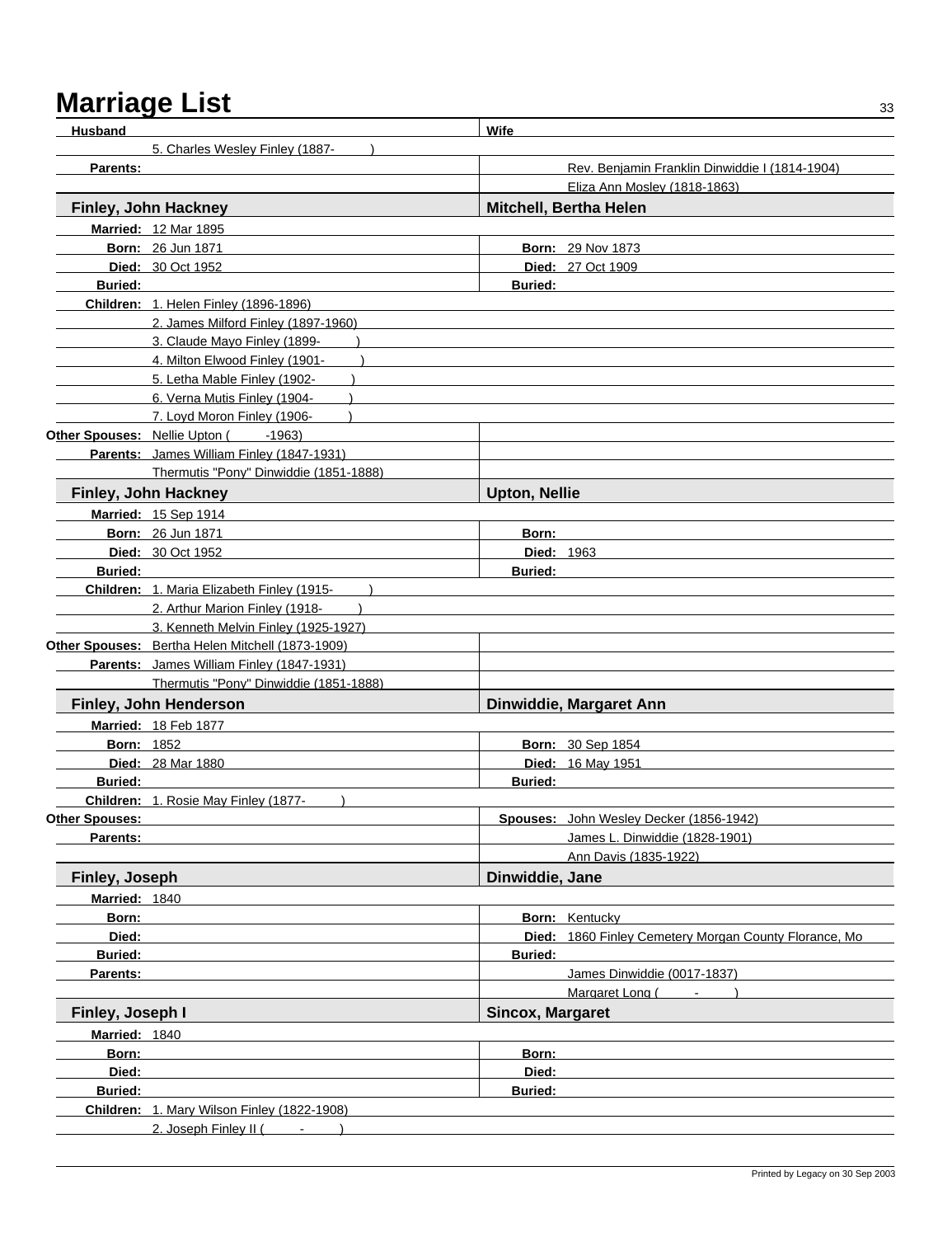| <b>Husband</b>             |                                                | <b>Wife</b>                    |
|----------------------------|------------------------------------------------|--------------------------------|
| Finley, Joseph II          |                                                | Cook, Edith                    |
| Married: 1870              |                                                |                                |
| Born:                      |                                                | Born:                          |
| Died:                      |                                                | Died:                          |
| <b>Buried:</b>             |                                                | <b>Buried:</b>                 |
|                            | Children: 1. William Hackney Finley (<br>$  )$ |                                |
|                            | 2. Margaret Finley (Fig. 1884)                 |                                |
|                            | 3. Joseph Finley III (<br>$\sim$               |                                |
|                            | 4. Nevador Finley (<br>$\sim$                  |                                |
|                            | 5. Thomas E. Finley (                          |                                |
|                            | Parents: Joseph Finley I (Fig. 1)              |                                |
|                            | <b>Margaret Sincox (</b>                       |                                |
| Finley, Joseph III         |                                                | Person, Unknown                |
| <b>Married:</b>            |                                                |                                |
| Born:                      |                                                | Born:                          |
| Died:                      |                                                | Died:                          |
| <b>Buried:</b>             |                                                | <b>Buried:</b>                 |
|                            | Children: 1. Alonzo Finley (                   |                                |
|                            | Parents: Joseph Finley II (                    |                                |
|                            | Edith Cook (                                   |                                |
|                            |                                                |                                |
| <b>Finley, Larry Wayne</b> |                                                | <b>Broden, Constance Anita</b> |
|                            | Married: 19 Jul 1961                           |                                |
|                            | Born: 20 Jun 1943                              | Born:                          |
| Died:                      |                                                | Died:                          |
| <b>Buried:</b>             |                                                | <b>Buried:</b>                 |
|                            | Children: 1. Bonnie Jean Finley (1962-         |                                |
|                            | 2. Todd Dwane Finley (1963-                    |                                |
|                            | Parents: Norman Rolla Finley (1912-            |                                |
|                            | Loretta Marie Carrol (Fig. 1)                  |                                |
| Finley, Loyd Moron         |                                                | Steele, Ester                  |
|                            | Married: 28 Mar 1931                           |                                |
|                            | <b>Born: 2 Jul 1906</b>                        | <b>Born: 11 Apr 1909</b>       |
| Died:                      |                                                | Died:                          |
| <b>Buried:</b>             |                                                | Buried:                        |
|                            | Children: 1. Harold L. Finley (1932-           |                                |
|                            | 2. Bubbie C. Finley (1936-1944)                |                                |
|                            | 3. Eva Mae Finley (1938-                       |                                |
|                            | Parents: John Hackney Finley (1871-1952)       |                                |
|                            | Bertha Helen Mitchell (1873-1909)              |                                |
|                            | <b>Finley, Milton Elwood</b>                   | Adams, Martha L.               |
|                            | Married: 3 Oct 1931                            |                                |
|                            | <b>Born: 17 May 1901</b>                       | <b>Born: 17 May 1901</b>       |
| Died:                      |                                                | Died:                          |
| <b>Buried:</b>             |                                                | <b>Buried:</b>                 |
|                            | Children: 1. Marjorie L. Finley (1932-         |                                |
|                            | 2. Virginia C. Finley (1934-                   |                                |
|                            | 3. Peggy Lou Finley (1936-                     |                                |
|                            | 4. Joyce A. Finley (1952-                      |                                |
|                            | Parents: John Hackney Finley (1871-1952)       |                                |
|                            | Bertha Helen Mitchell (1873-1909)              |                                |
|                            | Finley, Norman Rolla                           | <b>Carrol, Loretta Marie</b>   |
|                            | Married: 10 Feb 1940                           |                                |
|                            | <b>Born: 26 Jul 1912</b>                       | Born:                          |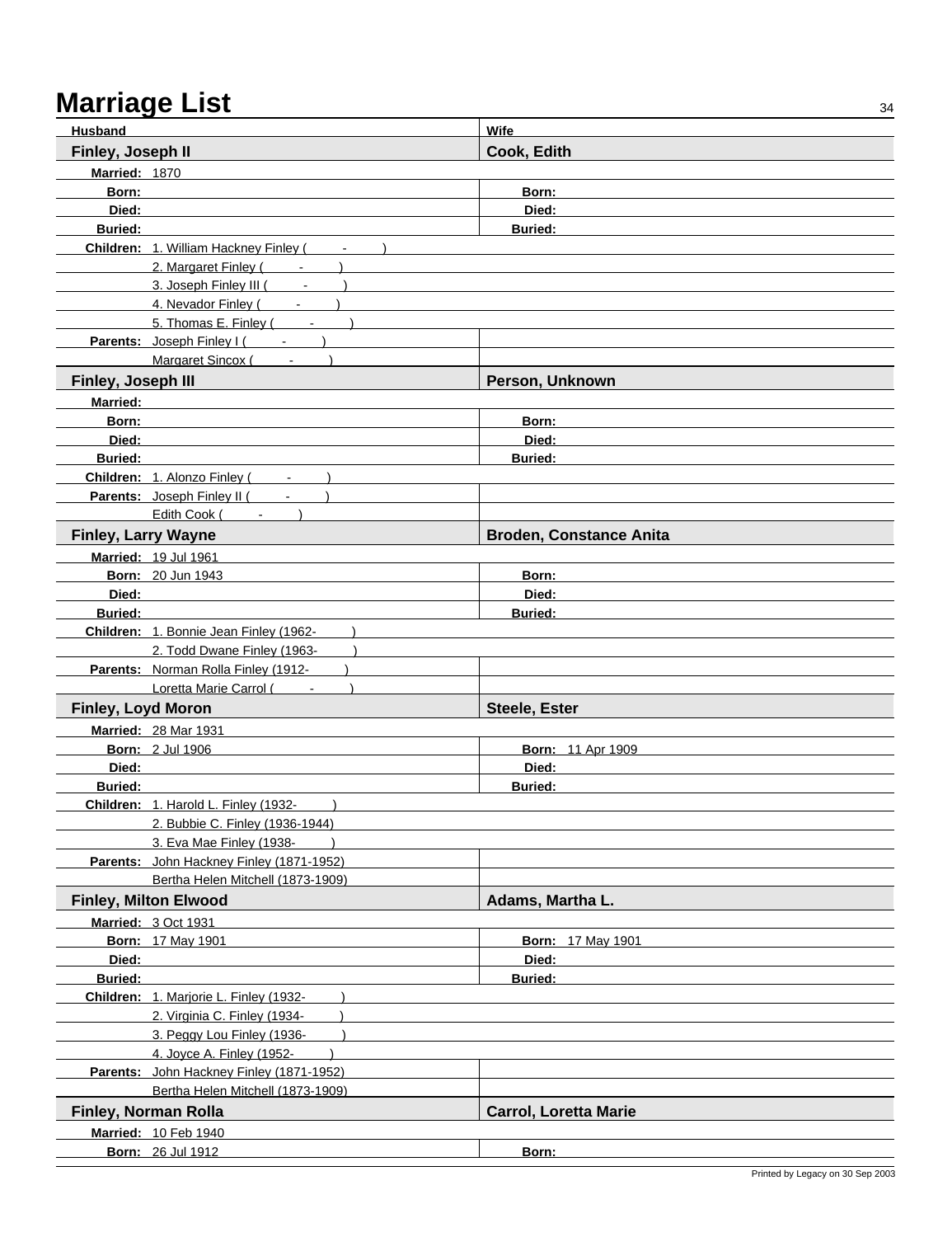| <b>Husband</b>              |                                             | Wife                              |
|-----------------------------|---------------------------------------------|-----------------------------------|
| Died:                       |                                             | Died:                             |
| <b>Buried:</b>              |                                             | <b>Buried:</b>                    |
|                             | Children: 1. Norma Carole Finley (1941-     |                                   |
|                             | 2. Larry Wayne Finley (1943-                |                                   |
|                             | Parents: Charles Wesley Finley (1887-       |                                   |
|                             | Christina M. Straten (<br>$-1922$           |                                   |
|                             | <b>Finley, Orville Franklin</b>             | <b>Nelson, Doris Maxine</b>       |
|                             | <b>Married: 17 Feb 1944</b>                 |                                   |
|                             | <b>Born: 8 Jan 1914</b>                     | <b>Born: 28 May 1922</b>          |
| Died:                       |                                             | Died:                             |
| <b>Buried:</b>              |                                             | <b>Buried:</b>                    |
|                             | Children: 1. Charles Douglas Finley (1946-  |                                   |
|                             | Parents: Charles Wesley Finley (1887-       |                                   |
|                             | Christina M. Straten (1922)                 |                                   |
| Finley, Raymond             |                                             | Kreisel, Pearl A.                 |
|                             | Married: 8 Jan 1938                         |                                   |
|                             | <b>Born: 12 Apr 1911</b>                    | <b>Born: 22 Aug 1918</b>          |
| Died:                       |                                             | Died:                             |
| <b>Buried:</b>              |                                             | <b>Buried:</b>                    |
|                             | Children: 1. Richard Lee Finley (1942-      |                                   |
|                             | 2. Patricia Ann Finley (1944-               |                                   |
|                             | Parents: Charles Wesley Finley (1887-       |                                   |
|                             | Christina M. Straten (<br>$-1922$           |                                   |
| <b>Finley, Richard Lee</b>  |                                             | Schlup, Virginia                  |
|                             | Married: 16 Aug 1963                        |                                   |
|                             | <b>Born: 8 Feb 1942</b>                     | <b>Born: 20 Oct 1943</b>          |
| Died:                       |                                             | Died:                             |
| <b>Buried:</b>              |                                             | <b>Buried:</b>                    |
|                             | Parents: Raymond Finley (1911-              |                                   |
|                             | Pearl A. Kreisel (1918-                     |                                   |
| <b>Fisher, Wesley Cecil</b> |                                             | Sprinkle, Freida Pauline          |
|                             | Married: 9 Aug 1953                         |                                   |
| Born:                       |                                             | <b>Born: 24 Aug 1930</b>          |
| Died:                       |                                             | Died:                             |
| <b>Buried:</b>              |                                             | <b>Buried:</b>                    |
|                             | Children: 1. Gary Mark Fisher (1956-        |                                   |
|                             | 2. Alan Wayne Fisher (1959-                 |                                   |
| Parents:                    |                                             | Francis Z. Sprinkle (1903-1965)   |
|                             |                                             | Letha Mable Finley (1902-         |
| Floyd, George               |                                             | Cook, Lottie Mae                  |
|                             | <b>Married: 10 Mar 1944</b>                 |                                   |
| Born:<br>Died:              |                                             | <b>Born: 14 Nov 1926</b><br>Died: |
| Buried:                     |                                             | <b>Buried:</b>                    |
| Parents:                    |                                             | George Earl Cook (<br>$-1957$     |
|                             |                                             | Maggie Miriam Decker (1888-1929)  |
| Flutscher, Alden            |                                             | <b>Trout, Mary Virginia</b>       |
|                             |                                             |                                   |
|                             | <b>Married: 2 Jun 1952</b>                  |                                   |
| Born:                       |                                             | <b>Born: 4 Apr 1932</b>           |
| Died:                       |                                             | Died:                             |
| Buried:                     |                                             | <b>Buried:</b>                    |
|                             | Children: 1. Paula Jeanine Flutscher (1953- |                                   |
|                             | 2. William Alden Flutscher (1954-           |                                   |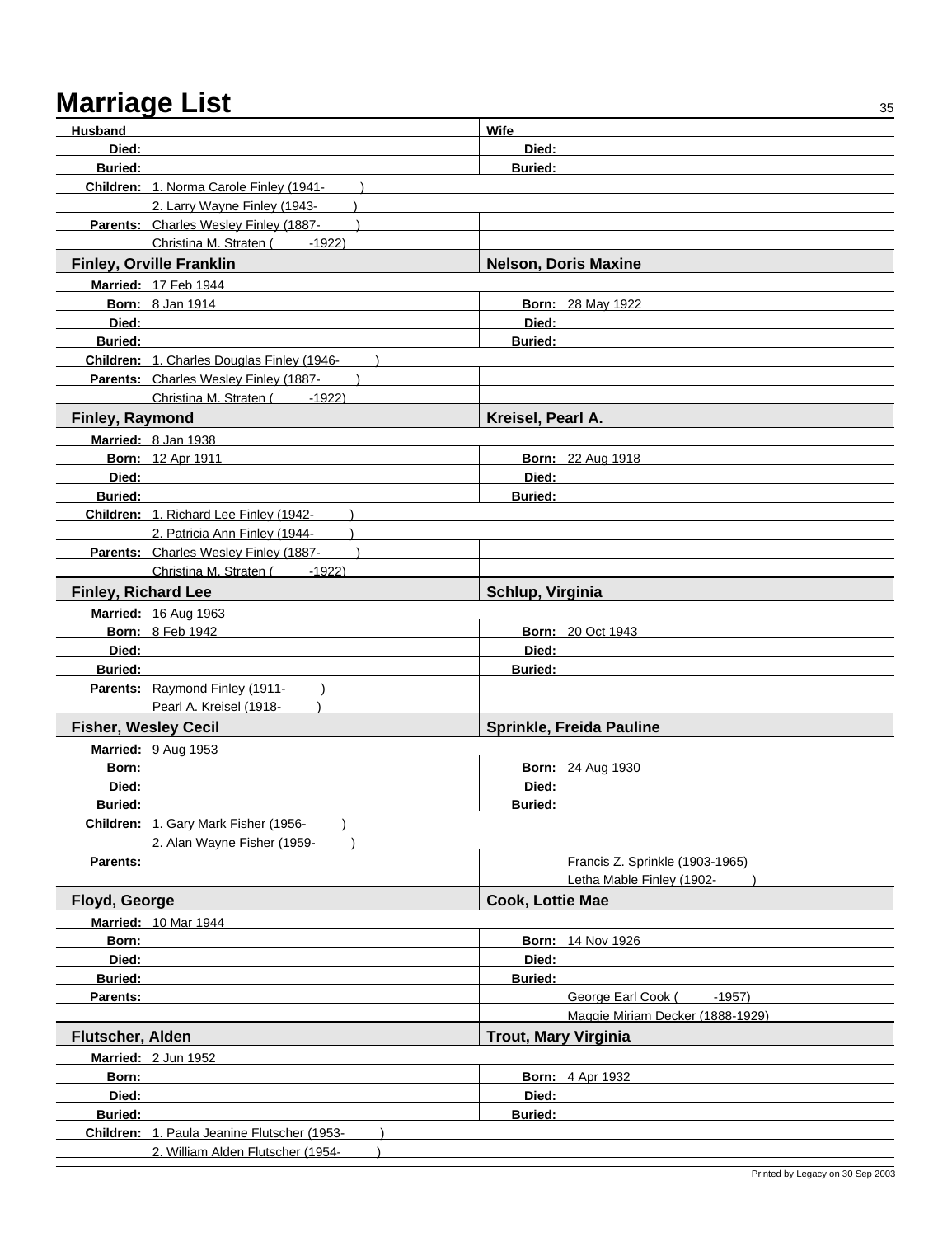| <b>Husband</b>     |                                               | <b>Wife</b>            |                                                        |  |
|--------------------|-----------------------------------------------|------------------------|--------------------------------------------------------|--|
|                    | 3. Nancy Louise Flutscher (1955-              |                        |                                                        |  |
|                    | 4. Brenda Ann Flutscher (1958-                |                        |                                                        |  |
|                    | 5. Kathleen Marie Flutscher (1959-            |                        |                                                        |  |
|                    | 6. Caroline Susan Flutscher (1960-            |                        |                                                        |  |
|                    | 7. Steven Wayne Flutscher (1961-              |                        |                                                        |  |
| Parents:           |                                               |                        | William Jewell Trout (1910-                            |  |
|                    |                                               |                        | Pauline Frances Pratt (1909-                           |  |
|                    | Fogarty, John Joseph Sr.                      |                        | <b>Dexheimer, Eunice Marie</b>                         |  |
|                    | Married: 12 Sep 1961                          |                        |                                                        |  |
|                    | <b>Born: 15 Feb 1941</b>                      |                        | <b>Born: 4 Jul 1942</b>                                |  |
| Died:              |                                               | Died:                  |                                                        |  |
| <b>Buried:</b>     |                                               | <b>Buried:</b>         |                                                        |  |
|                    | Children: 1. Christine Frances Fogarty (1962- |                        |                                                        |  |
|                    | 2. John Joseph Fogarty Jr. (1964-             |                        |                                                        |  |
| Other Spouses:     |                                               |                        | Spouses: Edward Joseph Abeyta (1935-                   |  |
| Parents:           |                                               |                        | Arthur Hubert Dexheimer (1910-                         |  |
|                    |                                               |                        | Zeda Mae Otten (1911-                                  |  |
|                    | Ford, Unknown Husband                         |                        | Quillian, Virginia Beth                                |  |
| <b>Married:</b>    |                                               |                        |                                                        |  |
| Born:              |                                               |                        | Born: 29 Nov 1921 Oklahoma                             |  |
| Died:              |                                               | Died:                  |                                                        |  |
| <b>Buried:</b>     |                                               | <b>Buried:</b>         |                                                        |  |
|                    | Children: 1. Quillian Ford (1943-             |                        |                                                        |  |
| Other Spouses:     |                                               |                        | Spouses: James Laddie Porter (1920-                    |  |
| Parents:           |                                               |                        | Robert Owen Quillian (1886-1964)                       |  |
|                    |                                               |                        | Cora Ethel Vaughn (1891-                               |  |
|                    | <b>Forgery, Frank Eugene</b>                  |                        | Dinwiddie, Nancy Colleen                               |  |
| <b>Married:</b>    |                                               |                        |                                                        |  |
| Born:              |                                               | <b>Born: 1941</b>      |                                                        |  |
| Died:              |                                               | Died:                  |                                                        |  |
| <b>Buried:</b>     |                                               | <b>Buried:</b>         |                                                        |  |
|                    | Children: 1. Cean Felicie Forgery (           |                        |                                                        |  |
|                    | 2. Kathy Sue Forgery (                        |                        |                                                        |  |
| Parents:           |                                               |                        | Benjamin Owen Dinwiddie (1918-                         |  |
|                    |                                               |                        | Helen Virginia Bradshaw (                              |  |
| Fricke, Dr. Albert |                                               | <b>Neitzert, Marie</b> |                                                        |  |
|                    | <b>Married: 19 Sep 1936</b>                   |                        |                                                        |  |
| Born:              |                                               |                        | <b>Born: 12 Jul 1909</b>                               |  |
| Died:              |                                               | Died:                  |                                                        |  |
| <b>Buried:</b>     |                                               | <b>Buried:</b>         |                                                        |  |
|                    | Children: 1. Susan Josephine Fricke (1947-    |                        |                                                        |  |
|                    | 2. Billy Fricke (1949-                        |                        |                                                        |  |
| Parents:           |                                               |                        | Julius Neitzert (1874-1951)<br>Rosie May Finley (1877- |  |
| Gann, Raymond E.   |                                               |                        | Homan, Thelma Lorene                                   |  |
|                    | Married: 1 Apr 1951                           |                        |                                                        |  |
| Born:              |                                               |                        | <b>Born: 7 Mar 1931</b>                                |  |
| Died:              |                                               | Died:                  |                                                        |  |
| Buried:            |                                               | <b>Buried:</b>         |                                                        |  |
|                    | Children: 1. Lisa Sue Gann (1956-             |                        |                                                        |  |
|                    | 2. Gina Kay Gann (1958-                       |                        |                                                        |  |
|                    | 3. Steven Ray Gann (1962-                     |                        |                                                        |  |
|                    |                                               |                        |                                                        |  |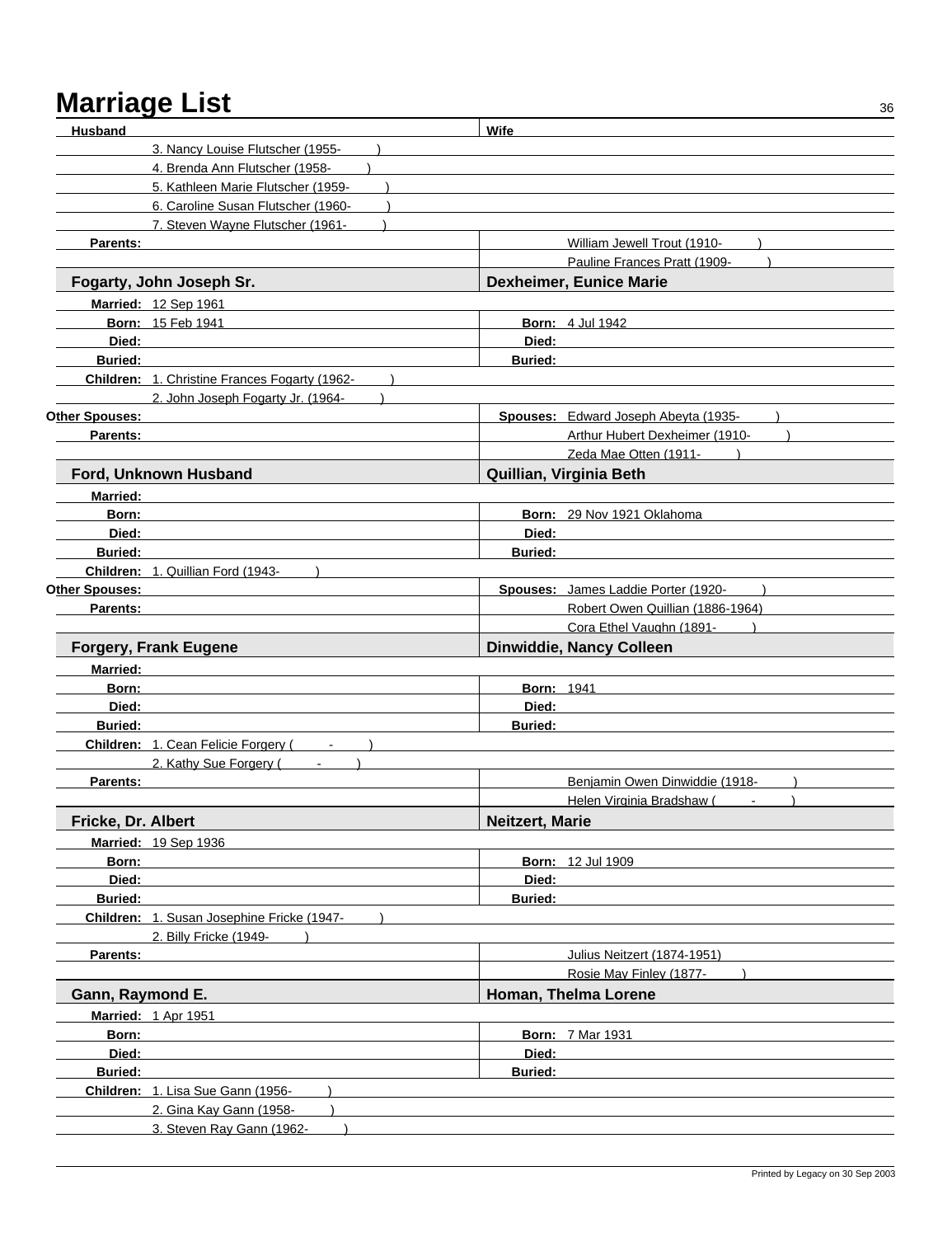| <b>Husband</b>          |                                            | Wife                               |
|-------------------------|--------------------------------------------|------------------------------------|
| Parents:                |                                            | John F. Homan (                    |
|                         |                                            | Addie Lorene Trout (1901-          |
|                         | Gates, Alexander Johnathan                 | Cline, Imogene                     |
|                         | Married: 12 Feb 1943                       |                                    |
|                         | <b>Born: 27 Jan 1920</b>                   | <b>Born: 15 Oct 1924</b>           |
| Died:                   |                                            | Died:                              |
| <b>Buried:</b>          |                                            | <b>Buried:</b>                     |
|                         | Children: 1. Sandra Earlene Gates (1944-   |                                    |
|                         | 2. Joyce Lynn Gates (1950-                 |                                    |
|                         | 3. Alexander Johnathan Gates (1954-        |                                    |
| Parents:                |                                            | Earl Cornelius Cline (1901-        |
|                         |                                            | Eva Baughman (1904-                |
|                         | <b>Gaumer, Larry Noland</b>                | Steele, Juanita Ann                |
|                         | <b>Married: 1 Oct 1957</b>                 |                                    |
|                         | <b>Born: 21 Jul 1935</b>                   | <b>Born: 31 Mar 1934</b>           |
| Died:                   |                                            | Died:                              |
| <b>Buried:</b>          |                                            | <b>Buried:</b>                     |
|                         | Children: 1. Jeffery Owen Gaumer (1960-    |                                    |
|                         | 2. Jodi Jean Gaumer (1964-                 |                                    |
| Parents:                |                                            | Clarence J. Steele (1901-          |
|                         |                                            | Verna Mutis Finley (1904-          |
|                         | <b>Gessley, Harold Hilton</b>              | <b>Cramer, Laura Faye</b>          |
|                         | Married: 1 Sep 1946                        |                                    |
| Born:                   |                                            | <b>Born: 11 Jun 1925</b>           |
| Died:                   |                                            | Died:                              |
| <b>Buried:</b>          |                                            | <b>Buried:</b>                     |
|                         | Children: 1. Robert Hilton Gessley (1947-  |                                    |
|                         | 2. David Alan Gessley (1952-               |                                    |
|                         | 3. Donald Wayne Gessley (1953-             |                                    |
|                         | 4. Terry Lee Gessley (1957-                |                                    |
| Parents:                |                                            | Robert Francis Cramer (1889-       |
|                         |                                            | Anna Marie Broderson (1892-        |
|                         | Glidewell, Allen Reed                      | Sprinkle, Alleen Marie             |
|                         | <b>Married: 19 Apr 1946</b>                |                                    |
| Born:                   |                                            | <b>Born: 1 Sep 1927</b>            |
| Died:                   |                                            | Died:                              |
| <b>Buried:</b>          |                                            | <b>Buried:</b>                     |
|                         | Children: 1. Jackie Allen Glidewell (1947- |                                    |
|                         | 2. Roger Neil Glidewell (1949-             |                                    |
|                         | 3. Vickie Diane Glidewell (1956-           |                                    |
| Parents:                |                                            | Francis Z. Sprinkle (1903-1965)    |
|                         |                                            | Letha Mable Finley (1902-          |
| <b>Goembel, Charles</b> |                                            | Greenwood, Elizabeth               |
|                         | Married: 4 Mar 1880 Henry County, IL       |                                    |
|                         | Born: 30 Sep 1851 Henry County, IL         | <b>Born: 5 Feb 1857</b>            |
|                         | Died: 2 May 1925 Geneseo, IL               | Died: 6 May 1949 Geneseo, IL       |
| <b>Buried:</b>          |                                            | <b>Buried:</b>                     |
|                         | Parents: Henry Goembel (1822-1900)         | Frances Greenwood (1826-1874)      |
|                         | Katherine Fye (1826-1913)                  | Elizabeth Unknown (1827-1892)      |
| Goembel, Henry          |                                            | Fye, Katherine                     |
| <b>Married:</b>         |                                            |                                    |
|                         | Born: 14 Jun 1822 Hessian Germany          | Born: 19 Jun 1826 Germany          |
|                         | Died: 8 May 1900 Henry County, IL          | Died: 31 Dec 1913 Henry County, IL |
|                         |                                            |                                    |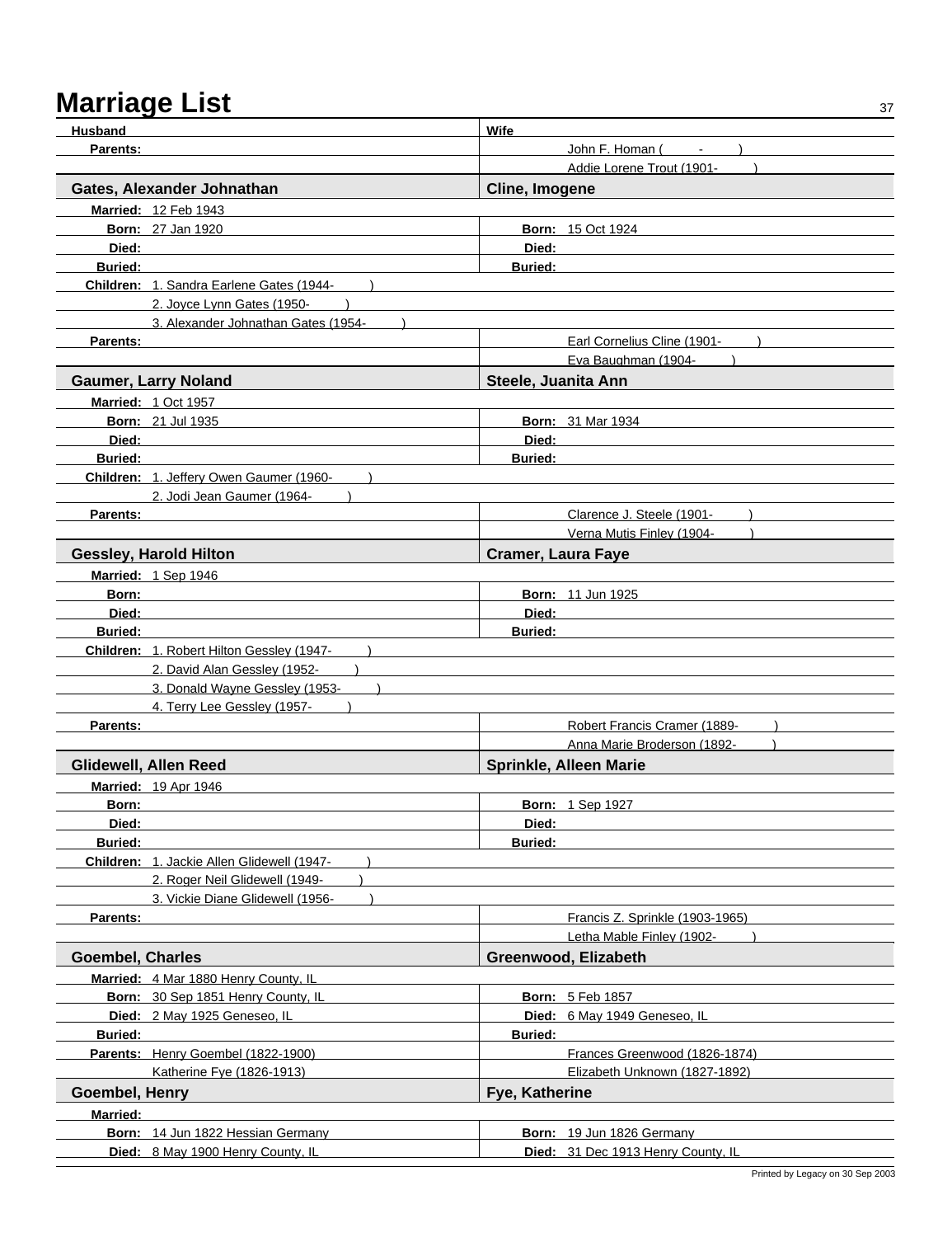| <b>Husband</b>          |                                               | Wife                      |                                     |
|-------------------------|-----------------------------------------------|---------------------------|-------------------------------------|
| <b>Buried:</b>          |                                               | <b>Buried:</b>            |                                     |
|                         | <b>Children: 1. Annie Goembel (1854-1936)</b> |                           |                                     |
|                         | 2. Charles Goembel (1851-1925)                |                           |                                     |
|                         | <b>Gorrell, Rupert Melvel</b>                 |                           | Neitzert, Bessie Ann                |
|                         | Married: 7 Sep 1921                           |                           |                                     |
|                         | <b>Born: 17 Jul 1892</b>                      |                           | <b>Born: 12 May 1896</b>            |
| Died:                   |                                               |                           | Died: 18 May 1942                   |
| <b>Buried:</b>          |                                               | <b>Buried:</b>            |                                     |
|                         | Children: 1. Rupert Neitzert Gorrell (1926-   |                           |                                     |
|                         | 2. Aleda Christine Gorrell (1930-             |                           |                                     |
|                         | 3. Vera Eleanor Gorrell (1933-                |                           |                                     |
| Parents:                |                                               |                           | Christian Neitzert (1857-1945)      |
|                         |                                               |                           | Luesa Amanda Dinwiddie (1871-1956)  |
|                         | <b>Gorrell, Rupert Neitzert</b>               | Lane, Mary Lou            |                                     |
|                         | <b>Married: 19 Oct 1952</b>                   |                           |                                     |
|                         | <b>Born: 24 Dec 1926</b>                      |                           | <b>Born: 11 Nov 1929</b>            |
| Died:                   |                                               | Died:                     |                                     |
| <b>Buried:</b>          |                                               | <b>Buried:</b>            |                                     |
|                         | Children: 1. Cheryl Ann Gorrell (1955-        |                           |                                     |
|                         | 2. Carol Lucille Gorrell (1958-               |                           |                                     |
|                         | Parents: Rupert Melvel Gorrell (1892-         |                           |                                     |
|                         | Bessie Ann Neitzert (1896-1942)               |                           |                                     |
| Gray, George            |                                               |                           | Dinwiddie, Josephine                |
|                         |                                               |                           |                                     |
|                         | Married: 4 Apr 1908                           |                           |                                     |
| Born:                   |                                               |                           | <b>Born: 25 Feb 1879</b>            |
| Died:                   |                                               |                           | <b>Died:</b> 4 Jan 1909             |
| <b>Buried:</b>          |                                               | <b>Buried:</b>            |                                     |
|                         | Children: 1. Infant Gray (1909-1909)          |                           |                                     |
| Parents:                |                                               |                           | James Betcher Dinwiddie (1844-1919) |
|                         |                                               |                           | Martha Jane Finley (1854-1943)      |
|                         | <b>Greenwood, Frances</b>                     | <b>Unknown, Elizabeth</b> |                                     |
| <b>Married:</b>         |                                               |                           |                                     |
|                         | Born: 1826 England                            |                           | Born: 1827 England                  |
|                         | Died: 1874 Hooppole, II                       |                           | Died: 1892 Hooppole, II             |
| <b>Buried:</b>          |                                               | <b>Buried:</b>            |                                     |
|                         | Children: 1. Elizabeth Greenwood (1857-1949)  |                           |                                     |
| <b>Greenwood, Henry</b> |                                               | Goembel, Millie Mae       |                                     |
|                         | Married: 6 Mar 1905 Davenport, IA             |                           |                                     |
|                         | Born: 5 Sep 1881 Henry County, IL             |                           | Born: 23 Jul 1885 Henry County, IL  |
|                         | Died: 9 May 1941 Henry County, Geneseo, IL    | Died:                     |                                     |
| <b>Buried:</b>          |                                               | <b>Buried:</b>            |                                     |
|                         | Children: 1. Jemima Pearl Greenwood (1908-    |                           |                                     |
|                         | 2. Donald William Greenwood (1905-            |                           |                                     |
|                         | 3. Delbert Greenwood (<br>$\mathbf{u}$        |                           |                                     |
|                         | 4. Verda Greenwood (1913-                     |                           |                                     |
|                         | Parents: Joseph Greenwood (1849-1920)         |                           |                                     |
|                         | Annie Goembel (1854-1936)                     |                           |                                     |
| Greenwood, John         |                                               | Lound, Mary               |                                     |
| <b>Married:</b>         |                                               |                           |                                     |
|                         | Born: 27 Sep 1822 England                     |                           | Born: 4 Sep 1822 England            |
|                         | Died: 5 Jan 1900 Hooppole, II                 |                           | Died: 13 Oct 1903 Hooppole, II      |
| <b>Buried:</b>          |                                               | <b>Buried:</b>            |                                     |
|                         | Children: 1. Joseph Greenwood (1849-1920)     |                           |                                     |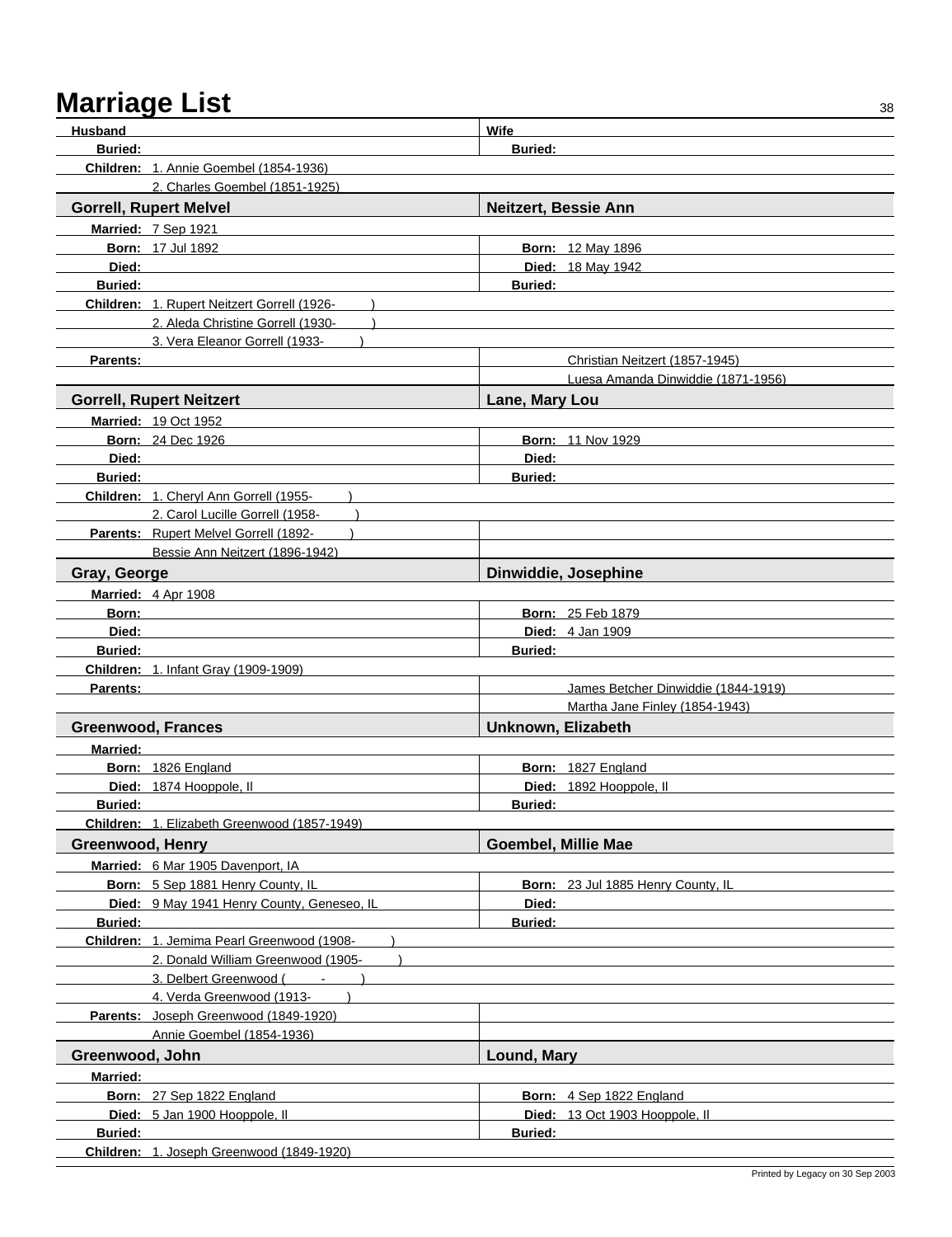| <b>Husband</b>            | <b>Wife</b>                                                         |                              |                                 |  |
|---------------------------|---------------------------------------------------------------------|------------------------------|---------------------------------|--|
| Greenwood, Joseph         |                                                                     | <b>Goembel, Annie</b>        |                                 |  |
| <b>Married:</b>           |                                                                     |                              |                                 |  |
|                           | Born: 1 Apr 1849 England                                            |                              | <b>Born: 15 Jan 1854</b>        |  |
|                           | Died: 5 Mar 1920 Hooppole, II                                       |                              | Died: 4 Mar 1936 Hooppole, II   |  |
| <b>Buried:</b>            |                                                                     | <b>Buried:</b>               |                                 |  |
|                           | Children: 1. Henry Greenwood (1881-1941)                            |                              |                                 |  |
|                           | Parents: John Greenwood (1822-1900)                                 |                              | Henry Goembel (1822-1900)       |  |
|                           | Mary Lound (1822-1903)                                              |                              | Katherine Fye (1826-1913)       |  |
| <b>Griffin, Gary Lee</b>  |                                                                     |                              | <b>Hilderbrant, Lois Irene</b>  |  |
|                           | Married: 14 Jun 1952                                                |                              |                                 |  |
|                           | <b>Born: 9 Oct 1933</b>                                             |                              | <b>Born: 24 Apr 1934</b>        |  |
| Died:                     |                                                                     | Died:                        |                                 |  |
| <b>Buried:</b>            |                                                                     | <b>Buried:</b>               |                                 |  |
|                           | Children: 1. Robert Earl Griffin (1954-                             |                              |                                 |  |
|                           | 2. Kelly Lee Griffin (1956-                                         |                              |                                 |  |
|                           | 3. David Everett Griffin (1957-                                     |                              |                                 |  |
|                           | 4. James Bruce Griffin (1959-                                       |                              |                                 |  |
|                           | 5. Dawn Marie Griffin (1961-<br>Parents: Robert Griffin (1911-1955) |                              |                                 |  |
|                           | Svlvia Leone Baugh (1914-                                           |                              |                                 |  |
| <b>Griffin, Robert</b>    |                                                                     |                              |                                 |  |
|                           |                                                                     |                              | <b>Baugh, Sylvia Leone</b>      |  |
|                           | Married: 3 Jan 1933                                                 |                              |                                 |  |
|                           | <b>Born: 11 Mar 1911</b><br><b>Died: 18 Jun 1955</b>                | Died:                        | <b>Born: 24 Sep 1914</b>        |  |
| <b>Buried:</b>            |                                                                     | <b>Buried:</b>               |                                 |  |
|                           | Children: 1. Gary Lee Griffin (1933-                                |                              |                                 |  |
| Other Spouses:            |                                                                     |                              | Spouses: John B. Pace (1905-    |  |
| Parents:                  |                                                                     |                              | Homer Forrest Baugh (1886-1960) |  |
|                           |                                                                     |                              | Della Leone Dinwiddie (1883-    |  |
|                           | <b>Haines, Gilbert Lancelot</b>                                     |                              | <b>Neitzert, Mary Evelyn</b>    |  |
|                           | <b>Married: 24 May 1950</b>                                         |                              |                                 |  |
|                           | <b>Born: 27 Aug 1928</b>                                            |                              | <b>Born: 28 Aug 1928</b>        |  |
| Died:                     |                                                                     | Died:                        |                                 |  |
| <b>Buried:</b>            |                                                                     | <b>Buried:</b>               |                                 |  |
|                           | Children: 1. Drusilla Ann Haines (1953-                             |                              |                                 |  |
|                           | 2. Lance Christian Haines (1955-                                    |                              |                                 |  |
|                           | 3. Miranda Sue Haines (1959-                                        |                              |                                 |  |
| Parents:                  |                                                                     |                              | Lloyd Christian Neitzert (1903- |  |
|                           |                                                                     |                              | Lorraine Sterling Ewers (1908-  |  |
| <b>Hall, Alfred Pence</b> |                                                                     | Crumm, Jacqulyn              |                                 |  |
|                           | Married: 25 Jan 1948                                                |                              |                                 |  |
|                           | <b>Born: 30 Oct 1927</b>                                            |                              | <b>Born: 13 Oct 1928</b>        |  |
| Died:                     |                                                                     | Died:                        |                                 |  |
| <b>Buried:</b>            |                                                                     | <b>Buried:</b>               |                                 |  |
|                           | Children: 1. Ronald Dean Hall (1949-                                |                              |                                 |  |
|                           | Parents: Ralph Winfred Hall (1900-                                  |                              |                                 |  |
|                           | Iva Parthena Thomas (1900-                                          |                              |                                 |  |
| Hall, George E            |                                                                     | <b>Trout, Lillie Blanche</b> |                                 |  |
|                           | <b>Married: 21 Apr 1923</b>                                         |                              |                                 |  |
| Born:                     |                                                                     |                              | <b>Born: 28 Nov 1899</b>        |  |
| Died:                     |                                                                     |                              | <b>Died: 29 Oct 1958</b>        |  |
| <b>Buried:</b>            |                                                                     | <b>Buried:</b>               |                                 |  |
|                           | Children: 1. Kenneth Lee Hall (1926-                                |                              |                                 |  |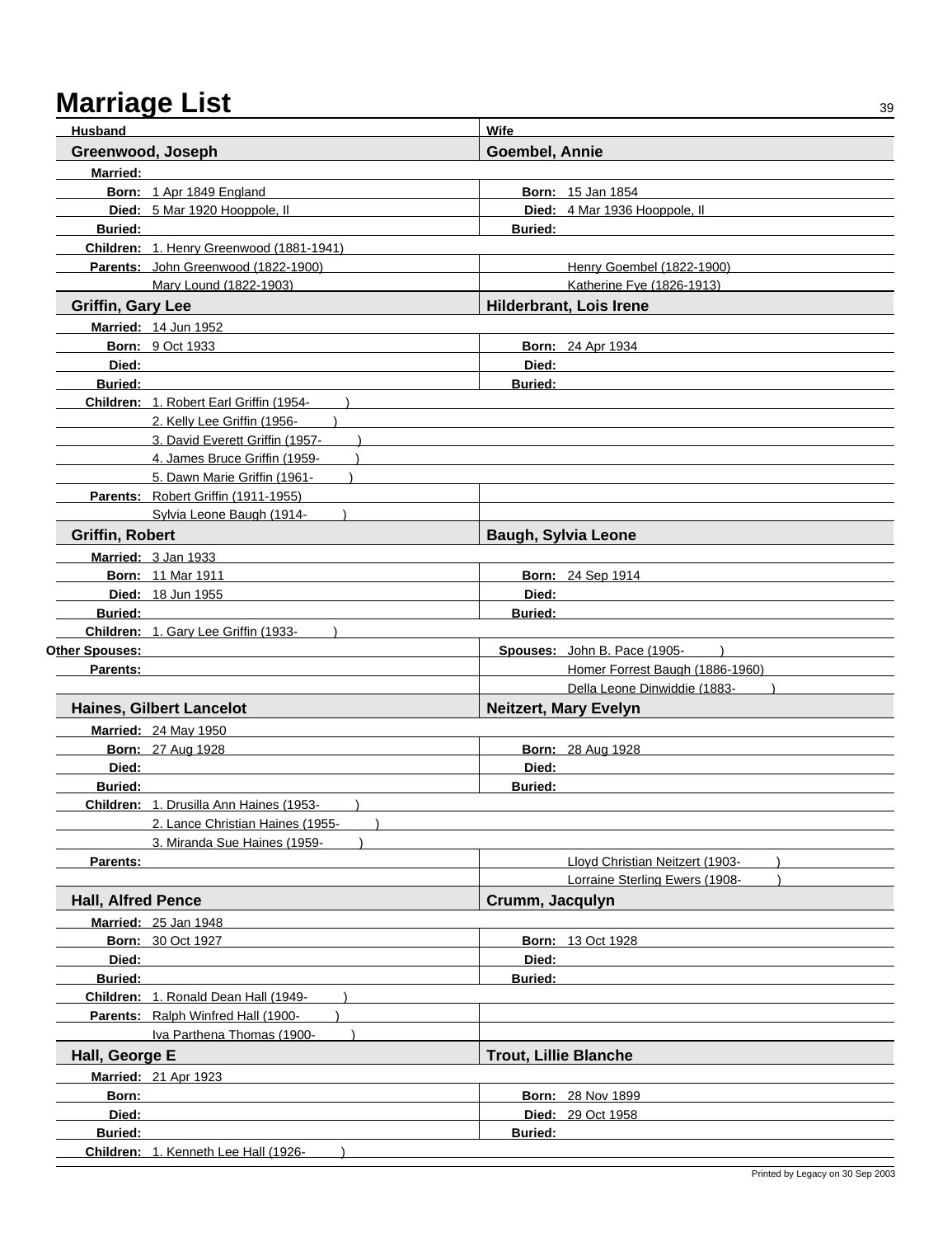| <b>Husband</b>             |                                                                                                                                                                                                                                     | <b>Wife</b>                                       |
|----------------------------|-------------------------------------------------------------------------------------------------------------------------------------------------------------------------------------------------------------------------------------|---------------------------------------------------|
|                            | 2. Juanita J. Hall (1931-                                                                                                                                                                                                           |                                                   |
| Parents:                   |                                                                                                                                                                                                                                     | Benjamin James Trout (<br>$-1940$                 |
|                            |                                                                                                                                                                                                                                     | Mary Jane Finley (1877-1956)                      |
| Hall, James Winfred        |                                                                                                                                                                                                                                     | Jolly, Esther                                     |
|                            | <b>Married: 2 Oct 1943</b>                                                                                                                                                                                                          |                                                   |
|                            | <b>Born: 22 Sep 1922</b>                                                                                                                                                                                                            | <b>Born: 1921</b>                                 |
| Died:                      |                                                                                                                                                                                                                                     | Died:                                             |
| <b>Buried:</b>             |                                                                                                                                                                                                                                     | <b>Buried:</b>                                    |
|                            | Children: 1. Winnie Sue Hall (1944-                                                                                                                                                                                                 |                                                   |
|                            | 2. Cheryl Lynn Hall (1946-                                                                                                                                                                                                          |                                                   |
|                            | 3. Jamie Lu Hall (1956-                                                                                                                                                                                                             |                                                   |
|                            | Parents: Ralph Winfred Hall (1900-                                                                                                                                                                                                  |                                                   |
|                            | Iva Parthena Thomas (1900-                                                                                                                                                                                                          |                                                   |
| Hall, Kenneth Lee          |                                                                                                                                                                                                                                     | <b>Monsees, Marian</b>                            |
|                            |                                                                                                                                                                                                                                     |                                                   |
|                            | Married: 28 Sep 1947                                                                                                                                                                                                                |                                                   |
|                            | <b>Born: 1 Aug 1926</b>                                                                                                                                                                                                             | Born:                                             |
| Died:                      |                                                                                                                                                                                                                                     | Died:                                             |
| <b>Buried:</b>             |                                                                                                                                                                                                                                     | Buried:                                           |
|                            | Children: 1. Jerry Lynn Hall (1948-                                                                                                                                                                                                 |                                                   |
|                            | 2. Janet Lucinda Hall (1953-                                                                                                                                                                                                        |                                                   |
|                            | 3. Jon David Hall (1956-                                                                                                                                                                                                            |                                                   |
|                            | 4. James Keith Hall (1958-                                                                                                                                                                                                          |                                                   |
|                            | 5. Joyce Rebecca Hall (1959-                                                                                                                                                                                                        |                                                   |
|                            | 6. Joseph Bryan Hall (1963-                                                                                                                                                                                                         |                                                   |
|                            | <b>Parents:</b> George E Hall (Fig. 2.1 Fig. 2.1 Fig. 2.1 Fig. 2.1 Fig. 2.1 Fig. 2.1 Fig. 2.1 Fig. 2.1 Fig. 2.1 Fig. 2.1 Fig. 2.1 Fig. 2.1 Fig. 2.1 Fig. 2.1 Fig. 2.1 Fig. 2.1 Fig. 2.1 Fig. 2.1 Fig. 2.1 Fig. 2.1 Fig. 2.1 Fig. 2. |                                                   |
|                            | Lillie Blanche Trout (1899-1958)                                                                                                                                                                                                    |                                                   |
| <b>Hall, Pearly Thomas</b> |                                                                                                                                                                                                                                     | Neudiger, Opal                                    |
|                            | Married: 6 Oct 1951                                                                                                                                                                                                                 |                                                   |
|                            | Born: 16 Apr 1925                                                                                                                                                                                                                   | Born:                                             |
| Died:                      |                                                                                                                                                                                                                                     | Died:                                             |
| <b>Buried:</b>             |                                                                                                                                                                                                                                     | <b>Buried:</b>                                    |
|                            | Parents: Ralph Winfred Hall (1900-                                                                                                                                                                                                  |                                                   |
|                            | Iva Parthena Thomas (1900-                                                                                                                                                                                                          |                                                   |
| <b>Hall, Ralph Winfred</b> |                                                                                                                                                                                                                                     | Thomas, Iva Parthena                              |
|                            | Married: 16 Jan 1919                                                                                                                                                                                                                |                                                   |
|                            | <b>Born: 2 Dec 1900</b>                                                                                                                                                                                                             | Born: 27 Aug 1900 Morgan County Florence, Mo      |
| Died:                      |                                                                                                                                                                                                                                     | Died:                                             |
| <b>Buried:</b>             |                                                                                                                                                                                                                                     | <b>Buried:</b>                                    |
|                            | Children: 1. Iva Anna Hall (1920-                                                                                                                                                                                                   |                                                   |
|                            | 2. James Winfred Hall (1922-                                                                                                                                                                                                        |                                                   |
|                            | 3. Pearly Thomas Hall (1925-                                                                                                                                                                                                        |                                                   |
|                            | 4. Alfred Pence Hall (1927-                                                                                                                                                                                                         |                                                   |
|                            | 5. Elsie Elizabeth Hall (1930-                                                                                                                                                                                                      |                                                   |
| Other Spouses:             |                                                                                                                                                                                                                                     | Spouses: Beynon Huntress (1901-                   |
| Parents:                   |                                                                                                                                                                                                                                     | James Robert Thomas (1867-1942)                   |
|                            |                                                                                                                                                                                                                                     | Elizabeth Prudence Dinwiddie (1860-1941)          |
|                            | <b>Hallford, Dennis Wayne</b>                                                                                                                                                                                                       | Vaughn, Darlene Ellen                             |
|                            | Married: 3 Jul 1993                                                                                                                                                                                                                 |                                                   |
| Born:                      |                                                                                                                                                                                                                                     | Born: 10 Aug 1966 Johnson County Knob Noster, Mo. |
| Died:                      |                                                                                                                                                                                                                                     | Died:                                             |
| <b>Buried:</b>             |                                                                                                                                                                                                                                     | <b>Buried:</b>                                    |
|                            | Children: 1. Payton Renae Hallford (1994-                                                                                                                                                                                           |                                                   |
|                            | 2. Olivia Morgan Hallford (1997-                                                                                                                                                                                                    |                                                   |
|                            |                                                                                                                                                                                                                                     |                                                   |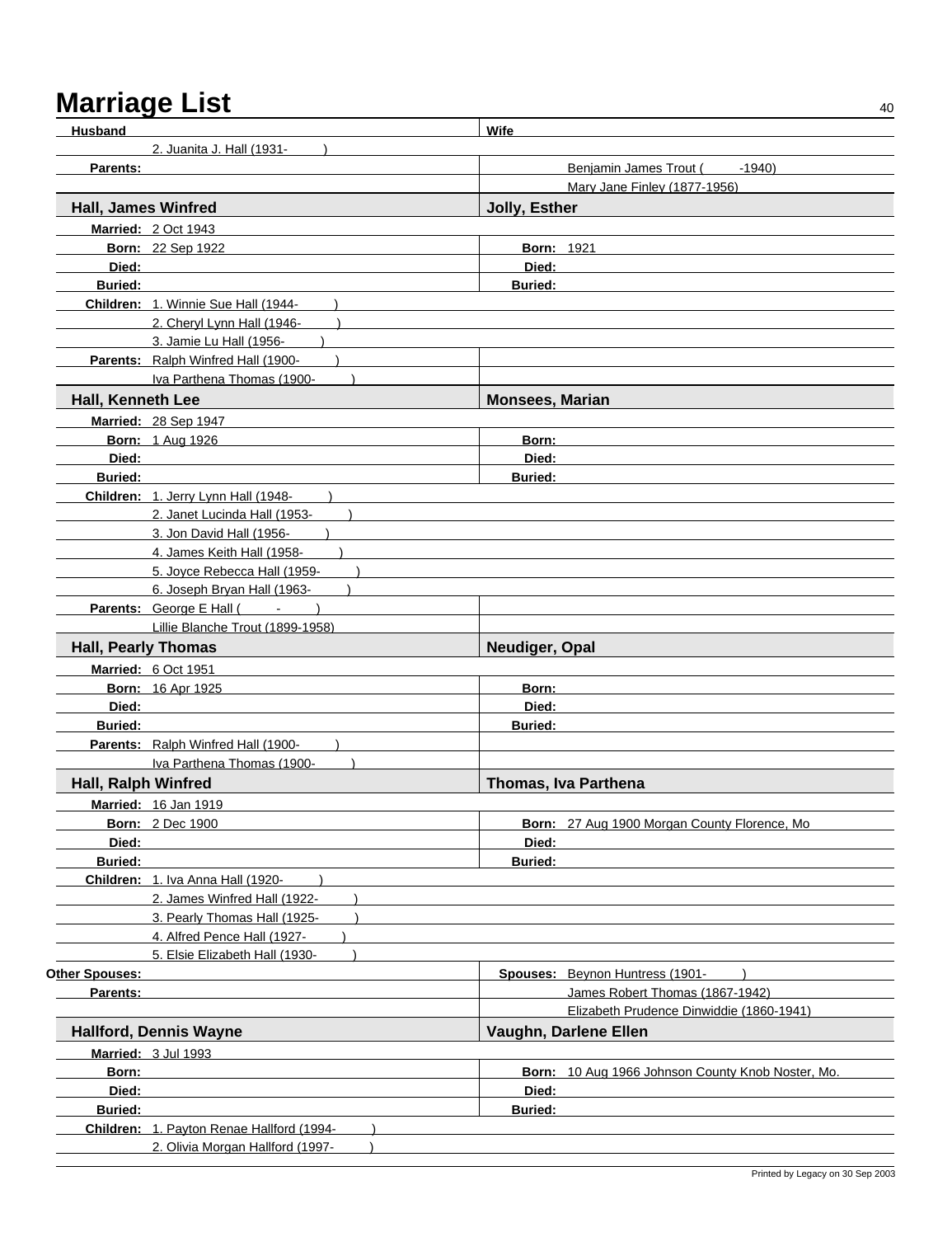| Husband                    |                                                   | Wife                                              |
|----------------------------|---------------------------------------------------|---------------------------------------------------|
| Parents:                   |                                                   | Donald Loyd Vaughn (1942-                         |
|                            |                                                   | Janice Louise Westdahl (1945-                     |
|                            | Hansen, Melvin Frank                              | Lange, Glenda Ruth                                |
|                            | Married: 12 Sep 1959                              |                                                   |
|                            | <b>Born: 7 Dec 1937</b>                           | Born: 23 Nov 1939 Johnson County Knob Noster, Mo. |
| Died:                      |                                                   | Died:                                             |
| <b>Buried:</b>             |                                                   | <b>Buried:</b>                                    |
|                            | Children: 1. Darrin Troy Hansen (1960-            |                                                   |
|                            | 2. Shawna Lee Hansen (1961-                       |                                                   |
|                            | 3. Quentin Lange Hansen (1962-                    |                                                   |
|                            | Parents: Thomas Keith Hansen (1916-               |                                                   |
|                            | Cora Lillian Vaughn (1919-                        |                                                   |
|                            | Hansen, Thomas Keith                              | Vaughn, Cora Lillian                              |
|                            | <b>Married: 20 Dec 1936</b>                       |                                                   |
|                            | Born: 10 Jan 1916 Johnson County Knob Noster, Mo. | Born: 1 May 1919 Pettis County La Monte, MO       |
| Died:                      |                                                   | Died:                                             |
| <b>Buried:</b>             |                                                   | <b>Buried:</b>                                    |
|                            | Children: 1. Melvin Frank Hansen (1937-           |                                                   |
|                            | 2. Kathryn Kay Hansen (1940-                      |                                                   |
|                            | 3. Lois Gaye Hansen (1949-                        |                                                   |
| Parents:                   |                                                   | Frank Edward Vaughn (1889-1967)                   |
|                            |                                                   | Katie Alpha Thomas (1890-                         |
| <b>Hartel, Buddy Evert</b> |                                                   | <b>Cramer, Ora Jewell</b>                         |
|                            | Married: 13 Jun 1959                              |                                                   |
|                            | Born: 20 Sep 1933                                 | <b>Born: 29 Nov 1934</b>                          |
| Died:                      |                                                   | Died:                                             |
| <b>Buried:</b>             |                                                   | <b>Buried:</b>                                    |
|                            | Children: 1. Donnie Evert Hartel (1954-           |                                                   |
|                            | 2. Joyce Kathleen Hartel (1957-                   |                                                   |
|                            | 3. Pamela Kay Hartel (1959-                       |                                                   |
| Parents:                   |                                                   | Ora Samuel Cramer (1890-                          |
|                            |                                                   | Bessie Jewell Ford (1908-                         |
|                            | Haselwood, Marion K.                              | <b>Hood, Eunice Marie</b>                         |
|                            | <b>Married: 27 Dec 1933</b>                       |                                                   |
|                            | <b>Born: 15 Sep 1911</b>                          | <b>Born: 16 Nov 1913</b>                          |
| Died:                      |                                                   | Died:                                             |
| <b>Buried:</b>             |                                                   | <b>Buried:</b>                                    |
|                            | Children: 1. Marilyn Kay Haselwood (1939-         |                                                   |
| Parents:                   |                                                   | Elbe Francis Hood (1891-                          |
|                            |                                                   | Alma Frances Thomas (1889-                        |
| Hasty, Anthony R.          |                                                   | Finley, Patricia Ann                              |
|                            | Married: 11 Sep 1964                              |                                                   |
|                            | <b>Born: 3 Apr 1944</b>                           | <b>Born: 7 Jun 1944</b>                           |
| Died:                      |                                                   | Died:                                             |
| <b>Buried:</b>             |                                                   | <b>Buried:</b>                                    |
| Parents:                   |                                                   | Raymond Finley (1911-                             |
|                            |                                                   | Pearl A. Kreisel (1918-                           |
|                            | <b>Hayden, Howard Leslie</b>                      | <b>Cramer, Zola Louise</b>                        |
|                            | Married: 6 Jan 1942                               |                                                   |
|                            | <b>Born: 24 Nov 1912</b>                          | <b>Born: 17 Oct 1916</b>                          |
| Died:                      |                                                   | Died:                                             |
| <b>Buried:</b>             |                                                   | <b>Buried:</b>                                    |
|                            | Children: 1. Darrell Lane Hayden (1947-           |                                                   |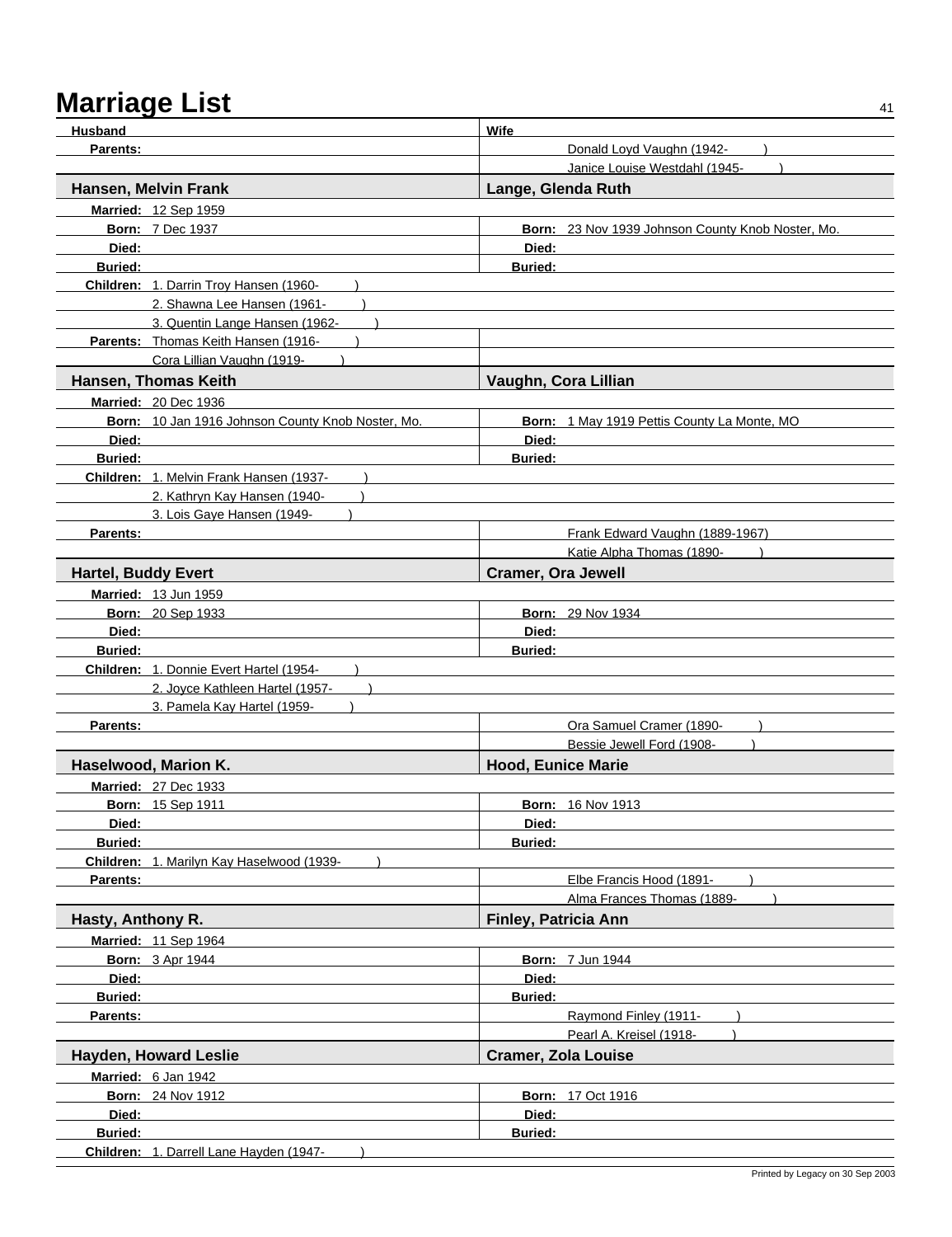| Husband                    |                                           | Wife                          |  |
|----------------------------|-------------------------------------------|-------------------------------|--|
| Parents:                   |                                           | Ora Samuel Cramer (1890-      |  |
|                            |                                           | Minnie Mabel Cox (1892-1931)  |  |
|                            | Hicks, John Walker Jr.                    | Vaughan, Patricia Jewell      |  |
|                            | Married: 22 Jul 1955                      |                               |  |
|                            | <b>Born: 7 Sep 1925</b>                   | <b>Born: 13 Oct 1936</b>      |  |
| Died:                      |                                           | Died:                         |  |
| <b>Buried:</b>             |                                           | <b>Buried:</b>                |  |
|                            | Children: 1. James Scott Hicks (1956-     |                               |  |
|                            | 2. Robin Wayne Hicks (1958-               |                               |  |
| Parents:                   |                                           | Thomas A. Vaughan (1904-1958) |  |
|                            |                                           | Lela Jewell Wendleton (1904-  |  |
| <b>Hoard, Charles Lee</b>  |                                           | <b>Burns, Sharon Kay</b>      |  |
|                            | Married: 4 Aug 1962                       |                               |  |
|                            | Born: 23 Sep 1936                         | Born:                         |  |
| Died:                      |                                           | Died:                         |  |
| <b>Buried:</b>             |                                           | <b>Buried:</b>                |  |
|                            | <b>Children: 1. Darren Hoard (Fig. 1)</b> |                               |  |
|                            | Parents: Buell Sidney Howard (1904-       |                               |  |
|                            | Mary Elizabeth Smith (1911-               |                               |  |
|                            | <b>Hoard, Harold Clayton</b>              | <b>Brown, Beverly</b>         |  |
|                            | Married: 26 Jan 1964                      |                               |  |
|                            | <b>Born: 8 Jul 1942</b>                   | Born:                         |  |
| Died:                      |                                           | Died:                         |  |
| <b>Buried:</b>             |                                           | <b>Buried:</b>                |  |
|                            | Children: 1. Roy Hoard (Fig. 2014)        |                               |  |
|                            | Parents: Buell Sidney Howard (1904-       |                               |  |
|                            | Mary Elizabeth Smith (1911-               |                               |  |
|                            | <b>Hoard, Robert Eugene</b>               | <b>Bottcher, Mildred</b>      |  |
|                            | <b>Married: 10 Apr 1954</b>               |                               |  |
|                            | <b>Born: 31 Dec 1933</b>                  | Born:                         |  |
| Died:                      |                                           | Died:                         |  |
| <b>Buried:</b>             |                                           | <b>Buried:</b>                |  |
|                            | Parents: Buell Sidney Howard (1904-       |                               |  |
|                            | Mary Elizabeth Smith (1911-               |                               |  |
| Hodges, Richard            |                                           | Finley, Eva Mae               |  |
|                            | Married: 4 May 1957                       |                               |  |
|                            | <b>Born: 26 Feb 1931</b>                  | <b>Born: 28 Feb 1938</b>      |  |
| Died:                      |                                           | Died:                         |  |
| Buried:                    |                                           | <b>Buried:</b>                |  |
|                            | Children: 1. Kathy Hodges (1959-          |                               |  |
|                            | 2. Mark R. Hodges (1963-                  |                               |  |
| Parents:                   |                                           | Loyd Moron Finley (1906-      |  |
|                            |                                           | Ester Steele (1909-           |  |
| Hogan, Gary Robert         |                                           | Parker, Lee                   |  |
|                            | <b>Married: 29 Oct 1964</b>               |                               |  |
|                            | <b>Born: 18 Sep 1934</b>                  | <b>Born: 21 Jan 1944</b>      |  |
| Died:                      |                                           | Died:                         |  |
| <b>Buried:</b>             |                                           | Buried:                       |  |
|                            | Parents: Robert Autie Hogan (1901-        |                               |  |
|                            | Eunice Baughman (1906-                    |                               |  |
| <b>Hogan, Robert Autie</b> |                                           | <b>Baughman, Eunice</b>       |  |
|                            | <b>Married: 29 Nov 1932</b>               |                               |  |
|                            | <b>Born: 6 Aug 1901</b>                   | <b>Born: 23 Apr 1906</b>      |  |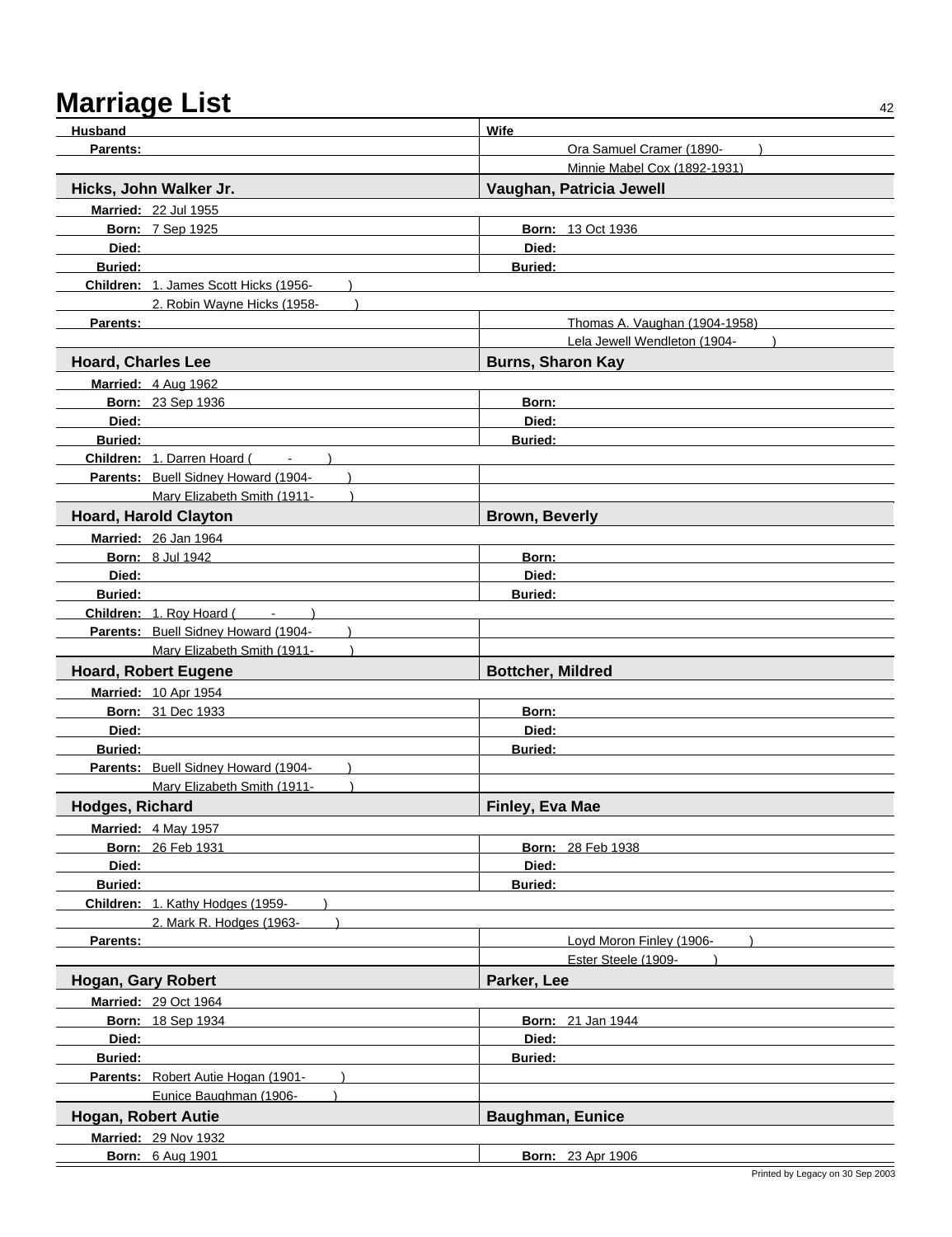| <b>Husband</b>     |                                                                           | Wife                               |  |  |
|--------------------|---------------------------------------------------------------------------|------------------------------------|--|--|
| Died:              |                                                                           | Died:                              |  |  |
| <b>Buried:</b>     |                                                                           | <b>Buried:</b>                     |  |  |
|                    | Children: 1. Gary Robert Hogan (1934-                                     |                                    |  |  |
| <b>Parents:</b>    |                                                                           | James Madison Baughman (1882-1910) |  |  |
|                    |                                                                           | Lottie Viola Dinwiddie (1884-      |  |  |
| Holman, David      |                                                                           | <b>Howard, Mary Evelyn</b>         |  |  |
|                    | <b>Married: 28 Jul 1956</b>                                               |                                    |  |  |
|                    | <b>Born: 10 Jul 1932</b>                                                  | <b>Born: 16 Aug 1937</b>           |  |  |
| Died:              |                                                                           | Died:                              |  |  |
| <b>Buried:</b>     |                                                                           | <b>Buried:</b>                     |  |  |
|                    | Children: 1. Billy Holman (<br>$\blacksquare$                             |                                    |  |  |
|                    | 2. Mary Holman (                                                          |                                    |  |  |
|                    | 3. Hugh Allen Holman (                                                    |                                    |  |  |
| <b>Parents:</b>    |                                                                           | Carl William Howard (1910-         |  |  |
|                    |                                                                           | Nina Corneal Lewis (1910-          |  |  |
|                    | Holman, Edgar Overton                                                     | Medina, Virginia                   |  |  |
|                    | <b>Married: 19 Apr 1948</b>                                               |                                    |  |  |
|                    | <b>Born: 30 Apr 1908</b>                                                  | <b>Born: 2 Jul 1923</b>            |  |  |
| Died:              |                                                                           | Died:                              |  |  |
| <b>Buried:</b>     |                                                                           | <b>Buried:</b>                     |  |  |
|                    | Children: 1. Sally Kaye Holman (1949-                                     |                                    |  |  |
|                    | 2. Judy Estella Holman (1953-                                             |                                    |  |  |
|                    | 3. Eddie Logan Holman (1956-                                              |                                    |  |  |
|                    | 4. Joyce Aloha Medina (1943-                                              |                                    |  |  |
|                    | 5. David William Medina (1945-                                            |                                    |  |  |
|                    | 6. Tonga Joyce Medina (1965-                                              |                                    |  |  |
|                    | Parents: William O. Holman (1870-1954)                                    |                                    |  |  |
|                    | Arsula Wilson Dinwiddie (1880-1965)                                       |                                    |  |  |
|                    | Holman, William Harold                                                    | <b>Adams, Blanche Allene</b>       |  |  |
|                    | <b>Married: 19 Oct 1937</b>                                               |                                    |  |  |
|                    | <b>Born: 27 May 1916</b>                                                  | <b>Born: 20 Oct 1915</b>           |  |  |
| Died:              |                                                                           | Died:                              |  |  |
| <b>Buried:</b>     |                                                                           | <b>Buried:</b>                     |  |  |
|                    | Children: 1. William Herman Holman (1939-                                 |                                    |  |  |
|                    | Parents: William O. Holman (1870-1954)                                    |                                    |  |  |
|                    | Arsula Wilson Dinwiddie (1880-1965)                                       |                                    |  |  |
| Holman, William O. |                                                                           | Dinwiddie, Arsula Wilson           |  |  |
|                    | <b>Married: 14 Dec 1904</b>                                               |                                    |  |  |
|                    | <b>Born: 9 Sep 1870</b>                                                   | <b>Born: 11 Sep 1880</b>           |  |  |
| Died: 1954         |                                                                           | Died: 3 Feb 1965                   |  |  |
| Buried:            |                                                                           | Buried:                            |  |  |
|                    | Children: 1. Edgar Overton Holman (1908-<br>2. George Rufus Holman (1910- |                                    |  |  |
|                    | 3. William Harold Holman (1916-                                           |                                    |  |  |
|                    | 4. Kenneth Eugene Holman (1940-                                           |                                    |  |  |
| Parents:           |                                                                           | Lott Hackney Dinwiddie (1846-1908) |  |  |
|                    |                                                                           | Georgia Ann Finley (1851-1893)     |  |  |
| Homan, Carl Wesley |                                                                           | <b>Cornine, Deliah Jane</b>        |  |  |
|                    | <b>Married: 13 May 1949</b>                                               |                                    |  |  |
|                    | <b>Born: 2 Jun 1927</b>                                                   | Born:                              |  |  |
| Died:              |                                                                           | Died:                              |  |  |
| Buried:            |                                                                           | <b>Buried:</b>                     |  |  |
|                    | Children: 1. Vicky Lynn Homan (1952-1965)                                 |                                    |  |  |
|                    |                                                                           |                                    |  |  |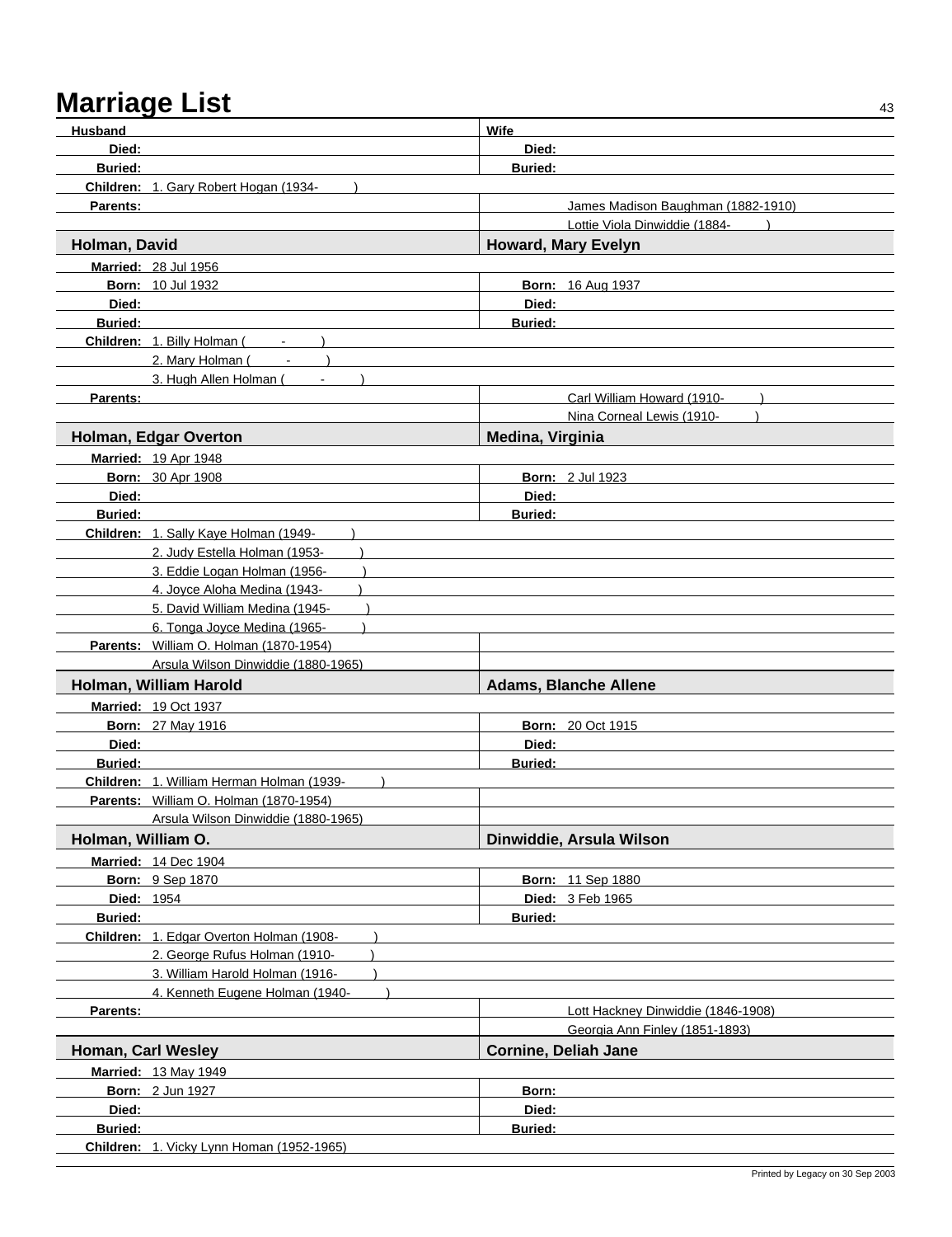| Husband                   |                                            | Wife                                          |
|---------------------------|--------------------------------------------|-----------------------------------------------|
|                           | 2. Sherry Ann Homan (1955-                 |                                               |
|                           | 3. Robert Keith Homan (1957-               |                                               |
|                           | <b>Parents:</b> John F. Homan (            |                                               |
|                           | Addie Lorene Trout (1901-                  |                                               |
| Homan, John F.            |                                            | <b>Trout, Addie Lorene</b>                    |
|                           | Married: 2 Sep 1919                        |                                               |
| Born:                     |                                            | <b>Born: 21 Jun 1901</b>                      |
| Died:                     |                                            | Died:                                         |
| <b>Buried:</b>            |                                            | <b>Buried:</b>                                |
|                           | Children: 1. John F. Homan Jr. (1920-      |                                               |
|                           | 2. Otto Homan (1922-                       |                                               |
|                           | 3. Carl Wesley Homan (1927-                |                                               |
|                           | 4. Thelma Lorene Homan (1931-              |                                               |
|                           | 5. Dorothy Jewell Homan (1934-             |                                               |
| Parents:                  |                                            | Benjamin James Trout (<br>-1940)              |
|                           |                                            | Mary Jane Finley (1877-1956)                  |
| Homan, John F. Jr.        |                                            | <b>Hedgecock, Anita Deryle</b>                |
|                           | <b>Married: 25 Dec 1940</b>                |                                               |
|                           | <b>Born: 26 Jul 1920</b>                   | Born:                                         |
| Died:                     |                                            | Died:                                         |
| <b>Buried:</b>            |                                            | <b>Buried:</b>                                |
|                           | Children: 1. Judith Jean Homan (1941-      |                                               |
|                           | Parents: John F. Homan (<br>$\blacksquare$ |                                               |
|                           | Addie Lorene Trout (1901-                  |                                               |
| Homan, Otto               |                                            | Crow, Hazel                                   |
|                           | <b>Married: 15 Mar 1946</b>                |                                               |
|                           | <b>Born: 17 Nov 1922</b>                   | Born:                                         |
| Died:                     |                                            | Died:                                         |
| <b>Buried:</b>            |                                            | <b>Buried:</b>                                |
|                           | Children: 1. Otto Franklin Homan (1947-    |                                               |
|                           | 2. Wylene Gail Homan (1948-                |                                               |
|                           | 3. Karen Lynn Homan (1956-                 |                                               |
|                           | Parents: John F. Homan ( - )               |                                               |
|                           | Addie Lorene Trout (1901-                  |                                               |
| <b>Hood, Elbe Francis</b> |                                            | <b>Thomas, Alma Frances</b>                   |
|                           | Married: 12 Feb 1912                       |                                               |
|                           | <b>Born: 5 Nov 1891</b>                    | Born: 27 Sep 1889 Morgan County Florence, Mo. |
| Died:                     |                                            | Died:                                         |
| Buried:                   |                                            | <b>Buried:</b>                                |
|                           | Children: 1. Eunice Marie Hood (1913-      |                                               |
| Parents:                  |                                            | James Robert Thomas (1867-1942)               |
|                           |                                            | Elizabeth Prudence Dinwiddie (1860-1941)      |
|                           | <b>Hotsenpiller, Donald Glenn</b>          | Arwood, Jane                                  |
|                           | <b>Married: 1 Mar 1958</b>                 |                                               |
|                           | <b>Born: 7 Jul 1935</b>                    | Born:                                         |
| Died:                     |                                            | Died:                                         |
| <b>Buried:</b>            |                                            | <b>Buried:</b>                                |
|                           | Parents: Loyd Bletcher Hotsenpiller (1903- |                                               |
|                           | Helen Taylor (Fig. 15)                     |                                               |
|                           | Hotsenpiller, Loyd Bletcher                | <b>Taylor, Helen</b>                          |
|                           | Married: 2 Jan 1931                        |                                               |
|                           | Born: 28 Sep 1903                          | Born:                                         |
| Died:                     |                                            | Died:                                         |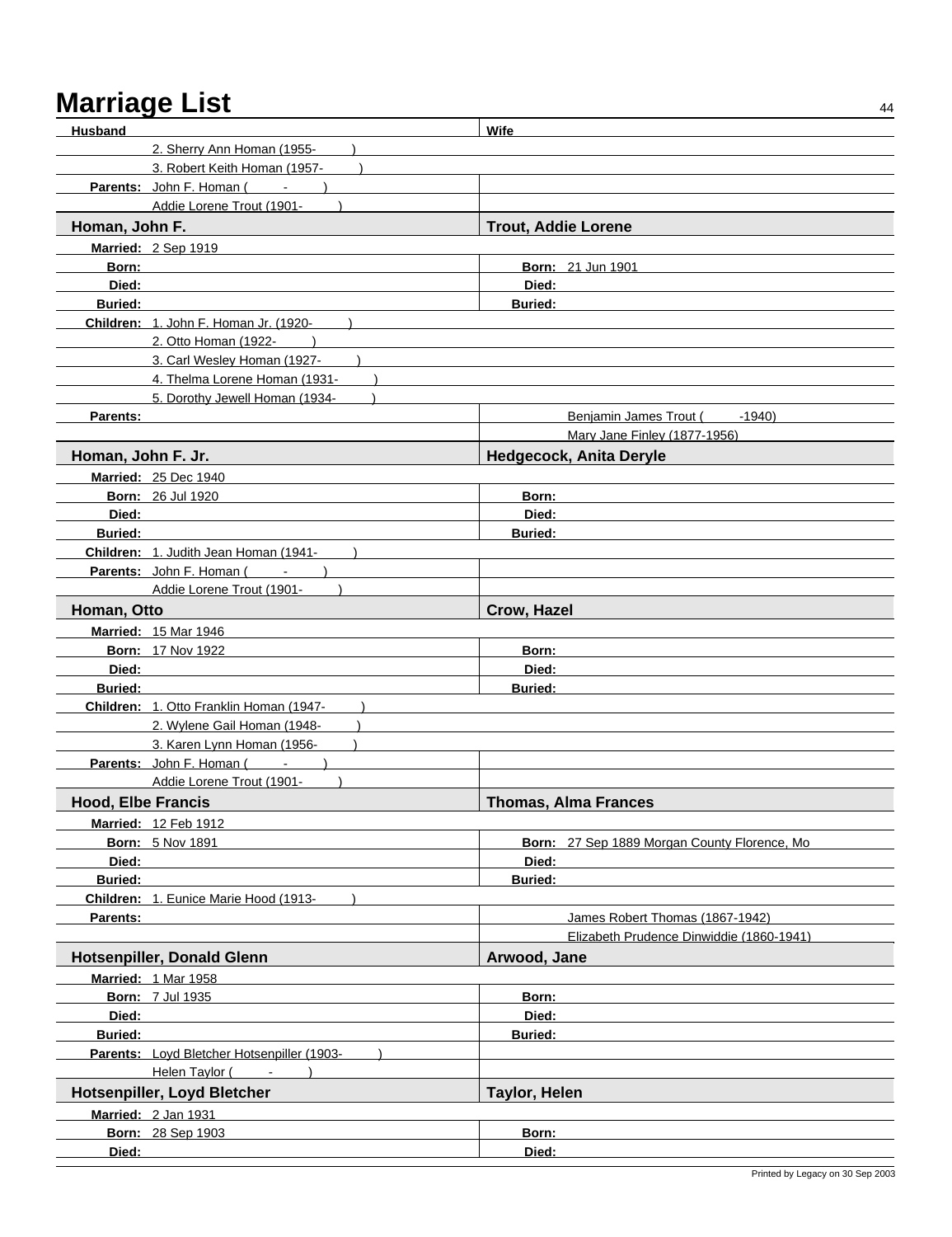| Husband                 |                                                | Wife                                |  |
|-------------------------|------------------------------------------------|-------------------------------------|--|
| <b>Buried:</b>          |                                                | <b>Buried:</b>                      |  |
|                         | Children: 1. Marvin Eugene Hotsenpiller (1933- |                                     |  |
|                         | 2. Donald Glenn Hotsenpiller (1935-            |                                     |  |
|                         | 3. Judith Ann Hotsenpiller (1942-              |                                     |  |
|                         | Parents: Newton David Hotsenpiller (1869-      |                                     |  |
|                         | Louisa Jane Dinwiddie (1874-1962)              |                                     |  |
|                         | <b>Hotsenpiller, Marvin Eugene</b>             | Hoffmeister, Judy                   |  |
|                         | Married: 6 Jul 1954                            |                                     |  |
|                         | <b>Born: 28 Jul 1933</b>                       | Born:                               |  |
| Died:                   |                                                | Died:                               |  |
| <b>Buried:</b>          |                                                | <b>Buried:</b>                      |  |
|                         | Children: 1. Mike Hotsenpiller (1956-          |                                     |  |
|                         | 2. Steven Hotsenpiller (1962-                  |                                     |  |
|                         | Parents: Loyd Bletcher Hotsenpiller (1903-     |                                     |  |
|                         | Helen Taylor (Fig. 1)                          |                                     |  |
|                         | Hotsenpiller, Newton David                     | Dinwiddie, Louisa Jane              |  |
|                         | <b>Married: 1 Mar 1896</b>                     |                                     |  |
|                         | <b>Born: 4 Aug 1869</b>                        | <b>Born: 18 Jun 1874</b>            |  |
| Died:<br><b>Buried:</b> |                                                | <b>Died: 1962</b>                   |  |
|                         | Children: 1. Leo Hotsenpiller (1897-1897)      | <b>Buried:</b>                      |  |
|                         | 2. Edith Virginia Hotsenpiller (1899-          |                                     |  |
|                         | 3. Cecil Hotsenpiller (1901-1916)              |                                     |  |
|                         | 4. Loyd Bletcher Hotsenpiller (1903-           |                                     |  |
|                         | 5. Newton David Hotsenpiller (1906-1920)       |                                     |  |
|                         | 6. Mary Martha Hotsenpiller (1908-             |                                     |  |
|                         | 7. Charles Lee Hotsenpiller (1918-1929)        |                                     |  |
| Parents:                |                                                | James Betcher Dinwiddie (1844-1919) |  |
|                         |                                                | Martha Jane Finley (1854-1943)      |  |
|                         | <b>Howard, Buell Sidney</b>                    | Smith, Mary Elizabeth               |  |
|                         | Married: 27 Feb 1930                           |                                     |  |
|                         | <b>Born: 10 Jul 1904</b>                       | <b>Born: 22 Jul 1911</b>            |  |
| Died:                   |                                                | Died:                               |  |
| <b>Buried:</b>          |                                                | <b>Buried:</b>                      |  |
|                         | Children: 1. Robert Eugene Hoard (1933-        |                                     |  |
|                         | 2. Charles Lee Hoard (1936-                    |                                     |  |
|                         | 3. Bessie Ellen Hoard (1939-                   |                                     |  |
|                         | 4. Harold Clayton Hoard (1942-                 |                                     |  |
| Parents:                | 5. Ray Sidney Hoard (1949-                     | Rufus Dinwiddie (1878-1951)         |  |
|                         |                                                | Addie May Moffett (1880-            |  |
|                         | <b>Howard, Carl William</b>                    | <b>Lewis, Nina Corneal</b>          |  |
|                         | Married: 26 Aug 1933                           |                                     |  |
|                         | <b>Born: 3 Jan 1910</b>                        | <b>Born: 7 Dec 1910</b>             |  |
| Died:                   |                                                | Died:                               |  |
| Buried:                 |                                                | <b>Buried:</b>                      |  |
|                         | Children: 1. Harold Wray Howard (1934-         |                                     |  |
|                         | 2. Mary Evelyn Howard (1937-                   |                                     |  |
|                         | 3. Nina Mae Howard (1940-                      |                                     |  |
|                         | 4. Donald Edward Howard (1941-                 |                                     |  |
|                         | 5. Larry Eugene Howard (1944-                  |                                     |  |
| Parents:                |                                                | Austin Lewis (1886-                 |  |
|                         |                                                | Lorinda Jane Dinwiddie (1889-1913)  |  |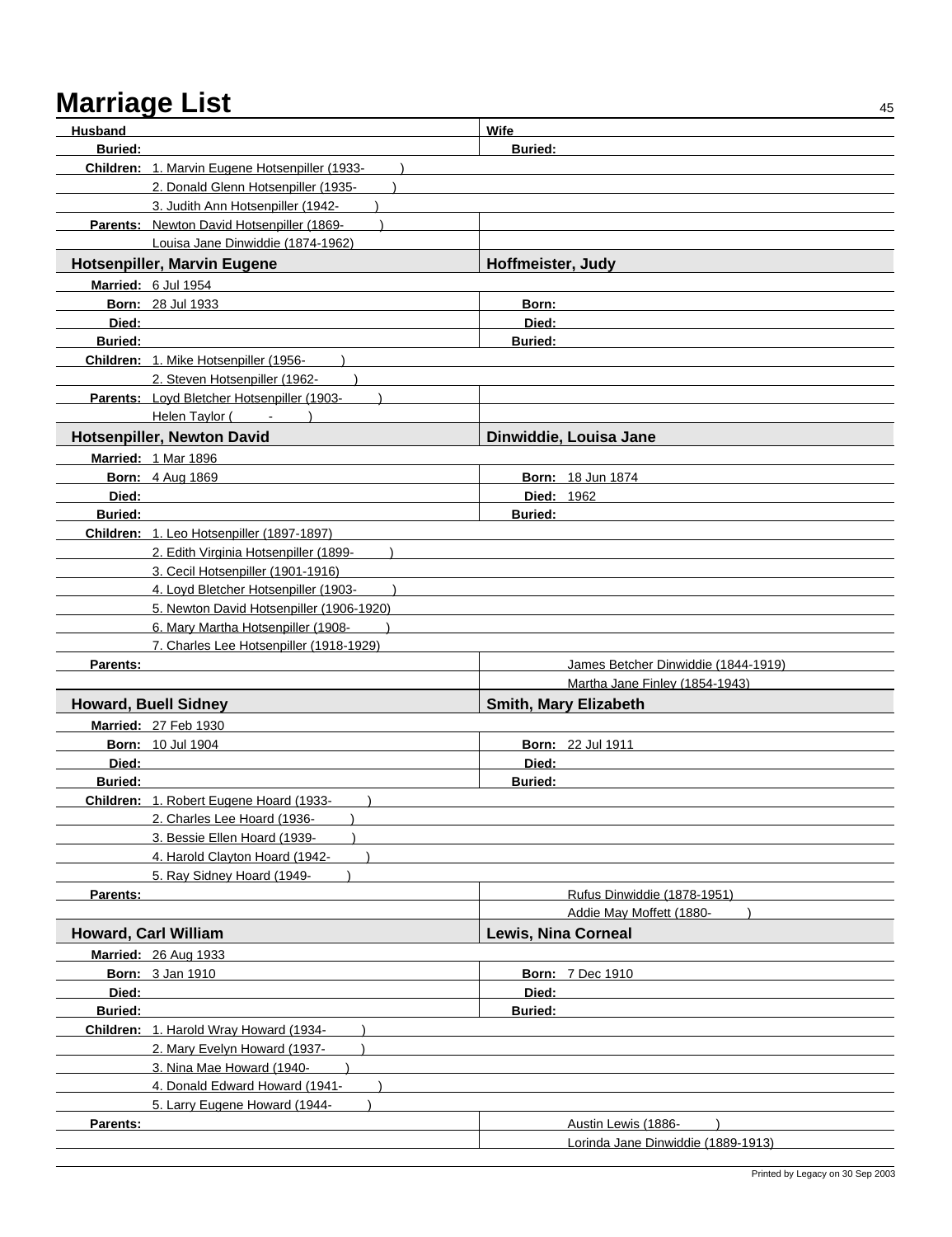| <b>Husband</b>                             | <b>Wife</b>                       |
|--------------------------------------------|-----------------------------------|
| <b>Howard, Donald Edward</b>               | Hunter, Barbara                   |
| Married: 21 Jul 1963                       |                                   |
| <b>Born: 26 Nov 1941</b>                   | <b>Born: 9 Jun 1945</b>           |
| Died:                                      | Died:                             |
| <b>Buried:</b>                             | <b>Buried:</b>                    |
| Parents: Carl William Howard (1910-        |                                   |
| Nina Corneal Lewis (1910-                  |                                   |
| <b>Howard, Harold Wray</b>                 | Bond, Joyce                       |
| <b>Married: 11 Aug 1962</b>                |                                   |
| <b>Born: 17 Dec 1934</b>                   | <b>Born: 9 Apr 1944</b>           |
| Died:                                      | Died:                             |
| <b>Buried:</b>                             | <b>Buried:</b>                    |
| Children: 1. Edward Howard (               |                                   |
| 2. Karen Howard (<br><b>Contractor</b>     |                                   |
| Parents: Carl William Howard (1910-        |                                   |
| Nina Corneal Lewis (1910-                  |                                   |
| <b>Howard, Larry Eugene</b>                | <b>Byrd, Norma</b>                |
| Married: May 1965                          |                                   |
| <b>Born: 26 May 1944</b>                   | <b>Born: 1 Jun 1948</b>           |
| Died:                                      | Died:                             |
| <b>Buried:</b>                             | <b>Buried:</b>                    |
| Parents: Carl William Howard (1910-        |                                   |
| Nina Corneal Lewis (1910-                  |                                   |
| Howard, Walter John                        | Todd, Leda Lee                    |
| <b>Married: 18 Apr 1929</b>                |                                   |
| <b>Born: 17 Nov 1907</b>                   | <b>Born: 7 Mar 1908</b>           |
| Died:                                      | Died:                             |
| <b>Buried:</b>                             | <b>Buried:</b>                    |
| Children: 1. Walter John Howard Jr. (1931- |                                   |
| 2. Connie Rose Howard (1933-               |                                   |
| Parents:                                   | Thomas Jefferson Todd (1873-1943) |
|                                            | Susan Mary Spears (1879-          |
| Howard, Walter John Jr.                    | <b>Gaudent, Alice</b>             |
| Married: 2 Apr 1953                        |                                   |
| <b>Born: 1 Jun 1931</b>                    | <b>Born: 28 Jun 1933</b>          |
| Died:                                      | Died:                             |
| <b>Buried:</b>                             | <b>Buried:</b>                    |
| Children: 1. John Walter Howard (1954-     |                                   |
| 2. Laurie Lynn Howard (1956-               |                                   |
| 3. Stephen Mark Howard (1959-              |                                   |
| 4. Ellen Ruth Howard (1965-                |                                   |
| Parents: Walter John Howard (1907-         |                                   |
| Leda Lee Todd (1908-                       |                                   |
| Howard, William                            | Johnson, Alpha Anna               |
| <b>Married:</b>                            |                                   |
| Born:                                      | Born:                             |
| Died:                                      | Died:                             |
| <b>Buried:</b>                             | <b>Buried:</b>                    |
| Children: 1. Olma Howard (<br>$-1943$      |                                   |
| Parents:                                   | Snelling Johnson (                |
|                                            | Elizabeth Hackney (               |
| Huhman, Robert                             | Hotsenpiller, Judith Ann          |
| Married: 18 Aug 1956                       |                                   |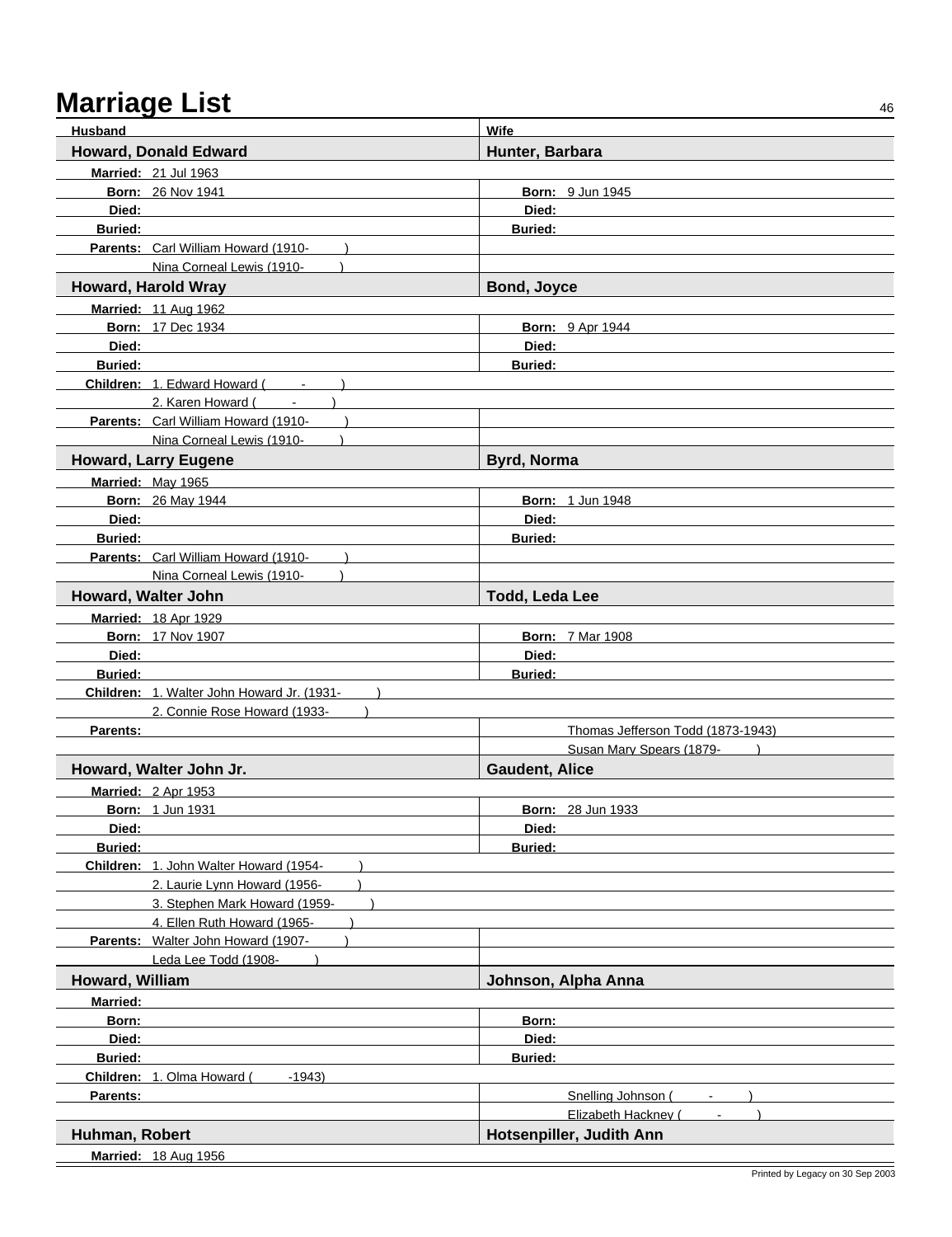| <b>Husband</b>            |                                          | <b>Wife</b>        |                                              |
|---------------------------|------------------------------------------|--------------------|----------------------------------------------|
| Born:                     |                                          |                    | <b>Born: 29 Sep 1942</b>                     |
| Died:                     |                                          | Died:              |                                              |
| <b>Buried:</b>            |                                          | <b>Buried:</b>     |                                              |
| Parents:                  |                                          |                    | Loyd Bletcher Hotsenpiller (1903-            |
|                           |                                          |                    | Helen Taylor (<br>$\sim$                     |
| <b>Huntress, Beynon</b>   |                                          |                    | Thomas, Iva Parthena                         |
|                           | Married: 6 Sep 1947                      |                    |                                              |
|                           | <b>Born: 17 Jul 1901</b>                 |                    | Born: 27 Aug 1900 Morgan County Florence, Mo |
| Died:                     |                                          | Died:              |                                              |
| <b>Buried:</b>            |                                          | <b>Buried:</b>     |                                              |
| Other Spouses:            |                                          |                    | Spouses: Ralph Winfred Hall (1900-           |
| Parents:                  |                                          |                    | James Robert Thomas (1867-1942)              |
|                           |                                          |                    | Elizabeth Prudence Dinwiddie (1860-1941)     |
| Hutchison, W.H.           |                                          | Vaughn, Alice      |                                              |
| <b>Married:</b>           |                                          |                    |                                              |
| Born:                     |                                          |                    | Born: 1868 Jefferson County, IL              |
| Died:                     |                                          | Died:              |                                              |
| <b>Buried:</b>            |                                          | Buried:            |                                              |
| Parents:                  |                                          |                    | Christopher Guess Vaughn (1821-1894)         |
|                           |                                          |                    | Virginia J. Houston (1828-1899)              |
|                           | <b>Hutsell, Dale Vernon</b>              |                    | Reese, Gwen Eleanor                          |
|                           | Married: 17 Sep 1942                     |                    |                                              |
|                           | <b>Born: 17 Feb 1924</b>                 |                    | <b>Born: 17 Jul 1924</b>                     |
| Died:                     |                                          | Died:              |                                              |
| <b>Buried:</b>            |                                          | <b>Buried:</b>     |                                              |
|                           | Children: 1. David Dale Hutsell (1946-   |                    |                                              |
|                           | 2. Donna Dell Hutsell (1948-             |                    |                                              |
|                           | 3. Beverly Gwen Hutsell (1950-           |                    |                                              |
|                           | 4. Alice Jean Hutsell (1952-             |                    |                                              |
|                           | 5. Ellen Elizabeth Hutsell (1955-        |                    |                                              |
|                           | 6. Mary Edna Hutsell (1956-              |                    |                                              |
| Parents:                  |                                          |                    | Ivor Reese (1894-                            |
|                           |                                          |                    | Gertrude Cramer (1898-                       |
| <b>Hutsell, Roy Edwin</b> |                                          | Reese, Vesta Belle |                                              |
|                           | Married: 30 Sep 1938                     |                    |                                              |
|                           | <b>Born: 13 Mar 1917</b>                 |                    | <b>Born: 14 Jul 1920</b>                     |
| Died:                     |                                          | Died:              |                                              |
| Buried:                   |                                          | <b>Buried:</b>     |                                              |
|                           | Children: 1. Nancy Diane Hutsell (1939-  |                    |                                              |
|                           | 2. Edwin Hutsell (1942-                  |                    |                                              |
|                           | 3. Karrie Ann Hutsell (1945-             |                    |                                              |
|                           | 4. Trudy Christine Hutsell (1948-        |                    |                                              |
| Parents:                  |                                          |                    | Ivor Reese (1894-                            |
|                           |                                          |                    | Gertrude Cramer (1898-                       |
| <b>Jackson, Tom Allen</b> |                                          |                    | <b>Cramer, Agnes Virginia</b>                |
|                           | <b>Married: 19 Jun 1943</b>              |                    |                                              |
|                           | <b>Born: 25 Oct 1920</b>                 |                    | <b>Born: 19 Jul 1918</b>                     |
| Died:                     |                                          | Died:              |                                              |
| <b>Buried:</b>            |                                          | <b>Buried:</b>     |                                              |
|                           | Children: 1. Janet Janice Jackson (1954- |                    |                                              |
|                           | 2. Michael Lee Jackson (1959-            |                    |                                              |
| Parents:                  |                                          |                    | Ora Samuel Cramer (1890-                     |
|                           |                                          |                    | Minnie Mabel Cox (1892-1931)                 |
|                           |                                          |                    |                                              |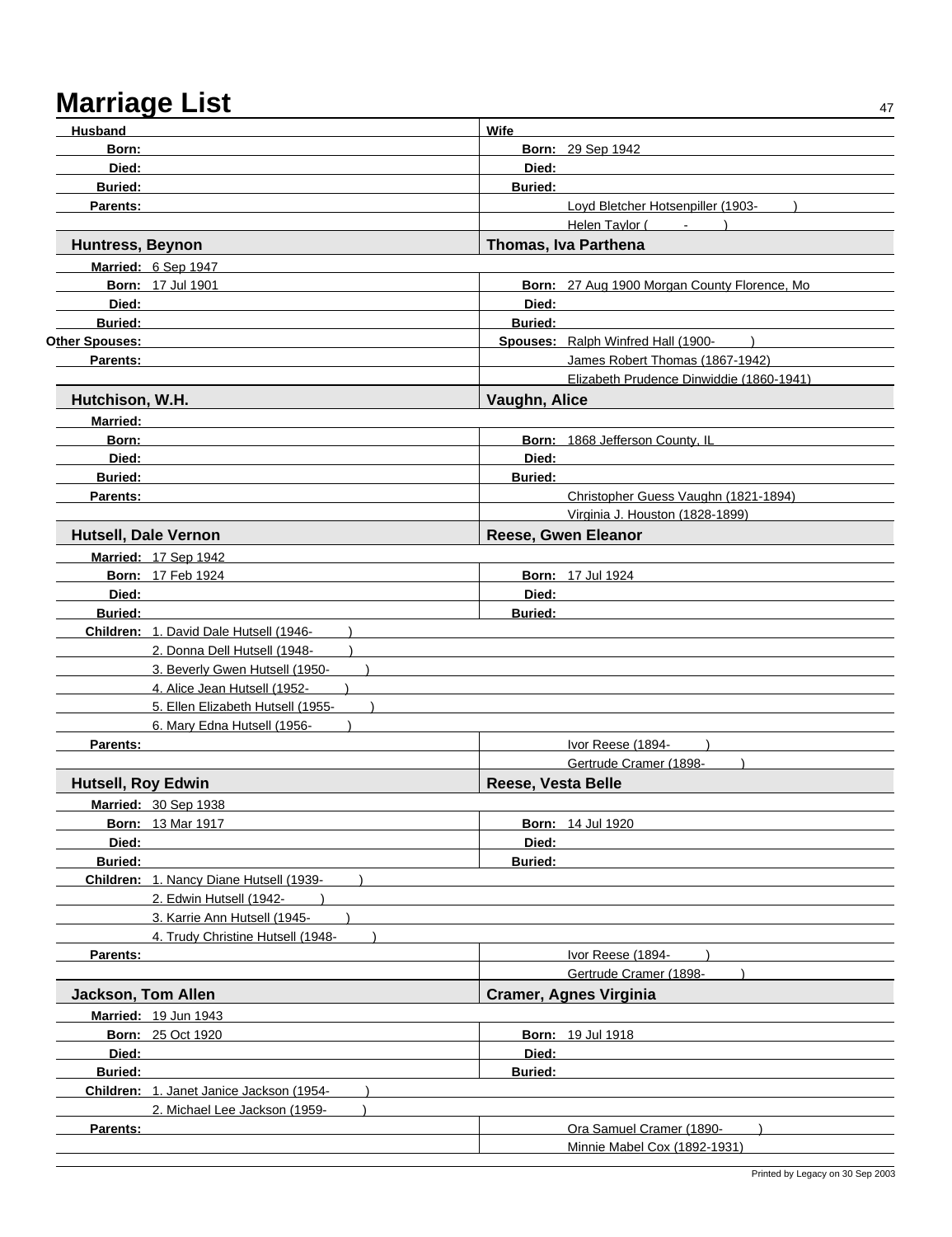| <b>Husband</b>                                                                 | Wife                             |
|--------------------------------------------------------------------------------|----------------------------------|
| Johnson, Clifford                                                              | <b>Carpenter, Minnie Ruth</b>    |
| <b>Married:</b>                                                                |                                  |
| Born:                                                                          | <b>Born: 4 Nov 1907</b>          |
| Died:                                                                          | Died:                            |
| <b>Buried:</b>                                                                 | <b>Buried:</b>                   |
| Children: 1. Jackie Lee Johnson (1930-                                         |                                  |
| 2. Judith Ann Johnson (1938-                                                   |                                  |
| Parents:                                                                       | Albert Carpenter (1869-1957)     |
|                                                                                | Sota Agnes Vaughn (1880-1965)    |
| <b>Johnson, Snelling</b>                                                       | Hackney, Elizabeth               |
| <b>Married:</b>                                                                |                                  |
| Born:                                                                          | Born:                            |
| Died:                                                                          | Died:                            |
| <b>Buried:</b>                                                                 | <b>Buried:</b>                   |
| Children: 1. Alpha Anna Johnson (                                              |                                  |
| Parents: Unknown Husbands Name Johnson (<br>$\blacksquare$                     |                                  |
| Unknown Wife Name Unknown (                                                    |                                  |
| Johnson, Unknown Husbands Name                                                 | Unknown, Unknown Wife Name       |
| <b>Married:</b>                                                                |                                  |
| Born:                                                                          | Born:                            |
| Died:                                                                          | Died:                            |
| <b>Buried:</b>                                                                 | <b>Buried:</b>                   |
| Children: 1. Elizabeth Johnson (1796-1853)                                     |                                  |
| 2. Snelling Johnson (Fig. 1)                                                   |                                  |
| Jones, Raymond Glen                                                            | Beach, Mary                      |
| <b>Married:</b>                                                                |                                  |
| <b>Born: 29 Dec 1930</b>                                                       | <b>Born: 8 Apr 1937</b>          |
| Died:                                                                          | Died:                            |
| <b>Buried:</b>                                                                 | <b>Buried:</b>                   |
| Children: 1. Glenna Rae Jones (1962-<br>Parents: William Ora Jones (1888-1933) |                                  |
| Lois Glee Stone (1894-                                                         |                                  |
| <b>Jones, Warren Lee</b>                                                       | <b>Rowe, Shirley</b>             |
| <b>Married: 11 Jan 1959</b>                                                    |                                  |
| <b>Born: 10 Feb 1928</b>                                                       | <b>Born: 23 Oct 1932</b>         |
| Died:                                                                          | Died:                            |
| <b>Buried:</b>                                                                 | <b>Buried:</b>                   |
| Parents: William Ora Jones (1888-1933)                                         |                                  |
| Lois Glee Stone (1894-                                                         |                                  |
| Jones, William Ora                                                             | <b>Stone, Lois Glee</b>          |
| Married: 3 Nov 1919                                                            |                                  |
| <b>Born: 22 Jul 1888</b>                                                       | <b>Born: 6 Dec 1894</b>          |
| Died: 22 Jun 1933                                                              | Died:                            |
| Buried:                                                                        | Buried:                          |
| Children: 1. Edna Louise Jones (1922-1926)                                     |                                  |
| 2. Warren Lee Jones (1928-                                                     |                                  |
| 3. Raymond Glen Jones (1930-                                                   |                                  |
| Parents:                                                                       | Stephen Thomas Stone (1866-1931) |
|                                                                                | Permelia Ann Todd (1868-1926)    |
| Jonson, James Harry                                                            | Dinwiddie, Iris Ruth             |
| <b>Married: 23 Jul 1939</b>                                                    |                                  |
| <b>Born: 25 Mar 1917</b>                                                       | <b>Born: 23 Jan 1919</b>         |
| Died:                                                                          | Died:                            |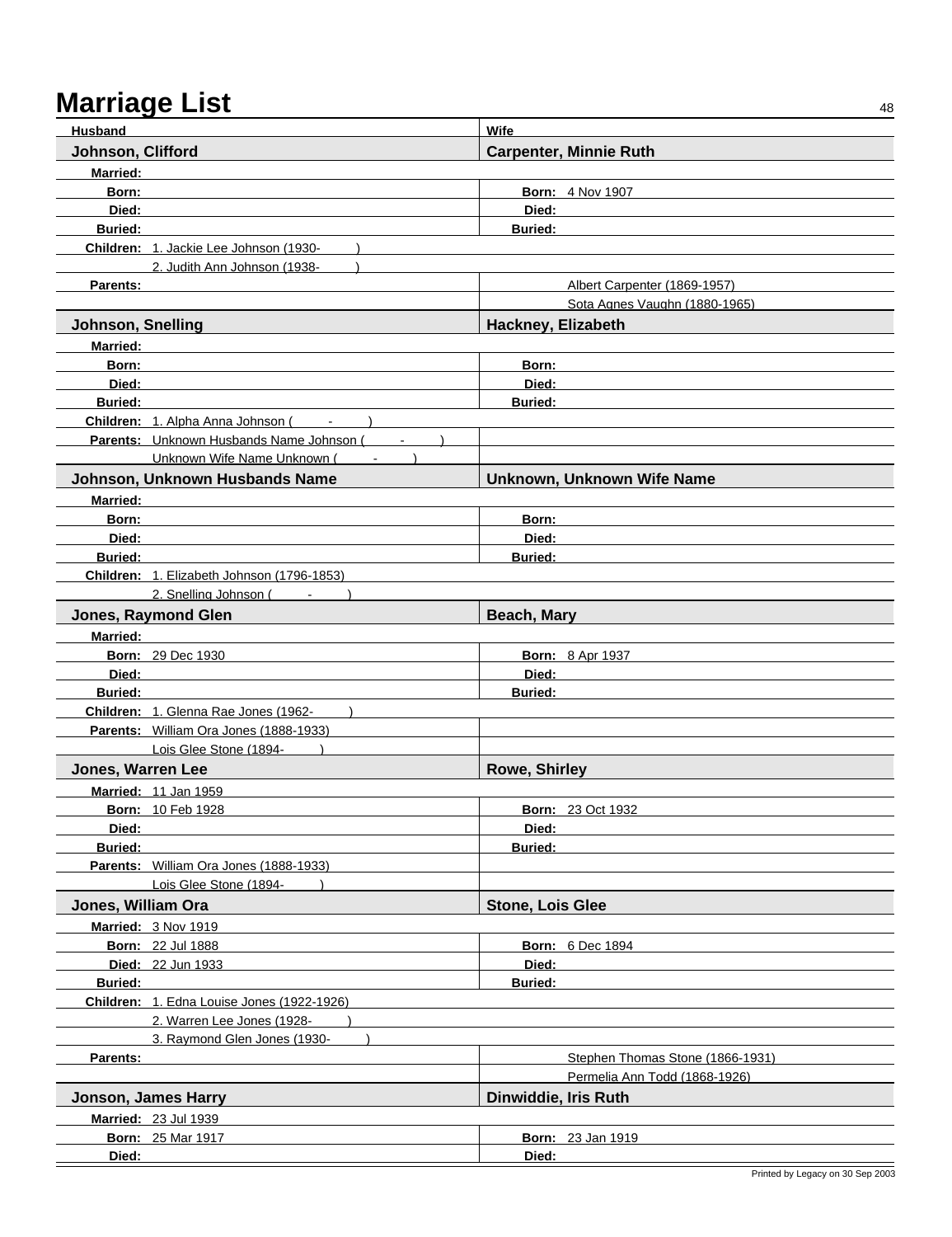| Husband            |                                                                         | <b>Wife</b>                |                                      |
|--------------------|-------------------------------------------------------------------------|----------------------------|--------------------------------------|
| <b>Buried:</b>     |                                                                         | <b>Buried:</b>             |                                      |
|                    | Children: 1. James Howard Jonson (1945-                                 |                            |                                      |
| Parents:           |                                                                         |                            | James Emmitt Dinwiddie (1891-1944)   |
|                    |                                                                         |                            | Ruby Lee Hyatt (1895-                |
| Jordan, Alvia      |                                                                         |                            | <b>Cathey, Virginia Mae</b>          |
| <b>Married:</b>    |                                                                         |                            |                                      |
|                    | <b>Born: 23 Jul 1923</b>                                                |                            | <b>Born: 26 Jun 1922</b>             |
| Died:              |                                                                         | Died:                      |                                      |
| <b>Buried:</b>     |                                                                         | <b>Buried:</b>             |                                      |
|                    | Children: 1. Alvia Lee Jordan (1941-                                    |                            |                                      |
|                    | 2. Brenard Jordan (1948-                                                |                            |                                      |
| Parents:           |                                                                         |                            | George Orville Cathey (1889-         |
|                    |                                                                         |                            | Bessie Greer (1890-1928)             |
|                    |                                                                         | Unknown, Karen             |                                      |
| Jordan, Alvia Lee  |                                                                         |                            |                                      |
| <b>Married:</b>    |                                                                         |                            |                                      |
|                    | <b>Born: 9 Nov 1941</b>                                                 | Born:                      |                                      |
| Died:              |                                                                         | Died:                      |                                      |
| <b>Buried:</b>     |                                                                         | <b>Buried:</b>             |                                      |
|                    | Parents: Alvia Jordan (1923-                                            |                            |                                      |
|                    | Virginia Mae Cathey (1922-                                              |                            |                                      |
| Kajfas, Stuart     |                                                                         |                            | <b>Cathey, Dorothy Elnora</b>        |
| <b>Married:</b>    |                                                                         |                            |                                      |
| Born:              |                                                                         |                            | <b>Born: 20 Jul 1919</b>             |
| Died:              |                                                                         | Died:                      |                                      |
| <b>Buried:</b>     |                                                                         | <b>Buried:</b>             |                                      |
|                    | Children: 1. Stuart Marlin Kajfas (1946-                                |                            |                                      |
| Other Spouses:     |                                                                         |                            | Spouses: Don Mann (<br>$\sim$ $\sim$ |
|                    |                                                                         |                            | Eli Rhodes ( - )                     |
| Parents:           |                                                                         |                            | James Marlin Cathey (1881-           |
|                    |                                                                         |                            | Lillie Lee (1896-                    |
| Kanenbley, Everett |                                                                         |                            | Lewis, Zella Madean                  |
|                    | Married: 6 May 1931                                                     |                            |                                      |
|                    | <b>Born: 7 Dec 1905</b>                                                 |                            | <b>Born: 12 Dec 1908</b>             |
| Died:              |                                                                         | Died:                      |                                      |
| <b>Buried:</b>     |                                                                         | Buried:                    |                                      |
|                    | Children: 1. Norman Russell Kanenbley (1933-                            |                            |                                      |
|                    |                                                                         |                            |                                      |
|                    | 2. Shirley Marie Kanenbley (1940-<br>3. Kenneth Edward Kanenbley (1945- |                            |                                      |
|                    |                                                                         |                            |                                      |
| Parents:           |                                                                         |                            | Austin Lewis (1886-                  |
|                    |                                                                         |                            | Lorinda Jane Dinwiddie (1889-1913)   |
|                    | Kanenbley, Kenneth Edward                                               | <b>Elingsworth, Cheryl</b> |                                      |
|                    | <b>Married: 18 Jul 1964</b>                                             |                            |                                      |
|                    | <b>Born: 31 May 1945</b>                                                | Born:                      |                                      |
| Died:              |                                                                         | Died:                      |                                      |
| <b>Buried:</b>     |                                                                         | <b>Buried:</b>             |                                      |
|                    | Children: 1. Kirk Allen Kanenbley (1964-                                |                            |                                      |
|                    | Parents: Everett Kanenbley (1905-                                       |                            |                                      |
|                    | Zella Madean Lewis (1908-                                               |                            |                                      |
|                    | Kanenbley, Norman Russell                                               |                            | Cessna, Barbara Jean                 |
|                    | Married: 4 Jan 1953                                                     |                            |                                      |
|                    | <b>Born: 25 Dec 1933</b>                                                |                            | <b>Born: 5 Nov 1934</b>              |
| Died:              |                                                                         | Died:                      |                                      |
| <b>Buried:</b>     |                                                                         | Buried:                    |                                      |
|                    |                                                                         |                            |                                      |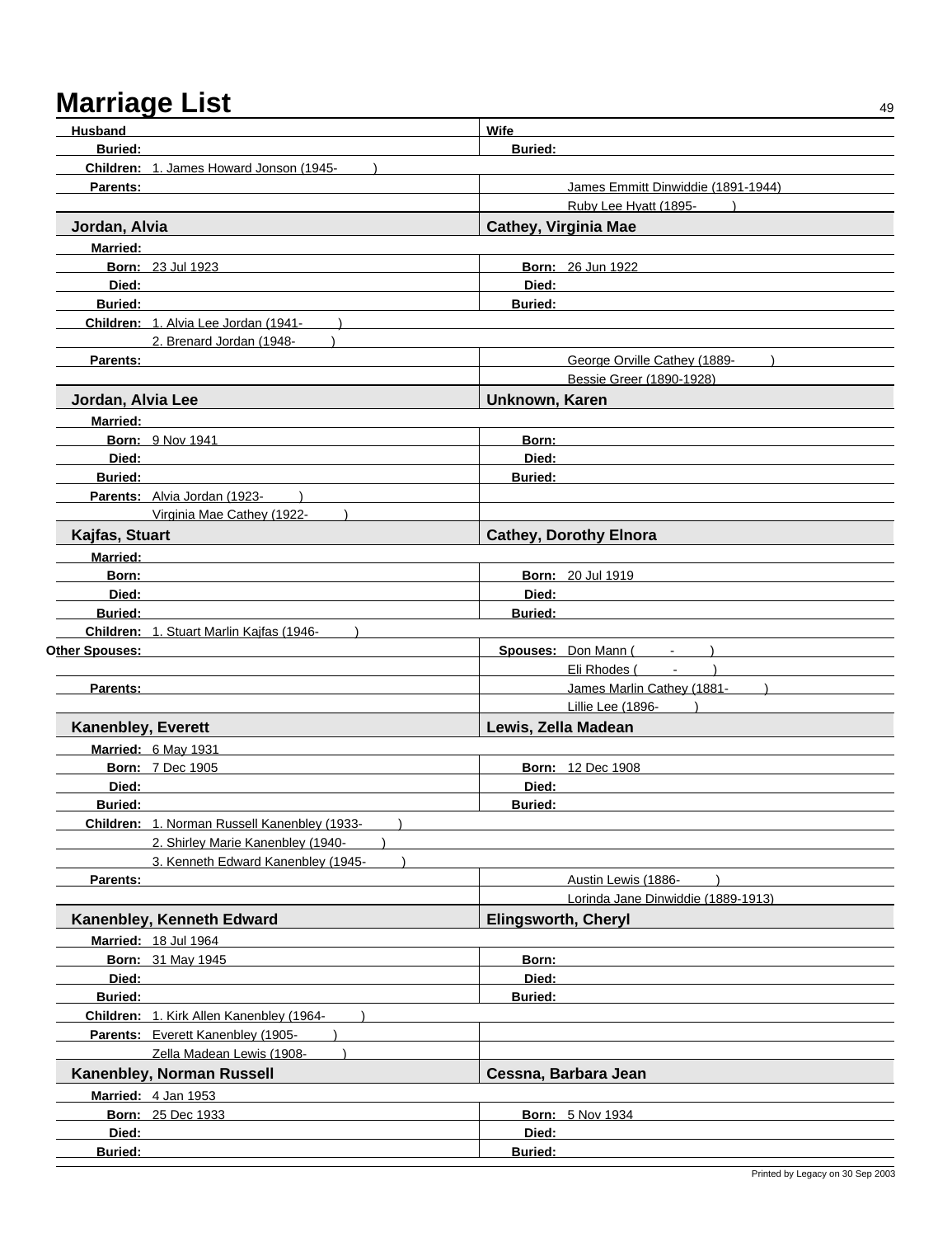| <b>Husband</b>     |                                            | Wife                             |  |
|--------------------|--------------------------------------------|----------------------------------|--|
|                    | Children: 1. Linda Sueann Kanenbley (1954- |                                  |  |
|                    | 2. Lori May Kanenbley (1957-               |                                  |  |
|                    | Parents: Everett Kanenbley (1905-          |                                  |  |
|                    | Zella Madean Lewis (1908-                  |                                  |  |
| Kehl, Carl Ray     |                                            | Craig, Madge                     |  |
|                    | <b>Married: 14 Dec 1963</b>                |                                  |  |
|                    | <b>Born: 4 Aug 1942</b>                    | <b>Born: 23 Sep 1942</b>         |  |
| Died:              |                                            | Died:                            |  |
| <b>Buried:</b>     |                                            | <b>Buried:</b>                   |  |
|                    | Parents: Kenneth J. Kehl (1916-            |                                  |  |
|                    | Thelma Antonette Baugh (1920-              |                                  |  |
|                    |                                            |                                  |  |
| Kehl, Kenneth J.   |                                            | <b>Baugh, Thelma Antonette</b>   |  |
|                    | <b>Married: 16 Aug 1936</b>                |                                  |  |
|                    | <b>Born: 2 Apr 1916</b>                    | <b>Born: 1 Mar 1920</b>          |  |
|                    | Died: <b>Died:</b>                         | Died:                            |  |
| <b>Buried:</b>     |                                            | <b>Buried:</b>                   |  |
|                    | Children: 1. Peggy Leone Kehl (1937-       |                                  |  |
|                    | 2. Kenneth Robert Kehl (1938-              |                                  |  |
|                    | 3. Carl Ray Kehl (1942-                    |                                  |  |
| <b>Parents:</b>    |                                            | Homer Forrest Baugh (1886-1960)  |  |
|                    |                                            | Della Leone Dinwiddie (1883-     |  |
|                    | Kehl, Kenneth Robert                       | <b>Hayes, Sue Carolyn</b>        |  |
|                    | Married: 1 Apr 1961                        |                                  |  |
|                    | <b>Born: 12 Jun 1938</b>                   | <b>Born: 30 Aug 1939</b>         |  |
| Died:              |                                            | Died:                            |  |
| <b>Buried:</b>     |                                            | <b>Buried:</b>                   |  |
|                    | Children: 1. Kristy Kehl (1961-            |                                  |  |
|                    | Parents: Kenneth J. Kehl (1916-            |                                  |  |
|                    | Thelma Antonette Baugh (1920-              |                                  |  |
| Kelley, Jay Joseph |                                            | <b>Bringes, Mary Elizabeth</b>   |  |
|                    | <b>Married: 15 Oct 1949</b>                |                                  |  |
|                    | <b>Born: 23 Oct 1923</b>                   | <b>Born: 23 Oct 1923</b>         |  |
| Died:              |                                            | Died:                            |  |
| <b>Buried:</b>     |                                            | <b>Buried:</b>                   |  |
|                    | Children: 1. Stephen Joseph Kelley (1951-  |                                  |  |
|                    | 2. Mary Ann Kelley (1952-                  |                                  |  |
|                    | 3. Patricia Jane Kelley (1953-             |                                  |  |
|                    | 4. Nancy Elizabeth Kelley (1954-           |                                  |  |
|                    | 5. Kathleen Mary Kelley (1961-             |                                  |  |
| Parents:           |                                            | George Irvin Bringes (1893-1953) |  |
|                    |                                            | Pauline Mary Winter (1895-       |  |
|                    | <b>Kirkpatrick, Paul Briggs</b>            | <b>Rowland, Gladys Guila</b>     |  |
|                    | Married: 17 Jun 1933                       |                                  |  |
| Born:              |                                            | <b>Born: 17 Aug 1914</b>         |  |
| Died:              |                                            | Died:                            |  |
| Buried:            |                                            | <b>Buried:</b>                   |  |
|                    | Children: 1. Paul Roger Kirkpatrick (1940- |                                  |  |
|                    | 2. Susan Jane Kirkpatrick (1944-           |                                  |  |
|                    | 3. Marjorie Meridith Kirkpatrick (1949-    |                                  |  |
|                    | 4. David George Kirkpatrick (1955-         |                                  |  |
| Parents:           |                                            | Floyd Rowland (<br>$-1951)$      |  |
|                    |                                            | Eunice Luesa Decker (1887-       |  |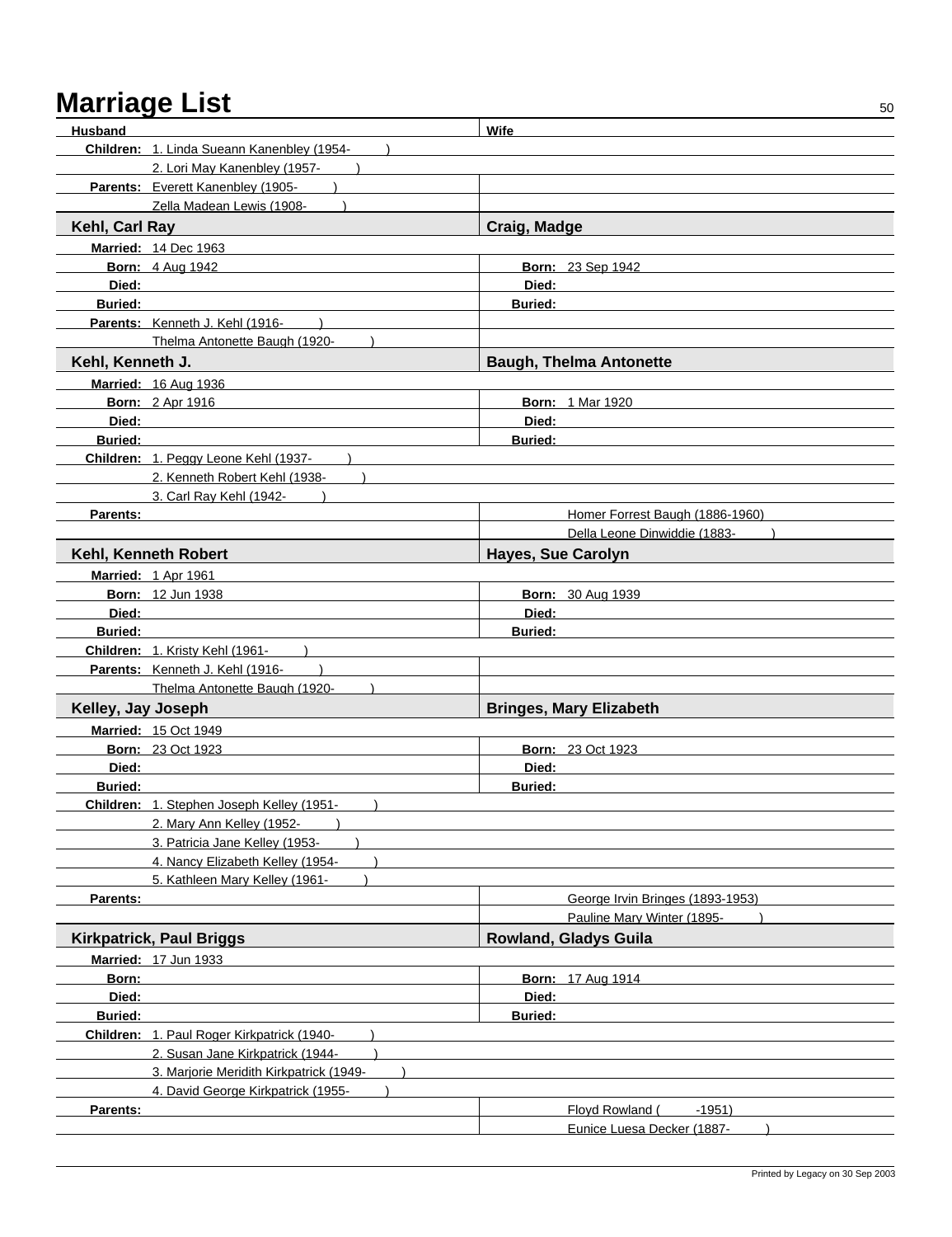| Husband            |                                           | <b>Wife</b>              |                                     |
|--------------------|-------------------------------------------|--------------------------|-------------------------------------|
| Klundt, Unknown    |                                           | Marshall, Jeri           |                                     |
| <b>Married:</b>    |                                           |                          |                                     |
| Born:              |                                           | Born:                    |                                     |
| Died:              |                                           | Died:                    |                                     |
| <b>Buried:</b>     |                                           | <b>Buried:</b>           |                                     |
|                    | Children: 1. Jim Klundt (Fig. 1898)       |                          |                                     |
|                    | 2. Michele Klundt (Fig. 1884)             |                          |                                     |
| Other Spouses:     |                                           |                          | Spouses: Jess Henry Boone (1935-    |
| Koontz, Leslie Ray |                                           |                          | Haselwood, Marilyn Kay              |
|                    | Married: 6 Apr 1957                       |                          |                                     |
|                    | <b>Born: 13 Apr 1937</b>                  |                          | <b>Born: 24 Feb 1939</b>            |
|                    | Died: <b>Died:</b>                        | Died:                    |                                     |
| <b>Buried:</b>     |                                           | <b>Buried:</b>           |                                     |
|                    | Children: 1. Kathy Lynn Koontz (1958-     |                          |                                     |
|                    | 2. Barbara Ann Koontz (1959-              |                          |                                     |
|                    | 3. Lisa Kay Koontz (1962-                 |                          |                                     |
| Parents:           |                                           |                          | Marion K. Haselwood (1911-          |
|                    |                                           |                          | Eunice Marie Hood (1913-            |
| Kremer, David M.   |                                           |                          | <b>Badger, Glenda Michelle</b>      |
|                    | Married: 18 Aug 1990 Chicago, IL          |                          |                                     |
|                    | <b>Born: 12 Oct 1966</b>                  |                          | Born: 5 Jul 1969 Overland Park, Ks. |
| Died:              |                                           | Died:                    |                                     |
| <b>Buried:</b>     |                                           | <b>Buried:</b>           |                                     |
|                    | Children: 1. Glenn Michael Kremer (1992-  |                          |                                     |
|                    | 2. Nicholas Matthew Kremer (1996-         |                          |                                     |
|                    | 3. Rachel Nicole Kremer (1997-            |                          |                                     |
| Parents:           |                                           |                          | Wayne Merle Vaughn (1951-           |
|                    |                                           |                          | Carol Badger ( - )                  |
|                    | Krumdieck, Kenneth                        | <b>White, Joy Louise</b> |                                     |
|                    | <b>Married: 18 Nov 1951</b>               |                          |                                     |
| Born:              |                                           |                          | <b>Born: 12 Mar 1933</b>            |
| Died:              |                                           | Died:                    |                                     |
| <b>Buried:</b>     |                                           | Buried:                  |                                     |
|                    | Children: 1. Cynthia Kay Krumdieck (1952- |                          |                                     |
|                    | 2. Pamela Joy Krumdieck (1954-            |                          |                                     |
|                    | 3. Kevin Don Krumdieck (1957-             |                          |                                     |
| Parents:           |                                           |                          | Forrest Ernest White (1904-         |
|                    |                                           |                          | Gladys Louise Stone (1903-          |
| Kruse, Melvin C.   |                                           | Finley, Lula Mae         |                                     |
|                    | Married: 7 Sep 1946                       |                          |                                     |
| Born:              |                                           |                          | <b>Born: 20 Jan 1927</b>            |
| Died:              |                                           | Died:                    |                                     |
| <b>Buried:</b>     |                                           | <b>Buried:</b>           |                                     |
|                    | Children: 1. Melvin Terrill Kruse (1950-  |                          |                                     |
|                    | 2. Linda Luanne Kruse (1952-              |                          |                                     |
|                    | 3. Mickey Dean Kruse (1958-               |                          |                                     |
| Parents:           |                                           |                          | Charles Wesley Finley (1887-        |
|                    |                                           |                          | Lou (Farley) Botts (                |
|                    | Kubli, Teddy Valentine                    |                          | <b>Chambers, Leota Emoline</b>      |
|                    | <b>Married: 10 Oct 1931</b>               |                          |                                     |
|                    | <b>Born: 14 Feb 1907</b>                  |                          | <b>Born: 1 Aug 1907</b>             |
| Died:              |                                           | Died:                    |                                     |
| <b>Buried:</b>     |                                           | Buried:                  |                                     |
|                    |                                           |                          |                                     |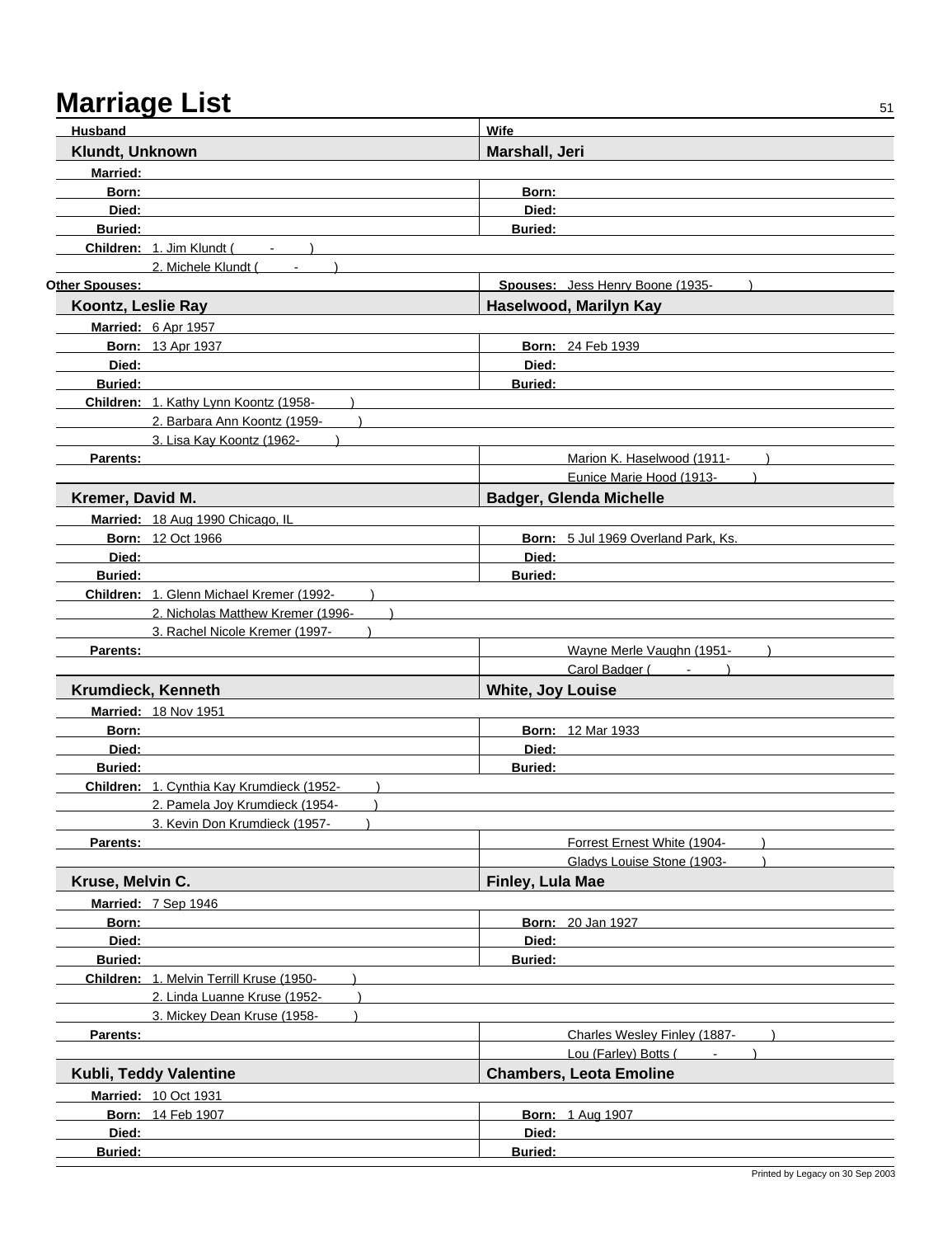| Husband            |                                                                        | <b>Wife</b>                        |
|--------------------|------------------------------------------------------------------------|------------------------------------|
| Parents:           |                                                                        | John William Chambers (1873-1948)  |
|                    |                                                                        | Susan Ann Dinwiddie (1871-1948)    |
| Lane, Melvin LeRoy |                                                                        | Daniel, Mary Lou                   |
|                    | <b>Married: 29 May 1943</b>                                            |                                    |
|                    | <b>Born: 11 May 1918</b>                                               | <b>Born: 24 Aug 1908</b>           |
| Died:              |                                                                        | Died:                              |
| <b>Buried:</b>     |                                                                        | <b>Buried:</b>                     |
|                    | Children: 1. Melvin Daniel Lane (1944-                                 |                                    |
|                    | 2. Glenn Andrew Lane (1951-                                            |                                    |
|                    | Parents: Norval Adelbert Lane (1890-                                   |                                    |
|                    | Gertrude Neitzert (1893-                                               |                                    |
|                    | <b>Lane, Norval Adelbert</b>                                           | Neitzert, Gertrude                 |
|                    | Married: 27 Jun 1917                                                   |                                    |
|                    | <b>Born: 19 Jul 1890</b>                                               | <b>Born: 1 Oct 1893</b>            |
| Died:              |                                                                        | Died:                              |
| <b>Buried:</b>     |                                                                        | <b>Buried:</b>                     |
|                    | Children: 1. Melvin LeRoy Lane (1918-                                  |                                    |
|                    | 2. Ralph Kent Lane (1921-                                              |                                    |
|                    | 3. Mary Louise Lane (1923-                                             |                                    |
|                    | 4. Shelby Neitzert Lane (1925-                                         |                                    |
|                    | 5. Doris Irene Lane (1926-                                             |                                    |
|                    | 6. Ruby Ellen Lane (1928-1953)                                         |                                    |
|                    | 7. Grace Ann Lane (1930-                                               |                                    |
|                    | 8. Alberta Ruth Lane (1934-                                            |                                    |
| Parents:           |                                                                        | Christian Neitzert (1857-1945)     |
|                    |                                                                        | Luesa Amanda Dinwiddie (1871-1956) |
| Lane, Ralph Kent   |                                                                        | Randall, Juanita                   |
|                    | Married: 5 Apr 1947                                                    |                                    |
|                    | <b>Born: 6 Jan 1921</b>                                                | <b>Born: 24 Mar 1928</b>           |
| Died:              |                                                                        | Died:                              |
| <b>Buried:</b>     |                                                                        | <b>Buried:</b>                     |
|                    | Children: 1. Gary Grandin Lane (1948-                                  |                                    |
|                    | 2. Lyndal Kent Lane (1952-                                             |                                    |
|                    | Parents: Norval Adelbert Lane (1890-                                   |                                    |
|                    | Gertrude Neitzert (1893-                                               |                                    |
|                    | <b>Lane, Shelby Neitzert</b>                                           | <b>Mashburn, Dorothy Ann</b>       |
|                    | <b>Married: 2 Aug 1953</b>                                             |                                    |
|                    | <b>Born: 13 Mar 1925</b>                                               | <b>Born: 7 Jan 1935</b>            |
| Died:              |                                                                        | Died:                              |
| Buried:            |                                                                        | <b>Buried:</b>                     |
|                    | Children: 1. Shelby Douglas Lane (1956-                                |                                    |
|                    | 2. Mark Christopher Lane (1956-                                        |                                    |
|                    | 3. Joel Randal Lane (1958-                                             |                                    |
|                    | 4. Jonathan Norval Lane (1959-<br>Parents: Norval Adelbert Lane (1890- |                                    |
|                    | Gertrude Neitzert (1893-                                               |                                    |
|                    |                                                                        |                                    |
|                    | <b>Langston, Hugh Lee</b>                                              | Steele, Doris Jean                 |
|                    | Married: 1 Jun 1953                                                    |                                    |
|                    | <b>Born: 22 Jun 1932</b>                                               | <b>Born: 24 Jan 1933</b>           |
| Died:              |                                                                        | Died:                              |
| <b>Buried:</b>     |                                                                        | <b>Buried:</b>                     |
|                    | Children: 1. Jeannie Louise Langston (1951-                            |                                    |
|                    | 2. Joan Lee Langston (1954-                                            |                                    |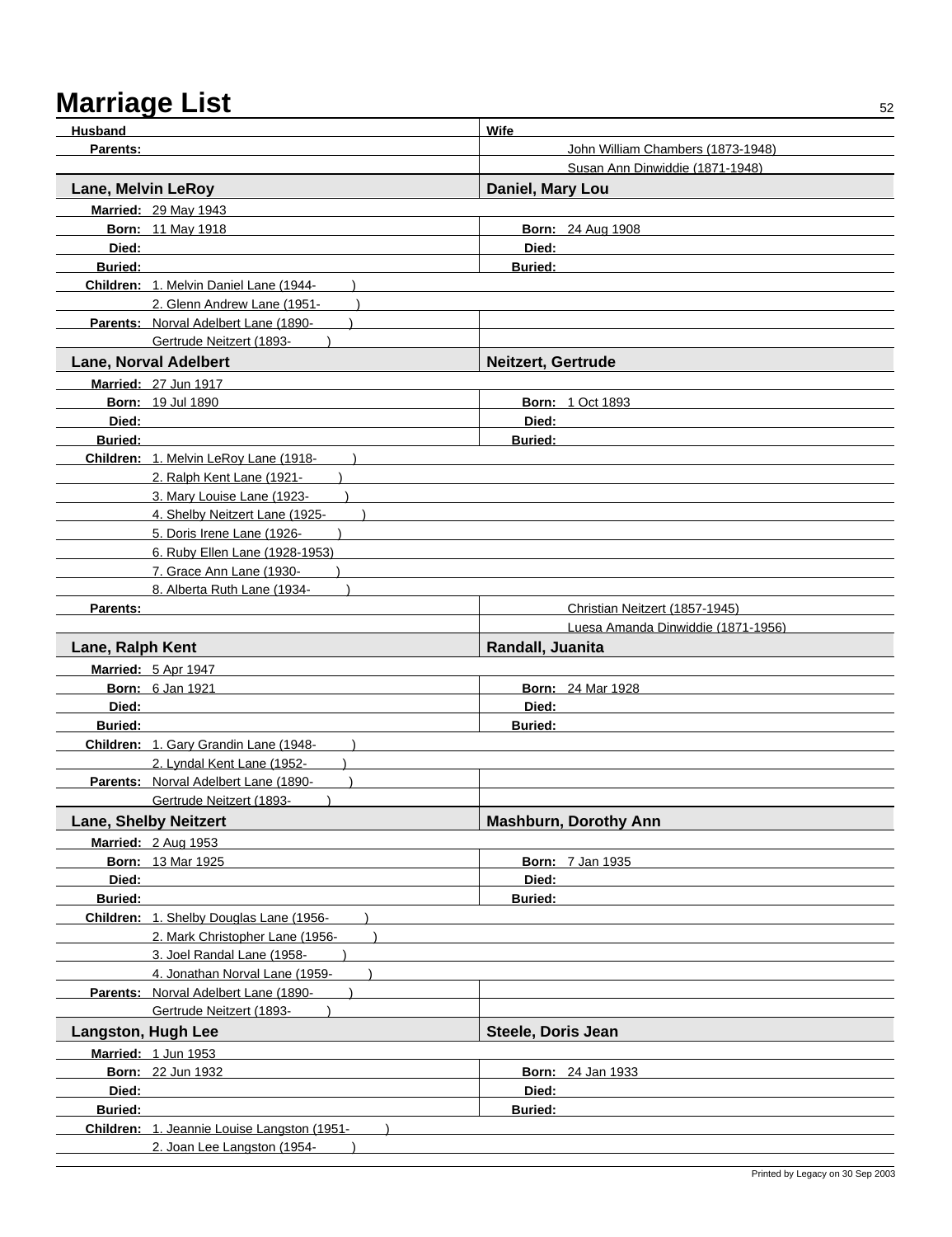| <b>Husband</b>  |                                            | Wife                    |                                               |
|-----------------|--------------------------------------------|-------------------------|-----------------------------------------------|
|                 | 3. Jannette Lorraine Langston (1956-       |                         |                                               |
|                 | 4. Judy Lynn Langston (1958-               |                         |                                               |
|                 | 5. Jill D. Langston (1960-                 |                         |                                               |
| Parents:        |                                            |                         | Clarence J. Steele (1901-                     |
|                 |                                            |                         | Verna Mutis Finley (1904-                     |
|                 | Leicher, William Kenneth                   | Lane, Grace Ann         |                                               |
|                 | Married: 3 Jul 1955                        |                         |                                               |
|                 | <b>Born: 16 Apr 1930</b>                   |                         | <b>Born: 30 Oct 1930</b>                      |
| Died:           |                                            | Died:                   |                                               |
| <b>Buried:</b>  |                                            | <b>Buried:</b>          |                                               |
|                 | Children: 1. Wayne Darrell Leicher (1956-  |                         |                                               |
|                 | 2. Sharon Gayle Leicher (1958-             |                         |                                               |
|                 | 3. Pamela Elaine Leicher (1961-            |                         |                                               |
| Parents:        |                                            |                         | Norval Adelbert Lane (1890-                   |
|                 |                                            |                         | Gertrude Neitzert (1893-                      |
| Letourneau, Leo |                                            | Kehl, Peggy Leone       |                                               |
|                 | <b>Married: 10 Dec 1956</b>                |                         |                                               |
|                 | <b>Born: 28 Apr 1934</b>                   |                         | <b>Born: 26 Jun 1937</b>                      |
| Died:           |                                            | Died:                   |                                               |
| <b>Buried:</b>  |                                            | <b>Buried:</b>          |                                               |
|                 | Children: 1. Theresa Lee Letourneau (1956- |                         |                                               |
|                 | 2. Barnard Letourneau (1957-1957)          |                         |                                               |
|                 | 3. Michael Lynn Letourneau (1958-          |                         |                                               |
|                 | 4. Marcia Louise Letourneau (1960-         |                         |                                               |
|                 | 5. Mark James Letourneau (1961-            |                         |                                               |
|                 | 6. Nancy Ann Letourneau (1962-             |                         |                                               |
| Parents:        |                                            |                         | Kenneth J. Kehl (1916-                        |
|                 |                                            |                         | Thelma Antonette Baugh (1920-                 |
| Lewis, Austin   |                                            |                         | Dinwiddie, Lorinda Jane                       |
|                 | <b>Married: 13 Mar 1908</b>                |                         |                                               |
|                 | <b>Born: 20 Jul 1886</b>                   |                         | <b>Born: 5 Nov 1889</b>                       |
| Died:           |                                            |                         | Died: 8 Jan 1913                              |
| <b>Buried:</b>  |                                            | <b>Buried:</b>          |                                               |
|                 | Children: 1. Zella Madean Lewis (1908-     |                         |                                               |
|                 | 2. Nina Corneal Lewis (1910-               |                         |                                               |
|                 | 3. Lorenda Madge Lewis (1912-1912)         |                         |                                               |
| <b>Parents:</b> |                                            |                         | Lott Hackney Dinwiddie (1846-1908)            |
|                 |                                            |                         | Georgia Ann Finley (1851-1893)                |
|                 | <b>Liapple, Charles Henry</b>              |                         | Dinwiddie, Mamie Elizabeth                    |
|                 | Married: 2 Feb 1884                        |                         |                                               |
| Born:           |                                            |                         | Born: 3 Jan 1865                              |
|                 | <b>Died: 17 Dec 1928</b>                   |                         | <b>Died:</b> Dec 1951                         |
| <b>Buried:</b>  |                                            | <b>Buried:</b>          |                                               |
|                 | Children: 1. Charles Marion Liapple (1884- |                         |                                               |
|                 | 2. Dora Lee Liapple (1886-1886)            |                         |                                               |
|                 | 3. Mamie Ethel Liapple (1888-1888)         |                         |                                               |
|                 | Other Spouses: Theresa Teeling (1886-      |                         | Spouses: Louis A. Bringes (<br>$\blacksquare$ |
| Parents:        |                                            |                         | James L. Dinwiddie (1828-1901)                |
|                 |                                            |                         | Ann Davis (1835-1922)                         |
|                 | <b>Liapple, Charles Henry</b>              | <b>Teeling, Theresa</b> |                                               |
| Married: 1907   |                                            |                         |                                               |
| Born:           |                                            |                         | <b>Born: 5 Sep 1886</b>                       |
|                 | <b>Died: 17 Dec 1928</b>                   | Died:                   |                                               |
|                 |                                            |                         |                                               |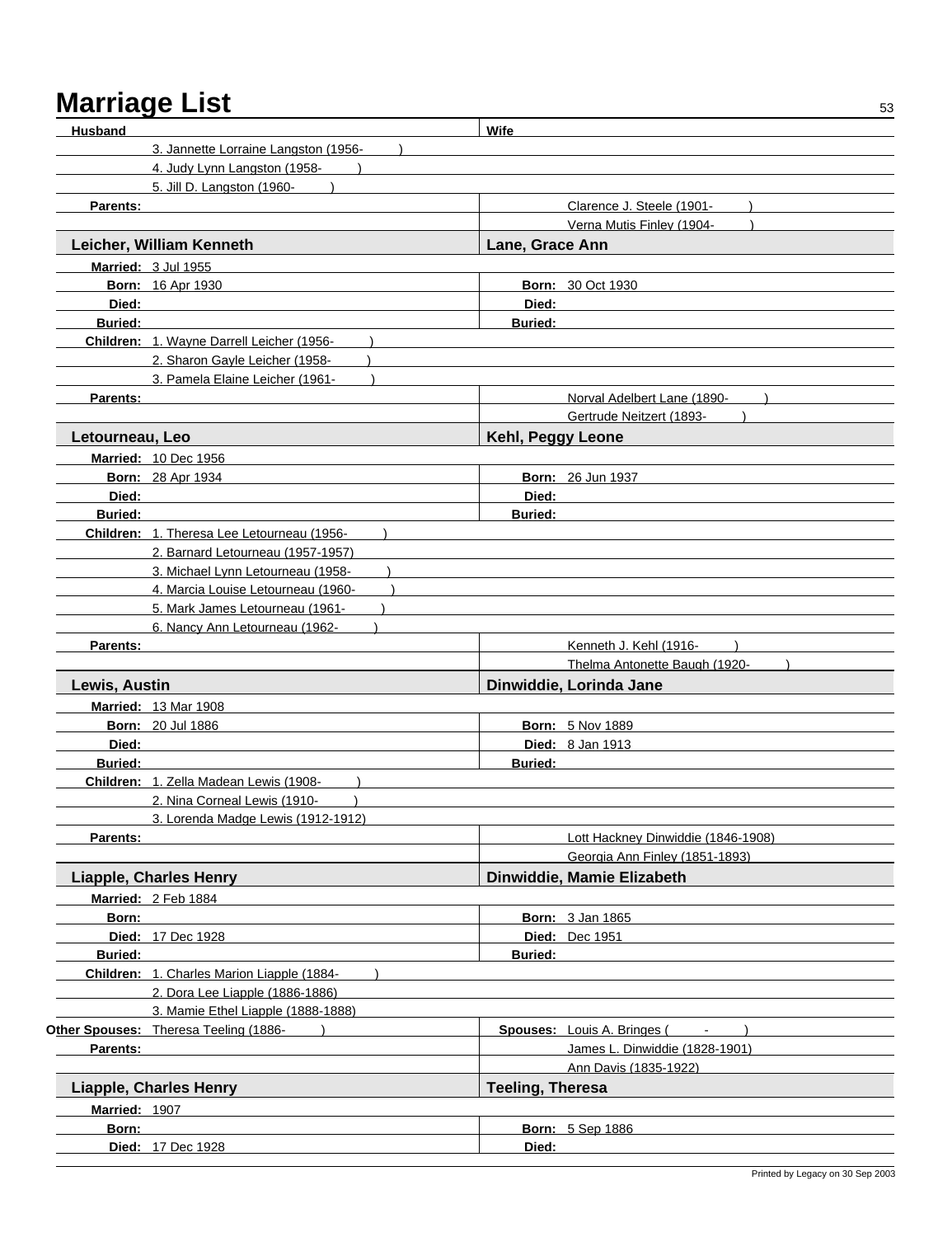| Husband          |                                                      | Wife                                   |
|------------------|------------------------------------------------------|----------------------------------------|
| <b>Buried:</b>   |                                                      | <b>Buried:</b>                         |
|                  | Children: 1. Arlene Liapple (1912-                   |                                        |
|                  | Other Spouses: Mamie Elizabeth Dinwiddie (1865-1951) |                                        |
| Light, Larry Joe |                                                      | Garrett, Judy Lou                      |
|                  | Married: 11 Sep 1959                                 |                                        |
|                  | <b>Born: 31 Jul 1939</b>                             | Born:                                  |
| Died:            |                                                      | Died:                                  |
| <b>Buried:</b>   |                                                      | <b>Buried:</b>                         |
|                  | Children: 1. Denise Loy Light (1960-                 |                                        |
|                  | 2. Sheri Lynn Light (1962-                           |                                        |
|                  | Parents: William Herbert Light (1912-                |                                        |
|                  | Opal Marie Trout (1913-                              |                                        |
|                  | <b>Light, William Herbert</b>                        | <b>Trout, Opal Marie</b>               |
|                  | <b>Married: 25 Dec 1937</b>                          |                                        |
|                  |                                                      | <b>Born: 31 Jul 1913</b>               |
|                  | <b>Born: 10 Aug 1912</b>                             |                                        |
| Died:            |                                                      | Died:                                  |
| <b>Buried:</b>   |                                                      | Buried:                                |
|                  | Children: 1. Larry Joe Light (1939-                  |                                        |
|                  | 2. Donna Kay Light (1946-                            | $-1940$                                |
| Parents:         |                                                      | Benjamin James Trout (                 |
|                  |                                                      | Mary Jane Finley (1877-1956)           |
| Logan, Emmitt    |                                                      | <b>Maness, Eddie</b>                   |
| <b>Married:</b>  |                                                      |                                        |
| Born:            |                                                      | Born:                                  |
| Died:            |                                                      | Died:                                  |
| <b>Buried:</b>   |                                                      | <b>Buried:</b>                         |
| Parents:         |                                                      | John Maness (<br>$\blacksquare$        |
|                  |                                                      | Susan Frances Finley (                 |
| Longan, Emmitt   |                                                      | <b>Maness, Eddie</b>                   |
| <b>Married:</b>  |                                                      |                                        |
|                  | <b>Born: 16 Oct 1895</b>                             | <b>Born: 14 Mar 1896</b>               |
| Died:            |                                                      | Died:                                  |
| <b>Buried:</b>   |                                                      | <b>Buried:</b>                         |
|                  | Children: 1. Geraldine Longan (<br>$\sim$ $-$        |                                        |
|                  | 2. Edward Addison Longan (                           |                                        |
|                  | 3. Anna Longan (<br>$\sim$                           |                                        |
|                  | 4. Evelyn Longan (<br>$\sim$                         |                                        |
|                  | 5. Leona Mae Longan (<br>$\sim$                      |                                        |
|                  | 6. Bessie Frances Longan (<br>$\sim$                 |                                        |
|                  | 7. Emmitt Theodore Longan Jr. (<br>$\sim$            |                                        |
|                  | Parents: Theodore A. Longan (<br>$\sim$ $-$          |                                        |
|                  | Alice Dinwiddie (1875-1936)                          |                                        |
|                  | Longan, Theodore A.                                  | Dinwiddie, Alice                       |
|                  | <b>Married: 30 Mar 1890</b>                          |                                        |
| Born:            |                                                      | <b>Born: 15 Feb 1875</b>               |
| Died:            |                                                      | <b>Died: 18 Jun 1936</b>               |
| <b>Buried:</b>   |                                                      | <b>Buried:</b>                         |
|                  | Children: 1. Edgar Longan (1895-                     |                                        |
|                  | 2. Emmitt Longan (1895-                              |                                        |
| Parents:         |                                                      | Snelling Johnson Dinwiddie (1849-1935) |
|                  |                                                      | Rachel Minerva Finley (1857-1926)      |
|                  | Lowry, Unknown Husband                               | Unknown, Unknown Mother                |
| Married:         |                                                      |                                        |
|                  |                                                      |                                        |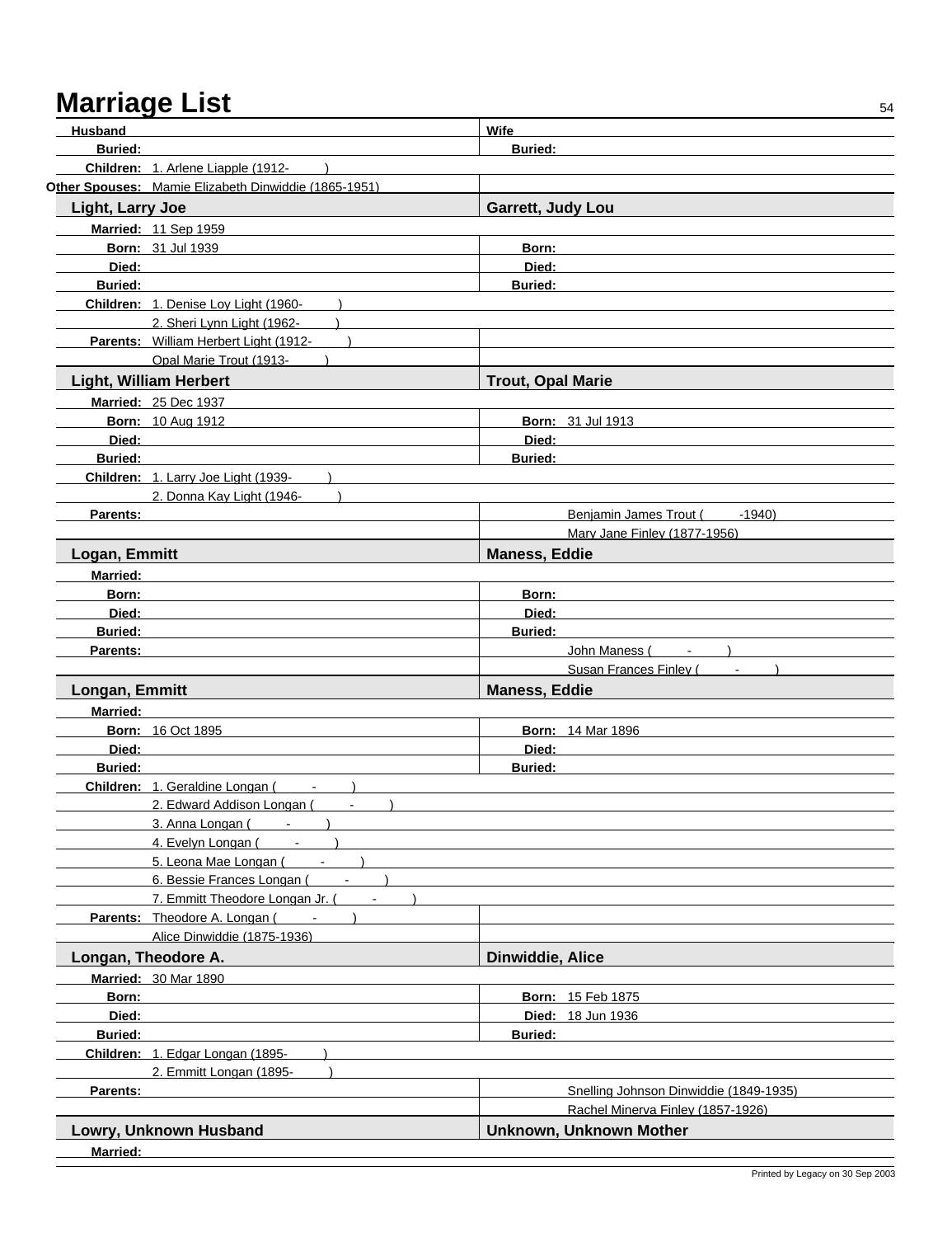| <b>Husband</b>                                 | Wife                                           |
|------------------------------------------------|------------------------------------------------|
| Born:                                          | Born:                                          |
| Died:                                          | Died:                                          |
| <b>Buried:</b>                                 | <b>Buried:</b>                                 |
| Children: 1. Bessie Lowry (1905-1990)          |                                                |
| 2. Lula Mae Lowry (<br>$\sim$                  |                                                |
| Mais, Cecil Lee                                | Moon, Bertha May                               |
| Married: 22 Jun 1940                           |                                                |
| Born:                                          | <b>Born: 20 Jul 1920</b>                       |
| Died:                                          | Died:                                          |
| <b>Buried:</b>                                 | Buried:                                        |
| Children: 1. Carol Ann Mais (1944-             |                                                |
| 2. Robert Lee Mais (1948-                      |                                                |
| Parents:                                       | David Earl Decker (1890-                       |
|                                                | Maggie Viola Peoples (1894-                    |
| Maness, John                                   | <b>Finley, Susan Frances</b>                   |
| <b>Married:</b>                                |                                                |
| Born:                                          | Born:                                          |
| Died:                                          | Died:                                          |
| <b>Buried:</b>                                 | <b>Buried:</b>                                 |
| Children: 1. Eddie Maness (                    |                                                |
| Parents:                                       | Rev. Benjamin Franklin Dinwiddie I (1814-1904) |
|                                                | Mary Wilson Finley (1822-1908)                 |
| Mann, Don                                      | <b>Cathey, Dorothy Elnora</b>                  |
| <b>Married:</b>                                |                                                |
| Born:                                          | <b>Born: 20 Jul 1919</b>                       |
| Died:                                          | Died:                                          |
| <b>Buried:</b>                                 | <b>Buried:</b>                                 |
| Children: 1. Norma Lee Mann (1940-             |                                                |
| Other Spouses:                                 | Spouses: Stuart Kajfas (Fig. 1898)             |
|                                                | Eli Rhodes (Fig. 1)                            |
| Parents:                                       | James Marlin Cathey (1881-                     |
|                                                | Lillie Lee (1896-                              |
| <b>Martin, Dick</b>                            | Unknown, Unknown Wife                          |
| <b>Married:</b>                                |                                                |
| Born:                                          | Born:                                          |
| Died:                                          | Died:                                          |
| <b>Buried:</b>                                 | <b>Buried:</b>                                 |
| Children: 1. Gladys Martin (<br>$\blacksquare$ |                                                |
| Parents: John Payton Martin (1842-             |                                                |
| Eliza Jane Dinwiddie (1852-                    |                                                |
| Martin, John                                   | Unknown, Unknown Wife                          |
| <b>Married:</b>                                |                                                |
| Born:                                          | Born:                                          |
| Died:                                          | Died:                                          |
| Buried:                                        | <b>Buried:</b>                                 |
| Children: 1. Marie Martin (<br>$\sim$          |                                                |
| Parents: John Payton Martin (1842-             |                                                |
| Eliza Jane Dinwiddie (1852-                    |                                                |
| <b>Martin, John Payton</b>                     | Dinwiddie, Eliza Jane                          |
|                                                |                                                |
| <b>Married:</b>                                |                                                |
| <b>Born: 1842</b>                              | <b>Born: 1852</b>                              |
| Died:                                          | Died:                                          |
| Buried:                                        | Buried:                                        |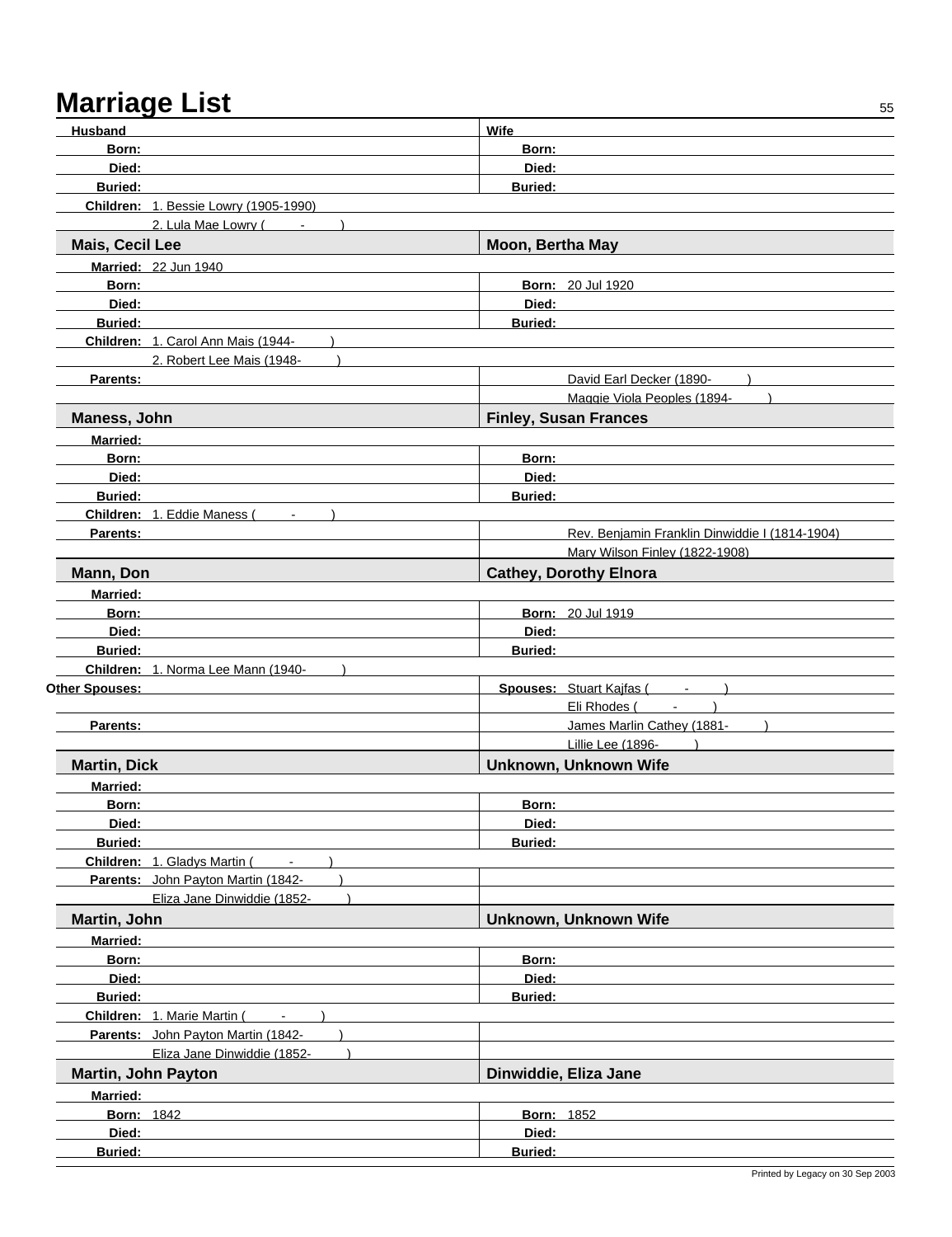| Husband                    |                                                   | Wife                       |                                     |
|----------------------------|---------------------------------------------------|----------------------------|-------------------------------------|
|                            | <b>Children: 1. Ulysses Martin (Fig. 1)</b>       |                            |                                     |
|                            | 2. John Martin (                                  |                            |                                     |
|                            | 3. Dick Martin (                                  |                            |                                     |
|                            | 4. Emma May Martin (1878-                         |                            |                                     |
| <b>Parents:</b>            |                                                   |                            | Samuel N. Dinwiddie (1816-1898)     |
|                            |                                                   |                            | Emaline Thrailkill (                |
|                            | McDermott, Michael A.                             | Light, Donna Kay           |                                     |
|                            | Married: 18 Jul 1965                              |                            |                                     |
|                            | <b>Born: 1 Jun 1942</b>                           |                            | <b>Born: 29 Nov 1946</b>            |
| Died:                      |                                                   | Died:                      |                                     |
| <b>Buried:</b>             |                                                   | <b>Buried:</b>             |                                     |
| Parents:                   |                                                   |                            | William Herbert Light (1912-        |
|                            |                                                   |                            | Opal Marie Trout (1913-             |
|                            | <b>McKenzie, Charles David</b>                    |                            | Dinwiddie, Linda Jean               |
|                            | <b>Married: 29 May 1965</b>                       |                            |                                     |
|                            | <b>Born: 20 Jun 1945</b>                          |                            | <b>Born: 25 Jan 1948</b>            |
| Died:                      |                                                   | Died:                      |                                     |
| <b>Buried:</b>             |                                                   | <b>Buried:</b>             |                                     |
| Parents:                   |                                                   |                            | Kenneth Eugene Dinwiddie Sr. (1928- |
|                            |                                                   |                            | Gloria Jean Marchant (1930-1958)    |
|                            | <b>McKinney, Frank Jefferson</b>                  |                            | <b>Neitzert, Elsie Evalyn</b>       |
|                            | Married: 31 Dec 1936                              |                            |                                     |
|                            | <b>Born: 3 May 1906</b>                           |                            | <b>Born: 7 Apr 1908</b>             |
| Died:                      |                                                   | Died:                      |                                     |
| <b>Buried:</b>             |                                                   | <b>Buried:</b>             |                                     |
|                            | Children: 1. Stillborn Male Child McKinney (1939- |                            |                                     |
| Parents:                   |                                                   |                            | Christian Neitzert (1857-1945)      |
|                            |                                                   |                            | Luesa Amanda Dinwiddie (1871-1956)  |
| <b>McNeil, Dr. Charley</b> |                                                   |                            | Decker, Anna Arizona                |
|                            | <b>Married: 22 Oct 1907</b>                       |                            |                                     |
|                            | <b>Born: 29 Dec 1875</b>                          |                            | <b>Born: 26 Feb 1884</b>            |
|                            | Died: 7 May 1944                                  | Died:                      |                                     |
| <b>Buried:</b>             |                                                   | <b>Buried:</b>             |                                     |
|                            | Children: 1. James Ernest McNeil (1914-           |                            |                                     |
| Parents:                   |                                                   |                            | John Wesley Decker (1856-1942)      |
|                            |                                                   |                            | Margaret Ann Dinwiddie (1854-1951)  |
|                            | <b>McNeil, James Ernest</b>                       | <b>Wilkerson, Virginia</b> |                                     |
| <b>Married:</b>            |                                                   |                            |                                     |
|                            | <b>Born: 26 Oct 1914</b>                          | Born:                      |                                     |
| Died:                      |                                                   | Died:                      |                                     |
| <b>Buried:</b>             |                                                   | <b>Buried:</b>             |                                     |
|                            | Parents: Dr. Charley McNeil (1875-1944)           |                            |                                     |
|                            | Anna Arizona Decker (1884-                        |                            |                                     |
| Merrell, Raymond           |                                                   | <b>Baugh, Wilma Marie</b>  |                                     |
|                            | <b>Married: 26 Aug 1942</b>                       |                            |                                     |
|                            | <b>Born: 28 Feb 1915</b>                          |                            | <b>Born: 9 Nov 1921</b>             |
| Died:                      |                                                   | Died:                      |                                     |
| <b>Buried:</b>             |                                                   | Buried:                    |                                     |
|                            | Children: 1. Jack Vern Merrell (1943-             |                            |                                     |
|                            | 2. Eric Merrell (1947-                            |                            |                                     |
| Parents:                   |                                                   |                            | Homer Forrest Baugh (1886-1960)     |
|                            |                                                   |                            | Della Leone Dinwiddie (1883-        |
|                            |                                                   |                            |                                     |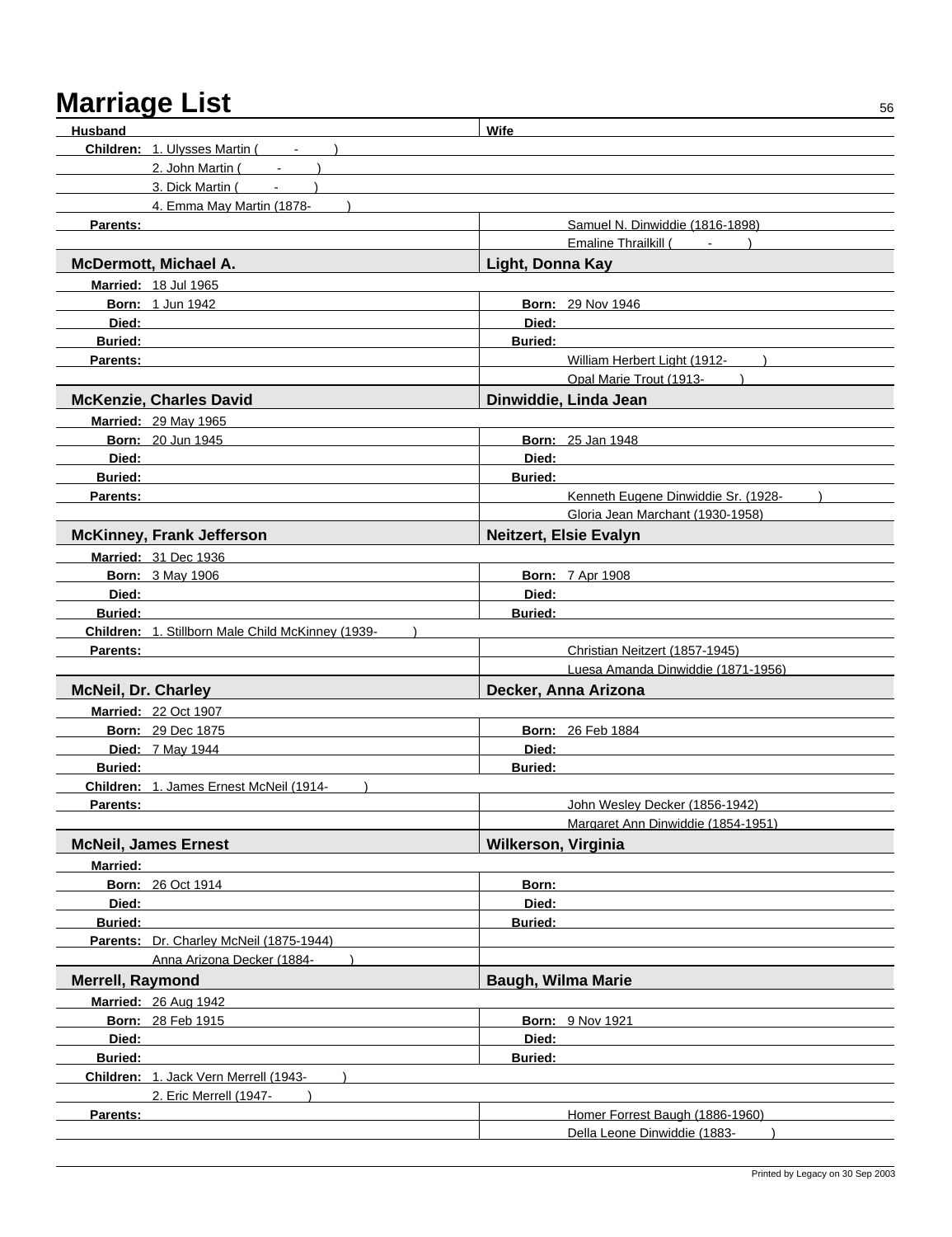| <b>Husband</b>             |                                              | <b>Wife</b>               |                                                   |
|----------------------------|----------------------------------------------|---------------------------|---------------------------------------------------|
| Milburn, George            |                                              |                           | <b>Brewer, Mary Elizabeth</b>                     |
| <b>Married:</b>            |                                              |                           |                                                   |
| Born:                      |                                              | Born:                     |                                                   |
| Died:                      |                                              | Died:                     |                                                   |
| <b>Buried:</b>             |                                              | <b>Buried:</b>            |                                                   |
| Parents:                   |                                              |                           | Rev. Benjamin Franklin Dinwiddie I (1814-1904)    |
|                            |                                              |                           | Mary Wilson Finley (1822-1908)                    |
| Miller, Edwin Roy          |                                              | <b>Thomas, Mary Anna</b>  |                                                   |
|                            | Married: 8 Mar 1914                          |                           |                                                   |
|                            | <b>Born: 24 Jun 1891</b>                     |                           | Born: 15 Dec 1894 Morgan County Florence, Mo      |
| Died:                      |                                              | Died:                     |                                                   |
| <b>Buried:</b>             |                                              | <b>Buried:</b>            |                                                   |
|                            | Children: 1. Frances Elizabeth Miller (1916- |                           |                                                   |
|                            | 2. Mary Blanche Miller (1930-                |                           |                                                   |
|                            | 3. James Edwin Miller (1934-                 |                           |                                                   |
| Parents:                   |                                              |                           | James Robert Thomas (1867-1942)                   |
|                            |                                              |                           | Elizabeth Prudence Dinwiddie (1860-1941)          |
| <b>Miller, James Edwin</b> |                                              | <b>Phillips, Mary May</b> |                                                   |
|                            | Married: 24 Feb 1953                         |                           |                                                   |
|                            | <b>Born: 18 Feb 1934</b>                     |                           | <b>Born: 4 May 1933</b>                           |
| Died:                      |                                              | Died:                     |                                                   |
| <b>Buried:</b>             |                                              | <b>Buried:</b>            |                                                   |
|                            | Children: 1. Jacqualine Mary Miller (1956-   |                           |                                                   |
|                            | 2. Janet Susan Miller (1958-                 |                           |                                                   |
|                            | 3. Jamie Lee Miller (1960-                   |                           |                                                   |
|                            | Parents: Edwin Roy Miller (1891-             |                           |                                                   |
|                            | Mary Anna Thomas (1894-                      |                           |                                                   |
|                            | <b>Moon, Raymond Wesley</b>                  |                           | Dinwiddie, Betty Jean                             |
|                            | <b>Married: 30 Aug 1950</b>                  |                           |                                                   |
|                            | <b>Born: 11 Feb 1927</b>                     |                           | <b>Born: 21 Oct 1924</b>                          |
| Died:                      |                                              | Died:                     |                                                   |
| <b>Buried:</b>             |                                              | <b>Buried:</b>            |                                                   |
|                            | Children: 1. Cynthia Raye Moon (1952-        |                           |                                                   |
|                            | 2. Gregory Lee Moon (1955-                   |                           |                                                   |
| <b>Other Spouses:</b>      |                                              |                           | Spouses: Kenneth Ordell Smith (1923-              |
| Parents:                   |                                              |                           | James Emmitt Dinwiddie (1891-1944)                |
|                            |                                              |                           | Ruby Lee Hyatt (1895-                             |
|                            | <b>Morrison, Stubblefield</b>                | Dinwiddie, Margaret       |                                                   |
| <b>Married: 1830</b>       |                                              |                           |                                                   |
| Born:                      |                                              |                           | <b>Born:</b> Kentucky                             |
|                            | Died: Arkansas                               |                           | Died: Finley Cemetery Morgan County Florance, Mo. |
| <b>Buried:</b>             |                                              | <b>Buried:</b>            |                                                   |
|                            | Children: 1. James Morrison (                |                           |                                                   |
| Parents:                   |                                              |                           | James Dinwiddie (0017-1837)                       |
|                            |                                              |                           | Margaret Long (Fig. 1)                            |
| <b>Mosley, Bletcher</b>    |                                              | Johnson, Elizabeth        |                                                   |
| Married: 1817              |                                              |                           |                                                   |
|                            | Born: 1794 Tennessee                         |                           | <b>Born: 27 Sep 1796</b>                          |
| Died:                      |                                              |                           | Died: 16 Jul 1853                                 |
| <b>Buried:</b>             |                                              | <b>Buried:</b>            |                                                   |
|                            | Children: 1. Eliza Ann Mosley (1818-1863)    |                           |                                                   |
|                            | 2. Catherine Lorine Mosley (<br>$-1865$      |                           |                                                   |
|                            |                                              |                           |                                                   |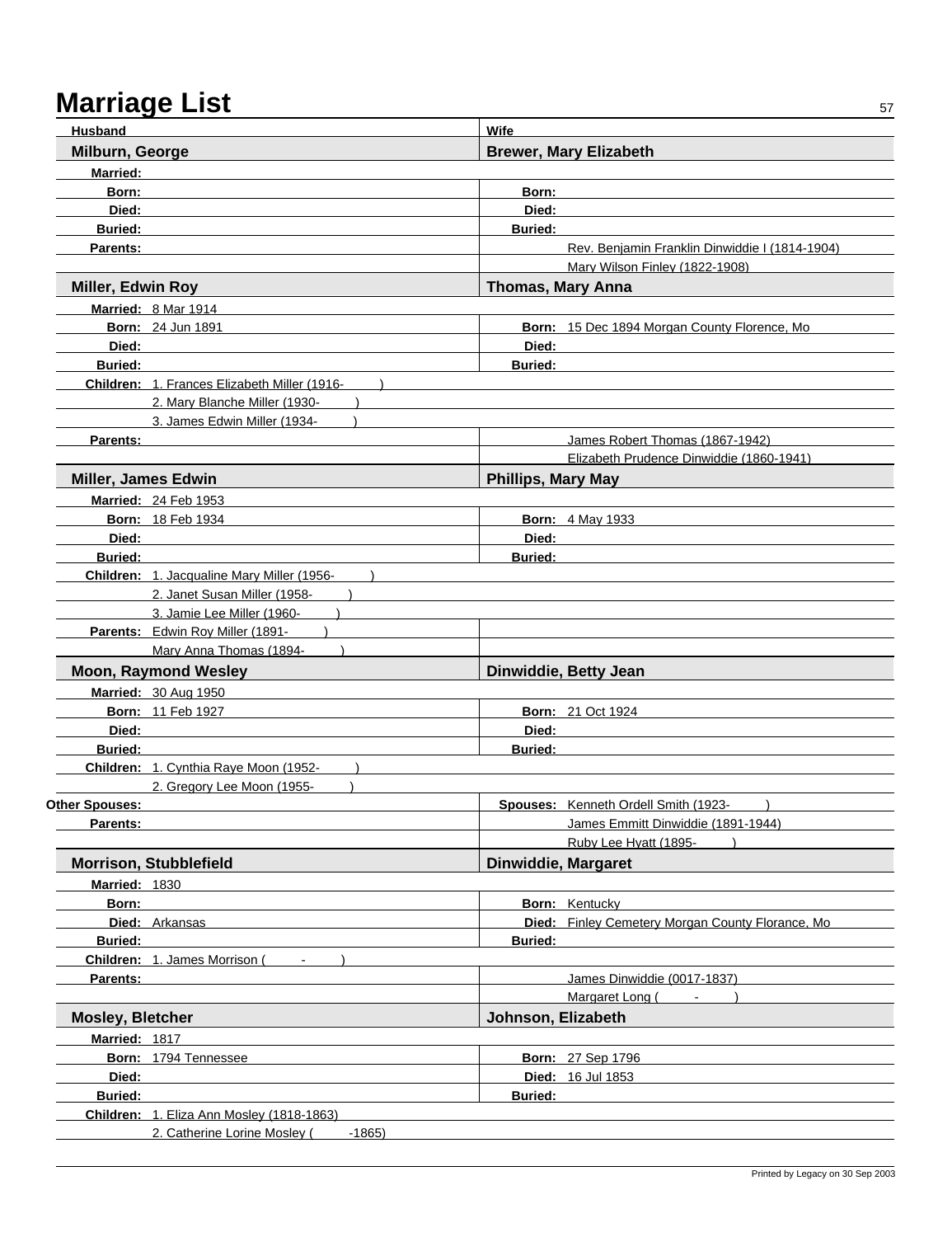| <b>Husband</b>                                                | Wife                                              |
|---------------------------------------------------------------|---------------------------------------------------|
| <b>Parents:</b>                                               | Unknown Husbands Name Johnson (                   |
|                                                               | Unknown Wife Name Unknown (                       |
| Moyer, R.P.                                                   | Vaughn, Rosella V.                                |
| <b>Married:</b>                                               |                                                   |
| Born:                                                         | Born:                                             |
| Died:                                                         | Died:                                             |
| <b>Buried:</b>                                                | <b>Buried:</b>                                    |
| Parents:                                                      | Christopher Guess Vaughn (1821-1894)              |
|                                                               | Virginia J. Houston (1828-1899)                   |
| Mullinax, Ike                                                 | Eller, Margaret                                   |
| Married:                                                      |                                                   |
| Born:                                                         | <b>Born: 1847-1848 Alabama</b>                    |
| Died:                                                         | Died:                                             |
| <b>Buried:</b>                                                | <b>Buried:</b>                                    |
| Parents:                                                      | Joseph Eller (1816-1876)                          |
|                                                               | Sarah Evans (1821-1900)                           |
| <b>Neale, Monroe Lee</b>                                      | Decker, Zeda Ann                                  |
| Married: 3 Apr 1921                                           |                                                   |
| Born:                                                         | <b>Born: 3 Dec 1894</b>                           |
| Died:                                                         | Died:                                             |
| <b>Buried:</b>                                                | <b>Buried:</b>                                    |
| Children: 1. Harlen Benjamin Neale (1927-1945)                |                                                   |
| 2. Kathryn Ann Neale (1934-                                   |                                                   |
| Parents:                                                      | Dock Cooper Decker (1859-1955)                    |
|                                                               | Theodocia Ernest Dinwiddie (1859-1944)            |
| <b>Needy, Clifford Eugene</b>                                 | Pay, Judy Kay                                     |
| <b>Married: 19 Apr 1964</b>                                   |                                                   |
| <b>Born: 9 Dec 1943</b>                                       | Born:                                             |
| Died:                                                         | Died:                                             |
| <b>Buried:</b>                                                | <b>Buried:</b>                                    |
| Parents: Eugene Needy (1913-                                  |                                                   |
| Mary Elizabeth Clifford (1914-                                |                                                   |
| Needy, Eugene                                                 | <b>Clifford, Mary Elizabeth</b>                   |
| Married: 9 Aug 1932                                           |                                                   |
| <b>Born: 13 Jan 1913</b>                                      | <b>Born: 11 Jun 1914</b>                          |
| Died:                                                         | Died:                                             |
| <b>Buried:</b>                                                | <b>Buried:</b>                                    |
| Children: 1. Barbara Dawn Needy (1938-                        |                                                   |
| 2. Clifford Eugene Needy (1943-                               |                                                   |
| Parents:                                                      | Patrick Clifford (1870-<br>Emma May Martin (1878- |
|                                                               |                                                   |
| Neitzert, Carl                                                | Sullivan, Mary                                    |
| <b>Married: 16 Nov 1933</b>                                   |                                                   |
| <b>Born: 15 Jul 1907</b>                                      | <b>Born: 18 Dec 1904</b><br>Died:                 |
| Died:                                                         |                                                   |
| <b>Buried:</b><br>Children: 1. Carl Frederick Neitzert (1937- | <b>Buried:</b>                                    |
| 2. Mary A. Neitzert (1939-                                    |                                                   |
| Parents: Julius Neitzert (1874-1951)                          |                                                   |
| Rosie May Finley (1877-                                       |                                                   |
| Neitzert, Christian                                           | Dinwiddie, Luesa Amanda                           |
| <b>Married: 23 Nov 1892</b>                                   |                                                   |
| Born: 13 Jun 1857                                             | <b>Born: 17 Nov 1871</b>                          |
|                                                               |                                                   |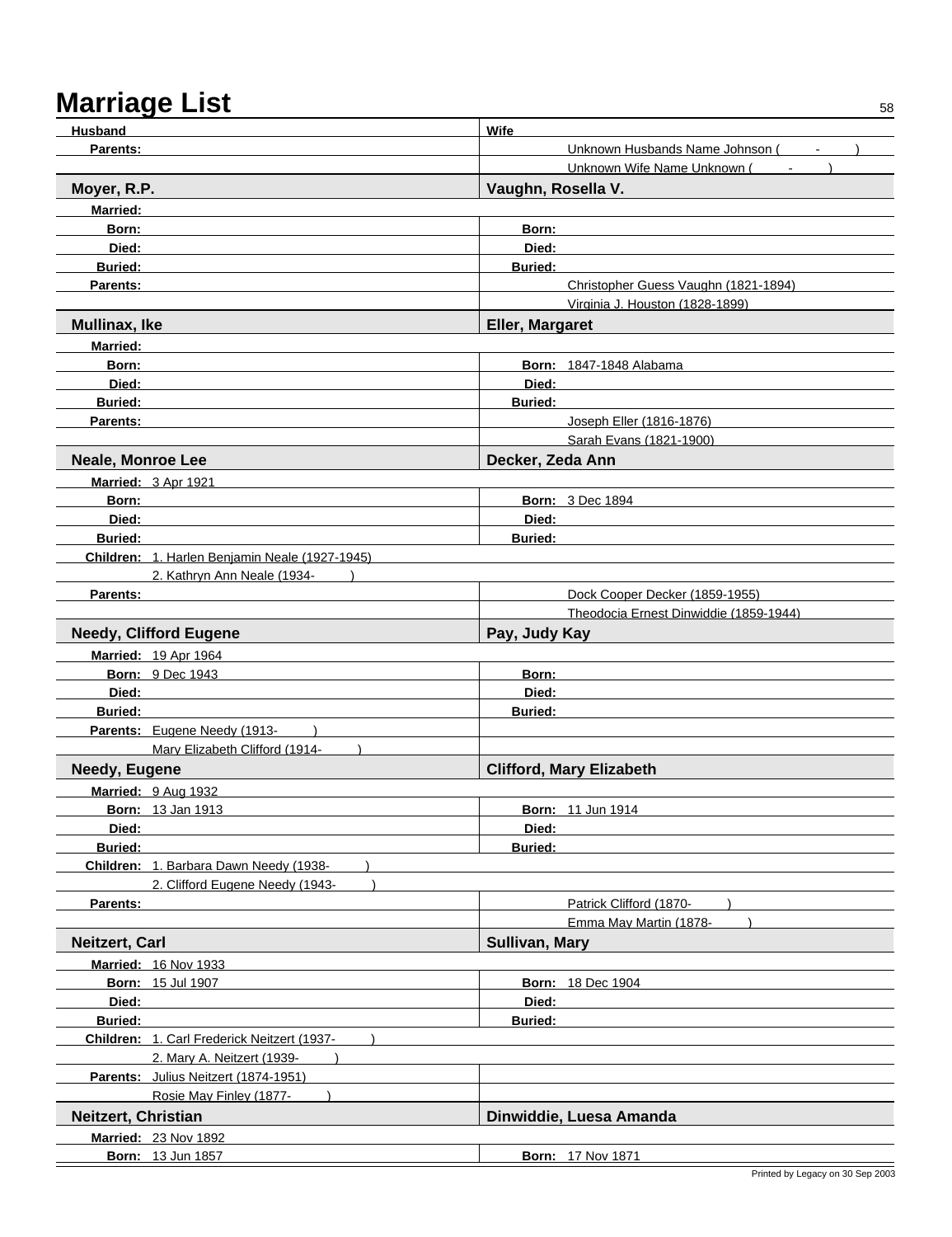| Husband                 |                                               | Wife                               |  |
|-------------------------|-----------------------------------------------|------------------------------------|--|
|                         | <b>Died: 10 Sep 1945</b>                      | <b>Died: 15 Dec 1956</b>           |  |
| <b>Buried:</b>          | <b>Buried:</b>                                |                                    |  |
|                         | Children: 1. Gertrude Neitzert (1893-         |                                    |  |
|                         | 2. Bessie Ann Neitzert (1896-1942)            |                                    |  |
|                         | 3. Raymond Davis Neitzert (1902-              |                                    |  |
|                         | 4. Lloyd Christian Neitzert (1903-            |                                    |  |
|                         | 5. Elsie Evalyn Neitzert (1908-               |                                    |  |
| Parents:                |                                               | James L. Dinwiddie (1828-1901)     |  |
|                         |                                               | Ann Davis (1835-1922)              |  |
|                         | <b>Neitzert, George Henry</b>                 | Homan, Eunice Lucille              |  |
|                         | <b>Married: 10 Aug 1948</b>                   |                                    |  |
|                         | <b>Born: 7 Feb 1916</b>                       | <b>Born: 21 Jan 1925</b>           |  |
| Died:                   |                                               | Died:                              |  |
| <b>Buried:</b>          |                                               | <b>Buried:</b>                     |  |
|                         | Children: 1. Margaret Lucille Neitzert (1950- |                                    |  |
|                         | 2. Marvin George Neitzert (1954-              |                                    |  |
|                         | Parents: Julius Neitzert (1874-1951)          |                                    |  |
|                         | Rosie May Finley (1877-                       |                                    |  |
| <b>Neitzert, Howard</b> |                                               | Hull, Lola                         |  |
|                         | Married: 12 Jun 1934                          |                                    |  |
|                         | <b>Born: 23 Sep 1905</b>                      | Born:                              |  |
| Died:                   |                                               | Died:                              |  |
| <b>Buried:</b>          |                                               | <b>Buried:</b>                     |  |
|                         | Children: 1. Julia May Neitzert (1940-        |                                    |  |
|                         | Parents: Julius Neitzert (1874-1951)          |                                    |  |
|                         | Rosie May Finley (1877-                       |                                    |  |
| Neitzert, Julius        |                                               | <b>Finley, Rosie May</b>           |  |
|                         | Married: 25 Feb 1902                          |                                    |  |
|                         | <b>Born: 17 Jun 1874</b>                      | <b>Born: 21 Nov 1877</b>           |  |
|                         | Died: 28 Aug 1951                             | Died:                              |  |
| <b>Buried:</b>          |                                               | <b>Buried:</b>                     |  |
|                         | Children: 1. Howard Neitzert (1905-           |                                    |  |
|                         | 2. Carl Neitzert (1907-                       |                                    |  |
|                         | 3. Marie Neitzert (1909-                      |                                    |  |
|                         | 4. George Henry Neitzert (1916-               |                                    |  |
| Parents:                |                                               | John Henderson Finley (1852-1880)  |  |
|                         |                                               | Margaret Ann Dinwiddie (1854-1951) |  |
|                         | <b>Neitzert, Lloyd Christian</b>              | <b>Ewers, Lorraine Sterling</b>    |  |
|                         | Married: 6 Apr 1927                           |                                    |  |
|                         | <b>Born: 25 Jan 1903</b>                      | <b>Born: 6 Nov 1908</b>            |  |
| Died:                   |                                               | Died:                              |  |
| <b>Buried:</b>          |                                               | Buried:                            |  |
|                         | Children: 1. Mary Evelyn Neitzert (1928-      |                                    |  |
|                         | Parents: Christian Neitzert (1857-1945)       |                                    |  |
|                         | Luesa Amanda Dinwiddie (1871-1956)            |                                    |  |
|                         | <b>Neitzert, Paul Raymond</b>                 | Hancock, Bonnie Jean               |  |
|                         | <b>Married: 25 Nov 1951</b>                   |                                    |  |
|                         | <b>Born: 11 May 1929</b>                      | <b>Born: 17 Apr 1933</b>           |  |
| Died:                   |                                               | Died:                              |  |
| <b>Buried:</b>          |                                               | <b>Buried:</b>                     |  |
|                         | Children: 1. Teri Lynn Neitzert (1956-        |                                    |  |
|                         | 2. Sherry Diane Neitzert (1959-               |                                    |  |
|                         | 3. Cynthia Marie Neitzert (1960-              |                                    |  |
|                         |                                               |                                    |  |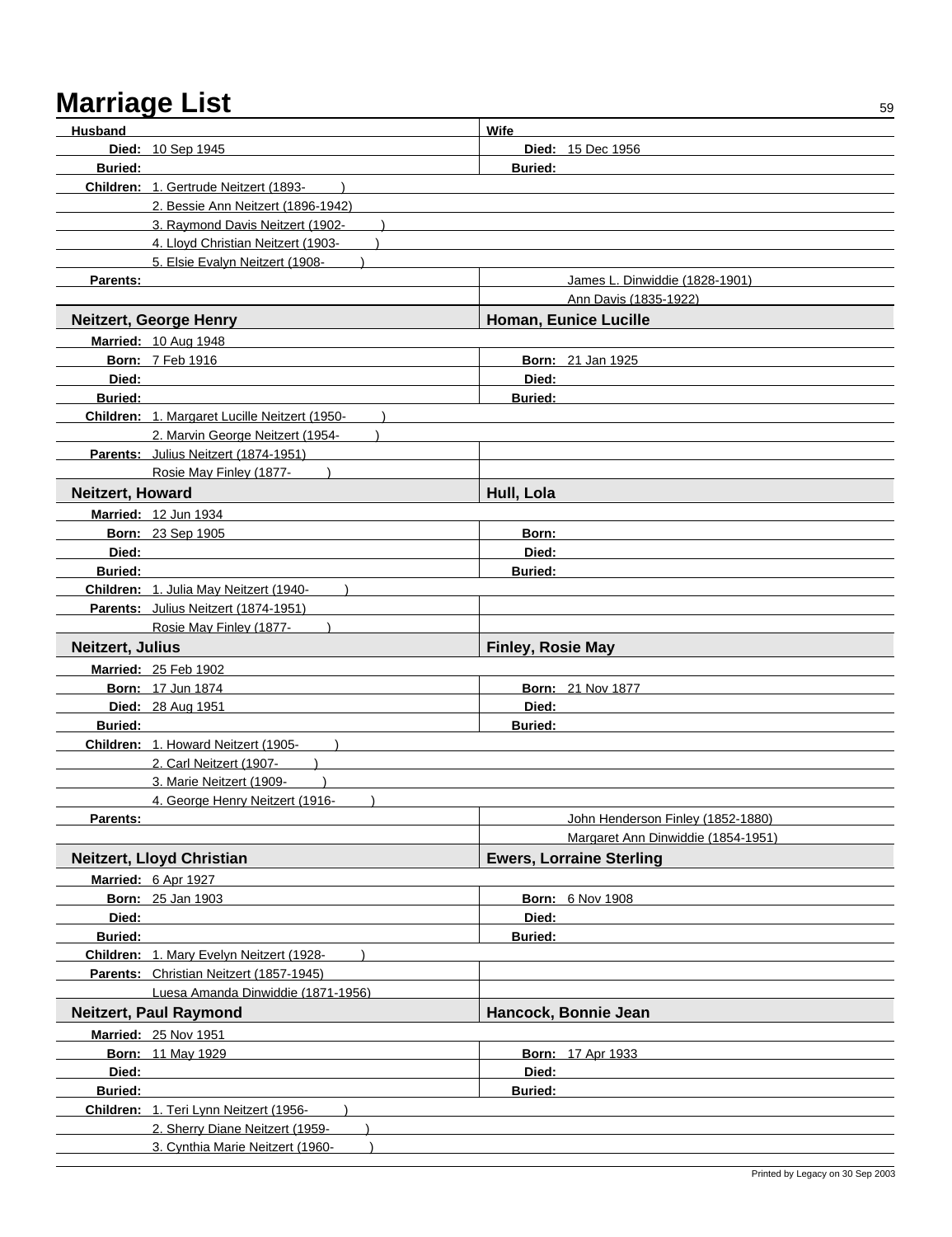| <b>Husband</b>       |                                           | Wife                                  |
|----------------------|-------------------------------------------|---------------------------------------|
|                      | 4. Kelly Jean Neitzert (1964-             |                                       |
|                      | Parents: Raymond Davis Neitzert (1902-    |                                       |
|                      | Avis Hill (1905-                          |                                       |
|                      | <b>Neitzert, Raymond Davis</b>            | <b>Hill, Avis</b>                     |
|                      | Married: 3 Mar 1926                       |                                       |
|                      | <b>Born: 23 Feb 1902</b>                  | Born: 19 Apr 1905                     |
| Died:                |                                           | Died:                                 |
| <b>Buried:</b>       |                                           | <b>Buried:</b>                        |
|                      | Children: 1. Paul Raymond Neitzert (1929- |                                       |
|                      | Parents: Christian Neitzert (1857-1945)   |                                       |
|                      | Luesa Amanda Dinwiddie (1871-1956)        |                                       |
| Nelson, John Jr.     |                                           | <b>Howard, Connie Rose</b>            |
|                      | Married: 15 Aug 1952                      |                                       |
|                      | <b>Born: 12 Aug 1931</b>                  | <b>Born: 25 Aug 1933</b>              |
| Died:                |                                           | Died:                                 |
| <b>Buried:</b>       |                                           | <b>Buried:</b>                        |
|                      | Children: 1. Todd Jeffry Nelson (1955-    |                                       |
|                      | 2. Mari Lee Nelson (1956-                 |                                       |
|                      | 3. Brian John Nelson (1960-               |                                       |
| Parents:             |                                           | Walter John Howard (1907-             |
|                      |                                           | Leda Lee Todd (1908-                  |
| <b>Newell, Clark</b> |                                           | <b>Boone, Betty Elaine</b>            |
| <b>Married:</b>      |                                           |                                       |
| Born:                |                                           | Born: 5 May 1940 Jefferson County, IL |
| Died:                |                                           | Died:                                 |
| <b>Buried:</b>       |                                           | <b>Buried:</b>                        |
|                      | Children: 1. David Lee Newell (1958-      |                                       |
|                      | 2. Lisa Ann Newell (1961-                 |                                       |
| Parents:             |                                           | Raymond Albert Boone (1900-1954)      |
|                      |                                           | Opal Beal (<br>$\sim 100$             |
| Nichols, Kenneth     |                                           | <b>Gorrell, Aleda Christine</b>       |
|                      | <b>Married: 12 Oct 1951</b>               |                                       |
|                      | Born: 30 Sep 1929                         | <b>Born: 28 Jun 1930</b>              |
| Died:                |                                           | Died:                                 |
| Buried:              |                                           | <b>Buried:</b>                        |
|                      | Children: 1. Linda Diane Nichols (1952-   |                                       |
|                      | 2. Ronald Mark Nichols (1954-             |                                       |
|                      | 3. Gary Michael Nichols (1956-            |                                       |
| Parents:             |                                           | Rupert Melvel Gorrell (1892-          |
|                      |                                           | Bessie Ann Neitzert (1896-1942)       |
|                      | <b>Ogden, Delbert Charles</b>             | <b>Wesner, Joyce</b>                  |
|                      | Married: 26 Aug 1955                      |                                       |
|                      | <b>Born: 26 Dec 1935</b>                  | <b>Born: 26 Dec 1935</b>              |
| Died:                |                                           | Died:                                 |
| Buried:              |                                           | <b>Buried:</b>                        |
|                      | Children: 1. Nancy Ann Ogden (1958-       |                                       |
|                      | 2. Cindy Lynn Ogden (1959-                |                                       |
|                      | 3. Grant Charles Ogden (1961-             |                                       |
| Parents:             |                                           | George Ernest Wesner (                |
|                      |                                           | Dorothy Laverna Elkins (1912-         |
| Ott, Edward Allen    |                                           | Quillian, Beth Ann                    |
|                      | Married: 23 Mar 1968 San Diego, CA.       |                                       |
| Born:                |                                           | <b>Born: 4 Sep 1942</b>               |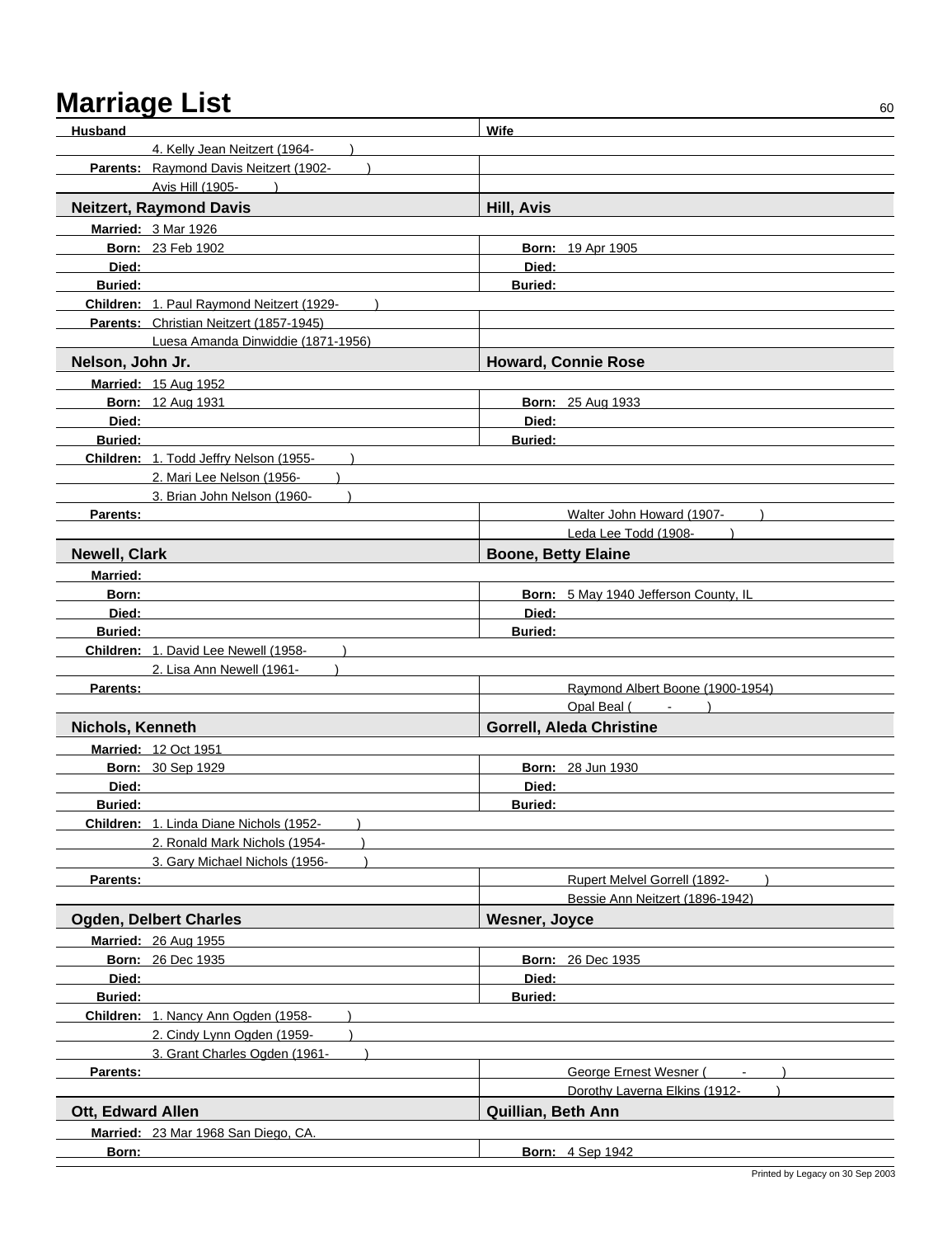| Husband                    |                                         | Wife                               |
|----------------------------|-----------------------------------------|------------------------------------|
| Died:                      |                                         | Died:                              |
| <b>Buried:</b>             |                                         | <b>Buried:</b>                     |
| Parents:                   |                                         | Frank Vaughn Quillian (1914-       |
|                            |                                         | Margarette Ann Turner (1914-       |
| <b>Otten, Donald Dean</b>  |                                         | Jackson, Eleanor Clara             |
|                            | <b>Married: 21 Oct 1955</b>             |                                    |
|                            | <b>Born: 1 Mar 1937</b>                 | <b>Born: 13 Oct 1937</b>           |
| Died:                      |                                         | Died:                              |
| <b>Buried:</b>             |                                         | <b>Buried:</b>                     |
|                            | Children: 1. Ronnie Lee Otten (1956-    |                                    |
|                            | 2. Michael Dean Otten (1957-            |                                    |
|                            | 3. Susan Darlene Otten (1959-           |                                    |
|                            | 4. Tammy Kay Otten (1961-               |                                    |
|                            | Parents: Lawrence Edward Otten (1916-   |                                    |
|                            | Margarette Esther Stilwell (1919-       |                                    |
|                            | <b>Otten, Lawrence Edward</b>           | <b>Stilwell, Margarette Esther</b> |
|                            | <b>Married: 28 Dec 1934</b>             |                                    |
|                            | <b>Born: 4 Dec 1916</b>                 | Born: 29 May 1919                  |
| Died:                      |                                         | Died:                              |
| <b>Buried:</b>             |                                         | <b>Buried:</b>                     |
|                            | Children: 1. Donald Dean Otten (1937-   |                                    |
|                            | Parents: Leonard Richard Otten (1888-   |                                    |
|                            | Luthera Prudence Dinwiddie (1887-       |                                    |
| Otten, Leo Wayne           |                                         | <b>Vanforth, Donnie Murette</b>    |
|                            | Married: 6 Oct 1956                     |                                    |
|                            | <b>Born: 20 Sep 1938</b>                | <b>Born: 29 Jul 1938</b>           |
| Died:                      |                                         | Died:                              |
| <b>Buried:</b>             |                                         | <b>Buried:</b>                     |
|                            | Children: 1. Michael Wayne Otten (1957- |                                    |
|                            | 2. Mark Richard Otten (1959-            |                                    |
|                            | Parents: Reno Lee Otten (1909-          |                                    |
|                            | Gladys Irene Peoples (1915-             |                                    |
|                            | <b>Otten, Leonard Richard</b>           | Dinwiddie, Luthera Prudence        |
|                            | <b>Married: 25 Apr 1909</b>             |                                    |
|                            | <b>Born: 15 May 1888</b>                | <b>Born: 24 Apr 1887</b>           |
| Died:                      |                                         | Died:                              |
| Buried:                    |                                         | <b>Buried:</b>                     |
|                            | Children: 1. Reno Lee Otten (1909-      |                                    |
|                            | 2. Zeda Mae Otten (1911-                |                                    |
|                            | 3. Lola Marie Otten (1913-              |                                    |
|                            | 4. Lawrence Edward Otten (1916-         |                                    |
|                            | 5. Norman Richard Otten (1917-1918)     |                                    |
|                            | 6. Hueard Otto Otten (1919-             |                                    |
|                            | 7. Lloyd Elwood Otten (1921-            |                                    |
| Parents:                   |                                         | Lott Hackney Dinwiddie (1846-1908) |
|                            |                                         | Georgia Ann Finley (1851-1893)     |
| <b>Otten, Lloyd Elwood</b> |                                         | Clark, Juanita Jewell              |
|                            | Married: 2 Sep 1946                     |                                    |
|                            | <b>Born: 27 Mar 1921</b>                | <b>Born: 29 Aug 1915</b>           |
| Died:                      |                                         | Died:                              |
| Buried:                    |                                         | Buried:                            |
|                            | Children: 1. Sandra Kay Otten (1950-    |                                    |
|                            | 2. Karen Lennette Otten (1952-          |                                    |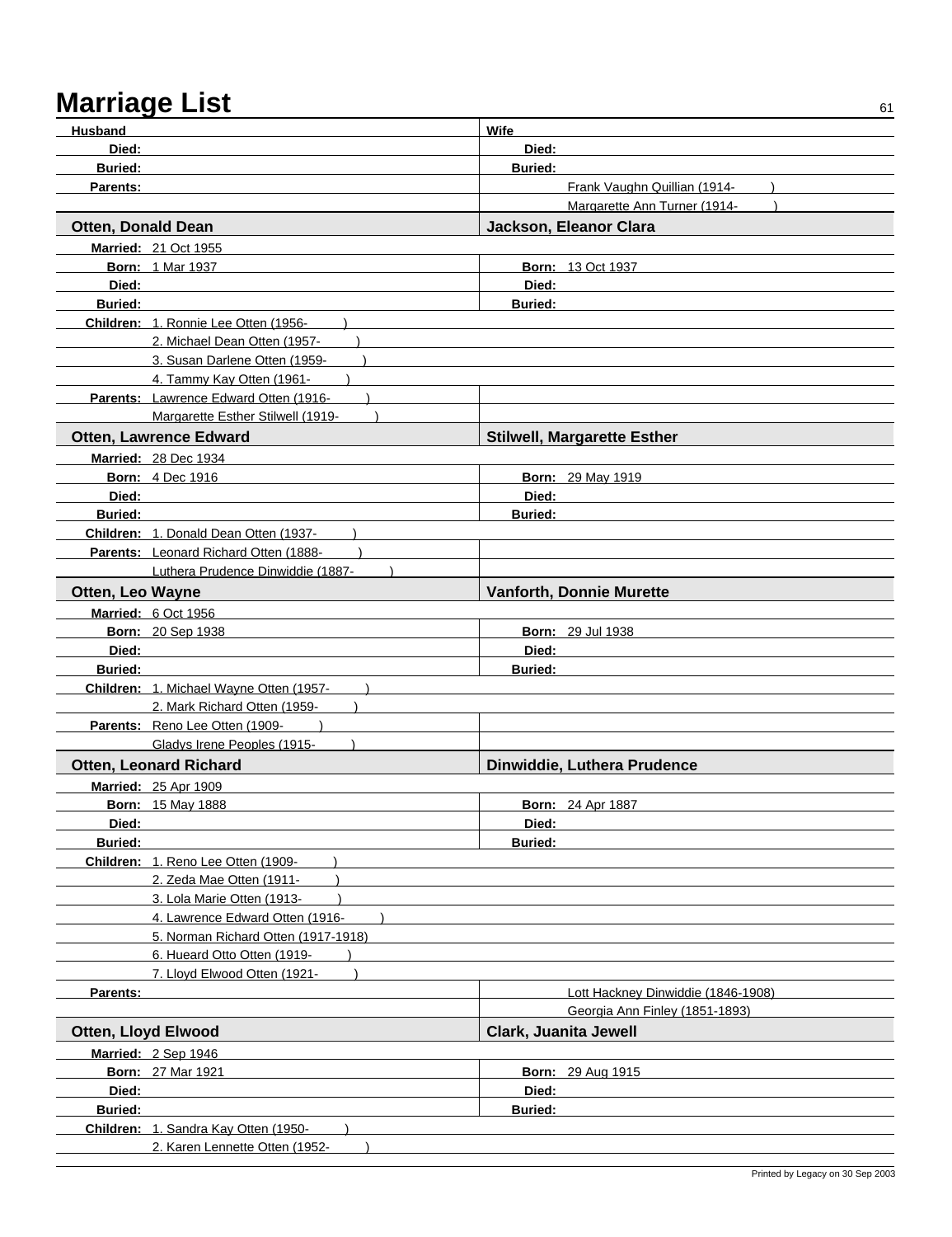| Husband           |                                            | Wife                                                     |  |
|-------------------|--------------------------------------------|----------------------------------------------------------|--|
|                   | Other Spouses: Mary Travis (<br>-1946)     |                                                          |  |
|                   | Parents: Leonard Richard Otten (1888-      |                                                          |  |
|                   | Luthera Prudence Dinwiddie (1887-          |                                                          |  |
|                   | Otten, Lloyd Elwood                        | <b>Travis, Mary</b>                                      |  |
| Married: 1942     |                                            |                                                          |  |
|                   | <b>Born: 27 Mar 1921</b>                   | Born:                                                    |  |
| Died:             |                                            | <b>Died: 1946</b>                                        |  |
| <b>Buried:</b>    |                                            | <b>Buried:</b>                                           |  |
|                   | Children: 1. Louis Edward Otten (1946-     |                                                          |  |
|                   | Other Spouses: Juanita Jewell Clark (1915- |                                                          |  |
|                   | Parents: Leonard Richard Otten (1888-      |                                                          |  |
|                   | Luthera Prudence Dinwiddie (1887-          |                                                          |  |
|                   | <b>Otten, Marvin Elwood</b>                | Gubrud, Maren Ann                                        |  |
|                   | Married: 28 Aug 1965                       |                                                          |  |
|                   | <b>Born: 13 Jan 1944</b>                   | Born: 9 Jun 1947                                         |  |
| Died:             |                                            | Died:                                                    |  |
| <b>Buried:</b>    |                                            | <b>Buried:</b>                                           |  |
|                   | Parents: Reno Lee Otten (1909-             |                                                          |  |
|                   | Gladys Irene Peoples (1915-                |                                                          |  |
| Otten, Reno Lee   |                                            | Peoples, Gladys Irene                                    |  |
|                   | Married: 29 Dec 1936                       |                                                          |  |
|                   | <b>Born: 11 Dec 1909</b>                   | <b>Born: 18 Oct 1915</b>                                 |  |
| Died:             |                                            | Died:                                                    |  |
| <b>Buried:</b>    |                                            | <b>Buried:</b>                                           |  |
|                   | Children: 1. Leo Wayne Otten (1938-        |                                                          |  |
|                   | 2. Marvin Elwood Otten (1944-              |                                                          |  |
|                   | Parents: Leonard Richard Otten (1888-      |                                                          |  |
|                   | Luthera Prudence Dinwiddie (1887-          |                                                          |  |
| Pace, John B.     |                                            | <b>Baugh, Sylvia Leone</b>                               |  |
|                   | Married: 23 Sep 1958                       |                                                          |  |
|                   | <b>Born: 4 Jun 1905</b>                    | <b>Born: 24 Sep 1914</b>                                 |  |
| Died:             |                                            | Died:                                                    |  |
| <b>Buried:</b>    |                                            | <b>Buried:</b>                                           |  |
| Other Spouses:    |                                            | Spouses: Robert Griffin (1911-1955)                      |  |
| Parents:          |                                            | Homer Forrest Baugh (1886-1960)                          |  |
|                   |                                            | Della Leone Dinwiddie (1883-                             |  |
|                   | <b>Palmer, Stanley Jewell</b>              | Bahrenburg, Docia Elizabeth                              |  |
|                   | <b>Married: 28 Oct 1944</b>                |                                                          |  |
| Born:             |                                            | <b>Born: 5 Sep 1916</b>                                  |  |
| Died:             |                                            | Died:                                                    |  |
| <b>Buried:</b>    |                                            | <b>Buried:</b>                                           |  |
|                   | Children: 1. Penny Elizabeth Palmer (1953- |                                                          |  |
| Parents:          |                                            | Thomas Marvin Bahrenburg (<br>Lottie Agnes Decker (1890- |  |
| Pasley, Ernest O. |                                            | Liapple, Arlene                                          |  |
|                   | <b>Married: 11 Nov 1932</b>                |                                                          |  |
|                   | <b>Born: 20 May 1910</b>                   | <b>Born: 13 Feb 1912</b>                                 |  |
| Died:             |                                            | Died:                                                    |  |
| Buried:           |                                            | Buried:                                                  |  |
|                   | Children: 1. JoAnn Pasley (1934-           |                                                          |  |
|                   | 2. Linda Sue Pasley (1944-                 |                                                          |  |
| Parents:          |                                            | Charles Henry Liapple (<br>$-1928$                       |  |
|                   |                                            | Theresa Teeling (1886-                                   |  |
|                   |                                            |                                                          |  |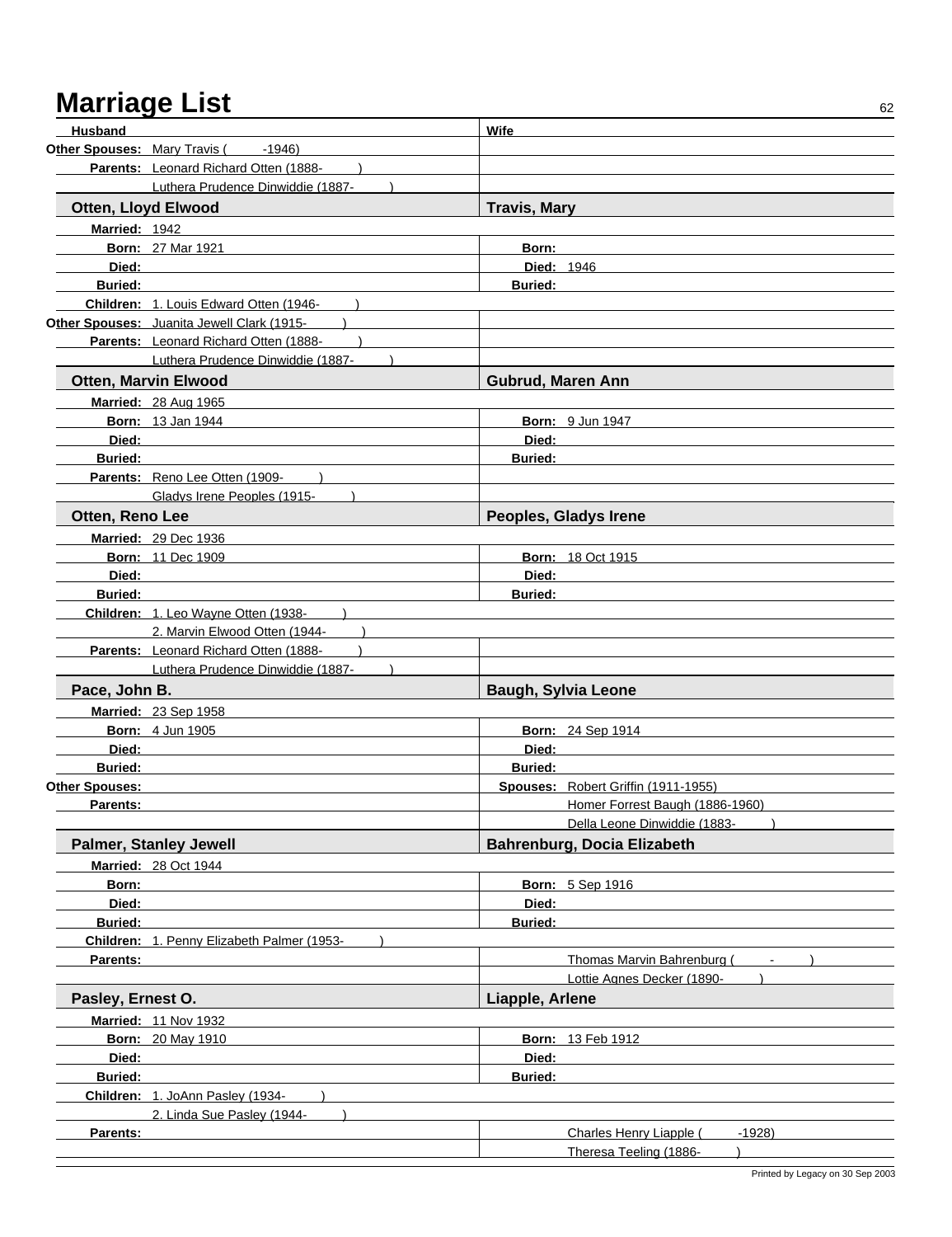| Husband                 |                                                                   | Wife                              |
|-------------------------|-------------------------------------------------------------------|-----------------------------------|
|                         | Paxson, Gregory Horace                                            | <b>Todd, Lucy Lorinda</b>         |
|                         | Married: 16 Jul 1930                                              |                                   |
|                         | <b>Born: 13 Mar 1906</b>                                          | <b>Born: 8 May 1906</b>           |
| Died:                   |                                                                   | Died:                             |
| <b>Buried:</b>          |                                                                   | <b>Buried:</b>                    |
|                         | Children: 1. Hugh Gregory Paxson (1932-                           |                                   |
|                         | 2. Norman Todd Paxson (1933-                                      |                                   |
|                         | 3. Mary Alys Paxson (1935-                                        |                                   |
| Parents:                |                                                                   | Thomas Jefferson Todd (1873-1943) |
|                         |                                                                   | Susan Mary Spears (1879-          |
|                         | Paxson, Hugh Gregory                                              | Raines, Eva Nell                  |
|                         | <b>Married: 29 Jun 1952</b>                                       |                                   |
|                         | <b>Born: 10 Feb 1932</b>                                          | <b>Born: 16 Oct 1927</b>          |
| Died:                   |                                                                   | Died:                             |
| <b>Buried:</b>          |                                                                   | <b>Buried:</b>                    |
|                         | Children: 1. Eva Lou Paxson (1954-                                |                                   |
|                         | 2. Susan Lynn Paxson (1956-                                       |                                   |
|                         | 3. Lisa Janelle Paxson (1961-                                     |                                   |
|                         | Parents: Gregory Horace Paxson (1906-<br>Lucy Lorinda Todd (1906- |                                   |
|                         |                                                                   |                                   |
|                         | Paxson, Norman Todd                                               | Sealey, Geraldine Clayton         |
|                         | <b>Married: 23 Apr 1955</b>                                       |                                   |
|                         | <b>Born: 12 Oct 1933</b>                                          | <b>Born: 25 May 1932</b><br>Died: |
| Died:<br><b>Buried:</b> |                                                                   | <b>Buried:</b>                    |
|                         | Children: 1. Lujane Paxson (1956-1956)                            |                                   |
|                         | 2. Jo Ann Paxson (1958-                                           |                                   |
|                         | 3. Norman Todd Paxson III (1959-                                  |                                   |
|                         | Parents: Gregory Horace Paxson (1906-                             |                                   |
|                         | Lucy Lorinda Todd (1906-                                          |                                   |
|                         | Payne, Kenneth Howard                                             | <b>Todd, Delia Delora</b>         |
|                         | <b>Married: 31 Dec 1941</b>                                       |                                   |
|                         | <b>Born: 3 Aug 1921</b>                                           | <b>Born: 14 Dec 1920</b>          |
| Died:                   |                                                                   | Died:                             |
| <b>Buried:</b>          |                                                                   | <b>Buried:</b>                    |
|                         | Children: 1. Richard Hale Payne (1956-                            |                                   |
| Parents:                |                                                                   | John Franklin Todd (1880-1954)    |
|                         |                                                                   | Myrtle Porter (1881-1954)         |
| Peters, Jesse Alvin     |                                                                   | Reese, Janis Gertrude             |
|                         | Married: 26 Jun 1953                                              |                                   |
|                         | Born: 9 Dec 1930                                                  | Born: 17 Dec 1934                 |
| Died:                   |                                                                   | Died:                             |
| <b>Buried:</b>          |                                                                   | <b>Buried:</b>                    |
|                         | Children: 1. Chris Lyn Peters (1956-                              |                                   |
|                         | 2. Karen Sue Peters (1959-                                        |                                   |
| Parents:                |                                                                   | Ivor Reese (1894-                 |
|                         |                                                                   | Gertrude Cramer (1898-            |
| Phillips, Joe           |                                                                   | Dinwiddie, Vada Rose              |
|                         | <b>Married: 23 Nov 1956</b>                                       |                                   |
| Born:                   |                                                                   | Born:                             |
| Died:                   |                                                                   | Died:                             |
| <b>Buried:</b>          | Children: 1. Drew Phillips (1959-                                 | <b>Buried:</b>                    |
|                         |                                                                   |                                   |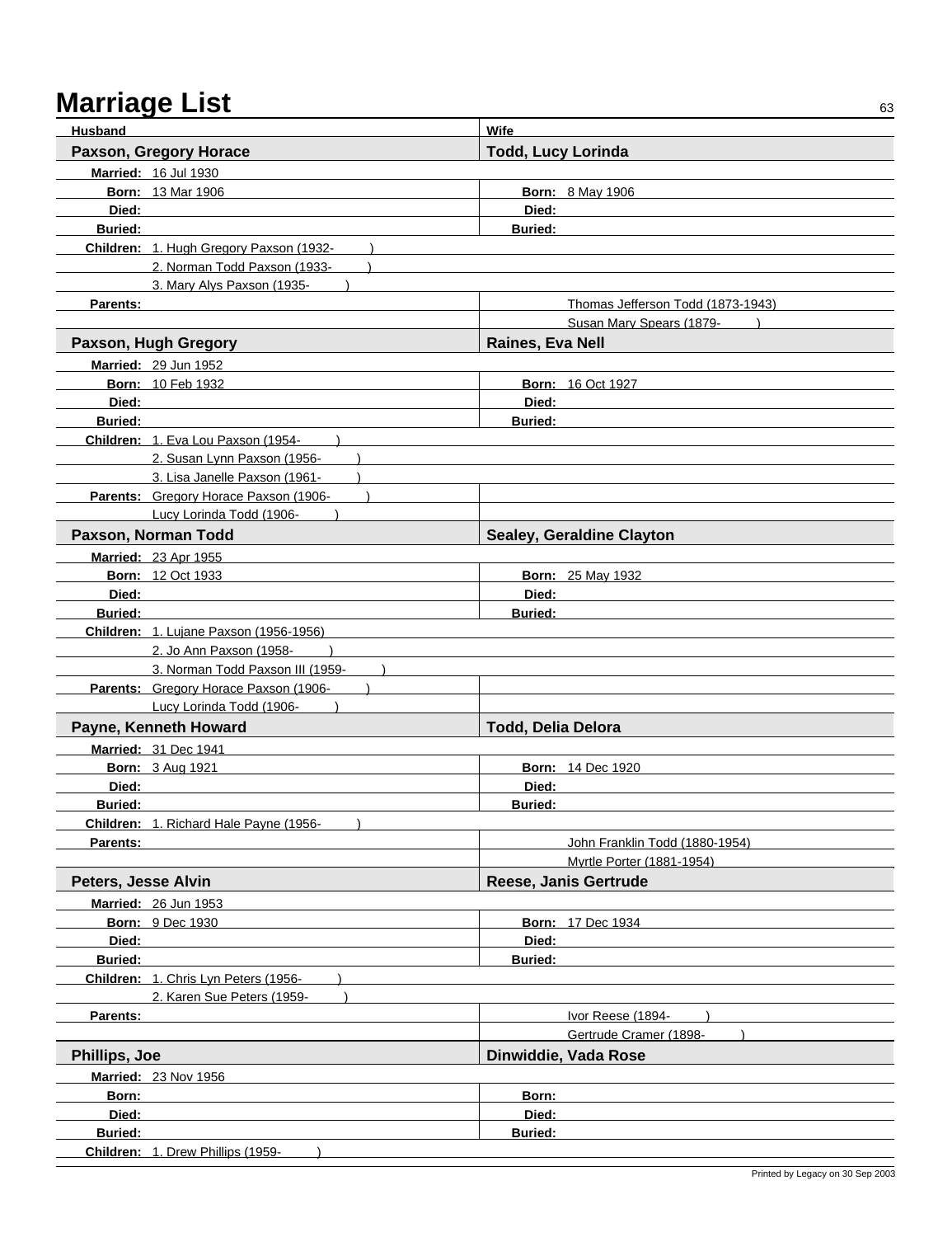| <b>Husband</b>      |                                            | Wife                       |                                      |
|---------------------|--------------------------------------------|----------------------------|--------------------------------------|
| Parents:            |                                            |                            | Carrol Allison Dinwiddie (1900-1963) |
|                     |                                            |                            | Flossie E. Jackson (1901-            |
|                     | Porter, James Laddie                       |                            | Quillian, Virginia Beth              |
|                     | <b>Married: 13 Nov 1948</b>                |                            |                                      |
|                     | <b>Born: 24 Aug 1920</b>                   |                            | Born: 29 Nov 1921 Oklahoma           |
| Died:               |                                            | Died:                      |                                      |
| <b>Buried:</b>      |                                            | <b>Buried:</b>             |                                      |
|                     | Children: 1. Jan Elizabeth Porter (1950-   |                            |                                      |
|                     | 2. James Paul Porter (1952-                |                            |                                      |
|                     | 3. Kimberly Porter (1954-                  |                            |                                      |
|                     | 4. Whitney Glen Porter (1955-              |                            |                                      |
|                     | 5. John Scott Porter (1956-                |                            |                                      |
| Other Spouses:      |                                            |                            | Spouses: Unknown Husband Ford (      |
| Parents:            |                                            |                            | Robert Owen Quillian (1886-1964)     |
|                     |                                            |                            | Cora Ethel Vaughn (1891-             |
| Province, Robert C. |                                            | Mann, Norma Lee            |                                      |
| <b>Married:</b>     |                                            |                            |                                      |
| Born:               |                                            |                            | <b>Born: 18 Aug 1940</b>             |
| Died:               |                                            | Died:                      |                                      |
| <b>Buried:</b>      |                                            | <b>Buried:</b>             |                                      |
|                     | Children: 1. James Carroll Province (1958- |                            |                                      |
|                     | 2. Norma Jeanine Province (1960-           |                            |                                      |
| Parents:            |                                            |                            | Don Mann (                           |
|                     |                                            |                            | Dorothy Elnora Cathey (1919-         |
|                     | Quam, Stanley Jasper                       | <b>Roberts, Mary Doris</b> |                                      |
|                     | Married: 23 Dec 1944                       |                            |                                      |
|                     | <b>Born: 27 Dec 1917</b>                   |                            | <b>Born: 26 Oct 1921</b>             |
| Died:               |                                            | Died:                      |                                      |
| <b>Buried:</b>      |                                            | <b>Buried:</b>             |                                      |
|                     | Children: 1. Paul Maynard Quam (1945-      |                            |                                      |
|                     | 2. Fred Ray Quam (1947-                    |                            |                                      |
|                     | 3. Mary Jell Quam (1949-                   |                            |                                      |
|                     | 4. Mark Stanley Quam (1953-                |                            |                                      |
|                     | 5. Kristen Glee Quam (1955-                |                            |                                      |
|                     | 6. Todd Lester Quam (1957-                 |                            |                                      |
|                     | 7. Sharman Jay Quam (1958-<br>$\lambda$    |                            |                                      |
|                     | 8. Janna Kay Quam (1961-                   |                            |                                      |
| Parents:            |                                            |                            | Dwight Lester Roberts (1897-1965)    |
|                     |                                            |                            | Gladys Cramer (1897-                 |
|                     | Quillian, Frank Vaughn                     |                            | <b>Turner, Margarette Ann</b>        |
|                     | Married: 21 May 1941 Oklahoma              |                            |                                      |
|                     | Born: 5 Feb 1914 Oklahoma                  |                            | <b>Born: 29 Jan 1914</b>             |
| Died:               |                                            | Died:                      |                                      |
| Buried:             |                                            | Buried:                    |                                      |
|                     | Children: 1. Beth Ann Quillian (1942-      |                            |                                      |
|                     | 2. Robert Lee Quillian (1943-              |                            |                                      |
|                     | 3. William Henry Quillian (1945-           |                            |                                      |
|                     | 4. Kerry Quillian (1950-                   |                            |                                      |
|                     | Parents: Robert Owen Quillian (1886-1964)  |                            |                                      |
|                     | Cora Ethel Vaughn (1891-                   |                            |                                      |
| Quillian, Ivan Dale |                                            | <b>Reed, Vivian Elanor</b> |                                      |
|                     | Married: Jun 1941                          |                            |                                      |
|                     | Born: 14 Jul 1915 Oklahoma                 |                            | <b>Born: 6 Oct 1917</b>              |
|                     |                                            |                            |                                      |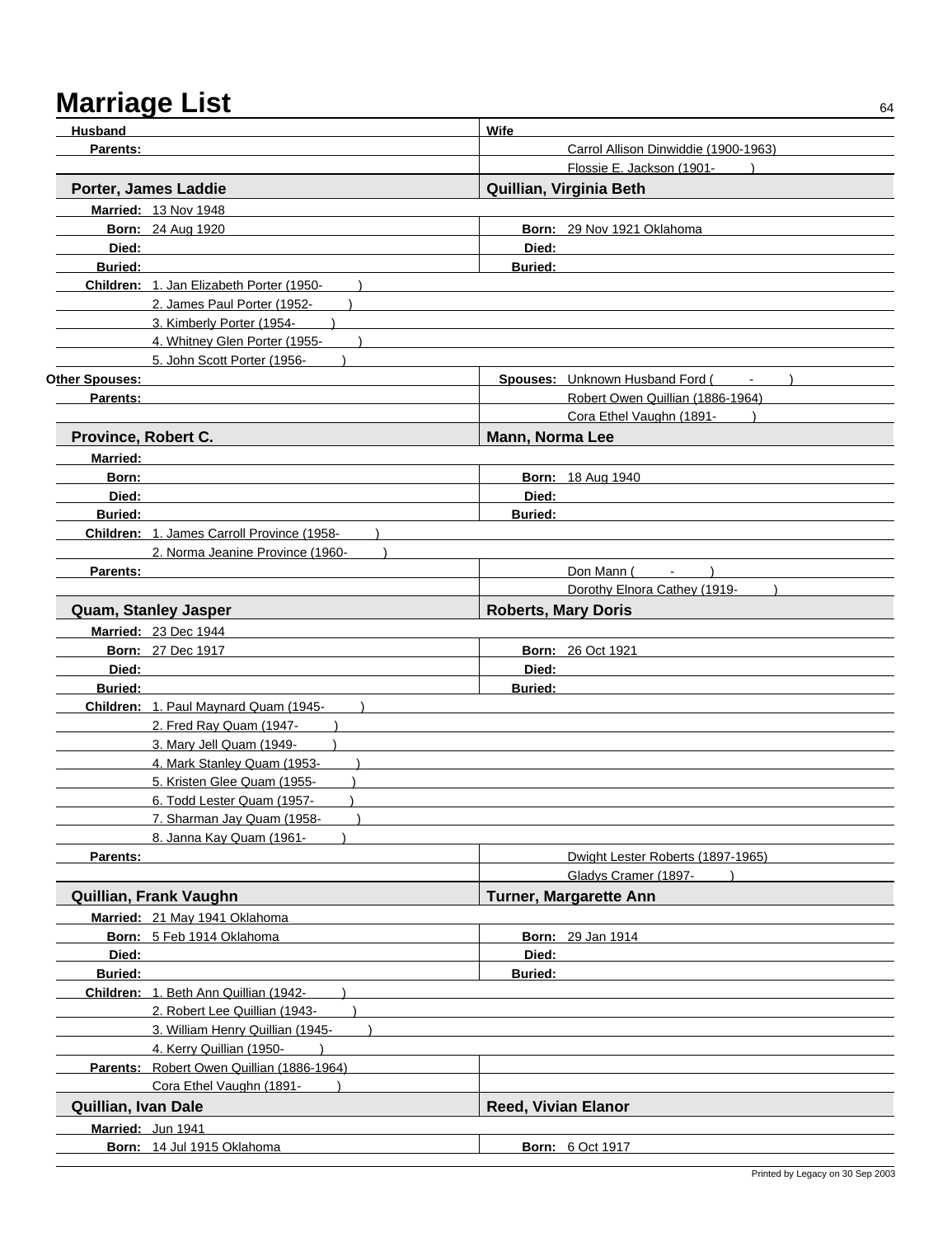| Husband             |                                                               | Wife                                                      |
|---------------------|---------------------------------------------------------------|-----------------------------------------------------------|
| Died:               |                                                               | Died:                                                     |
| <b>Buried:</b>      |                                                               | <b>Buried:</b>                                            |
|                     | Children: 1. Jeffrey Dale Quillian (1945-                     |                                                           |
|                     | 2. Douglas Reed Quillian (1948-                               |                                                           |
|                     | Parents: Robert Owen Quillian (1886-1964)                     |                                                           |
|                     | Cora Ethel Vaughn (1891-                                      |                                                           |
| Quillian, John Paul |                                                               | Payne, Mattie Jo                                          |
|                     | Married: 21 Sep 1950                                          |                                                           |
|                     | Born: 31 Jul 1924 Oklahoma                                    | Born:                                                     |
| Died:               |                                                               | Died:                                                     |
| <b>Buried:</b>      |                                                               | <b>Buried:</b>                                            |
|                     | Children: 1. David Wayne Quillian (1952-                      |                                                           |
|                     | 2. Paula Jo Quillian (1957-                                   |                                                           |
|                     | Parents: Robert Owen Quillian (1886-1964)                     |                                                           |
|                     | Cora Ethel Vaughn (1891-                                      |                                                           |
|                     | Quillian, Robert Owen                                         | Vaughn, Cora Ethel                                        |
|                     | <b>Married: 4 May 1913</b>                                    |                                                           |
|                     | Born: 1 Sep 1886 Jim Town Indian Territory                    | Born: 23 Dec 1891 Jefferson County, IL                    |
|                     | Died: 19 Aug 1964                                             | Died:                                                     |
| <b>Buried:</b>      |                                                               | <b>Buried:</b>                                            |
|                     | Children: 1. Frank Vaughn Quillian (1914-                     |                                                           |
|                     | 2. Ivan Dale Quillian (1915-                                  |                                                           |
|                     | 3. Robroy Quillian (1917-<br>4. Virginia Beth Quillian (1921- |                                                           |
|                     | 5. John Paul Quillian (1924-                                  |                                                           |
| Parents:            |                                                               | John Ellis Vaughn (1846-1892)                             |
|                     |                                                               | Francis Ellen Sledge (1856-1923)                          |
| Quillian, Robroy    |                                                               | Di Cesari, Leonora Elanor Isolina                         |
|                     | Married: 4 Oct 1942                                           |                                                           |
|                     | <b>Born: 4 Sep 1917</b>                                       | <b>Born: 11 May 1924</b>                                  |
| Died:               |                                                               | Died:                                                     |
| <b>Buried:</b>      |                                                               | <b>Buried:</b>                                            |
|                     | Children: 1. Toni Marie Quillian (1953-1953)                  |                                                           |
|                     | 2. Bruce Antony Quillian (1954-                               |                                                           |
|                     | 3. Diana Lea Quillian (1954-                                  |                                                           |
|                     | 4. Mary Catherine Quillian (1957-                             |                                                           |
|                     | 5. Cora Lynn Quillian (1959-                                  |                                                           |
|                     | Parents: Robert Owen Quillian (1886-1964)                     |                                                           |
|                     | Cora Ethel Vaughn (1891-                                      |                                                           |
|                     | Rath, August Detlaf Jr.                                       | White, Willetta Glee                                      |
|                     | Married: 17 Jun 1947                                          |                                                           |
| Born:               |                                                               | <b>Born: 25 Mar 1929</b>                                  |
| Died:               |                                                               | Died:                                                     |
| <b>Buried:</b>      |                                                               | <b>Buried:</b>                                            |
|                     | Children: 1. Steven August Rath (1960-                        |                                                           |
|                     | 2. Jenifer Gail Rath (1963-                                   |                                                           |
| Parents:            |                                                               | Forrest Ernest White (1904-<br>Gladys Louise Stone (1903- |
| Ratliff, Richard    |                                                               | <b>Carpenter, Cora Jewel</b>                              |
|                     |                                                               |                                                           |
| <b>Married:</b>     |                                                               |                                                           |
| Born:<br>Died:      |                                                               | Born: 10 Feb 1899<br>Died:                                |
| Buried:             |                                                               | Buried:                                                   |
|                     |                                                               |                                                           |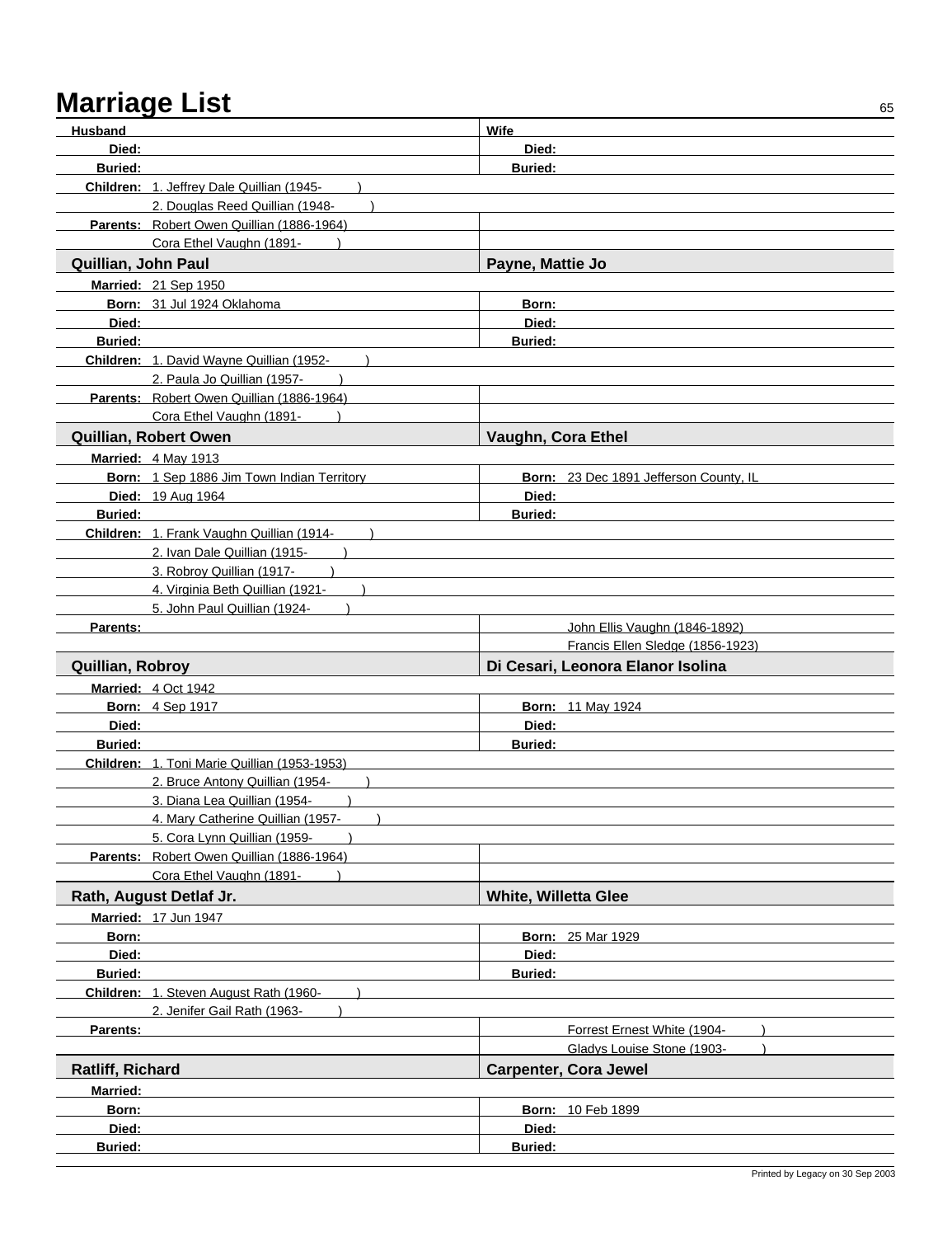# Marriage List **Marriage List**66

| Husband                 |                                                                                 | Wife                    |                                     |
|-------------------------|---------------------------------------------------------------------------------|-------------------------|-------------------------------------|
|                         | Children: 1. Evelyn Ratliff (Fig. 1884)                                         |                         |                                     |
| Other Spouses:          |                                                                                 |                         | Spouses: Unknown Cassell (<br>$  )$ |
| Parents:                |                                                                                 |                         | Albert Carpenter (1869-1957)        |
|                         |                                                                                 |                         | Sota Agnes Vaughn (1880-1965)       |
| <b>Redford, Patrick</b> |                                                                                 | Howard, Olma            |                                     |
|                         | Married: Bolivar, Mo                                                            |                         |                                     |
| Born:                   |                                                                                 | Born:                   |                                     |
| Died:                   |                                                                                 | <b>Died: 1943</b>       |                                     |
| <b>Buried:</b>          |                                                                                 |                         | Buried: Bolivar, Mo                 |
|                         | Children: 1. Alpha Redford (Fig. 2015)                                          |                         |                                     |
|                         | 2. Wayne Redford (<br>$\mathcal{L}_{\text{max}}$ and $\mathcal{L}_{\text{max}}$ |                         |                                     |
| Parents:                |                                                                                 |                         | William Howard (Fig. 1)             |
|                         |                                                                                 |                         | Alpha Anna Johnson (                |
|                         |                                                                                 |                         |                                     |
| Reese, Evan Dale        |                                                                                 | <b>Wilson, Delores</b>  |                                     |
| Married: 1951           |                                                                                 |                         |                                     |
|                         | <b>Born: 13 Jul 1928</b>                                                        |                         | <b>Born: 27 Aug 1933</b>            |
| Died:                   |                                                                                 | Died:                   |                                     |
| <b>Buried:</b>          |                                                                                 | <b>Buried:</b>          |                                     |
|                         | Children: 1. Alan Dale Reese (1952-                                             |                         |                                     |
|                         | 2. Larry Dean Reese (1953-                                                      |                         |                                     |
|                         | 3. Terry Lane Reese (1954-                                                      |                         |                                     |
|                         | Other Spouses: Jean Cary (1933-                                                 |                         |                                     |
|                         | Parents: Ivor Reese (1894-                                                      |                         |                                     |
|                         | Gertrude Cramer (1898-                                                          |                         |                                     |
| Reese, Evan Dale        |                                                                                 | Cary, Jean              |                                     |
|                         | <b>Married: 3 Oct 1958</b>                                                      |                         |                                     |
|                         | <b>Born: 13 Jul 1928</b>                                                        |                         | <b>Born: 20 Feb 1933</b>            |
| Died:                   |                                                                                 | Died:                   |                                     |
| <b>Buried:</b>          |                                                                                 | <b>Buried:</b>          |                                     |
|                         | Other Spouses: Delores Wilson (1933-                                            |                         |                                     |
|                         | Parents: Ivor Reese (1894-                                                      |                         |                                     |
|                         | Gertrude Cramer (1898-                                                          |                         |                                     |
|                         | Reese, Gordon Benjamin                                                          | Dunkin, Donna Faye      |                                     |
|                         | <b>Married: 28 Aug 1954</b>                                                     |                         |                                     |
|                         | <b>Born: 2 Dec 1930</b>                                                         |                         | <b>Born: 1 Jul 1935</b>             |
| Died:                   |                                                                                 | Died:                   |                                     |
| <b>Buried:</b>          |                                                                                 | <b>Buried:</b>          |                                     |
|                         | Children: 1. David Wayne Reese (1960-                                           |                         |                                     |
|                         | Parents: Ivor Reese (1894-                                                      |                         |                                     |
|                         | Gertrude Cramer (1898-                                                          |                         |                                     |
| Reese, Ivor             |                                                                                 | <b>Cramer, Gertrude</b> |                                     |
| <b>Married:</b>         |                                                                                 |                         |                                     |
|                         | Born: 16 Feb 1894                                                               |                         | <b>Born: 12 Oct 1898</b>            |
| Died:                   |                                                                                 | Died:                   |                                     |
| <b>Buried:</b>          |                                                                                 | <b>Buried:</b>          |                                     |
|                         | Children: 1. Vesta Belle Reese (1920-                                           |                         |                                     |
|                         | 2. Ivor Elias Reese (1921-                                                      |                         |                                     |
|                         | 3. Trevor David Reese (1923-                                                    |                         |                                     |
|                         | 4. Gwen Eleanor Reese (1924-                                                    |                         |                                     |
|                         | 5. Evan Dale Reese (1928-                                                       |                         |                                     |
|                         | 6. Gordon Benjamin Reese (1930-                                                 |                         |                                     |
|                         | 7. Donna Mae Reese (1932-                                                       |                         |                                     |
|                         | 8. Janis Gertrude Reese (1934-                                                  |                         |                                     |
|                         |                                                                                 |                         |                                     |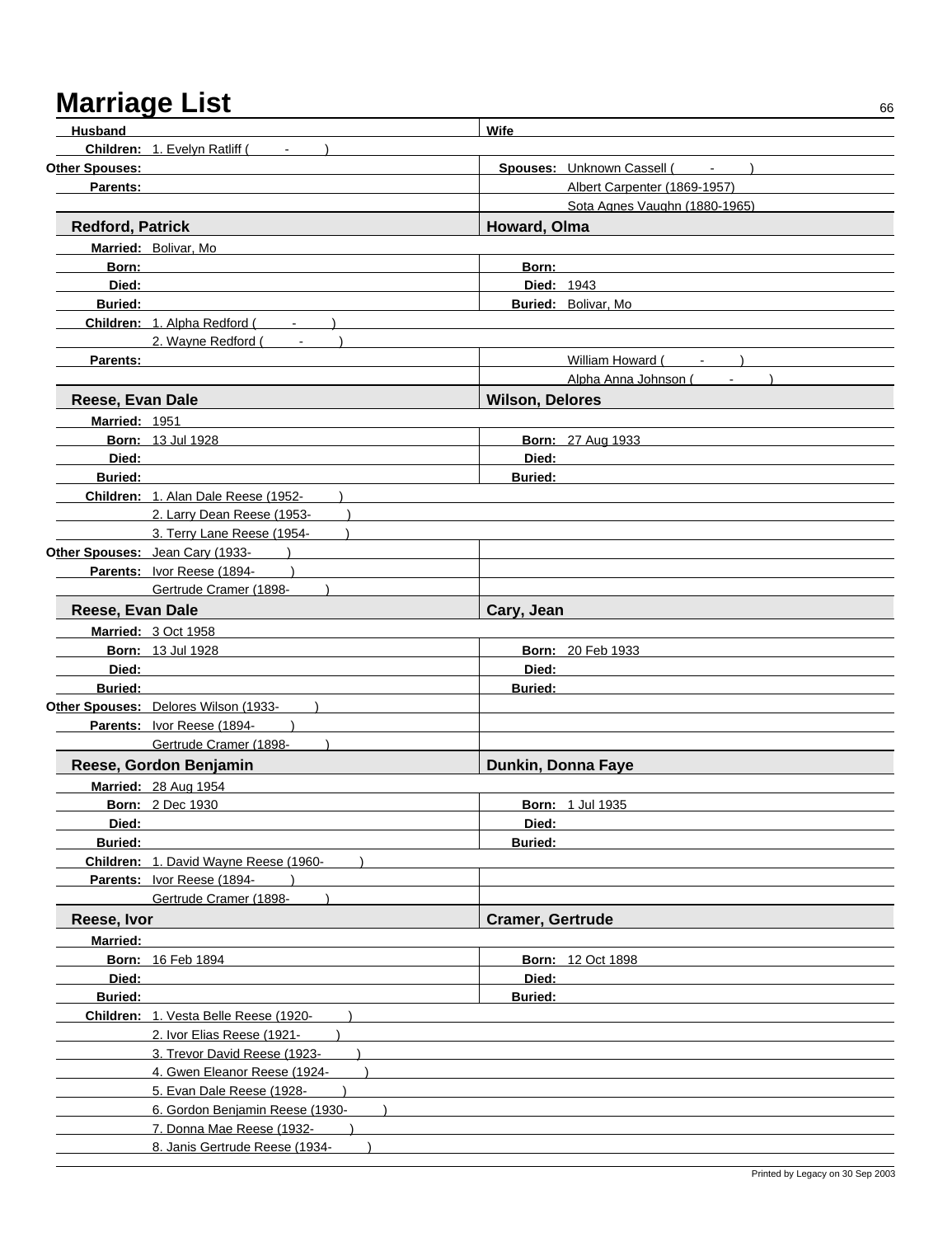| <b>Husband</b>             |                                            | Wife           |                                                      |
|----------------------------|--------------------------------------------|----------------|------------------------------------------------------|
| Parents:                   |                                            |                | Fritz Cramer (1865-1944)                             |
|                            |                                            |                | Martha Emaline Dinwiddie (1866-1940)                 |
| Reese, Ivor Elias          |                                            | Hinton, Gloria |                                                      |
|                            | Married: 30 Jun 1944                       |                |                                                      |
|                            | <b>Born: 20 Aug 1921</b>                   |                | Born: 16 Sep 1926                                    |
| Died:                      |                                            | Died:          |                                                      |
| <b>Buried:</b>             |                                            | <b>Buried:</b> |                                                      |
|                            | Children: 1. James Ronald Reese (1946-     |                |                                                      |
|                            | Parents: Ivor Reese (1894-                 |                |                                                      |
|                            | Gertrude Cramer (1898-                     |                |                                                      |
| <b>Reese, Trevor David</b> |                                            | Alley, Sue     |                                                      |
|                            | <b>Married: 15 May 1948</b>                |                |                                                      |
|                            | <b>Born: 14 Mar 1923</b>                   |                | <b>Born: 27 Jan 1926</b>                             |
| Died:                      |                                            | Died:          |                                                      |
| <b>Buried:</b>             |                                            | <b>Buried:</b> |                                                      |
|                            | Children: 1. Trevor David Reese Jr. (1956- |                |                                                      |
|                            | Parents: Ivor Reese (1894-                 |                |                                                      |
|                            | Gertrude Cramer (1898-                     |                |                                                      |
| <b>Rhodes, Eli</b>         |                                            |                | <b>Cathey, Dorothy Elnora</b>                        |
| Married: 1948              |                                            |                |                                                      |
| Born:                      |                                            |                | <b>Born: 20 Jul 1919</b>                             |
| Died:                      |                                            | Died:          |                                                      |
| <b>Buried:</b>             |                                            | <b>Buried:</b> |                                                      |
| Other Spouses:             |                                            |                | Spouses: Don Mann (                                  |
|                            |                                            |                | Stuart Kajfas (Fig. 1991)                            |
| Parents:                   |                                            |                | James Marlin Cathey (1881-1997)<br>Lillie Lee (1896- |
|                            |                                            |                | Dinwiddie, Velma Ann                                 |
| Rissler, Richard S.        |                                            |                |                                                      |
| <b>Married: 1932</b>       |                                            |                |                                                      |
| Born:                      |                                            | Died:          | <b>Born: 6 Oct 1905</b>                              |
| Died:<br><b>Buried:</b>    |                                            | <b>Buried:</b> |                                                      |
| Parents:                   |                                            |                | Robert Finel Dinwiddie (1868-1954)                   |
|                            |                                            |                | Louisa Elizabeth Allison (1872-1925)                 |
| <b>Rissler, Robert Lee</b> |                                            | Pauley, Martha |                                                      |
|                            | Married: 5 Jun 1958                        |                |                                                      |
|                            | <b>Born: 13 Jun 1931</b>                   | Born:          |                                                      |
| Died:                      |                                            | Died:          |                                                      |
| Buried:                    |                                            | <b>Buried:</b> |                                                      |
|                            | Children: 1. Pamela Sue Rissler (1959-     |                |                                                      |
|                            | 2. Ronald Lee Rissler (1961-               |                |                                                      |
|                            | Parents: Robert W. Rissler (1903-          |                |                                                      |
|                            | Bessie Mable Dinwiddie (1903-              |                |                                                      |
| Rissler, Robert W.         |                                            |                | Dinwiddie, Bessie Mable                              |
| <b>Married:</b>            |                                            |                |                                                      |
|                            | <b>Born: 29 Dec 1903</b>                   |                | <b>Born: 28 Aug 1903</b>                             |
| Died:                      |                                            | Died:          |                                                      |
| Buried:                    |                                            | <b>Buried:</b> |                                                      |
|                            | Children: 1. Robert Lee Rissler (1931-     |                |                                                      |
|                            | 2. Marcia Ann Rissler (1938-               |                |                                                      |
| Parents:                   |                                            |                | Robert Finel Dinwiddie (1868-1954)                   |
|                            |                                            |                | Louisa Elizabeth Allison (1872-1925)                 |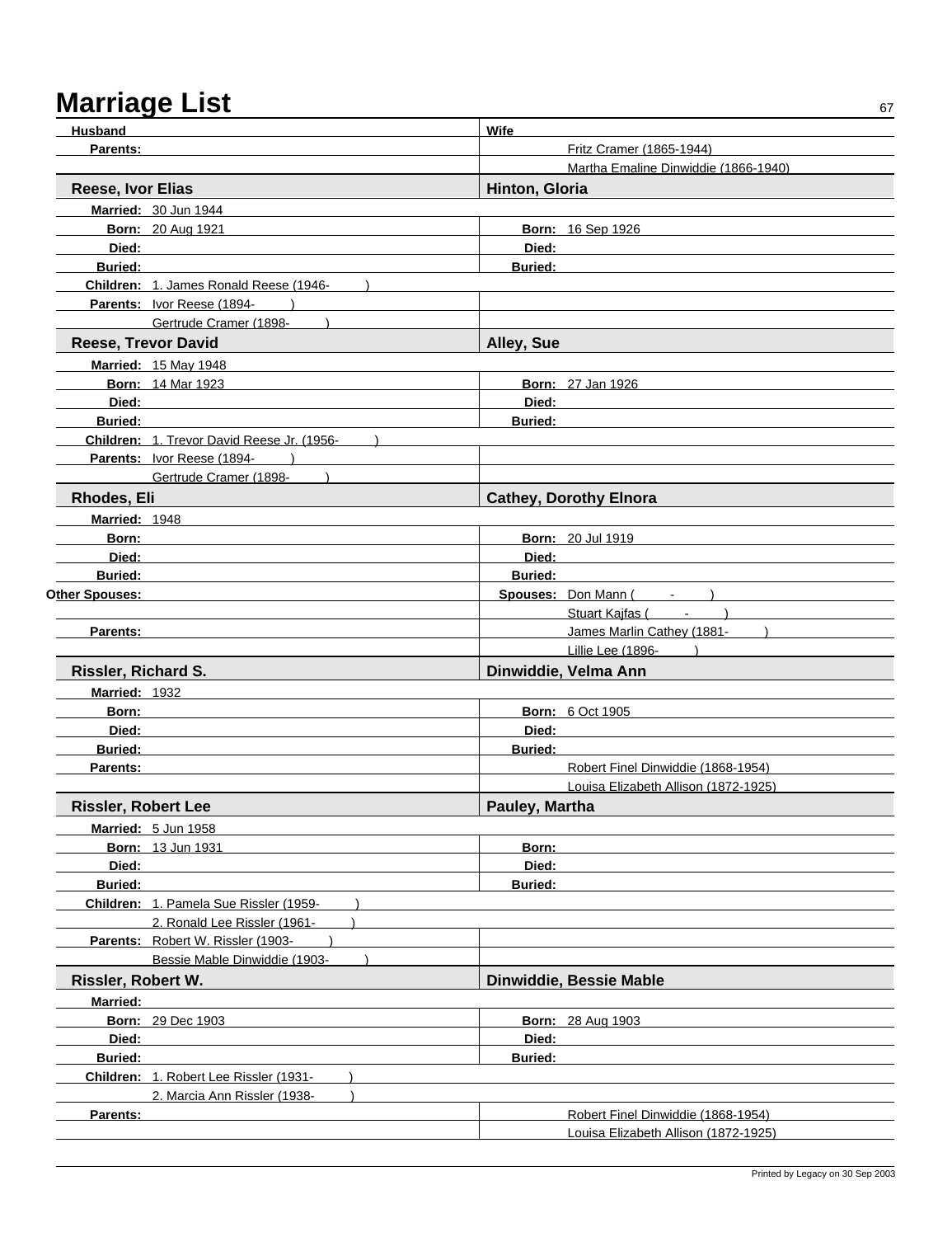| <b>Husband</b>      |                                               | <b>Wife</b>                          |  |
|---------------------|-----------------------------------------------|--------------------------------------|--|
|                     | <b>Robbins, Herbert Charles</b>               | <b>Roberts, Esther Emolyn</b>        |  |
|                     | Married: 12 Jun 1952                          |                                      |  |
|                     | <b>Born: 26 Aug 1929</b>                      | <b>Born: 28 Jul 1927</b>             |  |
| Died:               |                                               | Died:                                |  |
| <b>Buried:</b>      |                                               | <b>Buried:</b>                       |  |
|                     | Children: 1. John Bradley Robbins (1954-      |                                      |  |
|                     | 2. Janet Lynn Robbins (1956-                  |                                      |  |
|                     | 3. Ann Carol Robbins (1958-                   |                                      |  |
|                     | 4. Mark Kendal Robbins (1961-                 |                                      |  |
|                     | 5. Joyce Elaine Robbins (1963-                |                                      |  |
| Parents:            |                                               | Dwight Lester Roberts (1897-1965)    |  |
|                     |                                               | Gladys Cramer (1897-                 |  |
| Roberts, Daryl Alan |                                               | <b>Todd, Nancy Edith</b>             |  |
|                     | Married: 29 Jun 1962                          |                                      |  |
| Born:               |                                               | <b>Born: 20 Sep 1940</b>             |  |
| Died:               |                                               | Died:                                |  |
| <b>Buried:</b>      |                                               | <b>Buried:</b>                       |  |
|                     | Children: 1. Lorene Ann Roberts (             |                                      |  |
|                     | 2. John Malcolm Roberts (                     |                                      |  |
| <b>Parents:</b>     |                                               | John Franklin Todd Jr. (1914-        |  |
|                     |                                               | Lorene Ann Craig (1911-              |  |
|                     | <b>Roberts, Dwight Lester</b>                 | <b>Cramer, Gladys</b>                |  |
|                     | Married: 14 Oct 1916                          |                                      |  |
|                     | <b>Born: 9 May 1897</b>                       | <b>Born: 6 Feb 1897</b>              |  |
| Died: 1965          |                                               | Died:                                |  |
| <b>Buried:</b>      |                                               | <b>Buried:</b>                       |  |
|                     | Children: 1. Dwight Lester Roberts Jr. (1918- |                                      |  |
|                     | 2. Ira Frederick Roberts (1920-               |                                      |  |
|                     | 3. Mary Doris Roberts (1921-                  |                                      |  |
|                     | 4. Lloyd Rodney Roberts (1923-                |                                      |  |
|                     | 5. Paul Maynard Roberts (1925-1944)           |                                      |  |
|                     | 6. Esther Emolyn Roberts (1927-               |                                      |  |
| <b>Parents:</b>     |                                               | Fritz Cramer (1865-1944)             |  |
|                     |                                               | Martha Emaline Dinwiddie (1866-1940) |  |
|                     | Roberts, Dwight Lester Jr.                    | Zang, Bertha Clara                   |  |
|                     | <b>Married: 13 Oct 1943</b>                   |                                      |  |
|                     | <b>Born: 5 May 1918</b>                       | <b>Born: 25 Aug 1916</b>             |  |
| Died:               |                                               | Died:                                |  |
| <b>Buried:</b>      |                                               | <b>Buried:</b>                       |  |
|                     | Children: 1. David Alan Roberts (1946-        |                                      |  |
|                     | 2. Stephen Lee Roberts (1953-                 |                                      |  |
|                     | Parents: Dwight Lester Roberts (1897-1965)    |                                      |  |
|                     | Gladys Cramer (1897-                          |                                      |  |
|                     | <b>Roberts, Ira Frederick</b>                 | Pohle, Ruth Kathleen                 |  |
|                     | <b>Married: 10 Mar 1944</b>                   |                                      |  |
|                     | <b>Born: 1 Apr 1920</b>                       | <b>Born: 29 Jan 1924</b>             |  |
| Died:               |                                               | Died:                                |  |
| Buried:             |                                               | <b>Buried:</b>                       |  |
|                     | Children: 1. Kathleen Ann Roberts (1947-      |                                      |  |
|                     | 2. Dorothy Faye Roberts (1949-                |                                      |  |
|                     | 3. Marilyn Kay Roberts (1951-                 |                                      |  |
|                     | 4. Robert Frederick Roberts (1960-            |                                      |  |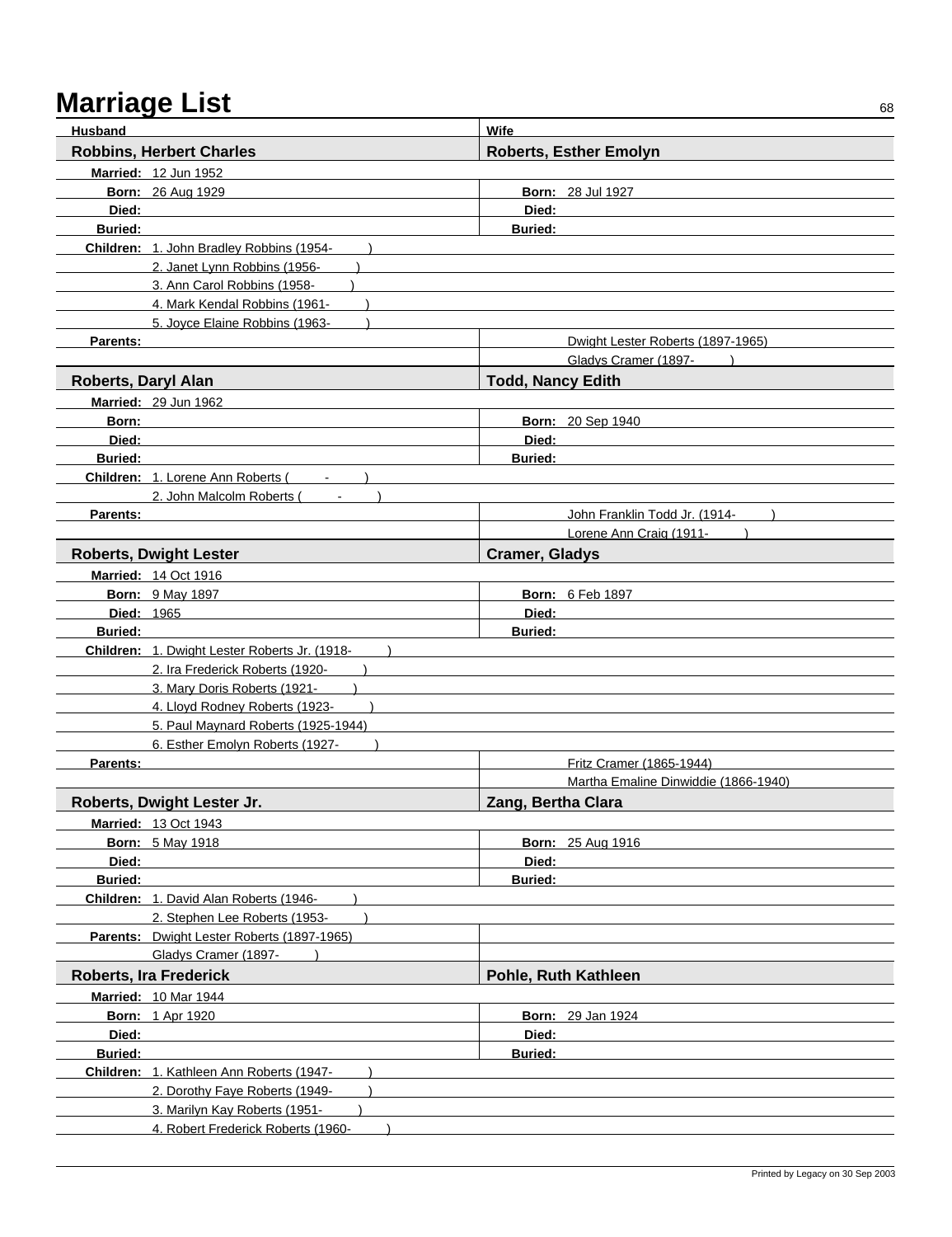| Husband             |                                                                     | Wife                          |
|---------------------|---------------------------------------------------------------------|-------------------------------|
|                     | Parents: Dwight Lester Roberts (1897-1965)                          |                               |
|                     | Gladys Cramer (1897-                                                |                               |
|                     | <b>Roberts, Lloyd Rodney</b>                                        | Self, Della Lou               |
|                     | Married: 19 Jun 1943                                                |                               |
|                     | <b>Born: 28 Jul 1923</b>                                            | <b>Born: 8 Sep 1924</b>       |
| Died:               |                                                                     | Died:                         |
| <b>Buried:</b>      |                                                                     | <b>Buried:</b>                |
|                     | Children: 1. Carolyn Sue Roberts (1946-                             |                               |
|                     | 2. Carl Rodney Roberts (1949-                                       |                               |
|                     | 3. Barbara Dell Roberts (1952-                                      |                               |
|                     | 4. Paula Jean Roberts (1955-                                        |                               |
|                     | Parents: Dwight Lester Roberts (1897-1965)                          |                               |
|                     | Gladys Cramer (1897-                                                |                               |
|                     | Robertson, Darrell Vernon                                           | Otten, Sandra Kay             |
|                     | <b>Married: 19 Oct 1964</b>                                         |                               |
|                     | <b>Born: 19 Apr 1934</b>                                            | <b>Born: 7 Apr 1950</b>       |
| Died:               |                                                                     | Died:                         |
| <b>Buried:</b>      |                                                                     | <b>Buried:</b>                |
| Parents:            |                                                                     | Lloyd Elwood Otten (1921-     |
|                     |                                                                     | Juanita Jewell Clark (1915-   |
| Rodgers, Allen      |                                                                     | Dinwiddie, Rosa Lee           |
|                     | Married: 20 Jul 1956                                                |                               |
| Born:               |                                                                     | <b>Born: 19 Jul 1937</b>      |
| Died:               |                                                                     | Died:                         |
| <b>Buried:</b>      |                                                                     | <b>Buried:</b>                |
| Parents:            |                                                                     | Truman Leroy Dinwiddie (1911- |
|                     |                                                                     |                               |
|                     |                                                                     | Vermont Bush (<br>$\sim$      |
|                     | Rodgers, Jack Christian                                             | <b>Cramer, Ethel Marie</b>    |
|                     | <b>Married: 24 Nov 1937</b>                                         |                               |
|                     | <b>Born: 15 Apr 1918</b>                                            | <b>Born: 6 Oct 1912</b>       |
| Died:               |                                                                     | Died:                         |
| <b>Buried:</b>      |                                                                     | Buried:                       |
|                     | Children: 1. Jerry Dean Rodgers (1938-                              |                               |
|                     | 2. John Thomas Rodgers (1942-                                       |                               |
|                     | 3. Mary Ruth Rodgers (1945-                                         |                               |
| Parents:            |                                                                     | Ora Samuel Cramer (1890-      |
|                     |                                                                     | Minnie Mabel Cox (1892-1931)  |
| Rodgers, Jerry Dean |                                                                     | Hamilton, Lucinda Pinkston    |
|                     | Married: 26 Apr 1958                                                |                               |
|                     | <b>Born: 6 Oct 1938</b>                                             | Born: 23 Mar 1937             |
| Died:               |                                                                     | Died:                         |
| <b>Buried:</b>      |                                                                     | <b>Buried:</b>                |
|                     | Children: 1. Sherry Lynne Rodgers (1959-                            |                               |
|                     | 2. Joyce Dee Rodgers (1961-                                         |                               |
|                     | Parents: Jack Christian Rodgers (1918-                              |                               |
|                     | Ethel Marie Cramer (1912-                                           |                               |
|                     | Rodgers, John Thomas                                                | <b>Bauer, Betty Lou</b>       |
| <b>Married:</b>     |                                                                     |                               |
|                     | <b>Born: 28 Sep 1942</b>                                            | <b>Born: 6 Jul 1940</b>       |
| Died:               |                                                                     | Died:                         |
| <b>Buried:</b>      |                                                                     | <b>Buried:</b>                |
|                     | Parents: Jack Christian Rodgers (1918-<br>Ethel Marie Cramer (1912- |                               |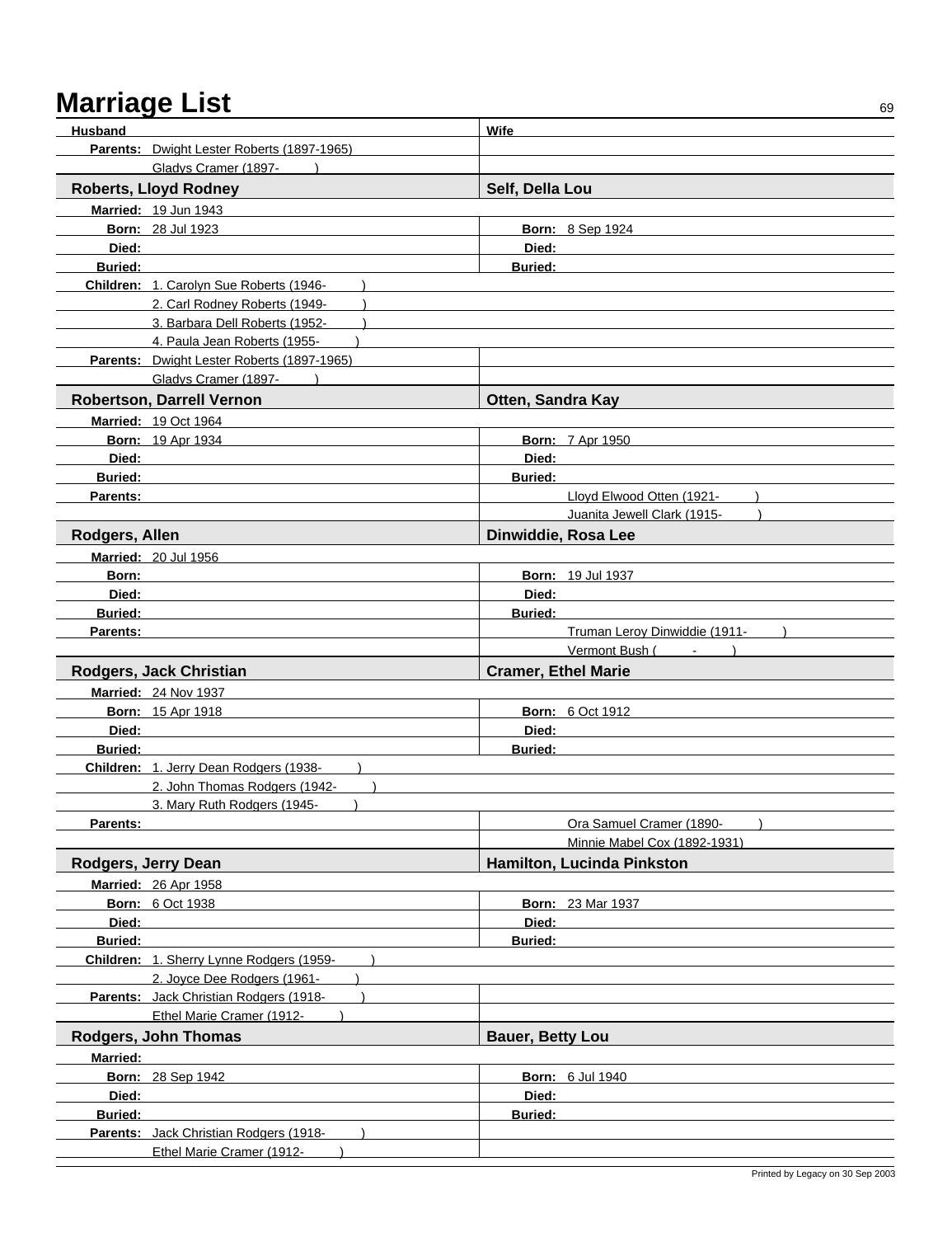| <b>Husband</b>    |                                           | Wife                                                    |  |
|-------------------|-------------------------------------------|---------------------------------------------------------|--|
|                   | Rodgers, Myron Harrison                   | <b>Dinwiddie, Ethel Lorene</b>                          |  |
| <b>Married:</b>   |                                           |                                                         |  |
|                   | <b>Born: 27 Nov 1911</b>                  | Born: 29 Sep 1910                                       |  |
| Died:             |                                           | Died:                                                   |  |
| <b>Buried:</b>    |                                           | <b>Buried:</b>                                          |  |
|                   | Children: 1. Richard P. Rodgers (1948-    |                                                         |  |
|                   | 2. Janet Denise Rodgers (1945-1945)       |                                                         |  |
| Parents:          |                                           | Robert Finel Dinwiddie (1868-1954)                      |  |
|                   |                                           | Louisa Elizabeth Allison (1872-1925)                    |  |
| Rough, Edward     |                                           | Vaughn, Minnie Emily                                    |  |
| <b>Married:</b>   |                                           |                                                         |  |
| <b>Born: 1876</b> |                                           | Born: 22 Jul 1887 Jefferson County, IL                  |  |
|                   | <b>Died: Illinois</b>                     | Died: 7 Sep 1907                                        |  |
| <b>Buried:</b>    |                                           | <b>Buried:</b> Hopewell Cemetery, Jefferson County, IL. |  |
|                   | Children: 1. Batrice Pauline Rough (1908- |                                                         |  |
|                   | 2. Bernice Mildred Rough (1910-           |                                                         |  |
|                   | 3. Glenn Edward Rough (1911-              |                                                         |  |
|                   | 4. Mabel Roberta Rough (1915-             |                                                         |  |
|                   | 5. Robert Roy Rough (1918-                |                                                         |  |
|                   | 6. Frank Albert Rough (1921-              |                                                         |  |
|                   | 7. Jimmie Lynn Rough (1928-               |                                                         |  |
|                   | Parents: Walter T. Rough (1830-           | John Ellis Vaughn (1846-1892)                           |  |
|                   | Unknown (1830-                            | Francis Ellen Sledge (1856-1923)                        |  |
| Rough, Walter T.  |                                           | <b>Unknown</b>                                          |  |
| Married:          |                                           |                                                         |  |
|                   | Born: 8 Jan 1830 Dover N.H.               | Born:                                                   |  |
| Died:             |                                           | Died:                                                   |  |
| <b>Buried:</b>    |                                           | <b>Buried:</b>                                          |  |
|                   | Children: 1. Edward Rough (1876-          |                                                         |  |
|                   | Parents: Unknown (1876-                   |                                                         |  |
|                   | Unknown (1876-                            |                                                         |  |
| Rouse, Lanny      |                                           | Dinwiddie, Bonnie Louise                                |  |
| Married: 1958     |                                           |                                                         |  |
| <b>Born: 1940</b> |                                           | <b>Born: 1941</b>                                       |  |
| Died:             |                                           | Died:                                                   |  |
| <b>Buried:</b>    |                                           | <b>Buried:</b>                                          |  |
|                   | Children: 1. Johnny Lee (Mead) Rouse (    |                                                         |  |
|                   | 2. Michael Neal (Mead) Rouse (            |                                                         |  |
|                   | 3. Scott Douglas Rouse (                  |                                                         |  |
| Parents:          |                                           | Benjamin Owen Dinwiddie (1918-                          |  |
|                   |                                           | Helen Virginia Bradshaw (                               |  |
|                   | <b>Rowland, Eugene Russell</b>            | Stallman, Lorene Regina                                 |  |
|                   | Married: 9 Jun 1940                       |                                                         |  |
|                   | <b>Born: 6 May 1911</b>                   | Born:                                                   |  |
| Died:             |                                           | Died:                                                   |  |
| <b>Buried:</b>    |                                           | <b>Buried:</b>                                          |  |
|                   | Children: 1. James Robert Rowland (1942-  |                                                         |  |
|                   | 2. Marilyn Louise Rowland (1945-          |                                                         |  |
|                   | 3. Sally Rosina Rowland (1949-            |                                                         |  |
|                   | 4. Jeanette Terry Rowland (1954-          |                                                         |  |
|                   | Parents: Floyd Rowland (<br>$-1951)$      |                                                         |  |
|                   | Eunice Luesa Decker (1887-                |                                                         |  |
|                   |                                           |                                                         |  |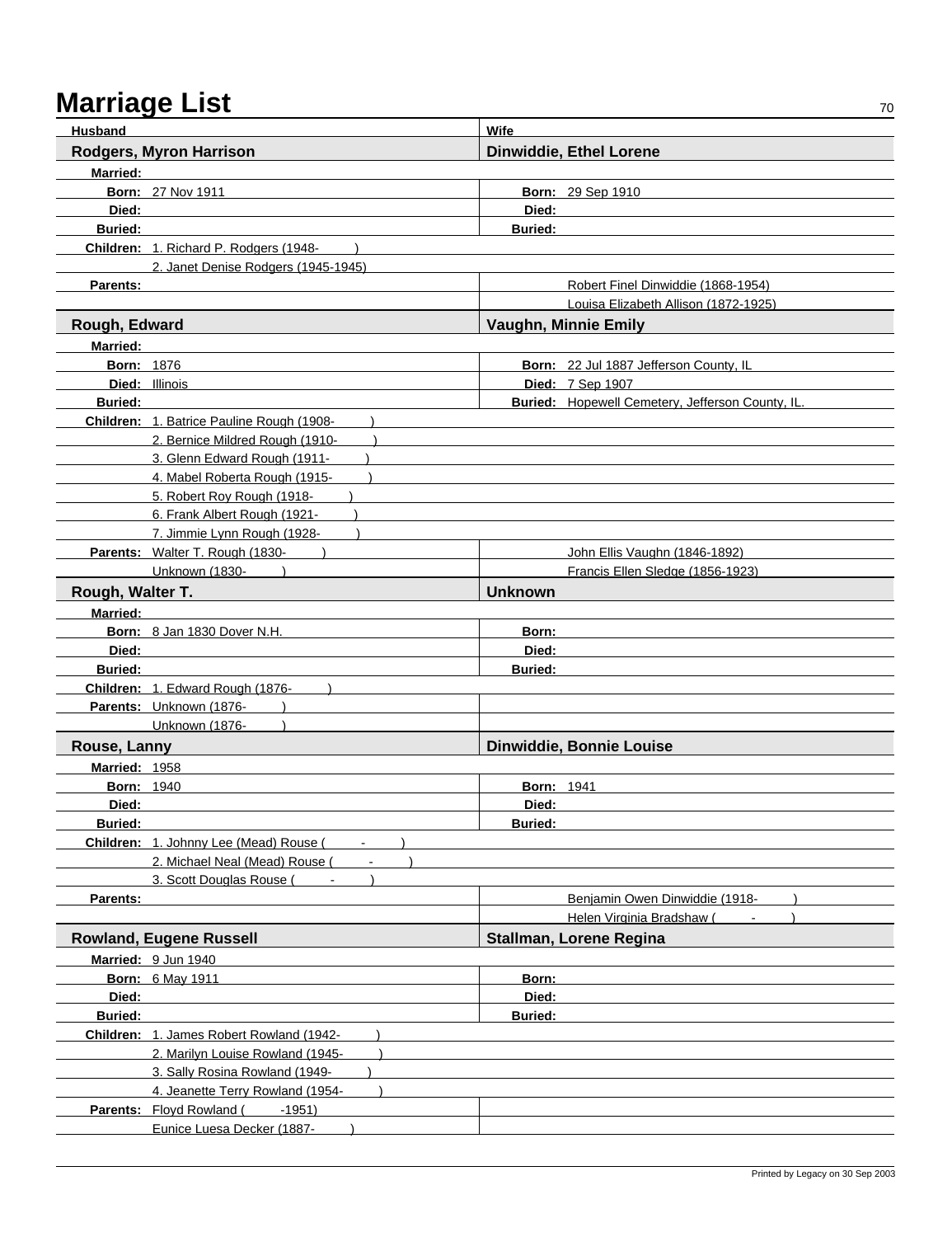| Husband                   |                                                 | <b>Wife</b>                                                                   |  |
|---------------------------|-------------------------------------------------|-------------------------------------------------------------------------------|--|
| Rowland, Floyd            |                                                 | Decker, Eunice Luesa                                                          |  |
|                           | <b>Married: 26 Feb 1908</b>                     |                                                                               |  |
| Born:                     |                                                 | <b>Born: 26 Mar 1887</b>                                                      |  |
|                           | <b>Died: 24 Oct 1951</b>                        | Died:                                                                         |  |
| <b>Buried:</b>            |                                                 | <b>Buried:</b>                                                                |  |
|                           | Children: 1. Eugene Russell Rowland (1911-      |                                                                               |  |
|                           | 2. Gladys Guila Rowland (1914-                  |                                                                               |  |
|                           | 3. Willa Meredith Rowland (1920-                |                                                                               |  |
| Parents:                  |                                                 | John Wesley Decker (1856-1942)                                                |  |
|                           |                                                 | Margaret Ann Dinwiddie (1854-1951)                                            |  |
| Sanders, Will             |                                                 | <b>Boone, Ruth Edith</b>                                                      |  |
|                           | Married: 8 Dec 1938 Jefferson County, IL        |                                                                               |  |
|                           | <b>Born: 22 Apr 1877</b>                        | Born: 9 Nov 1898 Jefferson County, IL                                         |  |
|                           | Died: 28 Aug 1952 Jefferson County, IL          | Died:                                                                         |  |
|                           | <b>Buried: Example 2019</b>                     | <b>Buried:</b>                                                                |  |
| <b>Parents:</b>           |                                                 | Charles Everett Boone (1871-1919)<br>Myrtle (Lulu) Lewella Vaughn (1878-1954) |  |
|                           | <b>Sands, Rollin Eugene</b>                     | Vaughn, Marsella Marie                                                        |  |
|                           |                                                 |                                                                               |  |
| Born:                     | Married: 15 Mar 1951 Denver, CO                 | Born: 8 Oct 1928 Jefferson County, IL                                         |  |
| Died:                     |                                                 | Died:                                                                         |  |
| <b>Buried:</b>            |                                                 | <b>Buried:</b>                                                                |  |
|                           | Children: 1. Marsha Jean Sands (1952-           |                                                                               |  |
|                           | 2. Kim Marie Sands (1954-                       |                                                                               |  |
|                           | 3. Stephen Wayne Sands (1961-                   |                                                                               |  |
| Parents:                  |                                                 | Clarence Evan Vaughn (1906-                                                   |  |
|                           |                                                 | Lila Josephine Williams (1907-                                                |  |
| Scarff, John              |                                                 | <b>Trout, Beverly Jean</b>                                                    |  |
|                           | <b>Married: 24 Nov 1956</b>                     |                                                                               |  |
| Born:                     |                                                 | <b>Born: 4 Feb 1939</b>                                                       |  |
| Died:                     |                                                 | Died:                                                                         |  |
| <b>Buried:</b>            |                                                 | <b>Buried:</b>                                                                |  |
|                           | Children: 1. Paul David Scarff (1958-           |                                                                               |  |
| Other Spouses:            |                                                 | Spouses: Rodney H. Woodworth (1961-                                           |  |
| Parents:                  |                                                 | William Jewell Trout (1910-                                                   |  |
|                           |                                                 | Pauline Frances Pratt (1909-                                                  |  |
|                           | <b>Schemenauer, Robert George</b>               | <b>Chambers, Donna Louise</b>                                                 |  |
|                           | <b>Married: 27 Apr 1957</b>                     |                                                                               |  |
|                           | <b>Born: 20 Oct 1934</b>                        | <b>Born: 10 Jan 1937</b>                                                      |  |
| Died:                     |                                                 | Died:                                                                         |  |
| <b>Buried:</b>            | Children: 1. Julie Elizabeth Schemenauer (1958- | <b>Buried:</b>                                                                |  |
|                           | 2. David Robert Schemenauer (1959-              |                                                                               |  |
| Parents:                  |                                                 | Asa Franklin Chambers (1914-                                                  |  |
|                           |                                                 | Ruby Lucille Dale (1915-                                                      |  |
| <b>Scott, Edward Earl</b> |                                                 | Finley, Virginia C.                                                           |  |
|                           | Married: 6 Nov 1954                             |                                                                               |  |
|                           | <b>Born: 13 Dec 1932</b>                        | <b>Born: 23 Oct 1934</b>                                                      |  |
| Died:                     |                                                 | Died:                                                                         |  |
| Buried:                   |                                                 | <b>Buried:</b>                                                                |  |
|                           | Children: 1. David E. Scott (1955-              |                                                                               |  |
|                           | 2. Richard R. Scott (1958-                      |                                                                               |  |
|                           | 3. Terri Jo Scott (1960-                        |                                                                               |  |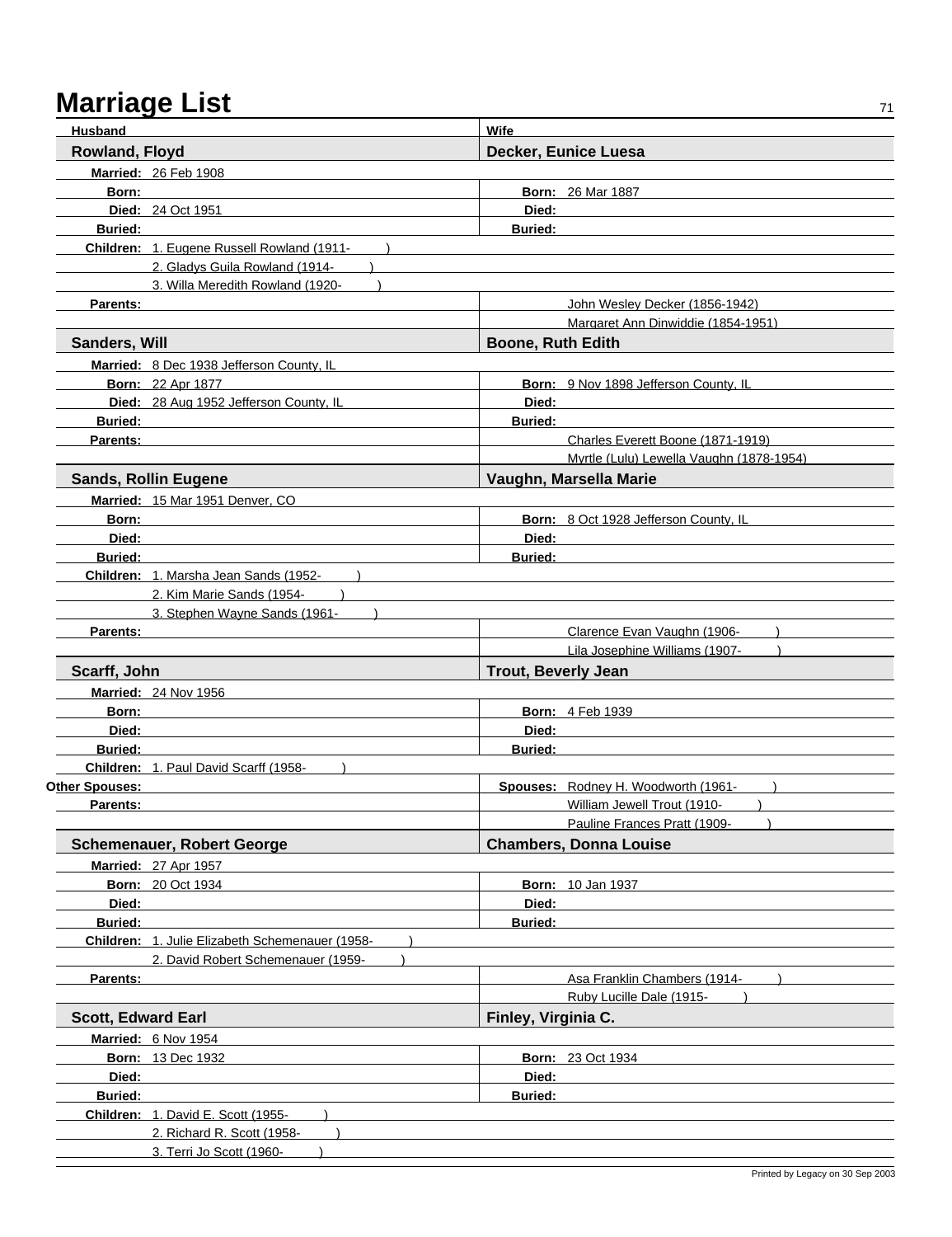| <b>Husband</b>                                    | Wife                           |
|---------------------------------------------------|--------------------------------|
| 4. Patricia E. Scott (1963-                       |                                |
| Parents:                                          | Milton Elwood Finley (1901-    |
|                                                   | Martha L. Adams (1901-         |
| <b>Scotten, Roy Neal</b>                          | Needy, Barbara Dawn            |
| Married: 1 Sep 1956                               |                                |
| Born:                                             | <b>Born: 17 Jul 1938</b>       |
| Died:                                             | Died:                          |
| Buried:                                           | Buried:                        |
| Children: 1. Tammie Scotten (1958-                |                                |
| 2. Randy Scotten (1959-                           |                                |
| Parents:                                          | Eugene Needy (1913-            |
|                                                   | Mary Elizabeth Clifford (1914- |
| Sernis, John William                              | Neitzert, Mary A.              |
| Married: 27 Sep 1959                              |                                |
| Born:                                             | <b>Born: 25 May 1939</b>       |
| Died:                                             | Died:                          |
| <b>Buried:</b>                                    | <b>Buried:</b>                 |
| Children: 1. John Davis Sernis (1960-             |                                |
| Parents:                                          | Carl Neitzert (1907-           |
|                                                   | Mary Sullivan (1904-           |
| Shafe, Kian                                       | Homan, Judith Jean             |
| <b>Married: 26 Jun 1960</b>                       |                                |
| Born:                                             | <b>Born: 30 Nov 1941</b>       |
| Died:                                             | Died:                          |
| <b>Buried:</b>                                    | <b>Buried:</b>                 |
| Children: 1. Mir. John Markquem Kian Shafe (1961- |                                |
| 2. Mir. Michael Kaneh Shafe (1963-                |                                |
| Parents:                                          | John F. Homan Jr. (1920-       |
|                                                   | Anita Deryle Hedgecock (       |
| Sipes, Col.                                       | Eller, Sophronia               |
| <b>Married:</b>                                   |                                |
| Born:                                             | Born: 1855-1856                |
| Died:                                             | Died:                          |
| <b>Buried:</b>                                    | <b>Buried:</b>                 |
| Other Spouses:                                    | Spouses: George Eller (Fig. 1) |
| Parents:                                          | Joseph Eller (1816-1876)       |
|                                                   | Sarah Evans (1821-1900)        |
| Sledge, Bob                                       | Unknown, Unknown Wife          |
| Married:                                          |                                |
| Born:                                             | Born:                          |
| Died:                                             | Died:                          |
| Buried:                                           | <b>Buried:</b>                 |
| Children: 1. John Sledge (<br>$\blacksquare$      |                                |
| 2. Will Sledge (<br>$\blacksquare$                |                                |
| 3. Nat Sledge (<br>$\blacksquare$                 |                                |
| Parents: Zebulon Louis Sledge Sr. (               |                                |
| Unknown Wife Unknown (                            |                                |
| Sledge, Henry                                     | Unknown, Unknown Wife          |
| Married:                                          |                                |
| Born:                                             | Born:                          |
| Died:                                             | Died:                          |
| <b>Buried:</b>                                    | <b>Buried:</b>                 |
|                                                   |                                |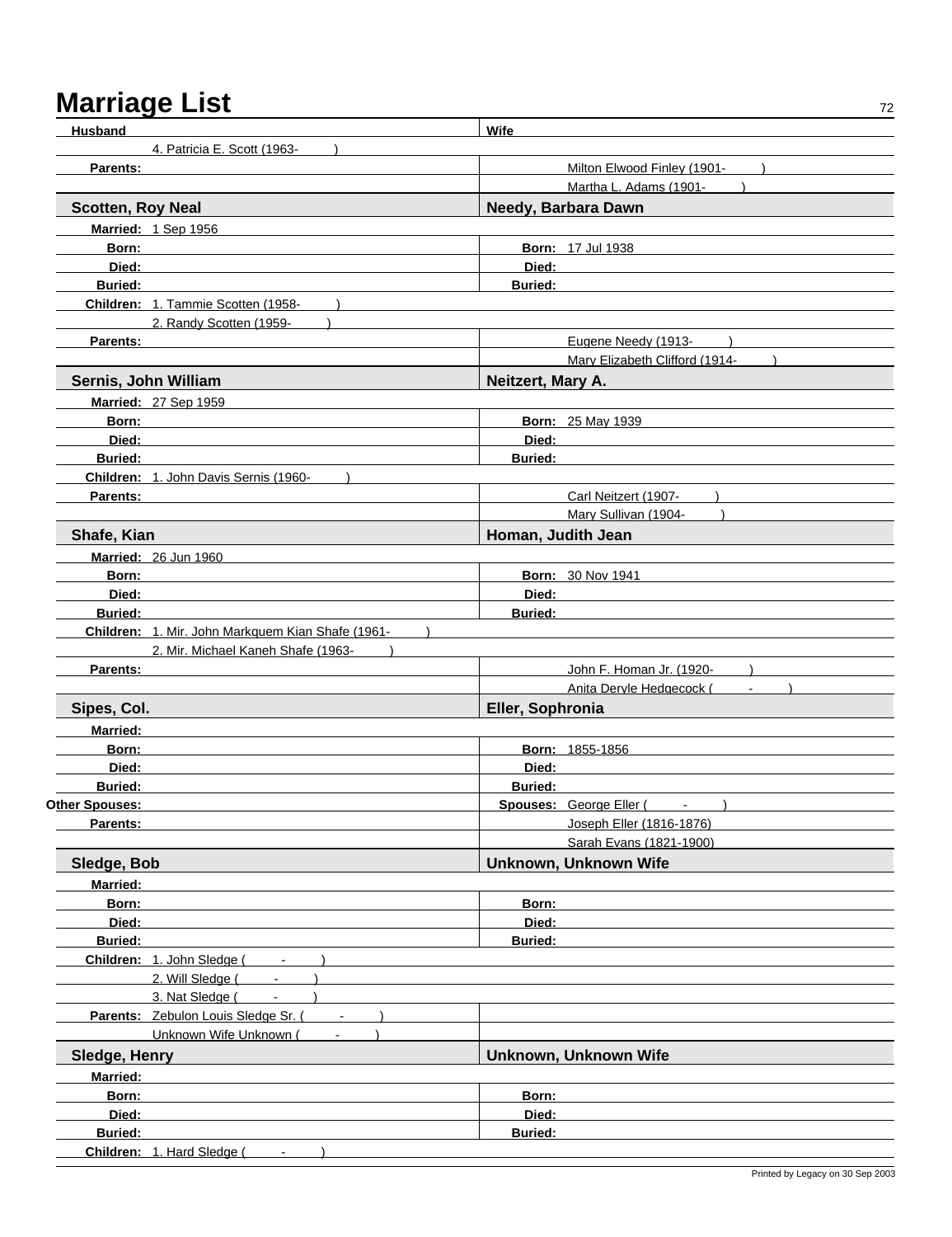| Husband                |                                                                                                                | Wife                                                        |
|------------------------|----------------------------------------------------------------------------------------------------------------|-------------------------------------------------------------|
|                        | Parents: Zebulon Louis Sledge Sr. (Fig. 2014)                                                                  |                                                             |
|                        | Unknown Wife Unknown (                                                                                         |                                                             |
| Sledge, Starlin        |                                                                                                                | Unknown, Unknown Wife                                       |
| <b>Married:</b>        |                                                                                                                |                                                             |
| Born:                  |                                                                                                                | Born:                                                       |
| Died:                  |                                                                                                                | Died:                                                       |
| <b>Buried:</b>         |                                                                                                                | <b>Buried:</b>                                              |
|                        | Children: 1. Ben Sledge (Fig. 3.1)                                                                             |                                                             |
|                        | Parents: Zebulon Louis Sledge Sr. (Fig. 2014)                                                                  |                                                             |
|                        | Unknown Wife Unknown (Fig. 1)                                                                                  |                                                             |
| <b>Sledge, Timothy</b> |                                                                                                                | Unknown, Unknown Wife                                       |
|                        |                                                                                                                |                                                             |
| <b>Married:</b>        |                                                                                                                |                                                             |
| Born:                  |                                                                                                                | Born:                                                       |
| Died:                  |                                                                                                                | Died:                                                       |
| <b>Buried:</b>         |                                                                                                                | <b>Buried:</b>                                              |
|                        | Children: 1. John Sledge (Fig. 1888)                                                                           |                                                             |
|                        | 2. Jim Sledge $($ - $)$                                                                                        |                                                             |
|                        | Parents: Zebulon Louis Sledge Sr. (Fig. 2.1)                                                                   |                                                             |
|                        | Unknown Wife Unknown (                                                                                         |                                                             |
|                        | Sledge, Zebulon Louis Sr.                                                                                      | <b>Unknown, Unknown Wife</b>                                |
| <b>Married:</b>        |                                                                                                                |                                                             |
|                        | Born: Ireland                                                                                                  | Born:                                                       |
| Died:                  |                                                                                                                | Died:                                                       |
| <b>Buried:</b>         |                                                                                                                | <b>Buried:</b>                                              |
|                        | Children: 1. Zebulon Louis Sledge Jr. (1814-1898)                                                              |                                                             |
|                        | 2. Starlin Sledge (Fig. 2. Starlin Sledge (Fig. 2. Starlin Sledge (Fig. 2. Starlin Sledge (Fig. 2. Starling Sl |                                                             |
|                        | 3. Dan Sledge ( Fig. 2. 1991)                                                                                  |                                                             |
|                        | 4. Timothy Sledge ( Fig. 2. 1991)                                                                              |                                                             |
|                        | 5. Henry Sledge ( Fig. 2014)                                                                                   |                                                             |
|                        | 6. Bob Sledge (Fig. 1)<br>$\lambda$                                                                            |                                                             |
|                        | Sledge, Zebulon Louis Jr.                                                                                      | Warren, Sarah N.                                            |
|                        | Married: 4 Dec 1834                                                                                            |                                                             |
|                        | Born: 6 Oct 1814 Tennesse                                                                                      | <b>Born: 15 Oct 1818 Illinois ?</b>                         |
|                        | Died: 1898 Oklahoma                                                                                            | Died: 1864 Jefferson County, IL                             |
| <b>Buried:</b>         |                                                                                                                | <b>Buried:</b> Pleasant Hill Cemetery, Jefferson County, IL |
|                        | Children: 1. Francis Ellen Sledge (1856-1923)                                                                  |                                                             |
|                        | 2. Cintha E. Sledge (1835-1836)                                                                                |                                                             |
|                        | 3. John W. Sledge (1837-                                                                                       |                                                             |
|                        | 4. Rosetta J. Sledge (1839-                                                                                    |                                                             |
|                        | 5. Burell Sledge (1841-                                                                                        |                                                             |
|                        | 6. Infant Son Sledge (1843-1843)                                                                               |                                                             |
|                        | 7. Mary E. Sledge (1844-                                                                                       |                                                             |
|                        | 8. Zebulon Louis Sledge III (1847-                                                                             |                                                             |
|                        | 9. James R. Sledge (1849-                                                                                      |                                                             |
|                        | 10. Martha L. Sledge (1851-                                                                                    |                                                             |
|                        | 11. Sarah A. Sledge (1853-1853)                                                                                |                                                             |
|                        | 12. Susan T. Sledge (1858-                                                                                     |                                                             |
|                        | Other Spouses: Unknown Tucker (                                                                                |                                                             |
|                        | Parents: Zebulon Louis Sledge Sr. (                                                                            | <b>Unknown Father Warren (</b>                              |
|                        | Unknown Wife Unknown (                                                                                         | Unknown Wife Unknown                                        |
|                        | Sledge, Zebulon Louis Jr.                                                                                      | Tucker, Unknown                                             |
| Married: 1866          |                                                                                                                |                                                             |
|                        | Born: 6 Oct 1814 Tennesse                                                                                      | Born:                                                       |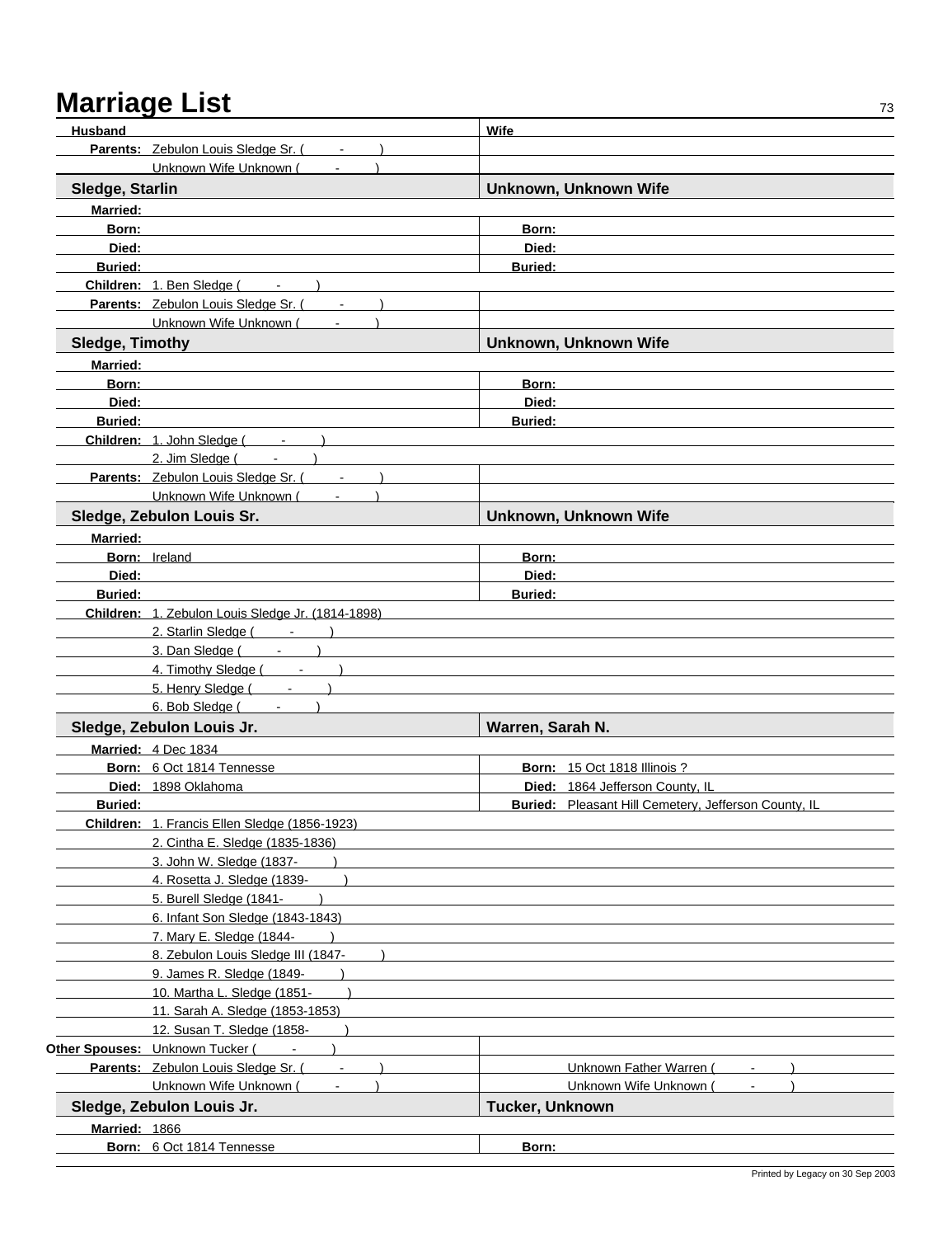| Husband          |                                            | Wife                       |                                             |
|------------------|--------------------------------------------|----------------------------|---------------------------------------------|
|                  | Died: 1898 Oklahoma                        | Died:                      |                                             |
| <b>Buried:</b>   |                                            | <b>Buried:</b>             |                                             |
|                  | Other Spouses: Sarah N. Warren (1818-1864) |                            | Spouses: Unknown Tucker (<br>$\blacksquare$ |
|                  | Parents: Zebulon Louis Sledge Sr. (        |                            |                                             |
|                  | Unknown Wife Unknown (                     |                            |                                             |
|                  | Smith, Kenneth Ordell                      |                            | Dinwiddie, Betty Jean                       |
|                  | Married: 5 Aug 1942                        |                            |                                             |
|                  | <b>Born: 12 Aug 1923</b>                   |                            | <b>Born: 21 Oct 1924</b>                    |
| Died:            |                                            | Died:                      |                                             |
| <b>Buried:</b>   |                                            | <b>Buried:</b>             |                                             |
|                  | Children: 1. Charles Lynn Smith (1944-     |                            |                                             |
| Other Spouses:   |                                            |                            | Spouses: Raymond Wesley Moon (1927-         |
| Parents:         |                                            |                            | James Emmitt Dinwiddie (1891-1944)          |
|                  |                                            |                            | Ruby Lee Hyatt (1895-                       |
|                  | <b>Smith, Norman Eugene</b>                | Vaughn, Nelma Ruth         |                                             |
|                  | Married: 11 Jul 1952 Denver, CO            |                            |                                             |
| Born:            |                                            |                            | Born: 13 Jun 1933 Jefferson County, IL      |
| Died:            |                                            | Died:                      |                                             |
| <b>Buried:</b>   |                                            | <b>Buried:</b>             |                                             |
|                  | Children: 1. Elaine Kay Smith (1953-       |                            |                                             |
|                  | 2. Terry Eugene Smith (1956-               |                            |                                             |
|                  | 3. Joni Lynn Smith (1958-                  |                            |                                             |
| Parents:         |                                            |                            | Clarence Evan Vaughn (1906-                 |
|                  |                                            |                            | Lila Josephine Williams (1907-              |
| Smith, Paul E.   |                                            |                            | Vaughn, Melissa Sue                         |
|                  | <b>Married: 11 Dec 1988</b>                |                            |                                             |
| Born:            |                                            |                            | Born: 7 Oct 1969 Richmond, Mo               |
| Died:            |                                            | Died:                      |                                             |
| <b>Buried:</b>   |                                            | <b>Buried:</b>             |                                             |
|                  | Children: 1. Kourtney Danae Smith (1989-   |                            |                                             |
|                  | 2. Megan Elaine Smith (1990-               |                            |                                             |
|                  | 3. Mason Tyler Smith (1999-                |                            |                                             |
| <b>Parents:</b>  |                                            |                            | Donald Loyd Vaughn (1942-                   |
|                  |                                            |                            | Janice Louise Westdahl (1945-               |
|                  | <b>Sparks, Unknown Husband</b>             | <b>Burford, Francis J.</b> |                                             |
|                  |                                            |                            |                                             |
| <b>Married:</b>  |                                            |                            |                                             |
| Born:            |                                            | Born:                      |                                             |
| Died:            |                                            | Died:                      |                                             |
| <b>Buried:</b>   |                                            | <b>Buried:</b>             |                                             |
|                  | <b>Children: 1. Denise Sparks (</b>        |                            |                                             |
| Spiller, Randall |                                            |                            | Vaughn, Cherie Renee                        |
|                  | <b>Married: 16 Nov 1990</b>                |                            |                                             |
| Born:            |                                            |                            | <b>Born: 23 Sep 1972</b>                    |
| Died:            |                                            | Died:                      |                                             |
| <b>Buried:</b>   |                                            | <b>Buried:</b>             |                                             |
|                  | Children: 1. Rebecca Renee Spiller (1992-  |                            |                                             |
| Parents:         |                                            |                            | Wayne Merle Vaughn (1951-                   |
|                  |                                            |                            | Denise Sparks (<br>$\blacksquare$           |
|                  | <b>Sprinkle, Francis Darrell</b>           | <b>Atkin, Darlene Kay</b>  |                                             |
|                  | Married: 7 Apr 1959                        |                            |                                             |
|                  | <b>Born: 8 Jan 1937</b>                    | Born:                      |                                             |
| Died:            |                                            | Died:                      |                                             |
| Buried:          |                                            | Buried:                    |                                             |
|                  |                                            |                            |                                             |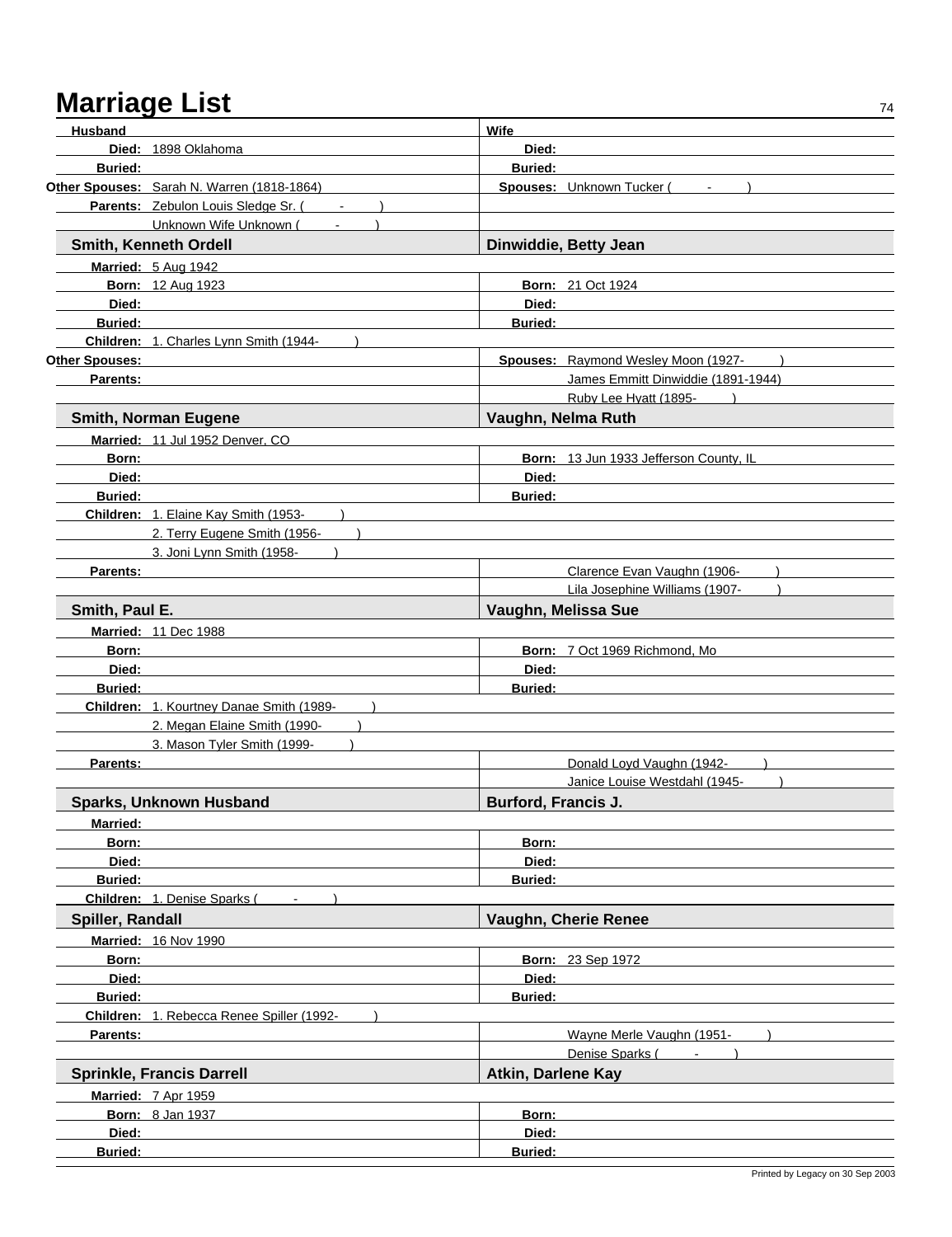| <b>Husband</b>       |                                            | Wife                              |
|----------------------|--------------------------------------------|-----------------------------------|
|                      | Children: 1. Anthony Ray Sprinkle (1960-   |                                   |
|                      | Parents: Francis Z. Sprinkle (1903-1965)   |                                   |
|                      | Letha Mable Finley (1902-                  |                                   |
| Sprinkle, Francis Z. |                                            | <b>Finley, Letha Mable</b>        |
|                      | Married: 10 Nov 1926                       |                                   |
| <b>Born: 1903</b>    |                                            | <b>Born: 21 Dec 1902</b>          |
|                      | <b>Died: 7 Nov 1965</b>                    | Died:                             |
| <b>Buried:</b>       |                                            | <b>Buried:</b>                    |
|                      | Children: 1. Alleen Marie Sprinkle (1927-  |                                   |
|                      | 2. Freida Pauline Sprinkle (1930-          |                                   |
|                      | 3. Betty Colleen Sprinkle (1933-           |                                   |
|                      | 4. Francis Darrell Sprinkle (1937-         |                                   |
|                      | 5. Carolyn Fay Sprinkle (1942-             |                                   |
| <b>Parents:</b>      |                                            | John Hackney Finley (1871-1952)   |
|                      |                                            | Bertha Helen Mitchell (1873-1909) |
|                      | <b>Stanley, Ronald Dean</b>                | <b>Dexheimer, Carroll Anne</b>    |
|                      | <b>Married: 24 Apr 1957</b>                |                                   |
| <b>Born: 1938</b>    |                                            | <b>Born: 29 Dec 1940</b>          |
| Died:                |                                            | Died:                             |
| <b>Buried:</b>       |                                            | <b>Buried:</b>                    |
|                      | Children: 1. Rex DeWayne Stanley (1958-    |                                   |
|                      | 2. Carla Marie Stanley (1959-              |                                   |
|                      | 3. Ronald Dean Stanley Jr. (1960-          |                                   |
| Parents:             |                                            | Arthur Hubert Dexheimer (1910-    |
|                      |                                            | Zeda Mae Otten (1911-             |
|                      | <b>Stanton, Thomas Garrott</b>             | Cramer, Bobbie Jean               |
|                      | Married: 1 Jul 1947                        |                                   |
| Born:                |                                            | <b>Born: 14 Aug 1928</b>          |
| Died:                |                                            | Died:                             |
| <b>Buried:</b>       |                                            | <b>Buried:</b>                    |
|                      | Children: 1. Patricia Lynn Stanton (1951-  |                                   |
|                      | 2. Cathy Jean Stanton (1953-               |                                   |
|                      | 3. Paul Thomas Stanton (1960-              |                                   |
| <b>Parents:</b>      |                                            | Robert Francis Cramer (1889-      |
|                      |                                            | Anna Marie Broderson (1892-       |
| Steele, Clarence J.  |                                            | <b>Finley, Verna Mutis</b>        |
|                      | Married: 1 Jan 1926                        |                                   |
|                      | <b>Born: 15 Apr 1901</b>                   | <b>Born: 19 Sep 1904</b>          |
| Died:                |                                            | Died:                             |
| Buried:              |                                            | <b>Buried:</b>                    |
|                      | Children: 1. Infant Boy Steele (1927-1927) |                                   |
|                      | 2. Geneva Lorraine Steele (1928-           |                                   |
|                      | 3. Verna June Steele (1930-1930)           |                                   |
|                      | 4. Doris Jean Steele (1933                 |                                   |
|                      | 5. Juanita Ann Steele (1934-               |                                   |
|                      | 6. Clarence Leroy Steele (1939-            |                                   |
|                      | 7. John Wesley Steele (1941-               |                                   |
|                      | 8. Donald Ray Steele (1944-                |                                   |
| Parents:             |                                            | John Hackney Finley (1871-1952)   |
|                      |                                            | Bertha Helen Mitchell (1873-1909) |
|                      | <b>Steele, Clarence Leroy</b>              | Hall, Mary Jane                   |
|                      | Married: 11 Sep 1955                       |                                   |
|                      | <b>Born: 16 Nov 1939</b>                   | <b>Born: 28 Dec 1938</b>          |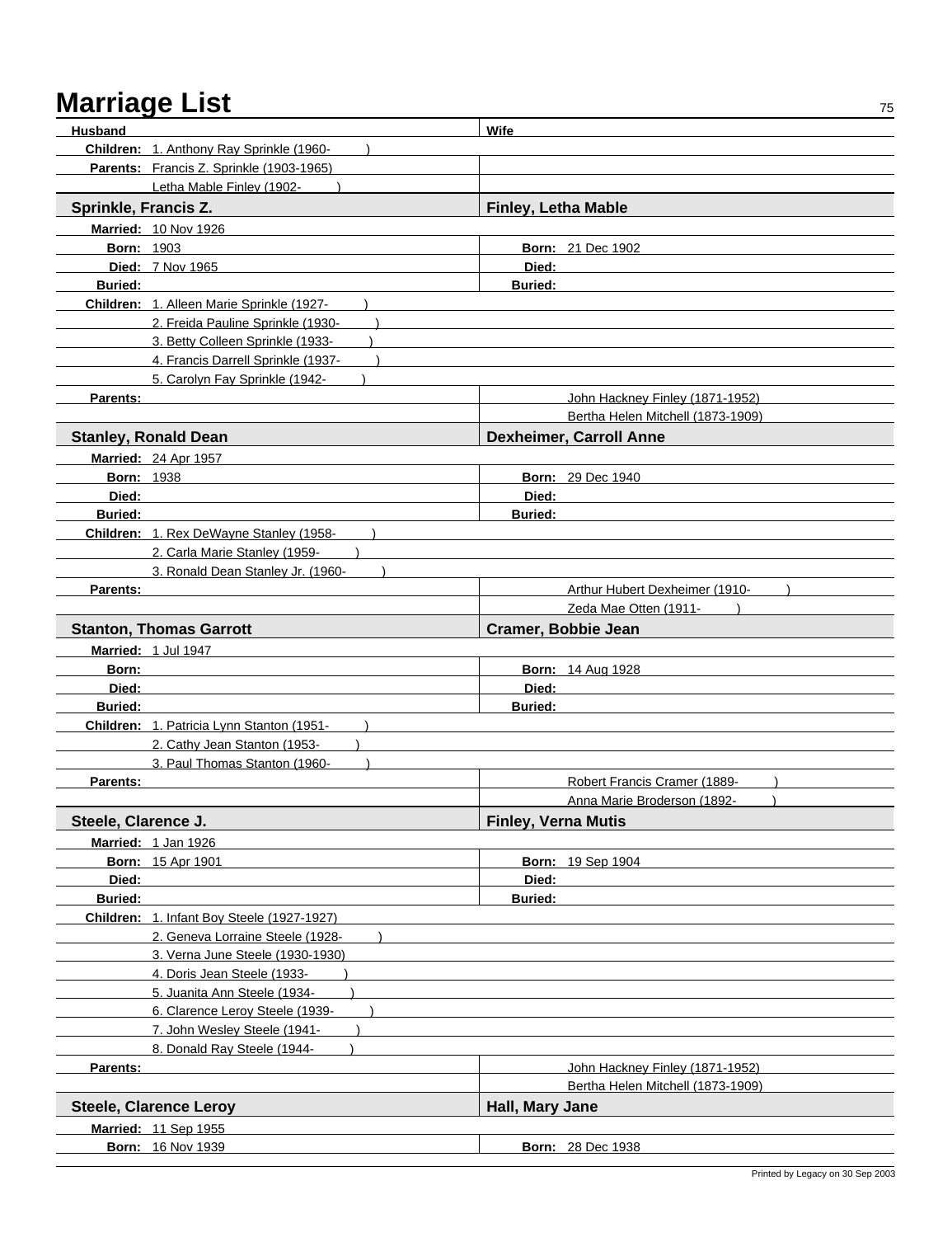| Husband                     |                                                                             | Wife                    |                                    |
|-----------------------------|-----------------------------------------------------------------------------|-------------------------|------------------------------------|
| Died:                       |                                                                             | Died:                   |                                    |
| <b>Buried:</b>              |                                                                             | <b>Buried:</b>          |                                    |
|                             | Children: 1. Douglas Leroy Steele (1959-                                    |                         |                                    |
|                             | 2. Scott Andrew Steele (1964-                                               |                         |                                    |
|                             | Parents: Clarence J. Steele (1901-                                          |                         |                                    |
|                             | Verna Mutis Finley (1904-                                                   |                         |                                    |
| Steele, John Wesley         |                                                                             | <b>Edson, Carol Sue</b> |                                    |
|                             | Married: 3 Oct 1960                                                         |                         |                                    |
|                             | <b>Born: 26 May 1941</b>                                                    |                         | <b>Born: 31 Oct 1943</b>           |
| Died:                       |                                                                             | Died:                   |                                    |
| <b>Buried:</b>              |                                                                             | <b>Buried:</b>          |                                    |
|                             | Children: 1. John Wesley Steele Jr. (1961-                                  |                         |                                    |
|                             | Parents: Clarence J. Steele (1901-                                          |                         |                                    |
|                             | Verna Mutis Finley (1904-                                                   |                         |                                    |
|                             | <b>Stepanian, Larry Jess</b>                                                |                         | Dexheimer, Edith Mae               |
|                             |                                                                             |                         |                                    |
|                             | Married: 11 Jul 1965                                                        |                         |                                    |
|                             | <b>Born: 23 Aug 1940</b>                                                    | Born:<br>Died:          |                                    |
| Died:<br><b>Buried:</b>     |                                                                             |                         |                                    |
| Parents:                    |                                                                             | <b>Buried:</b>          | Arthur Hubert Dexheimer (1910-     |
|                             |                                                                             |                         | Zeda Mae Otten (1911-              |
|                             |                                                                             |                         |                                    |
| Stetzenbach, Lavern         |                                                                             |                         | <b>Trout, Rosella Nadene</b>       |
|                             | Married: 27 Sep 1952                                                        |                         |                                    |
| Born:                       |                                                                             |                         | Born: 19 Apr 1935                  |
| Died:                       |                                                                             | Died:                   |                                    |
| <b>Buried:</b>              |                                                                             | <b>Buried:</b>          |                                    |
|                             | Children: 1. James Leroy Stetzenbach (1955-                                 |                         |                                    |
|                             | 2. Cheryl Ann Stetzenbach (1956-<br>3. Randy Lee Stetzenbach (1957-         |                         |                                    |
|                             | 4. Debra Lynn Stetzenbach (1959-                                            |                         |                                    |
|                             | 5. Michelle Renee Stetzenbach (1962-                                        |                         |                                    |
|                             | 6. Karen Kay Stetzenbach (1963-                                             |                         |                                    |
|                             | 7. Dawn Lavern Stetzenbach (1965-                                           |                         |                                    |
| Parents:                    |                                                                             |                         | William Jewell Trout (1910-        |
|                             |                                                                             |                         | Pauline Frances Pratt (1909-       |
| Stockton, Floyd E.          |                                                                             |                         | Dinwiddie, Edna Pearl              |
|                             |                                                                             |                         |                                    |
|                             | Married: 28 Apr 1915                                                        |                         |                                    |
|                             | <b>Born: 22 May 1894</b>                                                    |                         | <b>Born: 22 Oct 1892</b>           |
| Died:                       |                                                                             | Died:                   |                                    |
| <b>Buried:</b>              |                                                                             | <b>Buried:</b>          |                                    |
|                             | Children: 1. Harry Lott Stockton (1916-<br>2. Herbert Reece Stockton (1919- |                         |                                    |
| Parents:                    |                                                                             |                         | Lott Hackney Dinwiddie (1846-1908) |
|                             |                                                                             |                         | Georgia Ann Finley (1851-1893)     |
|                             |                                                                             |                         |                                    |
| <b>Stockton, Harry Lott</b> |                                                                             | Imhauser, Helen         |                                    |
|                             | Married: 4 Apr 1942                                                         |                         |                                    |
|                             | <b>Born: 27 Jun 1916</b>                                                    |                         | <b>Born: 14 Mar 1919</b>           |
| Died:                       |                                                                             | Died:                   |                                    |
| Buried:                     |                                                                             | <b>Buried:</b>          |                                    |
|                             | Children: 1. Karen Sue Stockton (1956-                                      |                         |                                    |
|                             | Parents: Floyd E. Stockton (1894-                                           |                         |                                    |
|                             | Edna Pearl Dinwiddie (1892-                                                 |                         |                                    |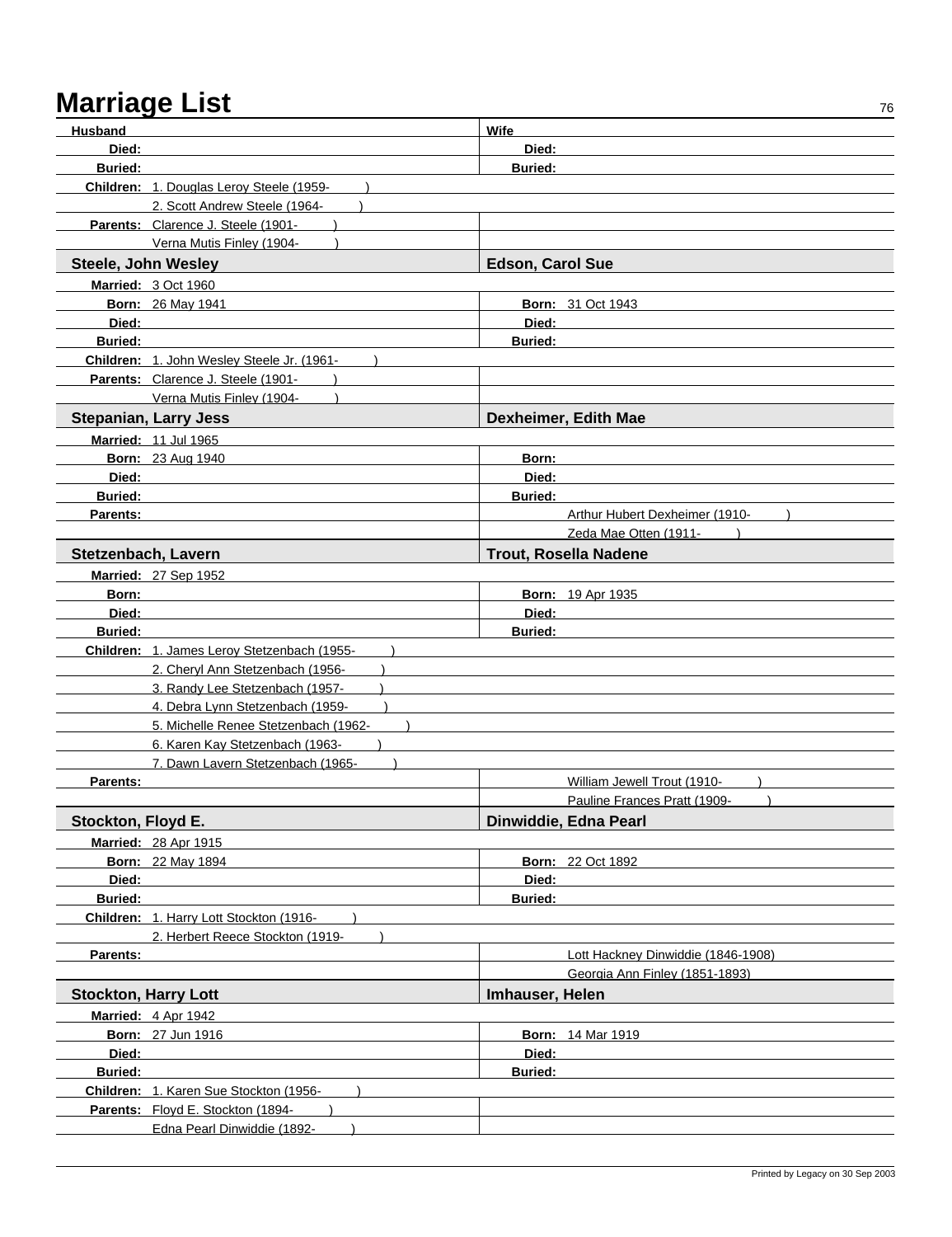| <b>Husband</b>                                                       | <b>Wife</b>                            |
|----------------------------------------------------------------------|----------------------------------------|
| <b>Stockton, Herbert Reece</b>                                       | Dailey, Jane                           |
| <b>Married: 15 Oct 1949</b>                                          |                                        |
| <b>Born: 15 Jun 1919</b>                                             | <b>Born: 25 Mar 1923</b>               |
| Died:                                                                | Died:                                  |
| <b>Buried:</b>                                                       | <b>Buried:</b>                         |
| Children: 1. James Reece Stockton (1952-                             |                                        |
| 2. Mary Dailey Stockton (1955-                                       |                                        |
| Parents: Floyd E. Stockton (1894-                                    |                                        |
| Edna Pearl Dinwiddie (1892-                                          |                                        |
| Stone, Edval                                                         | <b>Martin, Marie</b>                   |
| <b>Married:</b>                                                      |                                        |
| Born:                                                                | Born:                                  |
| Died:                                                                | Died:                                  |
| <b>Buried:</b>                                                       | <b>Buried:</b>                         |
| Parents:                                                             | John Martin (<br>$\sim$                |
|                                                                      | Unknown Wife Unknown (                 |
| <b>Stone, Stephen Thomas</b>                                         | <b>Todd, Permelia Ann</b>              |
| <b>Married: 17 Mar 1889</b>                                          |                                        |
| <b>Born: 28 Jun 1866</b>                                             | <b>Born: 11 Sep 1868</b>               |
| <b>Died:</b> 8 Jun 1931                                              | Died: 22 Dec 1926                      |
| <b>Buried:</b>                                                       | <b>Buried:</b>                         |
| Children: 1. Lois Glee Stone (1894-<br>2. Gladys Louise Stone (1903- |                                        |
| Parents:                                                             | John Turner Todd (1844-1924)           |
|                                                                      | Lorinda Jane Dinwiddie (1842-1908)     |
| <b>Stratten, Jesse</b>                                               | Finley, Eliza                          |
| <b>Married: 2 Mar 1910</b>                                           |                                        |
| <b>Born: 18 Aug 1886</b>                                             | <b>Born: 29 May 1883</b>               |
| Died:                                                                | Died:                                  |
| <b>Buried:</b>                                                       | <b>Buried:</b>                         |
| Children: 1. Esther J. Stratten (1923-                               |                                        |
| Parents:                                                             | James William Finley (1847-1931)       |
|                                                                      | Thermutis "Pony" Dinwiddie (1851-1888) |
| <b>Stratton, Tilman Jennings</b>                                     | Paxson, Mary Alys                      |
| Married: 26 Sep 1952                                                 |                                        |
| <b>Born: 26 Sep 1948</b>                                             | <b>Born: 16 Feb 1935</b>               |
| Died:                                                                | Died:                                  |
| <b>Buried:</b>                                                       | <b>Buried:</b>                         |
| Children: 1. Richard Wayne Stratton (1949-                           |                                        |
| 2. Ronald Gregory Stratton (1953-                                    |                                        |
| 3. Infant Girl Stratton (1955-1955)                                  |                                        |
| 4. Randy Todd Stratton (1956-<br>5. Sherri Sue Stratton (1957-       |                                        |
| Parents:                                                             | Gregory Horace Paxson (1906-           |
|                                                                      | Lucy Lorinda Todd (1906-               |
| Sugg, Thomas M.                                                      | <b>Elkins, Eva Mae</b>                 |
| <b>Married: 15 Mar 1942</b>                                          |                                        |
| Born:                                                                | <b>Born: 15 Apr 1920</b>               |
| Died:                                                                | Died:                                  |
| <b>Buried:</b>                                                       | <b>Buried:</b>                         |
| Children: 1. Gloria Ann Sugg (1947-                                  |                                        |
| Parents:                                                             | Ben Vernon Elkins (1879-1945)          |
|                                                                      | Dora Ann Dinwiddie (1885-1938)         |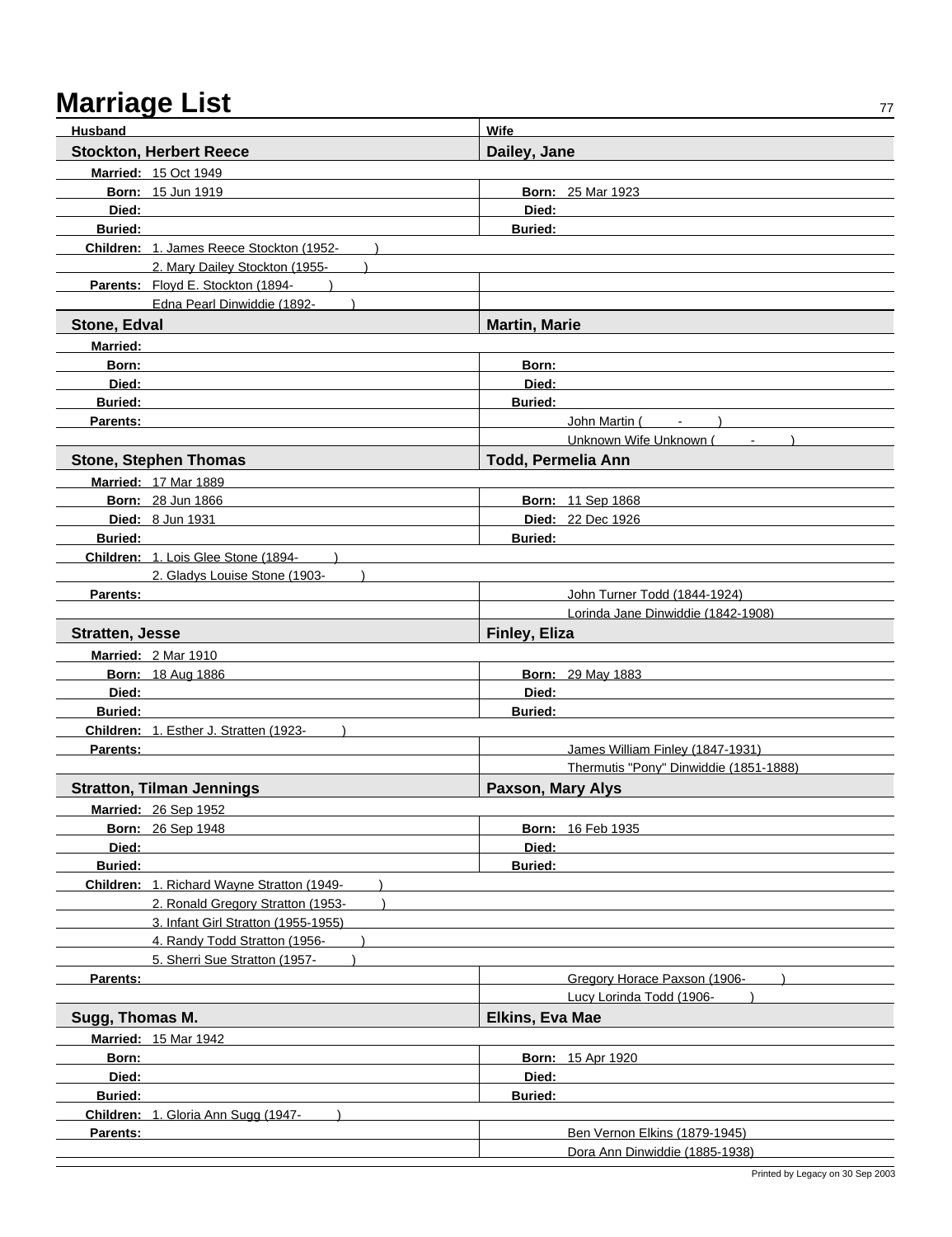| Husband                 |                                                           | Wife                      |                                                           |
|-------------------------|-----------------------------------------------------------|---------------------------|-----------------------------------------------------------|
| <b>Templeton, Larry</b> |                                                           | Hall, Cheryl Lynn         |                                                           |
|                         | <b>Married: 17 Mar 1963</b>                               |                           |                                                           |
|                         | <b>Born: 22 Dec 1941</b>                                  |                           | <b>Born: 28 Jul 1946</b>                                  |
| Died:                   |                                                           | Died:                     |                                                           |
| <b>Buried:</b>          |                                                           | <b>Buried:</b>            |                                                           |
| Parents:                |                                                           |                           | James Winfred Hall (1922-                                 |
|                         |                                                           |                           | Esther Jolly (1921-                                       |
|                         | Thomas, Irvin Woodson                                     | <b>Lewis, Katie Belle</b> |                                                           |
|                         | Married: 20 Jun 1926                                      |                           |                                                           |
|                         | Born: 24 Jan 1904 Morgan County Florence, Mo              | Born:                     |                                                           |
| Died:                   |                                                           | Died:                     |                                                           |
| <b>Buried:</b>          |                                                           | <b>Buried:</b>            |                                                           |
|                         | Other Spouses: Gladys Rowlette (1913-                     |                           |                                                           |
|                         | Parents: James Robert Thomas (1867-1942)                  |                           |                                                           |
|                         | Elizabeth Prudence Dinwiddie (1860-1941)                  |                           |                                                           |
|                         | <b>Thomas, Irvin Woodson</b>                              | <b>Rowlette, Gladys</b>   |                                                           |
|                         | <b>Married: 22 Mar 1936</b>                               |                           |                                                           |
|                         | Born: 24 Jan 1904 Morgan County Florence, Mo              |                           | <b>Born: 4 Jul 1913</b>                                   |
| Died:                   |                                                           | Died:                     |                                                           |
| <b>Buried:</b>          |                                                           | <b>Buried:</b>            |                                                           |
|                         | Children: 1. Robert Woodson Thomas (1937-                 |                           |                                                           |
|                         | Other Spouses: Katie Belle Lewis (                        |                           |                                                           |
|                         | Parents: James Robert Thomas (1867-1942)                  |                           |                                                           |
|                         | Elizabeth Prudence Dinwiddie (1860-1941)                  |                           |                                                           |
|                         | <b>Thomas, James Robert</b>                               |                           | Dinwiddie, Elizabeth Prudence                             |
|                         | Married: 23 Jan 1889 Morgan County Florence, Mo           |                           |                                                           |
|                         | <b>Born: 24 Nov 1867</b>                                  |                           | <b>Born: 28 Oct 1860</b>                                  |
|                         | <b>Died: 28 Jan 1942</b>                                  |                           | Died: 23 Aug 1941 Morgan County Florence, Mo              |
|                         | Buried: Bethlehem Baptist Church Cemetery Morgan County ~ |                           | Buried: Bethlehem Baptist Church Cemetery Morgan County ~ |
|                         | Children: 1. Katie Alpha Thomas (1890-                    |                           |                                                           |
|                         | 2. Alma Frances Thomas (1889-                             |                           |                                                           |
|                         | 3. Robert Franklin Thomas (1893-                          |                           |                                                           |
|                         | 4. Mary Anna Thomas (1894-                                |                           |                                                           |
|                         | 5. Missouri Elsie Thomas (1897-                           |                           |                                                           |
|                         | 6. Iva Parthena Thomas (1900-                             |                           |                                                           |
|                         | 7. Irvin Woodson Thomas (1904-                            |                           |                                                           |
| Parents:                |                                                           |                           | Rev. Benjamin Franklin Dinwiddie I (1814-1904)            |
|                         |                                                           |                           | Eliza Ann Moslev (1818-1863)                              |
|                         | Thomas, Kenneth William                                   | Hale, Wanda Lea           |                                                           |
|                         | <b>Married: 22 Nov 1952</b>                               |                           |                                                           |
| Born:                   |                                                           |                           | <b>Born: 31 Jul 1934</b>                                  |
| Died:                   |                                                           | Died:                     |                                                           |
| <b>Buried:</b>          |                                                           | <b>Buried:</b>            |                                                           |
|                         | Children: 1. Ronald Lee Thomas (1954-                     |                           |                                                           |
|                         | 2. Larry Franklin Thomas (1958-                           |                           |                                                           |
|                         | Parents: Robert Franklin Thomas (1893-                    |                           |                                                           |
|                         | Luella Lucille Aldridge (1898-                            |                           |                                                           |
| Thomas, Leroy           |                                                           |                           | Hackley, Anna Mildren                                     |
|                         | <b>Married: 16 Jul 1949</b>                               |                           |                                                           |
|                         | <b>Born: 12 Aug 1926</b>                                  |                           | <b>Born: 1 Sep 1930</b>                                   |
| Died:                   |                                                           | Died:                     |                                                           |
| <b>Buried:</b>          |                                                           | <b>Buried:</b>            |                                                           |
|                         | Children: 1. Randall Leroy Thomas (1950-                  |                           |                                                           |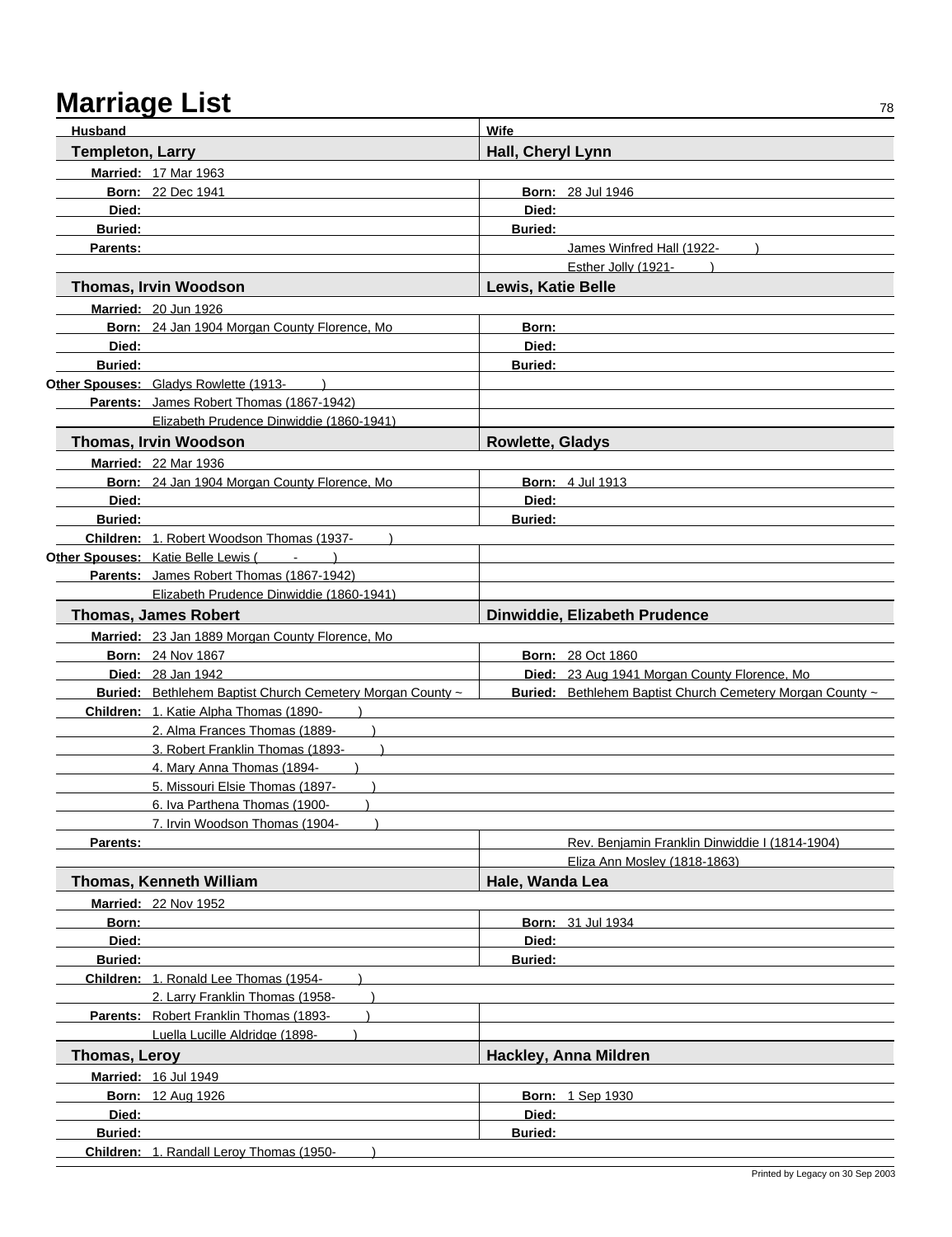| Husband                  |                                                                              | Wife                     |  |
|--------------------------|------------------------------------------------------------------------------|--------------------------|--|
|                          | Parents: Robert Franklin Thomas (1893-                                       |                          |  |
|                          | Luella Lucille Aldridge (1898-                                               |                          |  |
|                          | <b>Thomas, Robert Earl</b>                                                   | Pennell, Willa Mae       |  |
|                          | Married: 9 Mar 1956                                                          |                          |  |
|                          | <b>Born: 25 Jun 1922</b>                                                     | <b>Born: 8 Mar 1932</b>  |  |
| Died:                    |                                                                              | Died:                    |  |
| <b>Buried:</b>           |                                                                              | <b>Buried:</b>           |  |
|                          | Children: 1. Joy Lynn Thomas (1957-                                          |                          |  |
|                          | Parents: Robert Franklin Thomas (1893-                                       |                          |  |
|                          | Luella Lucille Aldridge (1898-                                               |                          |  |
|                          | <b>Thomas, Robert Franklin</b>                                               | Aldridge, Luella Lucille |  |
|                          | Married: 9 Mar 1918                                                          |                          |  |
|                          | Born: 17 Feb 1893 Morgan County Florence, Mo.                                | <b>Born: 19 Aug 1898</b> |  |
| Died:                    |                                                                              | Died:                    |  |
| <b>Buried:</b>           |                                                                              | <b>Buried:</b>           |  |
|                          | Children: 1. Robert Earl Thomas (1922-                                       |                          |  |
|                          | 2. Leroy Thomas (1926-                                                       |                          |  |
|                          | 3. Kenneth William Thomas (Fig. 15)                                          |                          |  |
|                          | Parents: James Robert Thomas (1867-1942)                                     |                          |  |
|                          | Elizabeth Prudence Dinwiddie (1860-1941)                                     |                          |  |
|                          | <b>Thomas, Robert Woodson</b>                                                | <b>Smith, Amarily</b>    |  |
|                          | <b>Married: 15 Mar 1959</b>                                                  |                          |  |
|                          | <b>Born: 23 Jan 1937</b>                                                     | <b>Born: 23 May 1938</b> |  |
| Died:                    |                                                                              | Died:                    |  |
| <b>Buried:</b>           |                                                                              | <b>Buried:</b>           |  |
|                          | Children: 1. Annette Elaine Thomas (1960-                                    |                          |  |
|                          | <b>Parents:</b> Irvin Woodson Thomas (1904-                                  |                          |  |
|                          | Gladys Rowlette (1913-                                                       |                          |  |
|                          | <b>Todd, John Franklin</b>                                                   | Porter, Myrtle           |  |
| <b>Married:</b>          |                                                                              |                          |  |
|                          | <b>Born: 28 May 1880</b>                                                     | <b>Born: 10 Jun 1881</b> |  |
|                          | Died: 15 Aug 1954                                                            | <b>Died: 13 Feb 1954</b> |  |
| <b>Buried:</b>           |                                                                              | <b>Buried:</b>           |  |
|                          | Children: 1. John Franklin Todd Jr. (1914-<br>2. Delia Delora Todd (1920-    |                          |  |
|                          | Parents: John Turner Todd (1844-1924)                                        |                          |  |
|                          | Lorinda Jane Dinwiddie (1842-1908)                                           |                          |  |
|                          | Todd, John Franklin Jr.                                                      | <b>Craig, Lorene Ann</b> |  |
|                          | <b>Married: 2 Apr 1935</b>                                                   |                          |  |
|                          | <b>Born: 24 Oct 1914</b>                                                     | <b>Born: 21 Nov 1911</b> |  |
| Died:                    |                                                                              | Died:                    |  |
| <b>Buried:</b>           |                                                                              | <b>Buried:</b>           |  |
|                          | Children: 1. Nancy Edith Todd (1940-                                         |                          |  |
|                          | Parents: John Franklin Todd (1880-1954)                                      |                          |  |
|                          | Myrtle Porter (1881-1954)                                                    |                          |  |
| <b>Todd, John Turner</b> |                                                                              | Dinwiddie, Lorinda Jane  |  |
|                          | Married: 5 Dec 1867                                                          |                          |  |
|                          | <b>Born: 20 Apr 1844</b>                                                     | <b>Born: 27 Apr 1842</b> |  |
|                          | Died: 20 Jan 1924                                                            | <b>Died: 7 Mar 1908</b>  |  |
| <b>Buried:</b>           |                                                                              | <b>Buried:</b>           |  |
|                          | Children: 1. Permelia Ann Todd (1868-1926)                                   |                          |  |
|                          |                                                                              |                          |  |
|                          |                                                                              |                          |  |
|                          | 2. Lorinda Cordelia Todd (1871-1956)<br>3. Thomas Jefferson Todd (1873-1943) |                          |  |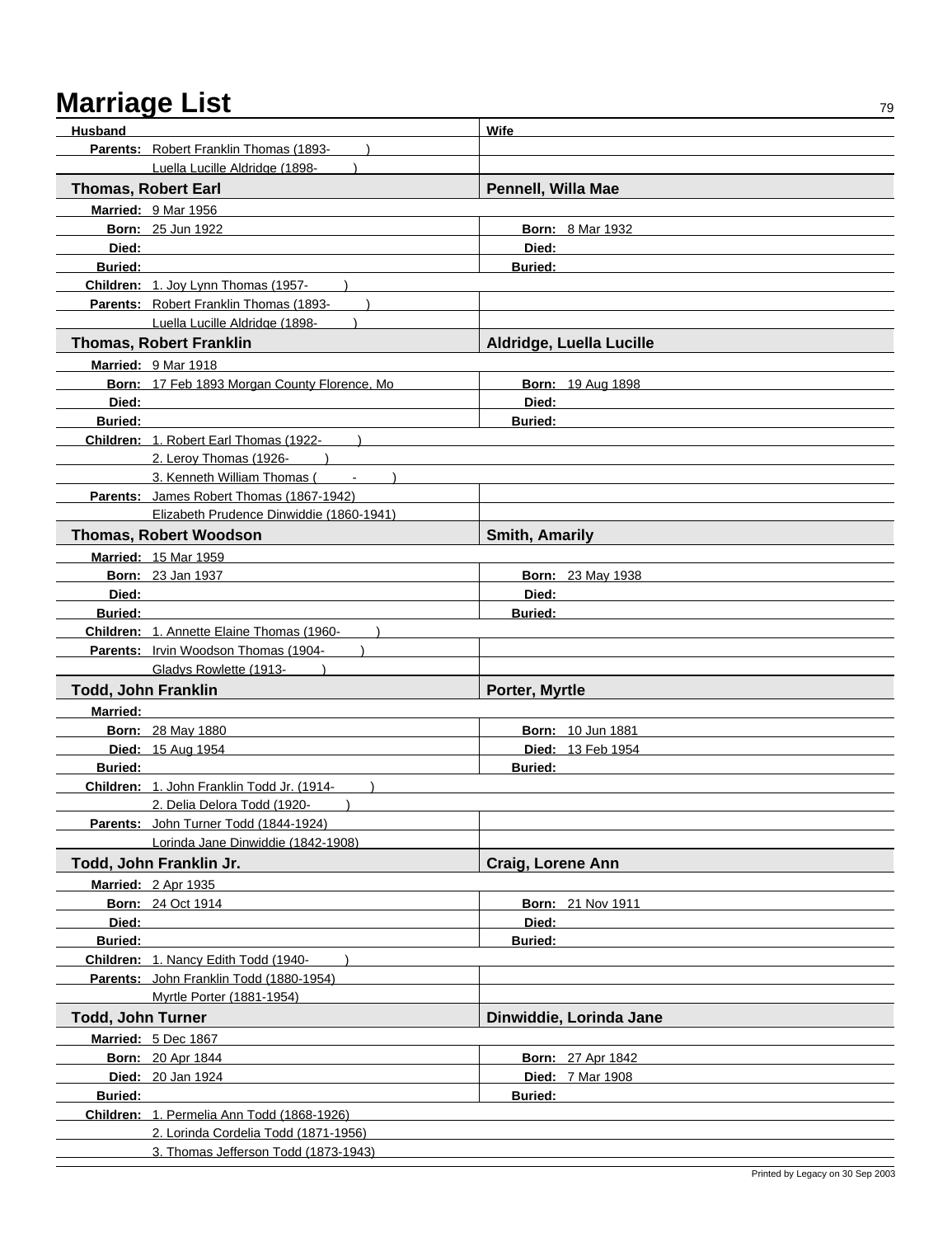| <b>Husband</b>            |                                                  | Wife                                           |
|---------------------------|--------------------------------------------------|------------------------------------------------|
|                           | 4. John Franklin Todd (1880-1954)                |                                                |
| Parents:                  |                                                  | Rev. Benjamin Franklin Dinwiddie I (1814-1904) |
|                           |                                                  | Eliza Ann Mosley (1818-1863)                   |
|                           | <b>Todd, Thomas Jefferson</b>                    | <b>Spears, Susan Mary</b>                      |
|                           | Married: 9 Sep 1903                              |                                                |
|                           | <b>Born: 10 Mar 1873</b>                         | <b>Born: 23 Oct 1879</b>                       |
|                           | Died: 20 Aug 1943                                | Died:                                          |
| <b>Buried:</b>            |                                                  | <b>Buried:</b>                                 |
|                           | Children: 1. Lucy Lorinda Todd (1906-            |                                                |
|                           | 2. Leda Lee Todd (1908-                          |                                                |
|                           | 3. Johnny Spears Todd (1909-1919)                |                                                |
|                           | 4. Laura Maude Todd (Fig. 18)                    |                                                |
|                           | Parents: John Turner Todd (1844-1924)            |                                                |
|                           | Lorinda Jane Dinwiddie (1842-1908)               |                                                |
| <b>Trout, Allen Ray</b>   |                                                  | Lord, Sharon Kay                               |
|                           |                                                  |                                                |
|                           | Married: 19 Jun 1965<br><b>Born: 30 Nov 1945</b> |                                                |
| Died:                     |                                                  | Born:<br>Died:                                 |
| <b>Buried:</b>            |                                                  | <b>Buried:</b>                                 |
|                           | Parents: Lee Ora Trout (1907-                    |                                                |
|                           |                                                  |                                                |
|                           | Leona Alberta Schmidt (1907-                     |                                                |
|                           | <b>Trout, Benjamin James</b>                     | Finley, Mary Jane                              |
|                           | Married: 7 Sep 1898                              |                                                |
| Born:                     |                                                  | <b>Born: 20 Jan 1877</b>                       |
|                           | <b>Died: 26 Mar 1940</b>                         | <b>Died: 10 Jul 1956</b>                       |
| <b>Buried:</b>            |                                                  | <b>Buried:</b>                                 |
|                           | Children: 1. Lillie Blanche Trout (1899-1958)    |                                                |
|                           | 2. Addie Lorene Trout (1901-                     |                                                |
|                           | 3. James Wesley Trout (1903-                     |                                                |
|                           | 4. Bennie Noel Trout (1905-                      |                                                |
|                           | 5. Lee Ora Trout (1907-                          |                                                |
|                           | 6. William Jewell Trout (1910-                   |                                                |
|                           | 7. Opal Marie Trout (1913-                       |                                                |
|                           | 8. Ruby Irene Trout (1916-                       |                                                |
|                           | 9. Herschel Osborn Trout (1919-                  |                                                |
| Parents:                  |                                                  | James William Finley (1847-1931)               |
|                           |                                                  | Thermutis "Pony" Dinwiddie (1851-1888)         |
| <b>Trout, Bennie Noel</b> |                                                  | <b>Stevens, Hazel</b>                          |
|                           | Married: 18 Sep 1927                             |                                                |
|                           | <b>Born: 27 Nov 1905</b>                         | Born:                                          |
| Died:                     |                                                  | Died:                                          |
| <b>Buried:</b>            |                                                  | <b>Buried:</b>                                 |
|                           | Children: 1. Dennis Noel Trout (1930-            |                                                |
|                           | Parents: Benjamin James Trout (<br>$-1940$       |                                                |
|                           | Mary Jane Finley (1877-1956)                     |                                                |
|                           | <b>Trout, Bennie Russell</b>                     | <b>Cameron, Penny Lea</b>                      |
|                           | <b>Married: 24 Oct 1964</b>                      |                                                |
|                           | <b>Born: 17 Jul 1941</b>                         | Born:                                          |
| Died:                     |                                                  | Died:                                          |
| <b>Buried:</b>            |                                                  | <b>Buried:</b>                                 |
|                           | Parents: Herschel Osborn Trout (1919-            |                                                |
|                           | Viola Belle Packham (1922-                       |                                                |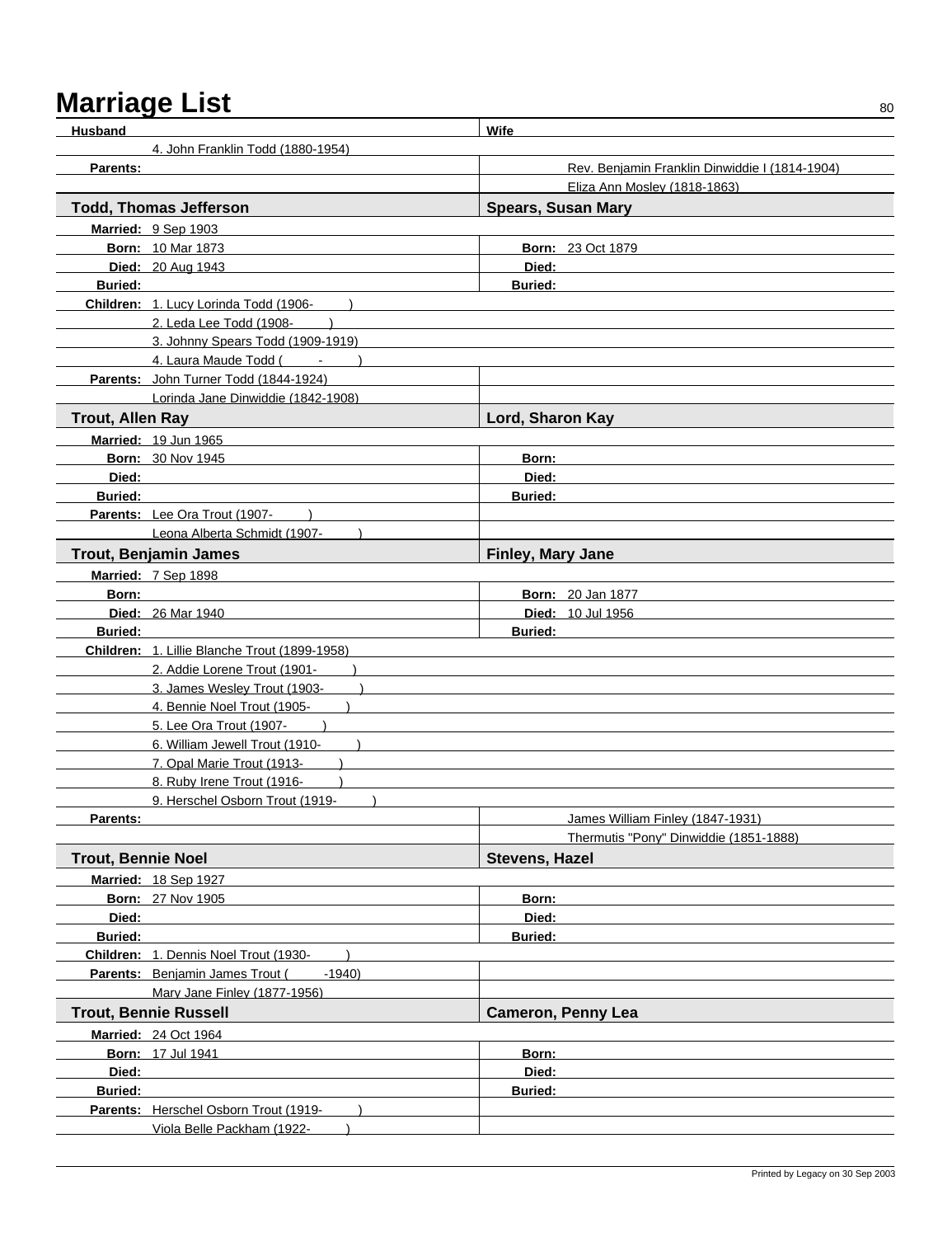| Husband                    |                                                                                    | <b>Wife</b>                    |
|----------------------------|------------------------------------------------------------------------------------|--------------------------------|
| <b>Trout, Dennis Noel</b>  |                                                                                    | <b>Holloway, Lovell Louise</b> |
|                            | Married: 26 Aug 1962                                                               |                                |
|                            | <b>Born: 31 May 1930</b>                                                           | Born:                          |
| Died:                      |                                                                                    | Died:                          |
| <b>Buried:</b>             |                                                                                    | <b>Buried:</b>                 |
|                            | Parents: Bennie Noel Trout (1905-                                                  |                                |
|                            | Hazel Stevens (                                                                    |                                |
| <b>Trout, Donald Dean</b>  |                                                                                    | Roark, Roberta                 |
|                            | Married: 27 Jun 1958                                                               |                                |
|                            | <b>Born: 10 Dec 1935</b>                                                           | Born: 19 Nov 1940              |
| Died:                      |                                                                                    | Died:                          |
| <b>Buried:</b>             |                                                                                    | <b>Buried:</b>                 |
|                            | Children: 1. Annette Elaine Trout (1962-                                           |                                |
|                            | 2. Dennis Wayne Trout (1963-                                                       |                                |
|                            | Parents: Lee Ora Trout (1907-                                                      |                                |
|                            | Leona Alberta Schmidt (1907-                                                       |                                |
|                            | <b>Trout, Herschel Osborn</b>                                                      | Packham, Viola Belle           |
|                            | Married: 19 Sep 1939                                                               |                                |
|                            | <b>Born: 24 Jun 1919</b>                                                           | <b>Born: 20 Mar 1922</b>       |
| Died:                      |                                                                                    | Died:                          |
| <b>Buried:</b>             |                                                                                    | <b>Buried:</b>                 |
|                            | Children: 1. Bennie Russell Trout (1941-                                           |                                |
|                            | 2. Michael Duane Trout (1944-<br><b>Parents:</b> Benjamin James Trout (<br>$-1940$ |                                |
|                            | Mary Jane Finley (1877-1956)                                                       |                                |
|                            | <b>Trout, James Russell</b>                                                        | <b>Todd, Dixie Darlene</b>     |
|                            |                                                                                    |                                |
|                            | Married: 17 Dec 1960                                                               | Born:                          |
| Died:                      | <b>Born: 6 Aug 1937</b>                                                            | Died:                          |
| <b>Buried:</b>             |                                                                                    | <b>Buried:</b>                 |
|                            | Children: 1. Lisa Ann Trout (1961-                                                 |                                |
|                            | 2. James Russell Trout Jr. (1965-                                                  |                                |
|                            | Parents: William Jewell Trout (1910-                                               |                                |
|                            | Pauline Frances Pratt (1909-                                                       |                                |
|                            | <b>Trout, James Wesley</b>                                                         | Henderson, Ella Mae            |
|                            | <b>Married: 28 Nov 1928</b>                                                        |                                |
|                            | <b>Born: 23 Jul 1903</b>                                                           | <b>Born: 1 Sep 1903</b>        |
| Died:                      |                                                                                    | Died:                          |
| Buried:                    |                                                                                    | <b>Buried:</b>                 |
|                            | Children: 1. Betty Jane Trout (<br>$\sim$ 10 $\pm$                                 |                                |
|                            | Parents: Benjamin James Trout (<br>$-1940$                                         |                                |
|                            | Mary Jane Finley (1877-1956)                                                       |                                |
| Trout, Lee Ora             |                                                                                    | Schmidt, Leona Alberta         |
| <b>Married: 1 Oct 1928</b> |                                                                                    |                                |
|                            |                                                                                    |                                |
|                            | <b>Born: 1907</b>                                                                  | <b>Born: 30 Sep 1907</b>       |
| Died:                      |                                                                                    | Died:                          |
| <b>Buried:</b>             |                                                                                    | <b>Buried:</b>                 |
|                            | Children: 1. Wanda Lee Trout (1929-                                                |                                |
|                            | 2. Donald Dean Trout (1935-                                                        |                                |
|                            | 3. Allen Ray Trout (1945-                                                          |                                |
|                            | 4. Linda Gayle Trout (1947-                                                        |                                |
|                            | Parents: Benjamin James Trout (<br>$-1940$<br>Mary Jane Finley (1877-1956)         |                                |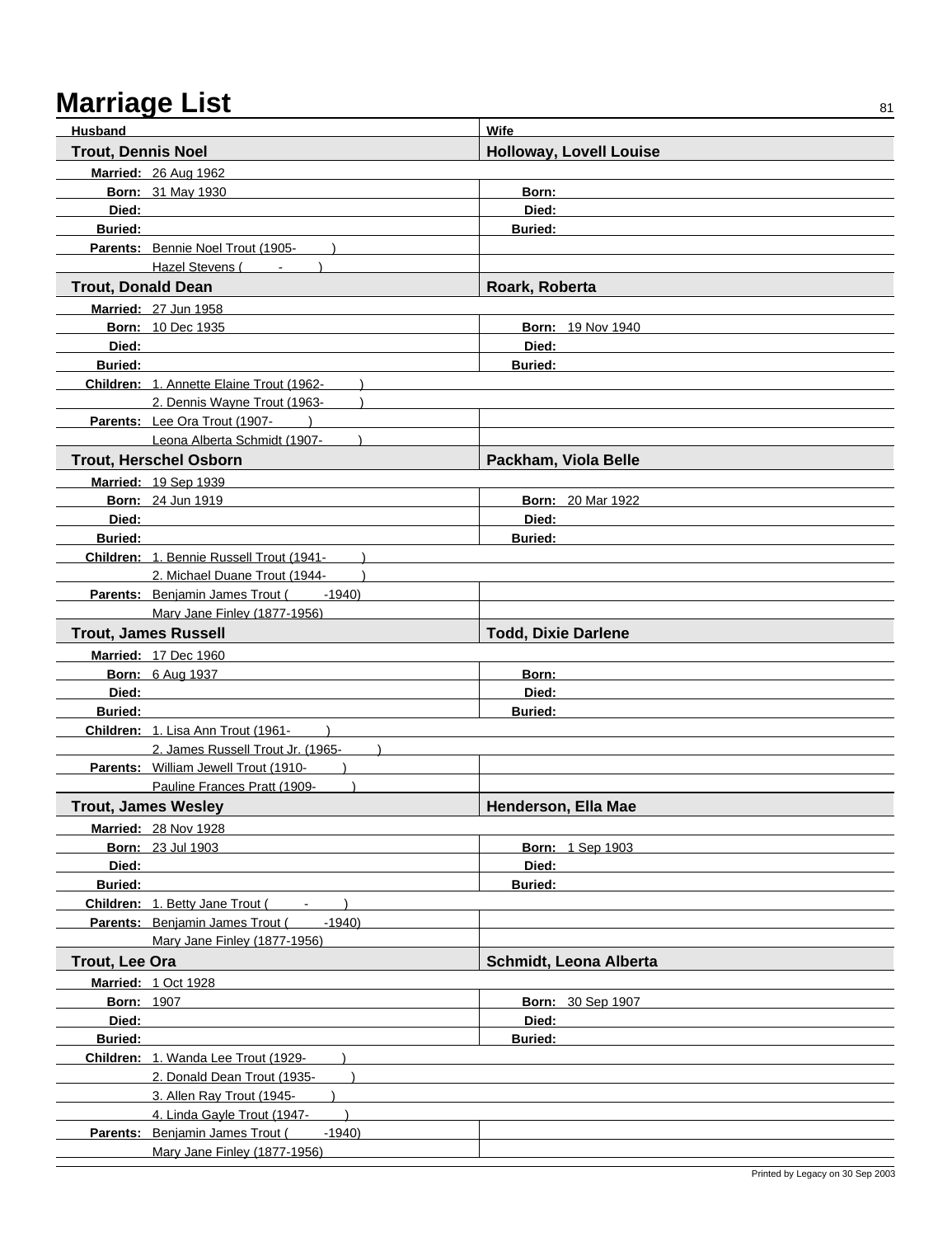| Husband                   |                                            | Wife                          |                                               |
|---------------------------|--------------------------------------------|-------------------------------|-----------------------------------------------|
|                           | <b>Trout, William Jewell</b>               | <b>Pratt, Pauline Frances</b> |                                               |
|                           | Married: 2 May 1931                        |                               |                                               |
|                           | <b>Born: 22 Mar 1910</b>                   | Born: 29 Sep 1909             |                                               |
| Died:                     |                                            | Died:                         |                                               |
| <b>Buried:</b>            |                                            | <b>Buried:</b>                |                                               |
|                           | Children: 1. Mary Virginia Trout (1932-    |                               |                                               |
|                           | 2. Betty Lou Trout (1933-                  |                               |                                               |
|                           | 3. Rosella Nadene Trout (1935-             |                               |                                               |
|                           | 4. William McNeil Trout (1936-             |                               |                                               |
|                           | 5. James Russell Trout (1937-              |                               |                                               |
|                           | 6. Beverly Jean Trout (1939-               |                               |                                               |
|                           | 7. Robert Leroy Trout (1941-               |                               |                                               |
|                           | 8. Richard Wayne Trout (1947-              |                               |                                               |
|                           | Parents: Benjamin James Trout (<br>$-1940$ |                               |                                               |
|                           | Mary Jane Finley (1877-1956)               |                               |                                               |
|                           | <b>Trout, William McNeil</b>               | Spears, Leona                 |                                               |
|                           | <b>Married: 31 May 1964</b>                |                               |                                               |
|                           | <b>Born: 4 Apr 1936</b>                    | Born:                         |                                               |
| Died:                     |                                            | Died:                         |                                               |
| <b>Buried:</b>            |                                            | <b>Buried:</b>                |                                               |
|                           | Children: 1. Mark Allen Trout (1965-1965)  |                               |                                               |
|                           | Parents: William Jewell Trout (1910-       |                               |                                               |
|                           | Pauline Frances Pratt (1909-               |                               |                                               |
| <b>Truitt, Curtis Dee</b> |                                            | Cathey, Retta Lee             |                                               |
| Married: 1951             |                                            |                               |                                               |
|                           | <b>Born: 5 Jul 1922</b>                    | <b>Born: 14 Mar 1925</b>      |                                               |
| Died:                     |                                            | Died:                         |                                               |
| <b>Buried:</b>            |                                            | <b>Buried:</b>                |                                               |
|                           | Children: 1. Melodee Ann Truitt (1953-     |                               |                                               |
| Parents:                  | 2. Curtis Kimberlee Truitt (1959-          |                               | James Marlin Cathey (1881-                    |
|                           |                                            |                               | Lillie Lee (1896-                             |
| Tucker, Unknown           |                                            | Tucker, Unknown               |                                               |
| Married:                  |                                            |                               |                                               |
| Born:                     |                                            | Born:                         |                                               |
| Died:                     |                                            | Died:                         |                                               |
| <b>Buried:</b>            |                                            | <b>Buried:</b>                |                                               |
|                           | Children: 1. William H. Tucker (1867-      |                               |                                               |
|                           | 2. Daniel Timothy Tucker (1869-            |                               |                                               |
| Other Spouses:            |                                            |                               | Spouses: Zebulon Louis Sledge Jr. (1814-1898) |
|                           | <b>Tullis, Mickel Joseph</b>               | <b>Rodgers, Mary Ruth</b>     |                                               |
|                           | <b>Married: 10 Aug 1962</b>                |                               |                                               |
| Born:                     |                                            | <b>Born: 17 Sep 1945</b>      |                                               |
| Died:                     |                                            | Died:                         |                                               |
| <b>Buried:</b>            |                                            | <b>Buried:</b>                |                                               |
|                           | Children: 1. Lisa Kaye Tullis (1965-       |                               |                                               |
| Parents:                  |                                            |                               | Jack Christian Rodgers (1918-                 |
|                           |                                            |                               | Ethel Marie Cramer (1912-                     |
| <b>Tyler, Wilson</b>      |                                            | <b>Finley, Ruth Maxine</b>    |                                               |
|                           | <b>Married: 24 Apr 1948</b>                |                               |                                               |
|                           | <b>Born: 18 Apr 1918</b>                   | <b>Born: 27 Jun 1928</b>      |                                               |
| Died:                     |                                            | Died:                         |                                               |
| <b>Buried:</b>            |                                            | Buried:                       |                                               |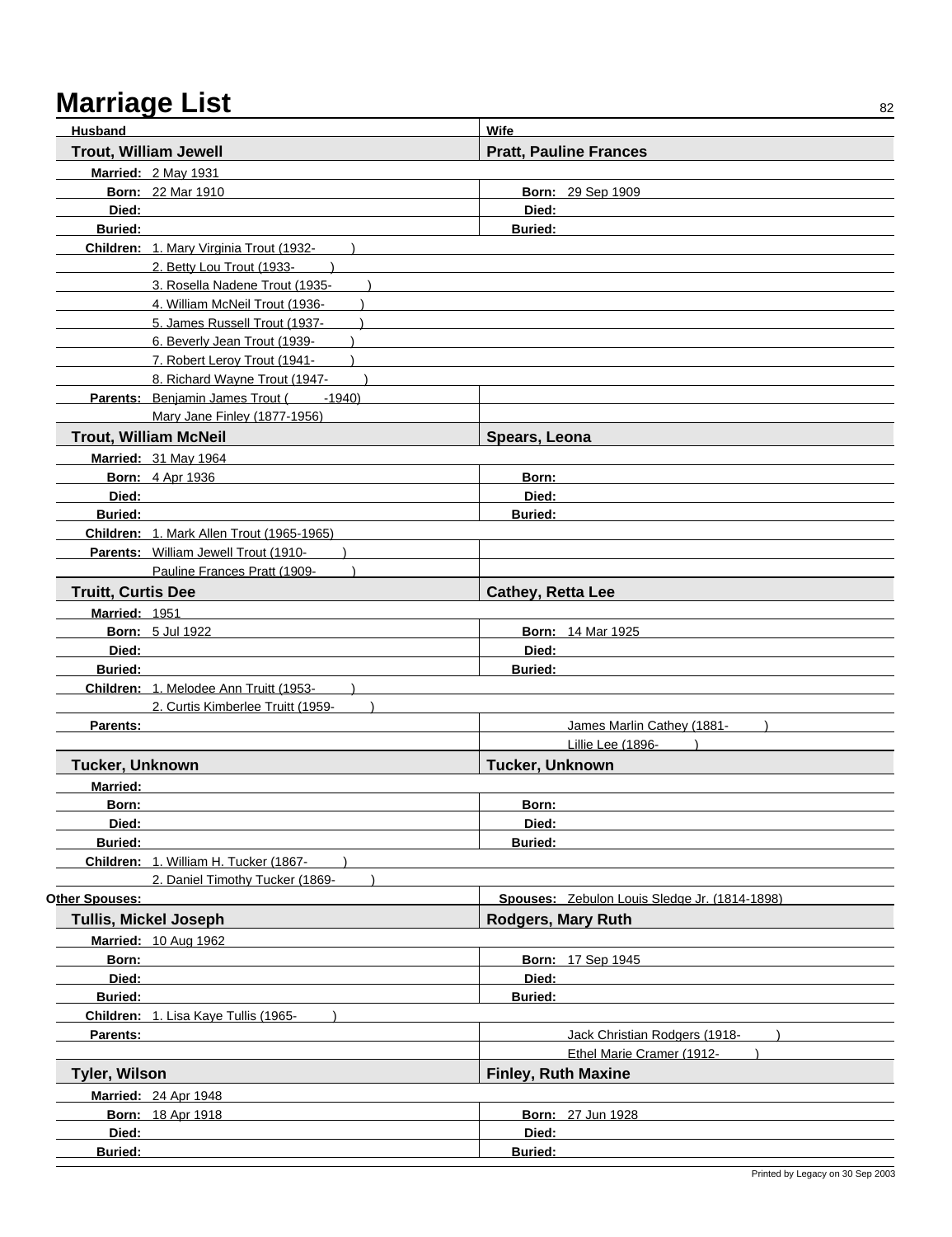| Husband        |                                                    | Wife                                  |
|----------------|----------------------------------------------------|---------------------------------------|
|                | Children: 1. James Arthur Tyler (1949-             |                                       |
|                | 2. Dean Warren Tyler (1950-                        |                                       |
|                | 3. Joyce Ann Tyler (1952-                          |                                       |
|                |                                                    |                                       |
|                | 4. Diana Gayle Tyler (1956-                        |                                       |
|                | 5. Ray Wilson Tyler (1957-                         |                                       |
| Parents:       |                                                    | James Milford Finley (1897-1960)      |
|                |                                                    | Mayme Belle Pippin (1897-             |
|                | Vaughan, Thomas A.                                 | Wendleton, Lela Jewell                |
|                | Married: 17 Sep 1924                               |                                       |
|                | <b>Born: 3 Feb 1904</b>                            | <b>Born: 5 Dec 1904</b>               |
|                | <b>Died: 22 Jun 1958</b>                           | Died:                                 |
| <b>Buried:</b> |                                                    | <b>Buried:</b>                        |
|                | Children: 1. Thomas Leo Vaughan (1925-             |                                       |
|                | 2. Richard Wayne Vaughan (1928-                    |                                       |
|                | 3. Harry Wendle Vaughan (1935-1935)                |                                       |
|                | 4. Patricia Jewell Vaughan (1936-                  |                                       |
| Parents:       |                                                    | Tilden Hendricks Wendleton (1876-     |
|                |                                                    | Laura Maude Todd (                    |
|                | Vaughan, Thomas Leo                                | Lea, Betty Jane                       |
|                |                                                    |                                       |
|                | Married: 28 Feb 1945                               |                                       |
|                | <b>Born: 3 Jul 1925</b>                            | Born: 7 Feb 1925                      |
| Died:          |                                                    | Died:                                 |
| <b>Buried:</b> |                                                    | <b>Buried:</b>                        |
|                | Children: 1. Deborah Lea Vaughan (1950-            |                                       |
|                | Parents: Thomas A. Vaughan (1904-1958)             |                                       |
|                | Lela Jewell Wendleton (1904-                       |                                       |
|                | Vaughn, Christopher Guess                          | Houston, Virginia J.                  |
|                | Married: 17 Sep 1844                               |                                       |
|                | Born: 8 Jan 1821 Smith County, TN                  | Born: 8 Feb 1828 Kentucky             |
|                | Died: 26 Dec 1894 Jefferson County, IL             | Died: 9 Feb 1899 Jefferson County, IL |
|                | Buried: West Salem Cemetery, Jefferson County, IL. | <b>Buried:</b>                        |
|                | Children: 1. Mary E. Vaughn (Fig. 18)              |                                       |
|                | 2. Rosella V. Vaughn (Fig. 1-1)                    |                                       |
|                | 3. James F. Vaughn (1855-                          |                                       |
|                | 4. Samuel M. Vaughn (1857-                         |                                       |
|                | 5. Henry C. Vaughn (1862-<br>$\lambda$             |                                       |
|                | 6. Cora L. Vaughn (1865-                           |                                       |
|                | 7. Alice Vaughn (1868-                             |                                       |
|                | 8. John Ellis Vaughn (1846-1892)                   |                                       |
|                | Other Spouses: Salma McCann (Fig. 18)              |                                       |
|                | Parents: John D. Vaughn (1790-                     |                                       |
|                | Celia Wood (1797-                                  |                                       |
|                | Vaughn, Christopher Guess                          | McCann, Salma                         |
|                | Married: 31 Aug 1841 Jefferson County, IL          |                                       |
|                | Born: 8 Jan 1821 Smith County, TN                  | Born:                                 |
|                | Died: 26 Dec 1894 Jefferson County, IL             | Died:                                 |
|                | Buried: West Salem Cemetery, Jefferson County, IL. | <b>Buried:</b>                        |
|                | Children: 1. Infant Child Vaughn (                 |                                       |
|                | Other Spouses: Virginia J. Houston (1828-1899)     |                                       |
|                | Parents: John D. Vaughn (1790-                     |                                       |
|                | Celia Wood (1797-                                  |                                       |
|                |                                                    |                                       |
|                | Vaughn, Clarence Evan                              | <b>Williams, Lila Josephine</b>       |
|                | Married: 27 Oct 1926 Jefferson County, IL          |                                       |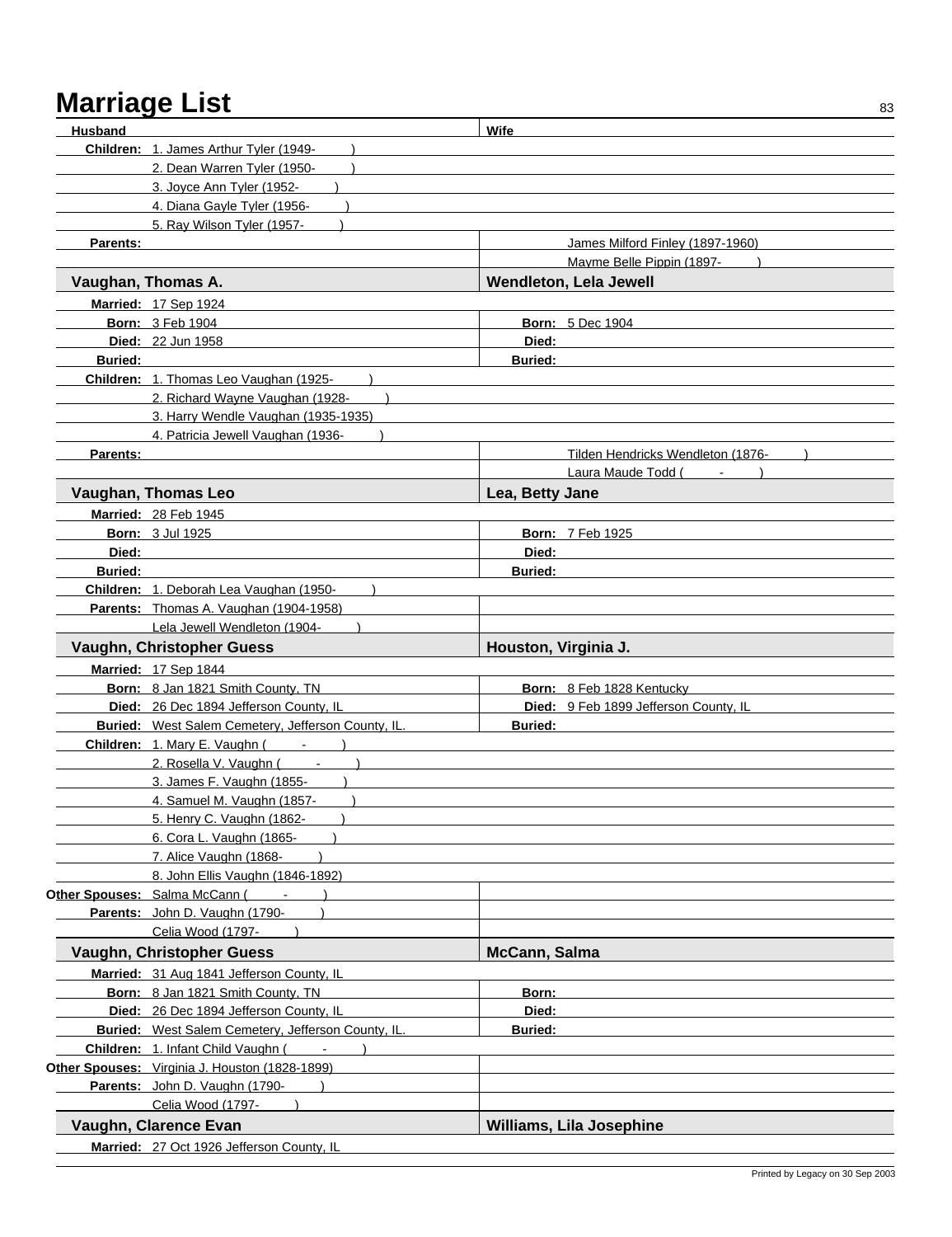| <b>Husband</b>   |                                                   | Wife                                                  |
|------------------|---------------------------------------------------|-------------------------------------------------------|
|                  | <b>Born: 9 Mar 1906</b>                           | Born: 9 Oct 1907 Jefferson County, IL                 |
| Died:            |                                                   | Died:                                                 |
| <b>Buried:</b>   |                                                   | <b>Buried:</b>                                        |
|                  | Children: 1. Marsella Marie Vaughn (1928-         |                                                       |
|                  | 2. Marshall Lee Vaughn (1931-                     |                                                       |
|                  | 3. Nelma Ruth Vaughn (1933-                       |                                                       |
|                  | 4. Vernon Duane Vaughn (1943-                     |                                                       |
|                  | Parents: Samuel Curtis Vaughn (1876-1909)         |                                                       |
|                  | Rosa A. Wilson (                                  |                                                       |
|                  | Vaughn, Donald Loyd                               | <b>Westdahl, Janice Louise</b>                        |
|                  | <b>Married: 27 Sep 1963</b>                       |                                                       |
|                  | Born: 3 Jun 1942 Pettis County Sedalia, MO        | Born: 13 Dec 1945 San Dagio, Ca.                      |
| Died:            |                                                   | Died:                                                 |
| <b>Buried:</b>   |                                                   | <b>Buried:</b>                                        |
|                  | Children: 1. Lisa Carmen Vaughn (1964-            |                                                       |
|                  | 2. Darlene Ellen Vaughn (1966-                    |                                                       |
|                  | 3. Melissa Sue Vaughn (1969-                      |                                                       |
|                  | Parents: Robert Edward Vaughn (1917-1978)         |                                                       |
|                  | Marquerite Lucille Williams (1915-                |                                                       |
|                  | <b>Vaughn, Edward Eugene</b>                      | <b>Jenkins, Nancy Evelyn</b>                          |
|                  | Married: 30 Sep 1961 Kansas City, MO              |                                                       |
|                  | Born: 17 Feb 1938 Independance, MO                | Born: 9 Nov 1942 Kansas City, MO                      |
| Died:            |                                                   | Died:                                                 |
| <b>Buried:</b>   |                                                   | <b>Buried:</b>                                        |
|                  | Children: 1. Lincoln Elliott Vaughn (1971-        |                                                       |
|                  | 2. Jason Edward Vaughn (1969-                     |                                                       |
|                  |                                                   |                                                       |
|                  | Parents: Robert Edward Vaughn (1917-1978)         |                                                       |
|                  | Marquerite Lucille Williams (1915-                |                                                       |
|                  | Vaughn, Frank Edward                              | Thomas, Katie Alpha                                   |
|                  | Married: 16 Jan 1916 Pettis County La Monte, MO   |                                                       |
|                  | Born: 19 Nov 1889 Jefferson County, IL            |                                                       |
|                  | Died: 14 Aug 1967 Johnson County Knob Noster, Mo. | Born: 19 Dec 1890 Morgan County Florence, Mo<br>Died: |
|                  | Buried: La Monte Cemetery, La Monte, Mo.          | Buried: La Monte Cemetery, La Monte, Mo.              |
|                  | Children: 1. Robert Edward Vaughn (1917-1978)     |                                                       |
|                  | 2. Cora Lillian Vaughn (1919-                     |                                                       |
|                  | Parents: John Ellis Vaughn (1846-1892)            | James Robert Thomas (1867-1942)                       |
|                  | Francis Ellen Sledge (1856-1923)                  | Elizabeth Prudence Dinwiddie (1860-1941)              |
| Vaughn, James F. |                                                   | Unknown, Emma                                         |
| <b>Married:</b>  |                                                   |                                                       |
|                  |                                                   | Born:                                                 |
| Died:            | Born: 1855 Jefferson County, IL                   | Died:                                                 |
| <b>Buried:</b>   |                                                   | <b>Buried:</b>                                        |
|                  | Parents: Christopher Guess Vaughn (1821-1894)     |                                                       |
|                  | Virginia J. Houston (1828-1899)                   |                                                       |
|                  | Vaughn, Jason Edward                              | Daniels, Jacqueline                                   |
| Married: 1997    |                                                   |                                                       |
|                  | <b>Born: 23 May 1969</b>                          | <b>Born: 23 Jun 1969</b>                              |
| Died:            |                                                   | Died:                                                 |
| <b>Buried:</b>   |                                                   | <b>Buried:</b>                                        |
|                  | Children: 1. Joshua Edward Vaughn (1998-          |                                                       |
|                  | Parents: Edward Eugene Vaughn (1938-              |                                                       |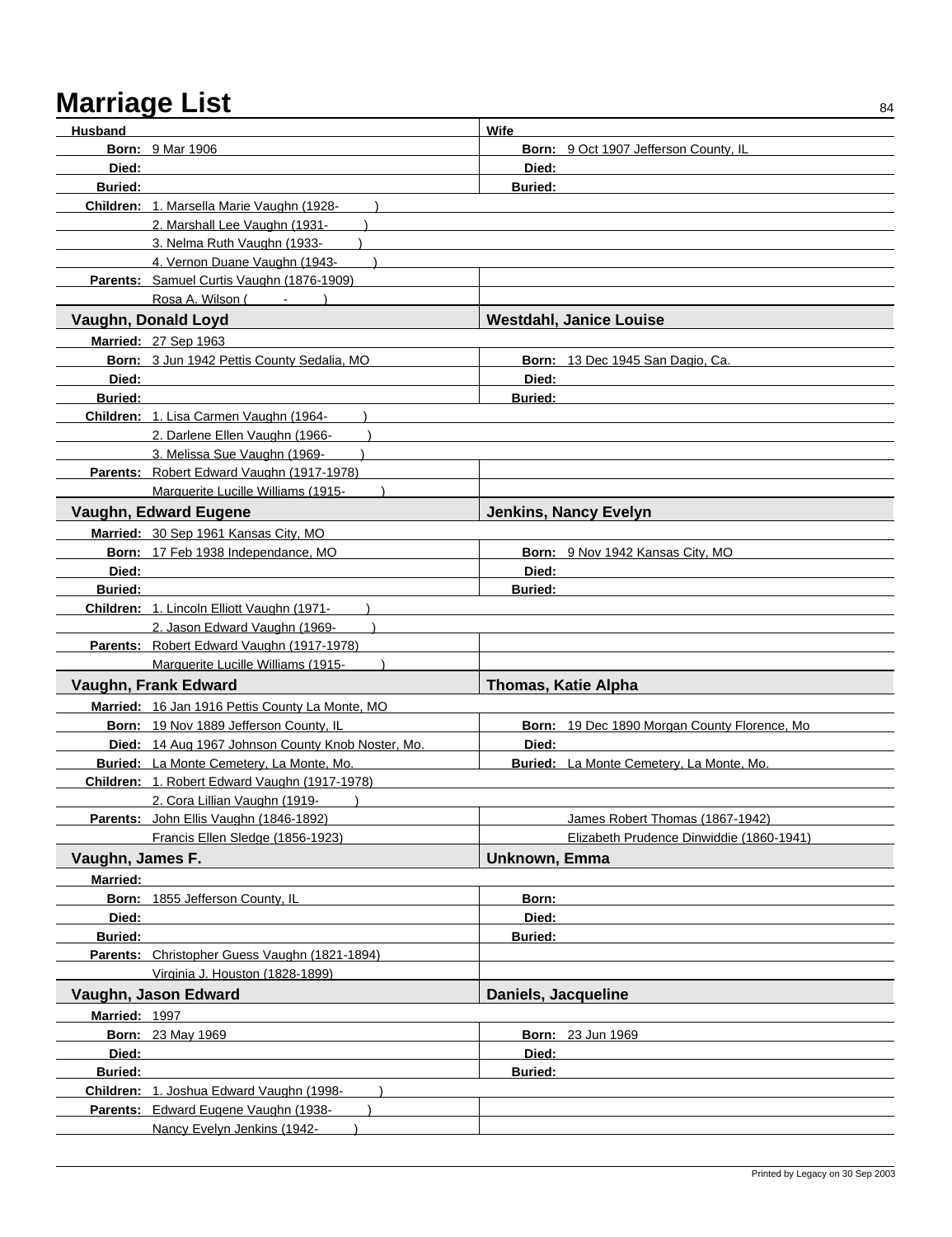| Wood, Celia<br>Vaughn, John D.<br>Married: 1805-1810<br>Born: 1790 Virginia<br>Born: 1797 Kentucky<br>Died:<br>Died:<br><b>Buried:</b><br><b>Buried:</b><br>Children: 1. Christopher Guess Vaughn (1821-1894)<br>2. Unknown Daughter Vaughn (1810-<br>3. Unknown Son Vaughn (1810-<br>4. Unknown Son Vaughn (1815-<br>5. Unknown Son Vaughn (1815-<br>6. Unknown Son Vaughn (1820-<br>7. Unknown Daughter Vaughn (1820-<br>8. Unknown Son Vaughn (1825-<br>9. Unknown Daughter Vaughn (1825-<br>10. Unknown Son or Daughter Vaughn (1830-<br>11. Carroll Vaughn (1833-<br>12. Thomas Vaughn (1836-<br>Parents: Obediah Vaughn (1760-<br>Unknown Wife Name Unknown (<br>Vaughn, John Ellis<br><b>Sledge, Francis Ellen</b><br>Married: 15 Jun 1875 Jefferson County, IL<br>Born: 17 Dec 1846 Jefferson County, IL<br>Born: 19 Apr 1856 Jefferson County, IL<br>Died: 18 Nov 1892 Jefferson County, IL<br>Died: 18 Aug 1923 Jefferson County, IL<br>Buried: Hopewell Cemetery, Jefferson County, IL.<br><b>Buried:</b> Hopewell Cemetery, Jefferson County, IL.<br>Children: 1. Frank Edward Vaughn (1889-1967)<br>2. Samuel Curtis Vaughn (1876-1909)<br>3. Myrtle (Lulu) Lewella Vaughn (1878-1954)<br>4. Sota Agnes Vaughn (1880-1965)<br>5. Orley Christopher Vaughn (1882-1911)<br>6. John Louis Vaughn (1885-1963)<br>7. Minnie Emily Vaughn (1887-1907)<br>8. Cora Ethel Vaughn (1891-<br>9. Nina Mae Vaughn (1896-<br>Other Spouses:<br><b>Spouses:</b> Unknown Wilson (<br>Parents: Christopher Guess Vaughn (1821-1894)<br>Zebulon Louis Sledge Jr. (1814-1898)<br>Virginia J. Houston (1828-1899)<br>Sarah N. Warren (1818-1864)<br>Unknown, Bertha<br>Vaughn, John Louis<br><b>Married:</b><br>Born: 15 Apr 1885 Jefferson County, IL<br>Born:<br>Died: 1963 Trenton, Mo.<br>Died:<br><b>Buried:</b><br><b>Buried:</b><br>Children: 1. Mary Ellen Vaughn (1909-<br>2. Merle Louis Vaughn (1917-<br>Parents: John Ellis Vaughn (1846-1892)<br>Francis Ellen Sledge (1856-1923)<br>Vaughn, John Thomas<br>Lowry, Bessie<br>Married: 5 Jul 1924<br><b>Born: 15 May 1903</b><br><b>Born: 11 Mar 1905</b><br>Died: 24 Sep 1982 Jefferson County, IL<br>Died: 25 Oct 1990 Jefferson County, IL<br><b>Buried:</b> Memorial Gardens Cemetery Jefferson County, IL<br><b>Buried:</b> Memorial Gardens Cemetery Jefferson County, IL<br>Children: 1. Earl Franklin Vaughn (1929-<br>Parents: Samuel Curtis Vaughn (1876-1909)<br><b>Unknown Husband Lowry (</b><br>Rosa A. Wilson (<br>Unknown Mother Unknown ( | Husband | Wife |
|-----------------------------------------------------------------------------------------------------------------------------------------------------------------------------------------------------------------------------------------------------------------------------------------------------------------------------------------------------------------------------------------------------------------------------------------------------------------------------------------------------------------------------------------------------------------------------------------------------------------------------------------------------------------------------------------------------------------------------------------------------------------------------------------------------------------------------------------------------------------------------------------------------------------------------------------------------------------------------------------------------------------------------------------------------------------------------------------------------------------------------------------------------------------------------------------------------------------------------------------------------------------------------------------------------------------------------------------------------------------------------------------------------------------------------------------------------------------------------------------------------------------------------------------------------------------------------------------------------------------------------------------------------------------------------------------------------------------------------------------------------------------------------------------------------------------------------------------------------------------------------------------------------------------------------------------------------------------------------------------------------------------------------------------------------------------------------------------------------------------------------------------------------------------------------------------------------------------------------------------------------------------------------------------------------------------------------------------------------------------------------------------------------------------------------------------------------------------------------------------------------------------|---------|------|
|                                                                                                                                                                                                                                                                                                                                                                                                                                                                                                                                                                                                                                                                                                                                                                                                                                                                                                                                                                                                                                                                                                                                                                                                                                                                                                                                                                                                                                                                                                                                                                                                                                                                                                                                                                                                                                                                                                                                                                                                                                                                                                                                                                                                                                                                                                                                                                                                                                                                                                                 |         |      |
|                                                                                                                                                                                                                                                                                                                                                                                                                                                                                                                                                                                                                                                                                                                                                                                                                                                                                                                                                                                                                                                                                                                                                                                                                                                                                                                                                                                                                                                                                                                                                                                                                                                                                                                                                                                                                                                                                                                                                                                                                                                                                                                                                                                                                                                                                                                                                                                                                                                                                                                 |         |      |
|                                                                                                                                                                                                                                                                                                                                                                                                                                                                                                                                                                                                                                                                                                                                                                                                                                                                                                                                                                                                                                                                                                                                                                                                                                                                                                                                                                                                                                                                                                                                                                                                                                                                                                                                                                                                                                                                                                                                                                                                                                                                                                                                                                                                                                                                                                                                                                                                                                                                                                                 |         |      |
|                                                                                                                                                                                                                                                                                                                                                                                                                                                                                                                                                                                                                                                                                                                                                                                                                                                                                                                                                                                                                                                                                                                                                                                                                                                                                                                                                                                                                                                                                                                                                                                                                                                                                                                                                                                                                                                                                                                                                                                                                                                                                                                                                                                                                                                                                                                                                                                                                                                                                                                 |         |      |
|                                                                                                                                                                                                                                                                                                                                                                                                                                                                                                                                                                                                                                                                                                                                                                                                                                                                                                                                                                                                                                                                                                                                                                                                                                                                                                                                                                                                                                                                                                                                                                                                                                                                                                                                                                                                                                                                                                                                                                                                                                                                                                                                                                                                                                                                                                                                                                                                                                                                                                                 |         |      |
|                                                                                                                                                                                                                                                                                                                                                                                                                                                                                                                                                                                                                                                                                                                                                                                                                                                                                                                                                                                                                                                                                                                                                                                                                                                                                                                                                                                                                                                                                                                                                                                                                                                                                                                                                                                                                                                                                                                                                                                                                                                                                                                                                                                                                                                                                                                                                                                                                                                                                                                 |         |      |
|                                                                                                                                                                                                                                                                                                                                                                                                                                                                                                                                                                                                                                                                                                                                                                                                                                                                                                                                                                                                                                                                                                                                                                                                                                                                                                                                                                                                                                                                                                                                                                                                                                                                                                                                                                                                                                                                                                                                                                                                                                                                                                                                                                                                                                                                                                                                                                                                                                                                                                                 |         |      |
|                                                                                                                                                                                                                                                                                                                                                                                                                                                                                                                                                                                                                                                                                                                                                                                                                                                                                                                                                                                                                                                                                                                                                                                                                                                                                                                                                                                                                                                                                                                                                                                                                                                                                                                                                                                                                                                                                                                                                                                                                                                                                                                                                                                                                                                                                                                                                                                                                                                                                                                 |         |      |
|                                                                                                                                                                                                                                                                                                                                                                                                                                                                                                                                                                                                                                                                                                                                                                                                                                                                                                                                                                                                                                                                                                                                                                                                                                                                                                                                                                                                                                                                                                                                                                                                                                                                                                                                                                                                                                                                                                                                                                                                                                                                                                                                                                                                                                                                                                                                                                                                                                                                                                                 |         |      |
|                                                                                                                                                                                                                                                                                                                                                                                                                                                                                                                                                                                                                                                                                                                                                                                                                                                                                                                                                                                                                                                                                                                                                                                                                                                                                                                                                                                                                                                                                                                                                                                                                                                                                                                                                                                                                                                                                                                                                                                                                                                                                                                                                                                                                                                                                                                                                                                                                                                                                                                 |         |      |
|                                                                                                                                                                                                                                                                                                                                                                                                                                                                                                                                                                                                                                                                                                                                                                                                                                                                                                                                                                                                                                                                                                                                                                                                                                                                                                                                                                                                                                                                                                                                                                                                                                                                                                                                                                                                                                                                                                                                                                                                                                                                                                                                                                                                                                                                                                                                                                                                                                                                                                                 |         |      |
|                                                                                                                                                                                                                                                                                                                                                                                                                                                                                                                                                                                                                                                                                                                                                                                                                                                                                                                                                                                                                                                                                                                                                                                                                                                                                                                                                                                                                                                                                                                                                                                                                                                                                                                                                                                                                                                                                                                                                                                                                                                                                                                                                                                                                                                                                                                                                                                                                                                                                                                 |         |      |
|                                                                                                                                                                                                                                                                                                                                                                                                                                                                                                                                                                                                                                                                                                                                                                                                                                                                                                                                                                                                                                                                                                                                                                                                                                                                                                                                                                                                                                                                                                                                                                                                                                                                                                                                                                                                                                                                                                                                                                                                                                                                                                                                                                                                                                                                                                                                                                                                                                                                                                                 |         |      |
|                                                                                                                                                                                                                                                                                                                                                                                                                                                                                                                                                                                                                                                                                                                                                                                                                                                                                                                                                                                                                                                                                                                                                                                                                                                                                                                                                                                                                                                                                                                                                                                                                                                                                                                                                                                                                                                                                                                                                                                                                                                                                                                                                                                                                                                                                                                                                                                                                                                                                                                 |         |      |
|                                                                                                                                                                                                                                                                                                                                                                                                                                                                                                                                                                                                                                                                                                                                                                                                                                                                                                                                                                                                                                                                                                                                                                                                                                                                                                                                                                                                                                                                                                                                                                                                                                                                                                                                                                                                                                                                                                                                                                                                                                                                                                                                                                                                                                                                                                                                                                                                                                                                                                                 |         |      |
|                                                                                                                                                                                                                                                                                                                                                                                                                                                                                                                                                                                                                                                                                                                                                                                                                                                                                                                                                                                                                                                                                                                                                                                                                                                                                                                                                                                                                                                                                                                                                                                                                                                                                                                                                                                                                                                                                                                                                                                                                                                                                                                                                                                                                                                                                                                                                                                                                                                                                                                 |         |      |
|                                                                                                                                                                                                                                                                                                                                                                                                                                                                                                                                                                                                                                                                                                                                                                                                                                                                                                                                                                                                                                                                                                                                                                                                                                                                                                                                                                                                                                                                                                                                                                                                                                                                                                                                                                                                                                                                                                                                                                                                                                                                                                                                                                                                                                                                                                                                                                                                                                                                                                                 |         |      |
|                                                                                                                                                                                                                                                                                                                                                                                                                                                                                                                                                                                                                                                                                                                                                                                                                                                                                                                                                                                                                                                                                                                                                                                                                                                                                                                                                                                                                                                                                                                                                                                                                                                                                                                                                                                                                                                                                                                                                                                                                                                                                                                                                                                                                                                                                                                                                                                                                                                                                                                 |         |      |
|                                                                                                                                                                                                                                                                                                                                                                                                                                                                                                                                                                                                                                                                                                                                                                                                                                                                                                                                                                                                                                                                                                                                                                                                                                                                                                                                                                                                                                                                                                                                                                                                                                                                                                                                                                                                                                                                                                                                                                                                                                                                                                                                                                                                                                                                                                                                                                                                                                                                                                                 |         |      |
|                                                                                                                                                                                                                                                                                                                                                                                                                                                                                                                                                                                                                                                                                                                                                                                                                                                                                                                                                                                                                                                                                                                                                                                                                                                                                                                                                                                                                                                                                                                                                                                                                                                                                                                                                                                                                                                                                                                                                                                                                                                                                                                                                                                                                                                                                                                                                                                                                                                                                                                 |         |      |
|                                                                                                                                                                                                                                                                                                                                                                                                                                                                                                                                                                                                                                                                                                                                                                                                                                                                                                                                                                                                                                                                                                                                                                                                                                                                                                                                                                                                                                                                                                                                                                                                                                                                                                                                                                                                                                                                                                                                                                                                                                                                                                                                                                                                                                                                                                                                                                                                                                                                                                                 |         |      |
|                                                                                                                                                                                                                                                                                                                                                                                                                                                                                                                                                                                                                                                                                                                                                                                                                                                                                                                                                                                                                                                                                                                                                                                                                                                                                                                                                                                                                                                                                                                                                                                                                                                                                                                                                                                                                                                                                                                                                                                                                                                                                                                                                                                                                                                                                                                                                                                                                                                                                                                 |         |      |
|                                                                                                                                                                                                                                                                                                                                                                                                                                                                                                                                                                                                                                                                                                                                                                                                                                                                                                                                                                                                                                                                                                                                                                                                                                                                                                                                                                                                                                                                                                                                                                                                                                                                                                                                                                                                                                                                                                                                                                                                                                                                                                                                                                                                                                                                                                                                                                                                                                                                                                                 |         |      |
|                                                                                                                                                                                                                                                                                                                                                                                                                                                                                                                                                                                                                                                                                                                                                                                                                                                                                                                                                                                                                                                                                                                                                                                                                                                                                                                                                                                                                                                                                                                                                                                                                                                                                                                                                                                                                                                                                                                                                                                                                                                                                                                                                                                                                                                                                                                                                                                                                                                                                                                 |         |      |
|                                                                                                                                                                                                                                                                                                                                                                                                                                                                                                                                                                                                                                                                                                                                                                                                                                                                                                                                                                                                                                                                                                                                                                                                                                                                                                                                                                                                                                                                                                                                                                                                                                                                                                                                                                                                                                                                                                                                                                                                                                                                                                                                                                                                                                                                                                                                                                                                                                                                                                                 |         |      |
|                                                                                                                                                                                                                                                                                                                                                                                                                                                                                                                                                                                                                                                                                                                                                                                                                                                                                                                                                                                                                                                                                                                                                                                                                                                                                                                                                                                                                                                                                                                                                                                                                                                                                                                                                                                                                                                                                                                                                                                                                                                                                                                                                                                                                                                                                                                                                                                                                                                                                                                 |         |      |
|                                                                                                                                                                                                                                                                                                                                                                                                                                                                                                                                                                                                                                                                                                                                                                                                                                                                                                                                                                                                                                                                                                                                                                                                                                                                                                                                                                                                                                                                                                                                                                                                                                                                                                                                                                                                                                                                                                                                                                                                                                                                                                                                                                                                                                                                                                                                                                                                                                                                                                                 |         |      |
|                                                                                                                                                                                                                                                                                                                                                                                                                                                                                                                                                                                                                                                                                                                                                                                                                                                                                                                                                                                                                                                                                                                                                                                                                                                                                                                                                                                                                                                                                                                                                                                                                                                                                                                                                                                                                                                                                                                                                                                                                                                                                                                                                                                                                                                                                                                                                                                                                                                                                                                 |         |      |
|                                                                                                                                                                                                                                                                                                                                                                                                                                                                                                                                                                                                                                                                                                                                                                                                                                                                                                                                                                                                                                                                                                                                                                                                                                                                                                                                                                                                                                                                                                                                                                                                                                                                                                                                                                                                                                                                                                                                                                                                                                                                                                                                                                                                                                                                                                                                                                                                                                                                                                                 |         |      |
|                                                                                                                                                                                                                                                                                                                                                                                                                                                                                                                                                                                                                                                                                                                                                                                                                                                                                                                                                                                                                                                                                                                                                                                                                                                                                                                                                                                                                                                                                                                                                                                                                                                                                                                                                                                                                                                                                                                                                                                                                                                                                                                                                                                                                                                                                                                                                                                                                                                                                                                 |         |      |
|                                                                                                                                                                                                                                                                                                                                                                                                                                                                                                                                                                                                                                                                                                                                                                                                                                                                                                                                                                                                                                                                                                                                                                                                                                                                                                                                                                                                                                                                                                                                                                                                                                                                                                                                                                                                                                                                                                                                                                                                                                                                                                                                                                                                                                                                                                                                                                                                                                                                                                                 |         |      |
|                                                                                                                                                                                                                                                                                                                                                                                                                                                                                                                                                                                                                                                                                                                                                                                                                                                                                                                                                                                                                                                                                                                                                                                                                                                                                                                                                                                                                                                                                                                                                                                                                                                                                                                                                                                                                                                                                                                                                                                                                                                                                                                                                                                                                                                                                                                                                                                                                                                                                                                 |         |      |
|                                                                                                                                                                                                                                                                                                                                                                                                                                                                                                                                                                                                                                                                                                                                                                                                                                                                                                                                                                                                                                                                                                                                                                                                                                                                                                                                                                                                                                                                                                                                                                                                                                                                                                                                                                                                                                                                                                                                                                                                                                                                                                                                                                                                                                                                                                                                                                                                                                                                                                                 |         |      |
|                                                                                                                                                                                                                                                                                                                                                                                                                                                                                                                                                                                                                                                                                                                                                                                                                                                                                                                                                                                                                                                                                                                                                                                                                                                                                                                                                                                                                                                                                                                                                                                                                                                                                                                                                                                                                                                                                                                                                                                                                                                                                                                                                                                                                                                                                                                                                                                                                                                                                                                 |         |      |
|                                                                                                                                                                                                                                                                                                                                                                                                                                                                                                                                                                                                                                                                                                                                                                                                                                                                                                                                                                                                                                                                                                                                                                                                                                                                                                                                                                                                                                                                                                                                                                                                                                                                                                                                                                                                                                                                                                                                                                                                                                                                                                                                                                                                                                                                                                                                                                                                                                                                                                                 |         |      |
|                                                                                                                                                                                                                                                                                                                                                                                                                                                                                                                                                                                                                                                                                                                                                                                                                                                                                                                                                                                                                                                                                                                                                                                                                                                                                                                                                                                                                                                                                                                                                                                                                                                                                                                                                                                                                                                                                                                                                                                                                                                                                                                                                                                                                                                                                                                                                                                                                                                                                                                 |         |      |
|                                                                                                                                                                                                                                                                                                                                                                                                                                                                                                                                                                                                                                                                                                                                                                                                                                                                                                                                                                                                                                                                                                                                                                                                                                                                                                                                                                                                                                                                                                                                                                                                                                                                                                                                                                                                                                                                                                                                                                                                                                                                                                                                                                                                                                                                                                                                                                                                                                                                                                                 |         |      |
|                                                                                                                                                                                                                                                                                                                                                                                                                                                                                                                                                                                                                                                                                                                                                                                                                                                                                                                                                                                                                                                                                                                                                                                                                                                                                                                                                                                                                                                                                                                                                                                                                                                                                                                                                                                                                                                                                                                                                                                                                                                                                                                                                                                                                                                                                                                                                                                                                                                                                                                 |         |      |
|                                                                                                                                                                                                                                                                                                                                                                                                                                                                                                                                                                                                                                                                                                                                                                                                                                                                                                                                                                                                                                                                                                                                                                                                                                                                                                                                                                                                                                                                                                                                                                                                                                                                                                                                                                                                                                                                                                                                                                                                                                                                                                                                                                                                                                                                                                                                                                                                                                                                                                                 |         |      |
|                                                                                                                                                                                                                                                                                                                                                                                                                                                                                                                                                                                                                                                                                                                                                                                                                                                                                                                                                                                                                                                                                                                                                                                                                                                                                                                                                                                                                                                                                                                                                                                                                                                                                                                                                                                                                                                                                                                                                                                                                                                                                                                                                                                                                                                                                                                                                                                                                                                                                                                 |         |      |
|                                                                                                                                                                                                                                                                                                                                                                                                                                                                                                                                                                                                                                                                                                                                                                                                                                                                                                                                                                                                                                                                                                                                                                                                                                                                                                                                                                                                                                                                                                                                                                                                                                                                                                                                                                                                                                                                                                                                                                                                                                                                                                                                                                                                                                                                                                                                                                                                                                                                                                                 |         |      |
|                                                                                                                                                                                                                                                                                                                                                                                                                                                                                                                                                                                                                                                                                                                                                                                                                                                                                                                                                                                                                                                                                                                                                                                                                                                                                                                                                                                                                                                                                                                                                                                                                                                                                                                                                                                                                                                                                                                                                                                                                                                                                                                                                                                                                                                                                                                                                                                                                                                                                                                 |         |      |
|                                                                                                                                                                                                                                                                                                                                                                                                                                                                                                                                                                                                                                                                                                                                                                                                                                                                                                                                                                                                                                                                                                                                                                                                                                                                                                                                                                                                                                                                                                                                                                                                                                                                                                                                                                                                                                                                                                                                                                                                                                                                                                                                                                                                                                                                                                                                                                                                                                                                                                                 |         |      |
|                                                                                                                                                                                                                                                                                                                                                                                                                                                                                                                                                                                                                                                                                                                                                                                                                                                                                                                                                                                                                                                                                                                                                                                                                                                                                                                                                                                                                                                                                                                                                                                                                                                                                                                                                                                                                                                                                                                                                                                                                                                                                                                                                                                                                                                                                                                                                                                                                                                                                                                 |         |      |
|                                                                                                                                                                                                                                                                                                                                                                                                                                                                                                                                                                                                                                                                                                                                                                                                                                                                                                                                                                                                                                                                                                                                                                                                                                                                                                                                                                                                                                                                                                                                                                                                                                                                                                                                                                                                                                                                                                                                                                                                                                                                                                                                                                                                                                                                                                                                                                                                                                                                                                                 |         |      |
|                                                                                                                                                                                                                                                                                                                                                                                                                                                                                                                                                                                                                                                                                                                                                                                                                                                                                                                                                                                                                                                                                                                                                                                                                                                                                                                                                                                                                                                                                                                                                                                                                                                                                                                                                                                                                                                                                                                                                                                                                                                                                                                                                                                                                                                                                                                                                                                                                                                                                                                 |         |      |
|                                                                                                                                                                                                                                                                                                                                                                                                                                                                                                                                                                                                                                                                                                                                                                                                                                                                                                                                                                                                                                                                                                                                                                                                                                                                                                                                                                                                                                                                                                                                                                                                                                                                                                                                                                                                                                                                                                                                                                                                                                                                                                                                                                                                                                                                                                                                                                                                                                                                                                                 |         |      |
|                                                                                                                                                                                                                                                                                                                                                                                                                                                                                                                                                                                                                                                                                                                                                                                                                                                                                                                                                                                                                                                                                                                                                                                                                                                                                                                                                                                                                                                                                                                                                                                                                                                                                                                                                                                                                                                                                                                                                                                                                                                                                                                                                                                                                                                                                                                                                                                                                                                                                                                 |         |      |
|                                                                                                                                                                                                                                                                                                                                                                                                                                                                                                                                                                                                                                                                                                                                                                                                                                                                                                                                                                                                                                                                                                                                                                                                                                                                                                                                                                                                                                                                                                                                                                                                                                                                                                                                                                                                                                                                                                                                                                                                                                                                                                                                                                                                                                                                                                                                                                                                                                                                                                                 |         |      |
|                                                                                                                                                                                                                                                                                                                                                                                                                                                                                                                                                                                                                                                                                                                                                                                                                                                                                                                                                                                                                                                                                                                                                                                                                                                                                                                                                                                                                                                                                                                                                                                                                                                                                                                                                                                                                                                                                                                                                                                                                                                                                                                                                                                                                                                                                                                                                                                                                                                                                                                 |         |      |
|                                                                                                                                                                                                                                                                                                                                                                                                                                                                                                                                                                                                                                                                                                                                                                                                                                                                                                                                                                                                                                                                                                                                                                                                                                                                                                                                                                                                                                                                                                                                                                                                                                                                                                                                                                                                                                                                                                                                                                                                                                                                                                                                                                                                                                                                                                                                                                                                                                                                                                                 |         |      |
|                                                                                                                                                                                                                                                                                                                                                                                                                                                                                                                                                                                                                                                                                                                                                                                                                                                                                                                                                                                                                                                                                                                                                                                                                                                                                                                                                                                                                                                                                                                                                                                                                                                                                                                                                                                                                                                                                                                                                                                                                                                                                                                                                                                                                                                                                                                                                                                                                                                                                                                 |         |      |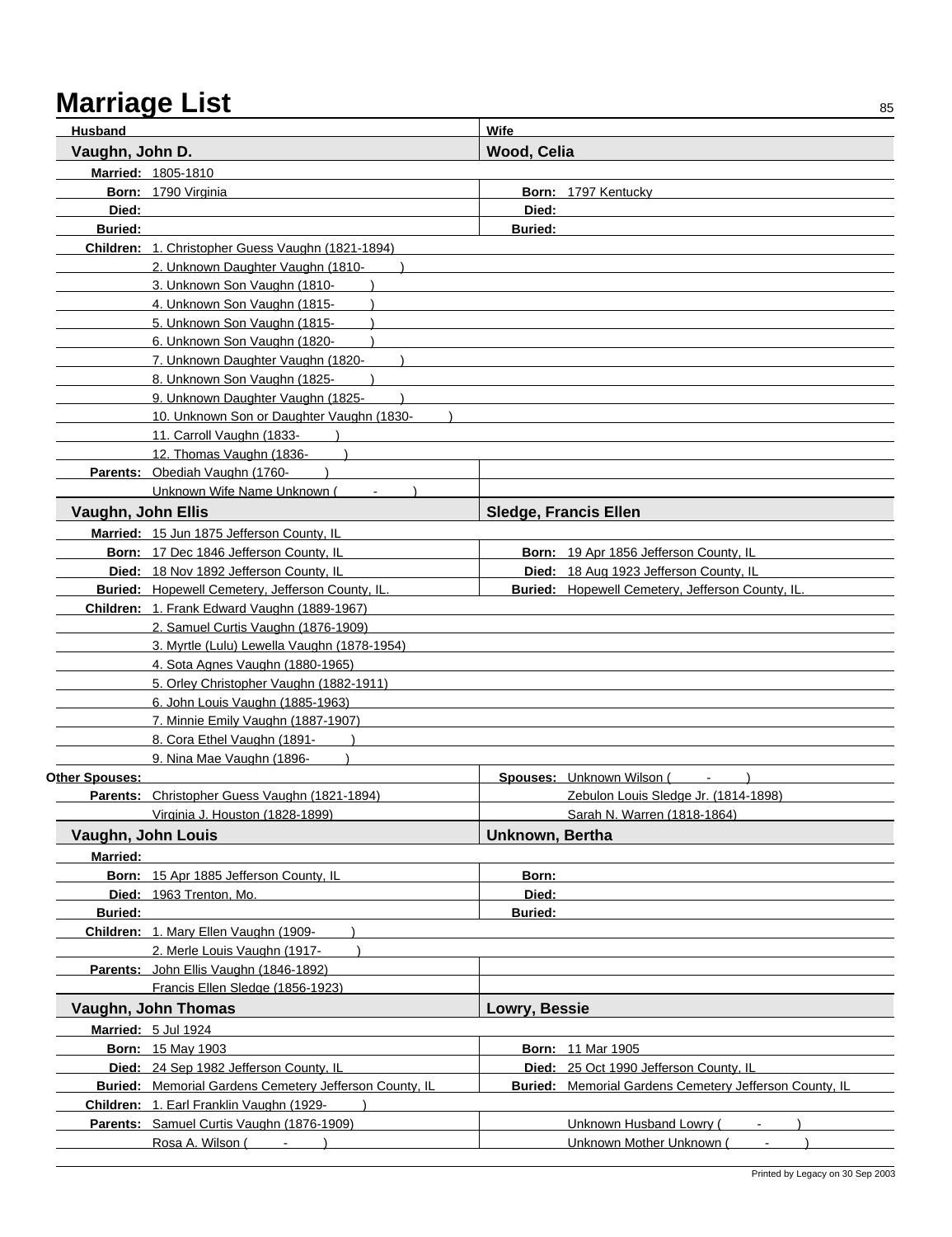| <b>Husband</b>  |                                                                          | Wife                                         |
|-----------------|--------------------------------------------------------------------------|----------------------------------------------|
|                 | Vaughn, Lincoln Elliott                                                  | <b>Bushue, Kristine Marie</b>                |
|                 | Married: 17 Feb 1993                                                     |                                              |
|                 | <b>Born: 9 Jul 1971</b>                                                  | <b>Born: 15 May 1973</b>                     |
| Died:           |                                                                          | Died:                                        |
| <b>Buried:</b>  |                                                                          | <b>Buried:</b>                               |
|                 | Children: 1. James Edward Vaughn (1993-                                  |                                              |
|                 | 2. Erin Marie Vaughn (1997-                                              |                                              |
|                 | Parents: Edward Eugene Vaughn (1938-                                     |                                              |
|                 | Nancy Evelyn Jenkins (1942-                                              |                                              |
|                 | Vaughn, Marshall Lee                                                     | <b>Mackey, Roberta Lee</b>                   |
|                 | Married: 25 Jul 1952 Denver, CO                                          |                                              |
|                 | Born: 22 Apr 1931 Jefferson County, IL                                   | Born:                                        |
| Died:           |                                                                          | Died:                                        |
| <b>Buried:</b>  |                                                                          | <b>Buried:</b>                               |
|                 | Children: 1. Randal Lee Vaughn (1957-                                    |                                              |
|                 | 2. Garret Lee Vaughn (1961-                                              |                                              |
|                 | Parents: Clarence Evan Vaughn (1906-                                     |                                              |
|                 | Lila Josephine Williams (1907-                                           |                                              |
| Vaughn, Obediah |                                                                          | Unknown, Unknown Wife Name                   |
| Married:        |                                                                          |                                              |
|                 | Born: 1760 ? Virginia                                                    | Born:                                        |
| Died:           |                                                                          | Died:                                        |
| <b>Buried:</b>  |                                                                          | <b>Buried:</b>                               |
|                 | Children: 1. John D. Vaughn (1790-                                       |                                              |
|                 | Vaughn, Robert Edward                                                    | <b>Williams, Marguerite Lucille</b>          |
|                 | Married: 18 May 1936 Pettis County Sedalia, MO                           |                                              |
|                 | Born: 7 Feb 1917 Pettis County La Monte, MO                              | Born: 20 Aug 1915 Morgan County Florence, Mo |
|                 | Died: 30 Oct 1978 Navada, Missouri                                       | Died:                                        |
|                 | Buried: Knob Noster Cemetery Johnson County, Knob Noster~                | <b>Buried:</b>                               |
|                 | Children: 1. Edward Eugene Vaughn (1938-                                 |                                              |
|                 | 2. Donald Loyd Vaughn (1942-                                             |                                              |
|                 | 3. Darlene Ellen Vaughn (1944-1944)                                      |                                              |
|                 | 4. Wayne Merle Vaughn (1951-<br>Parents: Frank Edward Vaughn (1889-1967) | Unknown (1890-                               |
|                 | Katie Alpha Thomas (1890-                                                | Unknown (1890-                               |
|                 | <b>Vaughn, Samuel Curtis</b>                                             | Wilson, Rosa A.                              |
| Married:        |                                                                          |                                              |
|                 | Born: 2 Jun 1876 Jefferson County, IL                                    | Born:                                        |
|                 | Died: 12 Mar 1909 Oklahoma                                               | Died:                                        |
| Buried:         |                                                                          | <b>Buried:</b>                               |
|                 | Children: 1. Lula Mae Vaughn (1901-                                      |                                              |
|                 | 2. John Thomas Vaughn (1903-1982)                                        |                                              |
|                 | 3. Clarence Evan Vaughn (1906-                                           |                                              |
|                 | Parents: John Ellis Vaughn (1846-1892)                                   |                                              |
|                 | Francis Ellen Sledge (1856-1923)                                         |                                              |
|                 | Vaughn, Vernon Duane                                                     | Hokenson, Carol                              |
|                 | Married: 23 Jun 1967                                                     |                                              |
|                 | Born: 9 Aug 1943 Jefferson County, IL                                    | <b>Born:</b> La Puenta, CA                   |
| Died:           |                                                                          | Died:                                        |
| <b>Buried:</b>  |                                                                          | <b>Buried:</b>                               |
|                 | Parents: Clarence Evan Vaughn (1906-                                     |                                              |
|                 | Lila Josephine Williams (1907-                                           |                                              |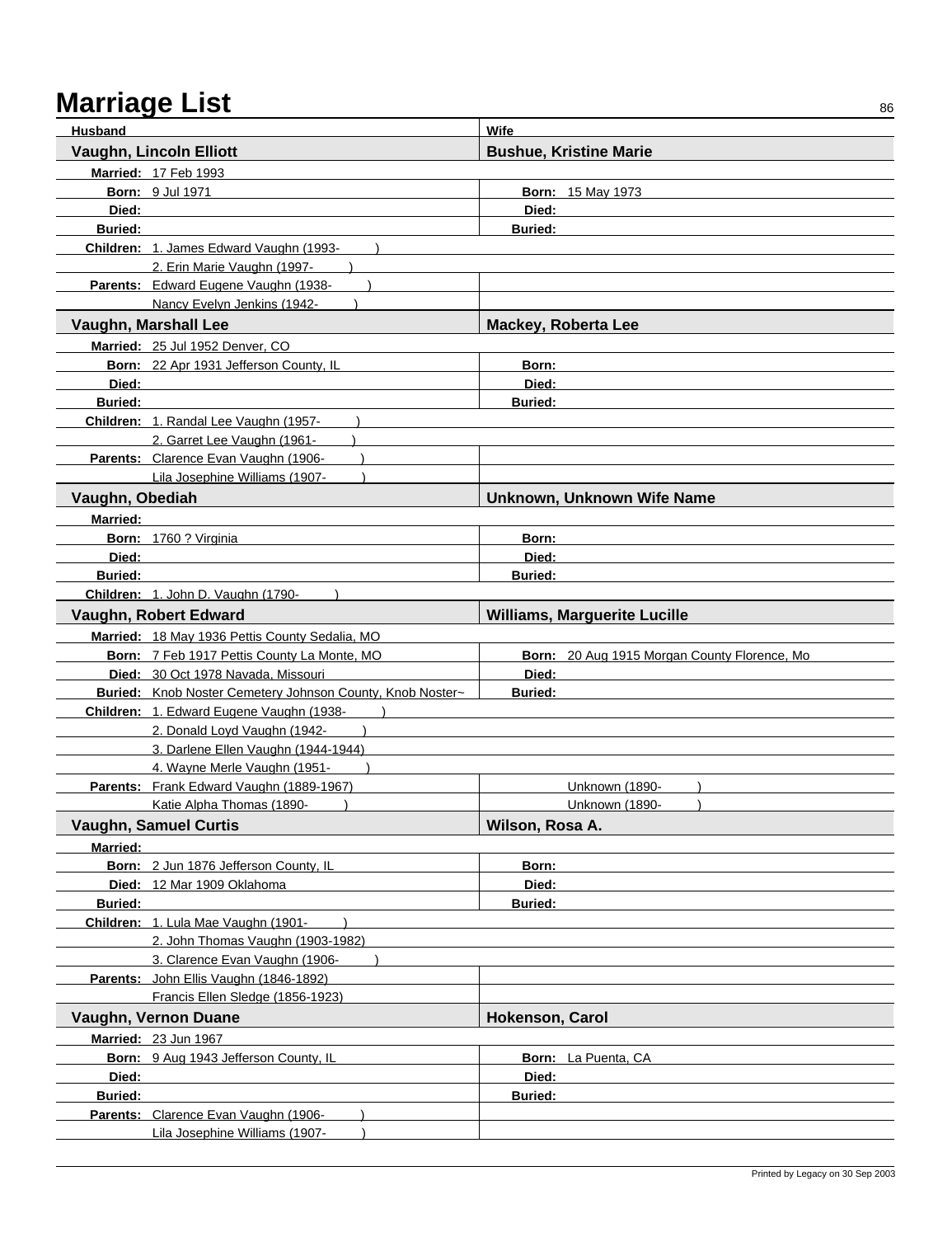| Husband        |                                             | Wife                                     |
|----------------|---------------------------------------------|------------------------------------------|
|                | Vaughn, Wayne Merle                         | <b>Badger, Carol</b>                     |
|                | Married: 1968 Overland Park, Ks.            |                                          |
|                | Born: 19 Jan 1951 Pettis County Sedalia, MO | Born:                                    |
| Died:          |                                             | Died:                                    |
| <b>Buried:</b> |                                             | <b>Buried:</b>                           |
|                | Children: 1. Glenda Michelle Badger (1969-  |                                          |
|                | Other Spouses: Denise Sparks (Fig. 2015)    |                                          |
|                | Marcia L. Metscher ( - )                    |                                          |
|                | Parents: Robert Edward Vaughn (1917-1978)   |                                          |
|                | Marquerite Lucille Williams (1915-          |                                          |
|                | Vaughn, Wayne Merle                         | Metscher, Marcia L.                      |
|                | Married: 1978 Cole Camp, Benton County, Mo. |                                          |
|                | Born: 19 Jan 1951 Pettis County Sedalia, MO | Born:                                    |
| Died:          |                                             | Died:                                    |
| <b>Buried:</b> |                                             | <b>Buried:</b>                           |
|                | Other Spouses: Denise Sparks (Fig. 15)      |                                          |
|                | Carol Badger (                              |                                          |
|                | Parents: Robert Edward Vaughn (1917-1978)   |                                          |
|                | Marquerite Lucille Williams (1915-          |                                          |
|                | Vaughn, Wayne Merle                         | <b>Sparks, Denise</b>                    |
|                | Married: 1972 Pettis County Sedalia, MO     |                                          |
|                | Born: 19 Jan 1951 Pettis County Sedalia, MO | <b>Born:</b> Pettis County Sedalia, MO   |
| Died:          |                                             | Died:                                    |
| <b>Buried:</b> |                                             | <b>Buried:</b>                           |
|                | Children: 1. Cherie Renee Vaughn (1972-     |                                          |
|                | Other Spouses: Carol Badger (Fig. 2015)     |                                          |
|                | Marcia L. Metscher (Fig. 2015)              |                                          |
|                | Parents: Robert Edward Vaughn (1917-1978)   | Unknown Husband Sparks (                 |
|                | Marquerite Lucille Williams (1915-          | Francis J. Burford (Francis J. Burford   |
|                | <b>VonBuelow, Ernest T.</b>                 | <b>Otten, Lola Marie</b>                 |
|                | <b>Married: 18 Aug 1948</b>                 |                                          |
|                | <b>Born: 13 May 1893</b>                    | <b>Born: 8 Mar 1913</b>                  |
| Died:          |                                             | Died:                                    |
| <b>Buried:</b> |                                             | <b>Buried:</b>                           |
| Parents:       |                                             | Leonard Richard Otten (1888-             |
|                |                                             | <u>Luthera Prudence Dinwiddie (1887-</u> |
|                | <b>Wadleigh, Charles Edward</b>             | Gardner, Judy                            |
|                | Married: 1 May 1962                         |                                          |
|                | <b>Born: 22 Oct 1942</b>                    | Born:                                    |
| Died:          |                                             | Died:                                    |
| Buried:        |                                             | <b>Buried:</b>                           |
|                | Children: 1. Michael Edward Wadleigh (1963- |                                          |
|                | Parents: Omer Basil Wadleigh (1919-         |                                          |
|                | Iva Anna Hall (1920-                        |                                          |
|                | <b>Wadleigh, Omer Basil</b>                 | Hall, Iva Anna                           |
|                | <b>Married: 15 Sep 1940</b>                 |                                          |
|                | <b>Born: 12 Feb 1919</b>                    | <b>Born: 26 Jan 1920</b>                 |
| Died:          |                                             | Died:                                    |
| <b>Buried:</b> |                                             | <b>Buried:</b>                           |
|                | Children: 1. Charles Edward Wadleigh (1942- |                                          |
|                | 2. Roger Basil Wadleigh (1947-              |                                          |
|                | 3. Twylah Anna Wadleigh (1949-              |                                          |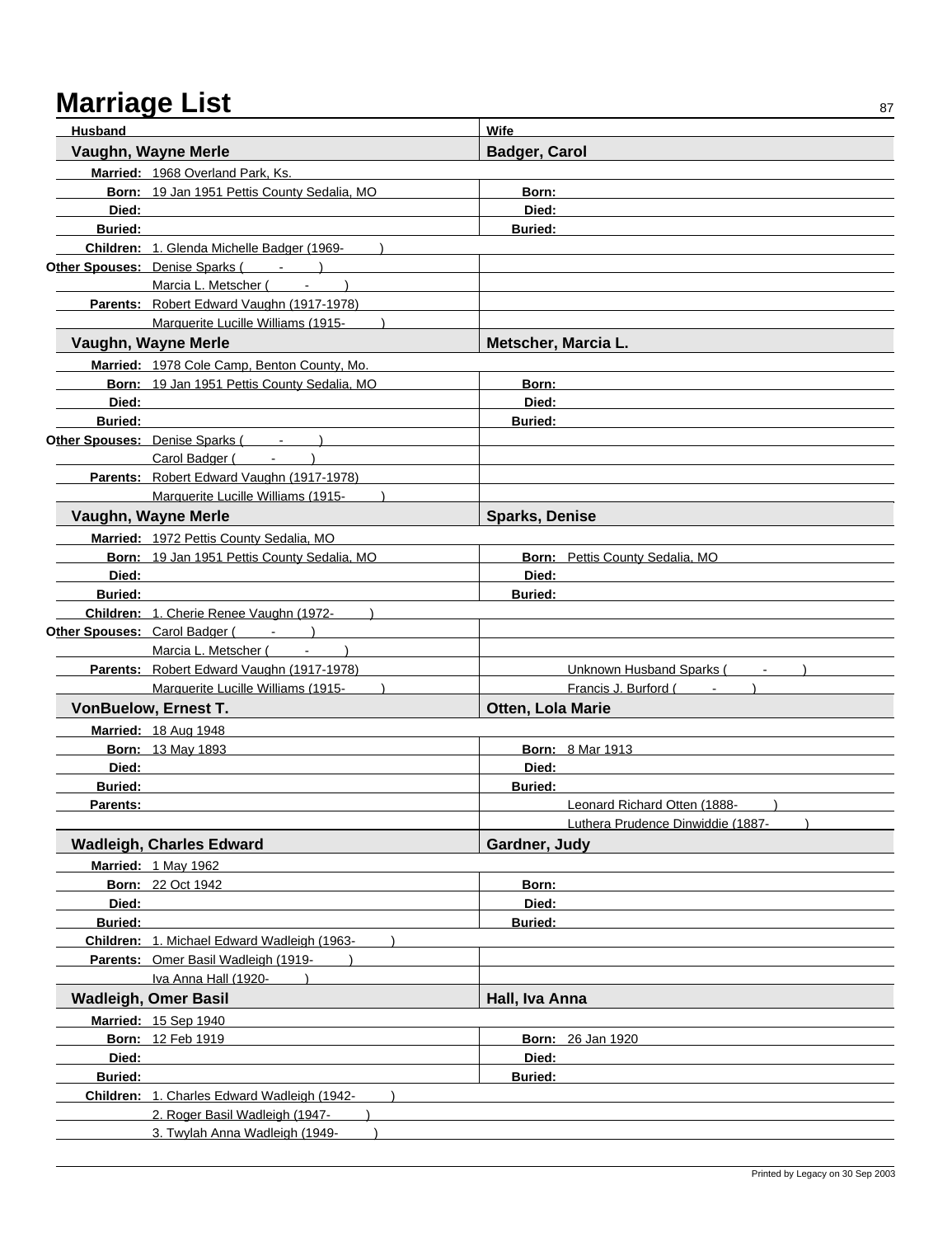| Husband                    |                                            | Wife                              |
|----------------------------|--------------------------------------------|-----------------------------------|
| Parents:                   |                                            | Ralph Winfred Hall (1900-         |
|                            |                                            | Iva Parthena Thomas (1900-        |
|                            | <b>Warren, Richard Leon</b>                | Lane, Doris Irene                 |
|                            | Married: 3 Sep 1951                        |                                   |
|                            | <b>Born: 3 Feb 1928</b>                    | <b>Born: 11 Dec 1926</b>          |
| Died:                      |                                            | Died:                             |
| <b>Buried:</b>             |                                            | <b>Buried:</b>                    |
|                            | Children: 1. David Lee Warren (1953-       |                                   |
|                            | 2. Richard Neil Warren (1958-              |                                   |
|                            | 3. Mark Leon Warren (1959-                 |                                   |
| Parents:                   |                                            | Norval Adelbert Lane (1890-       |
|                            |                                            | Gertrude Neitzert (1893-          |
|                            | Warren, Unknown Father                     | Unknown, Unknown Wife             |
| <b>Married:</b>            |                                            |                                   |
| Born:                      |                                            | Born:                             |
| Died:                      |                                            | Died:                             |
| <b>Buried:</b>             |                                            | <b>Buried:</b>                    |
|                            | Children: 1. Sarah N. Warren (1818-1864)   |                                   |
|                            | 2. David Warren (                          |                                   |
|                            | <b>Wendleton, Thomas Leo</b>               | Love, Genevieve                   |
| <b>Married:</b>            |                                            |                                   |
|                            | <b>Born: 25 Jan 1899</b>                   | <b>Born: 28 Jul 1895</b>          |
| Died:                      |                                            | <b>Died: 22 Jan 1954</b>          |
| <b>Buried:</b>             |                                            | <b>Buried:</b>                    |
|                            | Parents: Tilden Hendricks Wendleton (1876- |                                   |
|                            | Laura Maude Todd (Fig. 1884)               |                                   |
|                            | <b>Wendleton, Tilden Hendricks</b>         | <b>Todd, Laura Maude</b>          |
| <b>Married:</b>            |                                            |                                   |
|                            | <b>Born: 12 Aug 1876</b>                   | Born:                             |
| Died:                      |                                            | Died:                             |
| <b>Buried:</b>             |                                            | <b>Buried:</b>                    |
|                            | Children: 1. Thomas Leo Wendleton (1899-   |                                   |
|                            | 2. Lela Jewell Wendleton (1904-            |                                   |
| Parents:                   |                                            | Thomas Jefferson Todd (1873-1943) |
|                            |                                            | Susan Mary Spears (1879-          |
|                            | <b>Wesner, George Ernest</b>               | <b>Elkins, Dorothy Laverna</b>    |
|                            | <b>Married: 14 Mar 1931</b>                |                                   |
| Born:                      |                                            | <b>Born: 31 Aug 1912</b>          |
| Died:                      |                                            | Died:                             |
| <b>Buried:</b>             |                                            | <b>Buried:</b>                    |
|                            | Children: 1. George Mack Wesner (1934-     |                                   |
|                            | 2. Joyce Wesner (1935-                     |                                   |
| Parents:                   |                                            | Ben Vernon Elkins (1879-1945)     |
|                            |                                            | Dora Ann Dinwiddie (1885-1938)    |
|                            | <b>Wesner, George Mack</b>                 | <b>Butts, Claire Heth</b>         |
|                            | <b>Married: 29 Mar 1963</b>                |                                   |
|                            | <b>Born: 6 Feb 1934</b>                    | Born:                             |
| Died:                      |                                            | Died:                             |
| <b>Buried:</b>             |                                            | <b>Buried:</b>                    |
|                            |                                            |                                   |
|                            | $\sim$                                     |                                   |
|                            | Parents: George Ernest Wesner (            |                                   |
|                            | Dorothy Laverna Elkins (1912-              |                                   |
| <b>Whitall, Harold Lee</b> | Married: 6 May 1949                        | <b>Miller, Mary Blanche</b>       |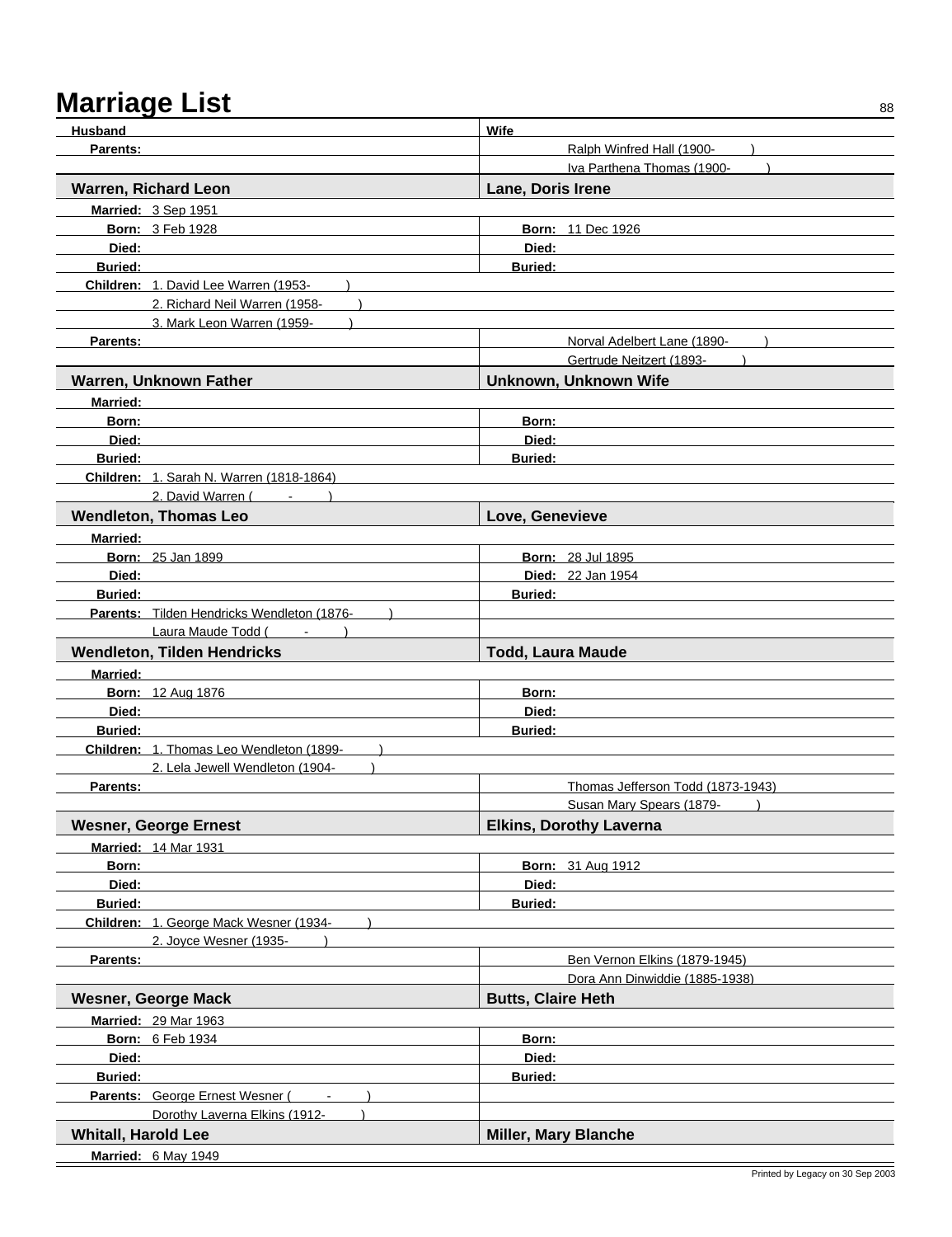| Husband                   |                                          | Wife                                      |
|---------------------------|------------------------------------------|-------------------------------------------|
|                           | <b>Born: 11 May 1926</b>                 | <b>Born: 4 Aug 1930</b>                   |
| Died:                     |                                          | Died:                                     |
| <b>Buried:</b>            |                                          | <b>Buried:</b>                            |
|                           | Children: 1. Allen Eugene Whitall (1951- |                                           |
|                           | 2. Warren Lee Whitall (1953-             |                                           |
|                           | 3. Terry Wayne Whitall (1955-            |                                           |
| Parents:                  |                                          | Edwin Roy Miller (1891-                   |
|                           |                                          | Mary Anna Thomas (1894-                   |
| <b>White, Forest Gene</b> |                                          | Lodge, Leticia Ann                        |
|                           | <b>Married: 11-12-??</b>                 |                                           |
|                           | <b>Born: 22 Apr 1931</b>                 | Born:                                     |
| Died:                     |                                          | Died:                                     |
| <b>Buried:</b>            |                                          | <b>Buried:</b>                            |
|                           | Children: 1. Debora Lynn White (1951-    |                                           |
|                           | 2. Kyle Craig White (1955-               |                                           |
|                           | Parents: Forrest Ernest White (1904-     |                                           |
|                           | Gladys Louise Stone (1903-               |                                           |
|                           | <b>White, Forrest Ernest</b>             | <b>Stone, Gladys Louise</b>               |
|                           | <b>Married: 15 May 1925</b>              |                                           |
|                           | <b>Born: 25 Apr 1904</b>                 | <b>Born: 17 Oct 1903</b>                  |
| Died:                     |                                          | Died:                                     |
| <b>Buried:</b>            |                                          | <b>Buried:</b>                            |
|                           | Children: 1. Willetta Glee White (1929-  |                                           |
|                           | 2. Forest Gene White (1931-              |                                           |
|                           | 3. Joy Louise White (1933-               |                                           |
|                           | 4. Donald Dean White (1937-              |                                           |
| Parents:                  |                                          | Stephen Thomas Stone (1866-1931)          |
|                           |                                          | Permelia Ann Todd (1868-1926)             |
|                           | <b>Whitmire, Walter Lee</b>              | Kanenbley, Shirley Marie                  |
|                           | Married: 1 Oct 1960                      |                                           |
|                           | <b>Born: 21 May 1939</b>                 | <b>Born: 22 Nov 1940</b>                  |
| Died:                     |                                          | Died:                                     |
| <b>Buried:</b>            |                                          | <b>Buried:</b>                            |
|                           | Children: 1. Rocky Lee Whitmire (1962-   |                                           |
|                           | 2. Debra Sue Whitmire (1965-             |                                           |
| Parents:                  |                                          | Everett Kanenbley (1905-<br>$\lambda$     |
|                           |                                          | Zella Madean Lewis (1908-                 |
| Williams, Leo P.          |                                          | Homan, Dorothy Jewell                     |
|                           | <b>Married: 11 Jan 1952</b>              |                                           |
| Born:                     |                                          | <b>Born: 23 Aug 1934</b>                  |
| Died:                     |                                          | Died:                                     |
| <b>Buried:</b>            |                                          | <b>Buried:</b>                            |
|                           | Children: 1. Grace Fay Williams (1953-   |                                           |
|                           | 2. Connie Ann Williams (1959-            |                                           |
|                           | 3. Mari Lea Williams (1964-              |                                           |
| Parents:                  |                                          | John F. Homan (                           |
|                           |                                          | Addie Lorene Trout (1901-                 |
| Williams, N.              |                                          | Eller, Rebecca Ann                        |
| <b>Married:</b>           |                                          |                                           |
| Born:                     |                                          | Born: 13 Jun 1846 Georgia                 |
| Died:                     |                                          | Died: 3 Oct 1915 Jefferson County, IL     |
| Buried:                   |                                          | Buried:                                   |
| Other Spouses:            |                                          | Spouses: Nathan Richard Boone (1826-1905) |
|                           |                                          | Morgan Burns (                            |
|                           |                                          | Printed by Legacy on 30 Sep 2003          |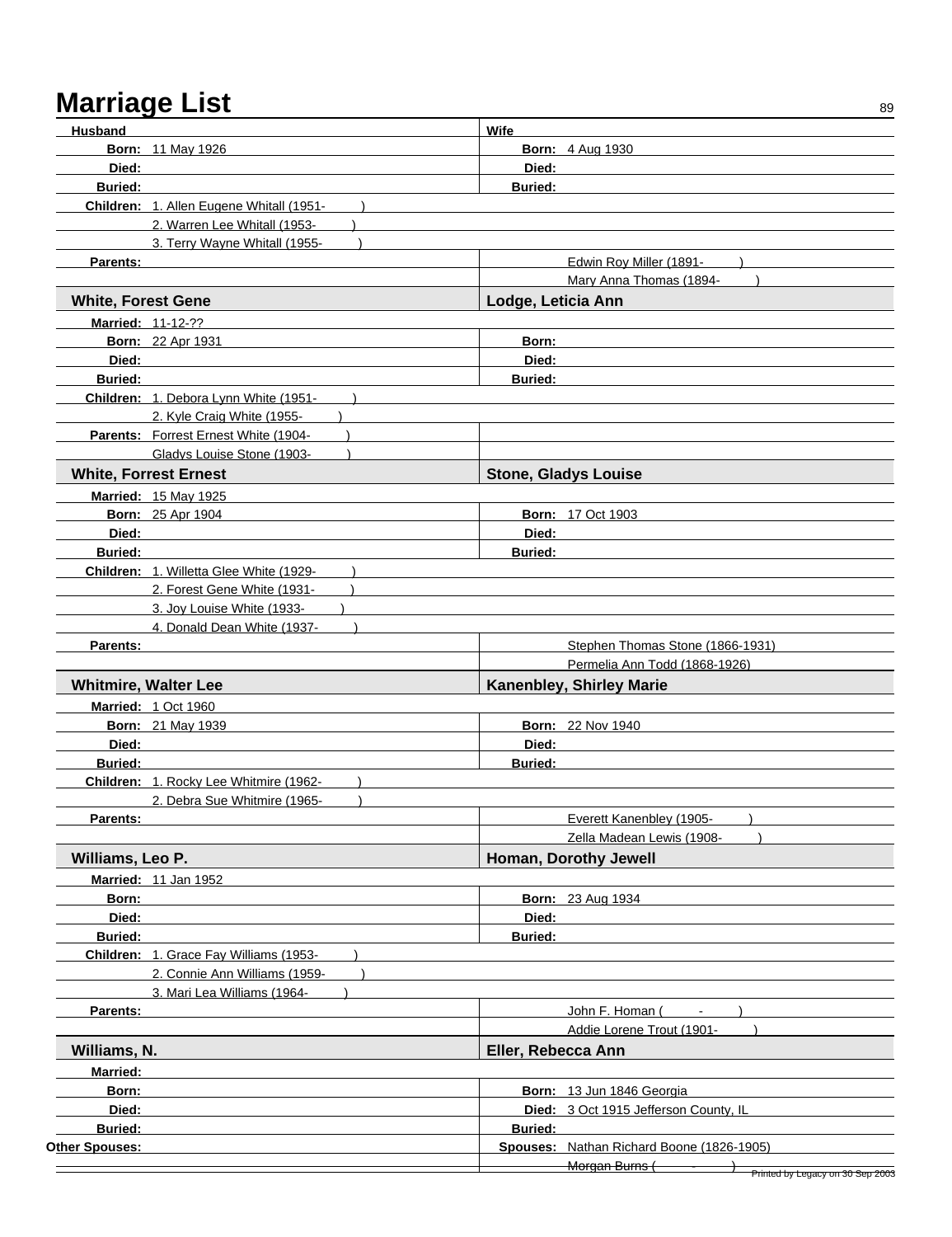| Husband                                   | Wife                                             |
|-------------------------------------------|--------------------------------------------------|
| Parents:                                  | Joseph Eller (1816-1876)                         |
|                                           | Sarah Evans (1821-1900)                          |
| <b>Williams, Unknown</b>                  | <b>Carpenter, Dorothy Ethel</b>                  |
| <b>Married:</b>                           |                                                  |
| Born:                                     | <b>Born: 6 Apr 1909</b>                          |
| Died:                                     | Died:                                            |
| <b>Buried:</b>                            | <b>Buried:</b>                                   |
| Children: 1. Jerry Bob Williams (1933-    |                                                  |
| 2. Nancy Ellen Williams (1947-            |                                                  |
| 3. Charles Lester Williams (1954-         |                                                  |
| <b>Parents:</b>                           | Albert Carpenter (1869-1957)                     |
|                                           | Sota Agnes Vaughn (1880-1965)                    |
| <b>Wilson, Ellick</b>                     | Eller, Mary                                      |
| <b>Married:</b>                           |                                                  |
| Born:                                     | <b>Born: 1844-1845</b>                           |
| Died:                                     | Died:                                            |
| <b>Buried:</b>                            | <b>Buried:</b>                                   |
| Parents:                                  | Joseph Eller (1816-1876)                         |
|                                           | Sarah Evans (1821-1900)                          |
| Wilson, Unknown                           | <b>Sledge, Francis Ellen</b>                     |
| <b>Married:</b>                           |                                                  |
| Born:                                     | Born: 19 Apr 1856 Jefferson County, IL           |
| Died:                                     | Died: 18 Aug 1923 Jefferson County, IL           |
| <b>Buried:</b>                            | Buried: Hopewell Cemetery, Jefferson County, IL. |
| Other Spouses:                            | Spouses: John Ellis Vaughn (1846-1892)           |
| Parents:                                  | Zebulon Louis Sledge Jr. (1814-1898)             |
|                                           | Sarah N. Warren (1818-1864)                      |
| <b>Winfree, Charles</b>                   | <b>Trout, Linda Gayle</b>                        |
| Married: 11 Jun 1965                      |                                                  |
| <b>Born: 9 Jul 1944</b>                   | <b>Born: 17 Oct 1947</b>                         |
| Died:                                     | Died:                                            |
| <b>Buried:</b>                            | <b>Buried:</b>                                   |
| Parents:                                  | Lee Ora Trout (1907-                             |
|                                           | Leona Alberta Schmidt (1907-                     |
| <b>Winters, George Irvin</b>              | <b>Clifford, Anna Belle</b>                      |
| <b>Married: 18 Oct 1938</b>               |                                                  |
| <b>Born: 8 Apr 1916</b>                   | <b>Born: 28 Apr 1915</b>                         |
| Died:                                     | Died:                                            |
| <b>Buried:</b>                            | <b>Buried:</b>                                   |
| Children: 1. William Irvin Winters (1942- |                                                  |
| Parents:                                  | Patrick Clifford (1870-                          |
|                                           | Emma May Martin (1878-                           |
| Winters, William Irvin                    | Cox, Judie Ann                                   |
| Married: 5 Jun 1965                       |                                                  |
| <b>Born: 8 Nov 1942</b>                   | Born:                                            |
| Died:                                     | Died:                                            |
| <b>Buried:</b>                            | <b>Buried:</b>                                   |
| Parents: George Irvin Winters (1916-      |                                                  |
| Anna Belle Clifford (1915-                |                                                  |
| <b>Woodward, Jerry</b>                    | <b>Bremer, Reva Marie</b>                        |
|                                           |                                                  |
| <b>Married: 22 May 1960</b>               |                                                  |
| Born:                                     | <b>Born: 6 Aug 1941</b>                          |